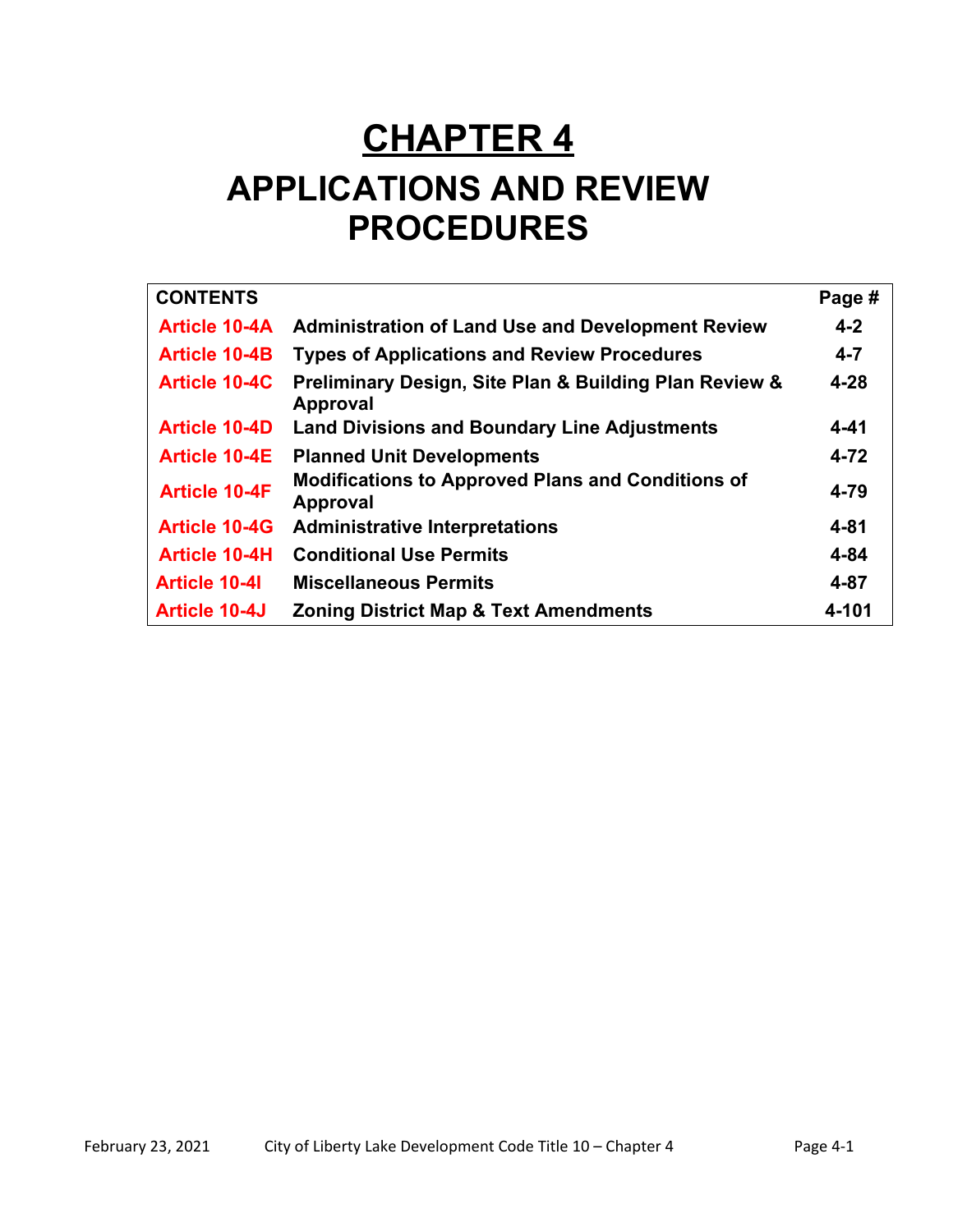# **Article 10-4A — Administration of Land Use and Development Permits**

### **Sections:**

- **10-4A-1 Introduction**
- **10-4A-2 Concurrency**

### **10-4A-1 Introduction**

Chapter 4 provides all of the application requirements and procedures for obtaining permits required by this Code. Please refer to Article 10-4B below to determine which land use permits and procedures are required, and the decision-making body for a particular type of permit application.

### **10-4A-2 Concurrency**

### A. Concurrency Facilities and Services.

- 1. Applicability. The following facilities and services must be evaluated for Concurrency:
	- a. Public Water
	- b. Public Sewer
	- c. Transportation
	- d. Stormwater
	- e. Law Enforcement
	- f. Parks and Open Space
	- g. Libraries
	- h. Solid Waste Disposal
	- i. Street Cleaning
	- j. Public Transit
	- k. Fire and Emergency Services
	- l. Public Schools
- 2. Direct Concurrency.

Transportation, Public Water, and Public Sewer shall be considered Direct Concurrency Services. Concurrency requirements for public water and public sewer service are detailed in Section 10-4A-2, subsection F below. A financial guarantee for required improvements can be used to "final a project", but transportation facilities serving a development must be constructed prior to occupancy. Applicable permit/project applications shall require Transportation Concurrency Review, described below. A Concurrency Certificate shall be issued to development proposals that pass the Transportation Concurrency Review.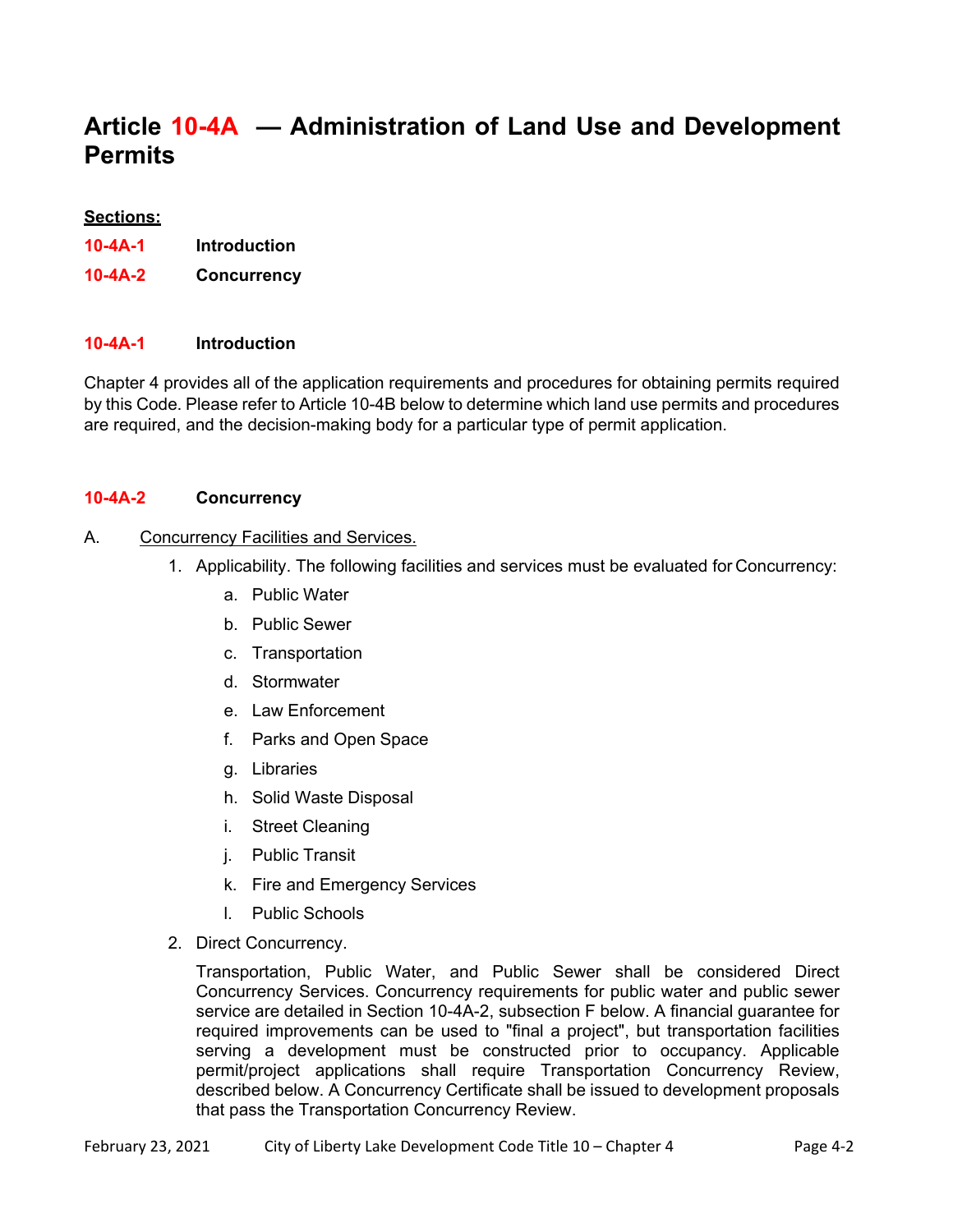3. Indirect Concurrency.

Stormwater, Law Enforcement, Parks and Open Space, Libraries, Solid Waste Disposal, Street Cleaning, Public Transit, Fire and Emergency Services, and Public Schools shall be considered Indirect Concurrency Services. The City of Liberty Lake shall demonstrate the adequacy of Indirect Concurrency services through the Capital Facilities Plan (CFP). The CFP will be updated annually, at which time all Indirect Concurrency Services will be evaluated for adequacy. The evaluation will include an analysis of population, Level of Service, and land use trends in order to anticipate demand for services and determine needed improvements. If any Indirect Concurrency Services are found to be inadequate, the City will adjust plans to lessen the demand for services, include a project in the CFP to address the deficiency, or adjust the Level of Service.

### B. Transportation Concurrency and Review.

- 1. The following project permits/project applications shall be subject to Transportation Concurrency Review.
	- a. Plats and Binding Site Plans
	- b. Short Plats
	- c. Zone Changes with site plans
	- d. Planned Unit Developments
	- e. Commercial/Industrial building permits
	- f. Residential building permits over 4 units
	- g. Conditional Use Permits
	- h. Manufactured Home Parks
	- i. Extension of time (see exemption No. 2.b.)
	- j. Change of conditions

A Certificate of Concurrency, issued by the City, shall be required prior to approval of the above applications, if applicable.

- 2. The following shall be exempt from Concurrency Review:
	- a. Project permits that were issued, or project applications that were determined to be complete (see RCW 36.70B) prior to the effective date of these Concurrency Regulations.
	- b. Any project permit that will have insignificant transportation impact, and that will not change the traffic volumes and flow patterns in the peak travel periods, as determined by the Zoning Administrator.
	- c. The following project actions:
		- i. Boundary line adjustments;
		- ii. Final Plats/ Final PUD's/ Final Short Plats/ Final Binding Site Plans;
		- iii. Temporary Use Permits;
		- iv. Variances.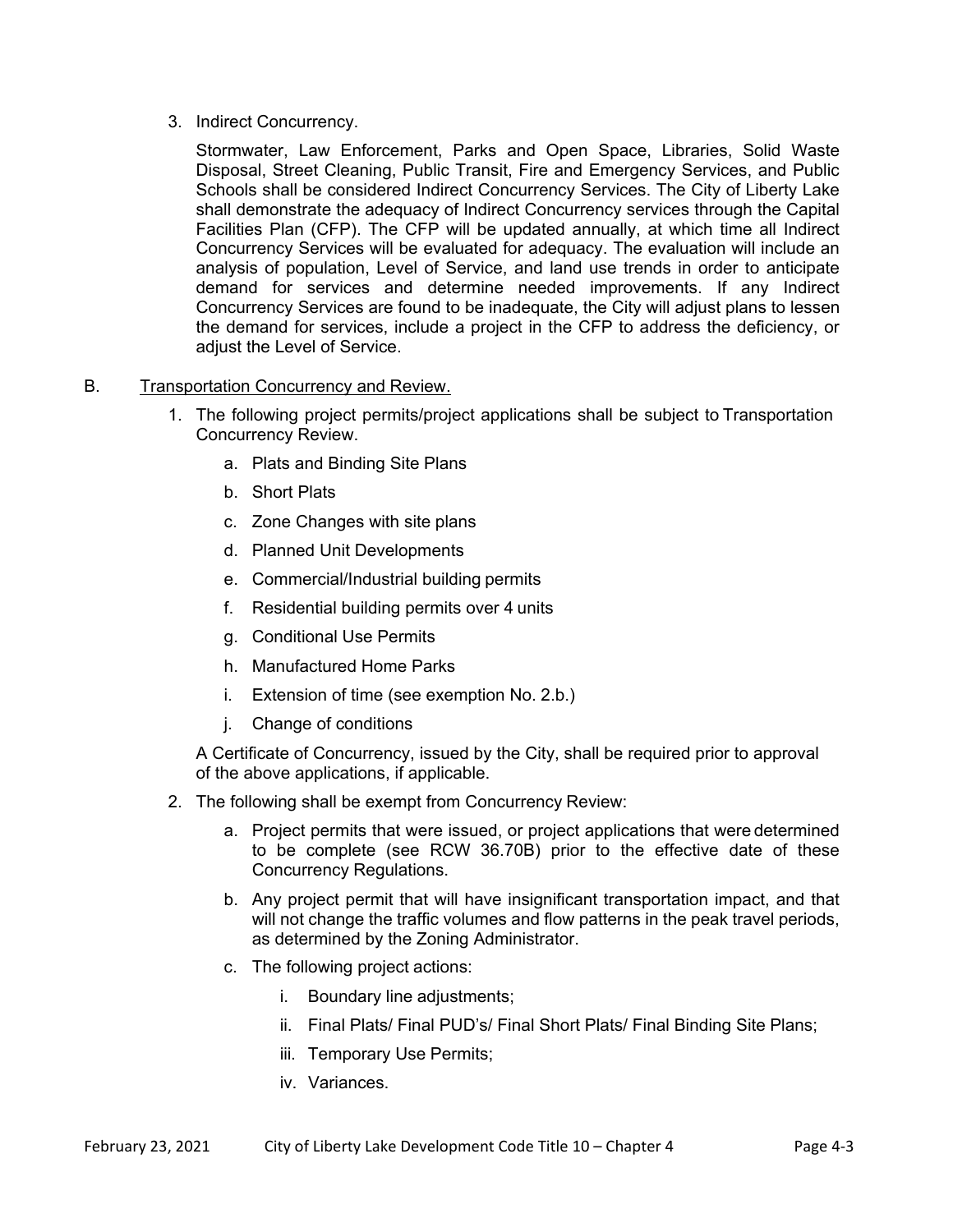- d. Proposed project permits/project applications that do not create additional impacts on transportation facilities. Such projects may include but are not limited to:
	- i. Any addition or accessory structure to a residence with no change or increase in the number of dwelling units, up to 4 units;
	- ii. Interior renovations with no change in use or increase in number of dwelling units, up to 4 units;
	- iii. Any addition, remodel, or interior completion of a structure for use(s) with the same or less intensity as the existing use or a previously approved use.

### C. Transportation Concurrency Review Procedures.

- 1. Applicability. All project permits, except for those exempt, shall apply for Transportation Concurrency Review at the time applications for project permits are submitted. Inquiries about availability of capacity on transportation facilities or applicable mitigation fees may be made prior to project permit applications, but responses to such inquiries are advisory only and available capacity can only be reserved through a Concurrency Certificate as set forth in these regulations. These procedures may not apply if a transportation mitigation plan is adopted that specifies procedures for transportation mitigation.
- 2. Procedures.
	- a. Applications for Transportation Concurrency Review shall be submitted on forms provided by the City.
	- b. Transportation Concurrency Review shall be performed for the specific property, uses, densities, and intensities based on the information provided by the Applicant/Property Owner. The Applicant/Property Owner shall specify densities and intensities that are consistent with the uses allowed.
	- c. The City shall issue a Concurrency Determination, if a mitigation fee is not being utilized.
	- d. The City shall notify the Applicant/Property Owner of the results of the Concurrency Determination or of the applicable required mitigation fees within 30 days of receipt of Application for Transportation Concurrency Review. If additional information is needed to determine Concurrency, such additional information may be requested by the City. Such request shall not make the original project application deemed incomplete.
	- e. The project permit may be conditioned as necessary to ensure that an improvement relied upon to demonstrate Concurrency will be completed.
	- f. If the proposed project fails the Concurrency Test and the project permit cannot be conditioned to accomplish concurrency, the project permit(s) shall be denied.
	- g. If the proposed project passes the Concurrency Test, the City shall issue a Concurrency Certificate to the Applicant/Property Owner. The Certificate shall be used to maintain an accounting of traffic impacts on City Streets and the capacity that has been reserved or the mitigation fee that is required to be paid.
	- h. If the project permit has been withdrawn, expires, or is otherwise cancelled, the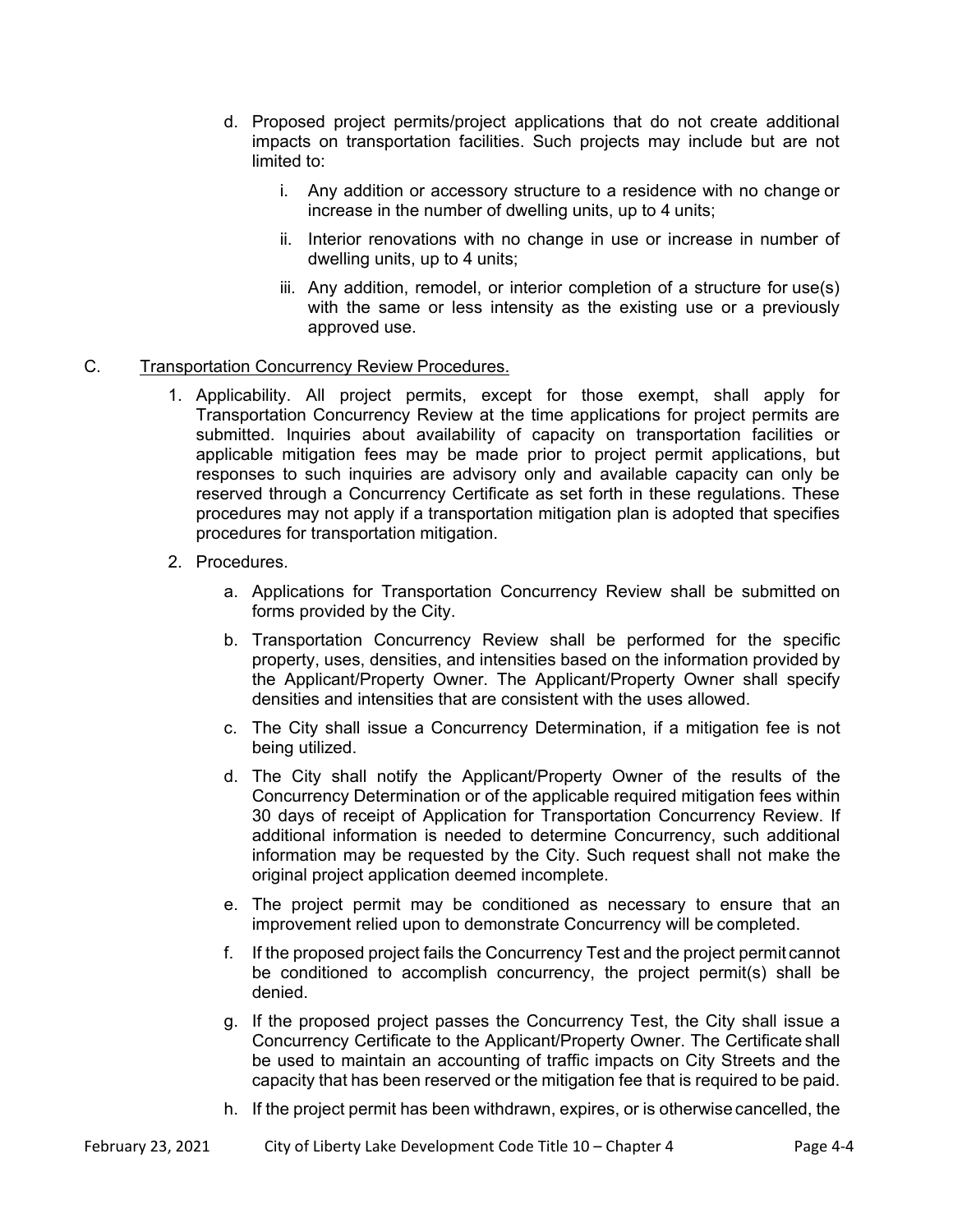Concurrency Certificate shall automatically be voided.

3. Relation to Other Requirements.

Compliance with or exemption from the requirements of these regulations shall not exempt a project from compliance with all other City, County, State, and Federal regulations.

- 4. Concurrency Certificate.
	- a. A Concurrency Certificate shall only be issued upon payment of any concurrency or mitigation fee due.
	- b. A Concurrency Certificate shall apply only to the specific land uses, densities, intensities, and project described in the application and project permit.
	- c. A Concurrency Certificate is not transferable to other property, but may be transferred to new owners of the same property.
	- d. A Concurrency Certificate shall remain valid so long as the accompanying project permit has not expired or been revoked.
	- e. A Concurrency Certificate is valid for any modification of the permits for which the Certificate was issued so long as such modification does not require the Applicant to obtain a new project permit.
	- f. Any capacity that is not used because the full extent of the development is not built shall be returned to the pool of available capacity.
- 5. Concurrency Certificate and Mitigation Fees.

Fees for issuing Concurrency Certificates shall be based on an adopted fee schedule. Mitigation fees shall be based on the adopted mitigation plan.

- D. Phased Development. When a project is proposed in phases or construction is expected to extend over some period of time, the Applicant/Property Owner may offer a schedule of occupancy that will be used by the City to determine the schedule of transportation improvements that must be completed, or financially guaranteed, prior to the finaling of each phase. However, the required transportation improvements shall be determined by analyzing the traffic impacts estimated to be generated by the fully completed project.
- E. Transportation Concurrency Test Procedures.
	- 1. Highway Capacity Manual methods selected by the City Engineer shall be used to analyze project impacts to intersections.
	- 2. Level of Service information in the Capital Facilities Plan, which is updated annually, shall be used as a starting reference to analyze project impacts.
	- 3. Level of Service information shall be updated as necessary to account for traffic levels resulting from the following:
		- a. traffic from newly constructed projects;
		- b. projects for which traffic impacts have been tentatively reserved;
		- c. projects for which a Concurrency Certificate has been awarded; and
		- d. non-project, general background traffic increases.
		- e. Level of Service information shall also be updated as necessary as a result of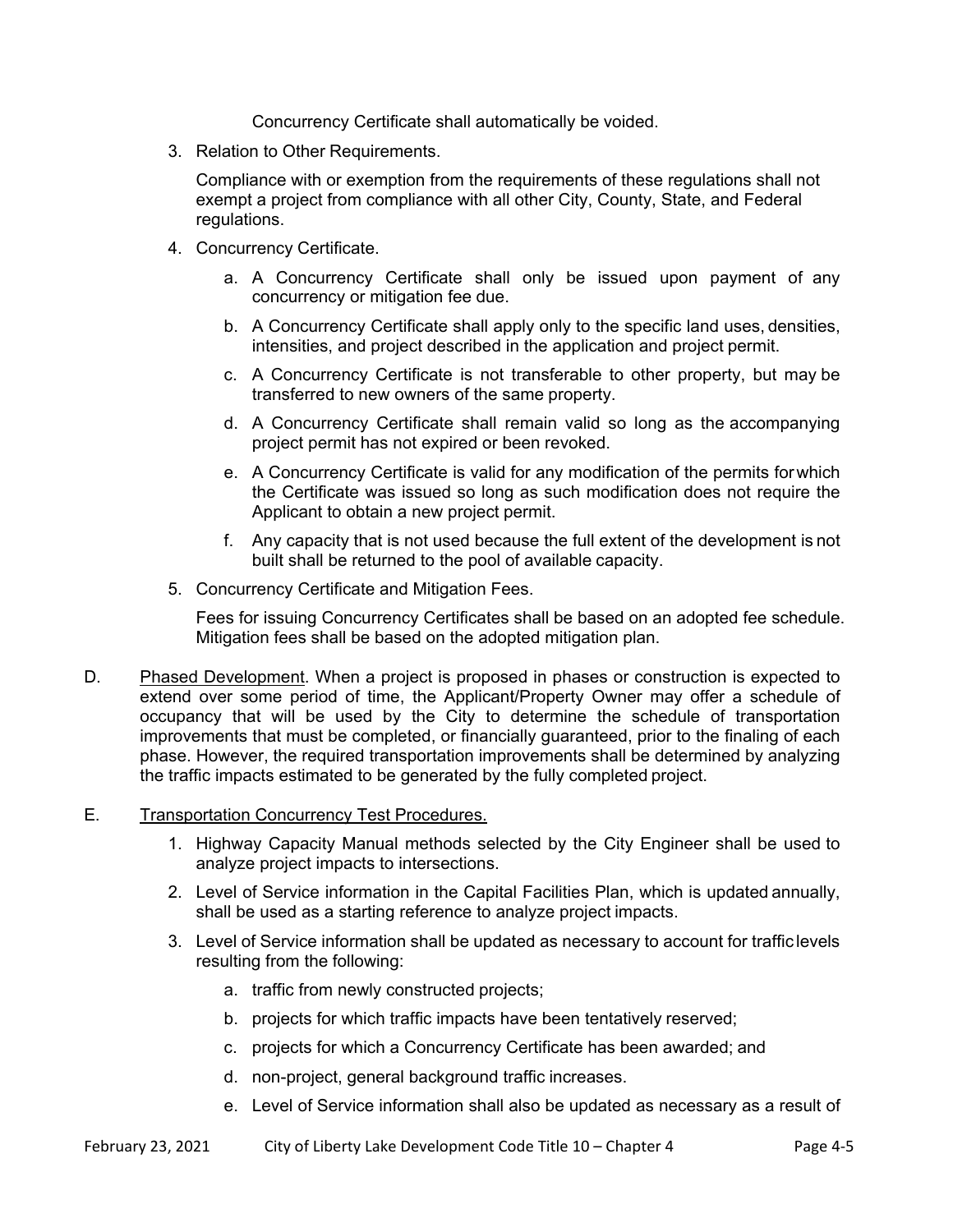any discontinued Concurrency Certificates, funded road projects, or new Level of Service analysis.

- 4. Each City intersection affected by the proposed projects shall be reviewed and analyzed for Concurrency. The Applicant/Property Owner may be required to provide a traffic analysis if existing information does not provide adequate information for the Concurrency assessment.
- 5. Project proposals shall pass the Concurrency Test if:
	- a. the transportation impacts from the proposed project does not decrease the Level of Service of affected intersections below the adopted standards; or
	- b. the Applicant/Property Owner agrees to modify the project or provide transportation improvements and/or binding financial commitments that will result in the Level of Service of each deficient intersection meeting or exceeding the adopted standards.
- F. Water and Sewer Concurrency. New development shall not be approved unless the proposal can demonstrate the availability of public water and sewer services consistent with adopted Levels of Service, and consistent with the definition for Concurrency in the City Comprehensive Plan. New development must:
	- 1. Be connected to a public sewer at the time of occupancy.
	- 2. Developer-financed extensions of public sewer may be allowed provided capacity and infrastructure needs are adequately addressed. For purposes of this section, new development shall include plats, short plats, binding site plans, manufactured home park site development plans, planned unit development, and zoning reclassifications. Conditional use permits shall also be considered new development if the proposed use would result in an increased amount of wastewater generated on the site. New development not requiring sewer and/or water service (e.g. cellular towers) is exempt from this section.
- G. Applicability to Vested Projects. These regulations shall not apply to land use applications vested in accordance with state and local law.
- H. Conflicts Between Provisions. This article shall apply as an overlay and in addition to other adopted plans, ordinances, and regulations affecting lands in the City. In the event of any conflict between this article and an adopted mitigation plan or impact fee ordinance, the provisions of the adopted mitigation plan or impact fee ordinance shall prevail. In the event of any conflict between this article and any other ordinances, and/or regulations, the provisions of this article shall prevail. In the event of any conflict between this article and any development agreement which has been executed under RCW 36.70B.170, prior to the adoption of the Development Code, the development agreement or provisions therein shall govern and prevail during the term of the agreement.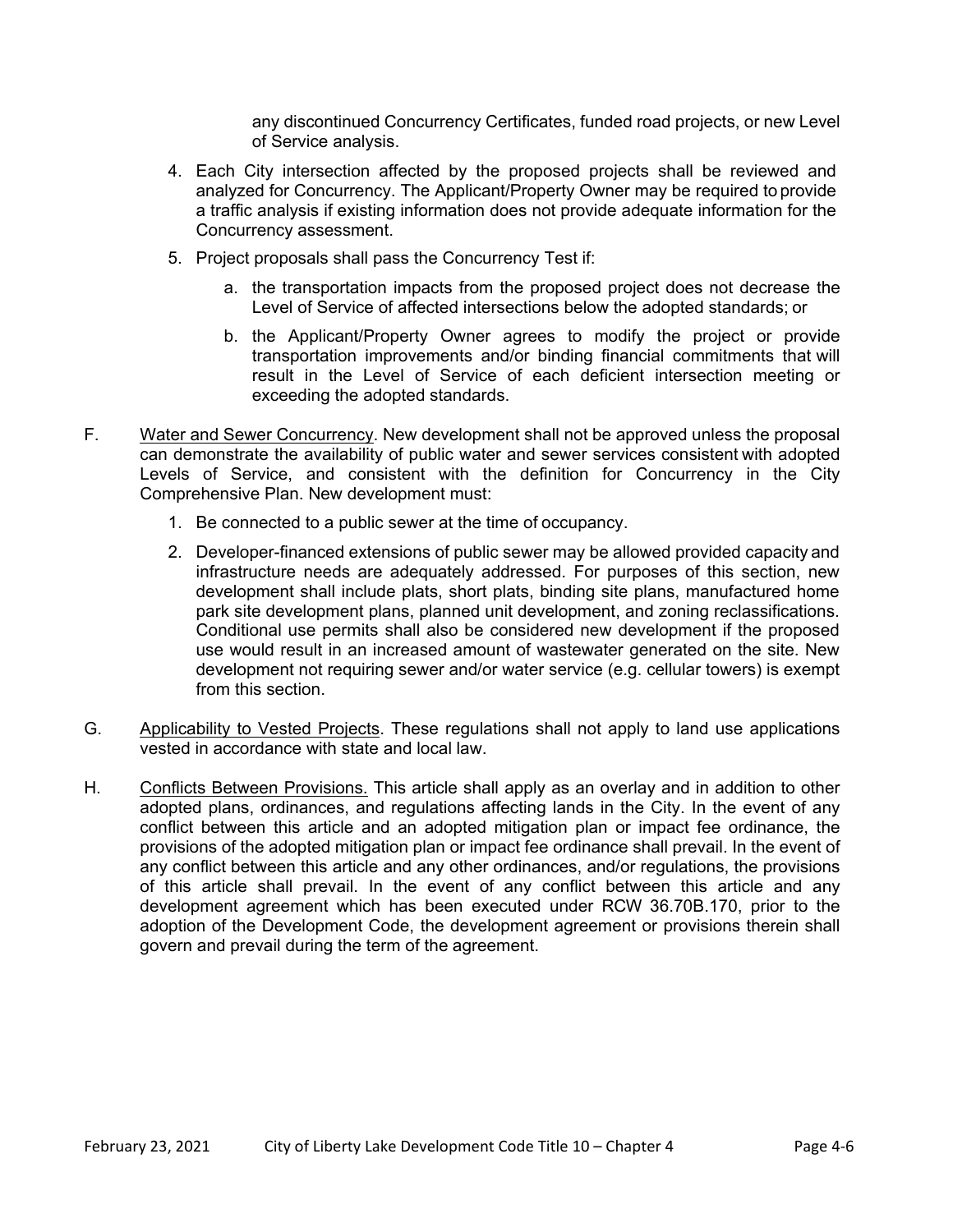# **Article 10-4B — Types of Applications and Review Procedures**

### **Sections:**

| $10 - 4B - 1$ | <b>Purpose</b>                                      |
|---------------|-----------------------------------------------------|
| $10 - 4B - 2$ | <b>Determination of Procedure Type</b>              |
| $10 - 4B - 3$ | <b>Project Procedure Types</b>                      |
| $10 - 4B - 4$ | <b>Project Permit Review Process &amp; Timeline</b> |
| $10 - 4B - 5$ | <b>Type IV Projects</b>                             |
| $10 - 4B - 6$ | <b>Neighborhood Meetings</b>                        |

### **10-4B-1 Purpose**

The purpose of this article is to establish standard decision-making procedures that will enable the City, the applicant, and the public to reasonably review applications and participate in the local decision-making process in a timely and effective way. The City utilizes a consolidated project permit process which provides for integrated processing of multiple discretionary permits issued by the City of Liberty Lake related to a specific project and environmental review on that project. Consolidated project review also provides for coordinated meetings and hearings associated with the project. Most project permits can be processed between a 60 and 120 day timeframe. Applicants that promptly prepare and supply required items will aid in expediting the overall process.

### **10-4B-2 Determination of Procedure Type**

The Zoning Administrator or his or her designee shall determine the proper procedure type for all permit applications according to the set procedure types outlined in this article. Where no procedure type is specified for a particular project permit application, the Zoning Administrator or his or her designee shall determine the appropriate procedure type based upon the procedure used for similar permits. If there is a question as to the appropriate procedure type, the Zoning Administrator or his or her designee, shall resolve it in favor of the procedure type that provides the greatest opportunity for public notice and participation. The procedures for Administrative Interpretations are outlined in Article 10-4G and appeals of Notice of Violations are covered in Section 10-1D-8.

### **10-4B-3 Project Procedure Types**

Land use and development permit applications shall be decided by using the procedures contained in this article. Building permits may need to be reviewed for compliance with design standards, zoning, etc., however the permit is issued pursuant to Title 9, Building Regulations.

Additionally, some projects may need to be reviewed for compliance with other Titles within the City Municipal Code. Specific procedures for certain types of permits are contained in Section 10-4B-4. The procedure "type" assigned to each permit governs the decision-making process for that permit. There are five types of permit/decision-making procedures: Exempt, Type I, Type II, Type III, and Type IV. These procedures types and the projects associated with each procedure type are described in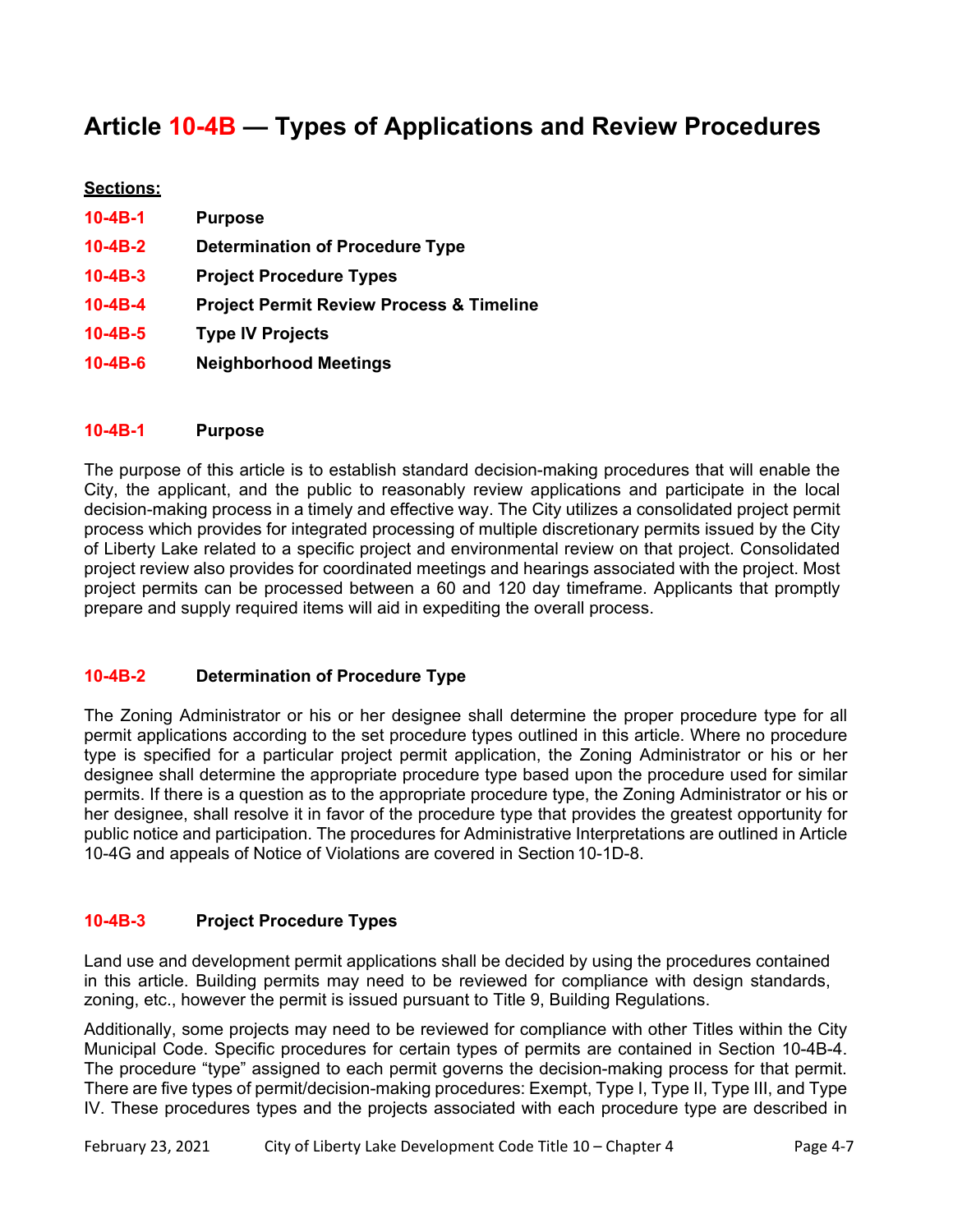subsections A-E below.

- A. Exempt Projects. Exempt projects do not require project permit review processes because they are generally smaller scale permits or administrative actions by the City that are not required to go through public notice provisions, full agency review, or State Environmental Policy Act (SEPA) review. Decisions on Exempt Projects are made by the Zoning Administrator and depending on the type and complexity of the project, review time can vary, however, it is the City's goal to process projects as quickly as possible. The following projects are exempt from the full project permit review process:
	- 1. Accessory Dwelling Units
	- 2. Administrative Interpretations and Minor Modifications
	- 3. Approach Permits
	- 4. Class A Variance
	- 5. Commercial, Industrial, Grading, & other building permits that may require a site plan review meeting and design review, but do not require SEPA or the required SEPA review has been conducted by another public agency.
	- 6. Major modifications to existing Commercial, Industrial, Grading, & other building permits that may require a site plan review meeting and design review, but do not require SEPA or the required SEPA review has been conducted by another public agency.
	- 7. Mechanical & Plumbing Permits
	- 8. Boundary Line Adjustments
	- 9. Home Occupation Permits
	- 10. Public Assembly Permits
	- 11. Right of Way Permits
	- 12. Sign & Temporary Sign Permits
	- 13. Temporary Use Permits
	- 14. Street Vacations (Requires a final City Council approval)
	- 15. Small Wireless Facilities Permit
- B. Type I Projects. Type I project permits are generally administrative decisions that usually require SEPA with minimal notice requirements, and decisions are made by the Zoning Administrator or his or her designee, without a public hearing. The Type I procedure is used when there are clear and objective approval criteria, and applying City standards and criteria requires no use of discretion. The following projects are classified as Type I projects:
	- 1. Commercial, Industrial, Grading, & other building permits that require SEPA
	- 2. Major modifications to existing Commercial, Industrial, Grading, & other building permits that require SEPA.
	- 3. Manufactured Home Parks
	- 4. Preliminary Binding Site Plans (BSP) or Change of Conditions to an existing BSP
	- 5. Shoreline Substantial Development Permits, Shoreline Conditional Uses, and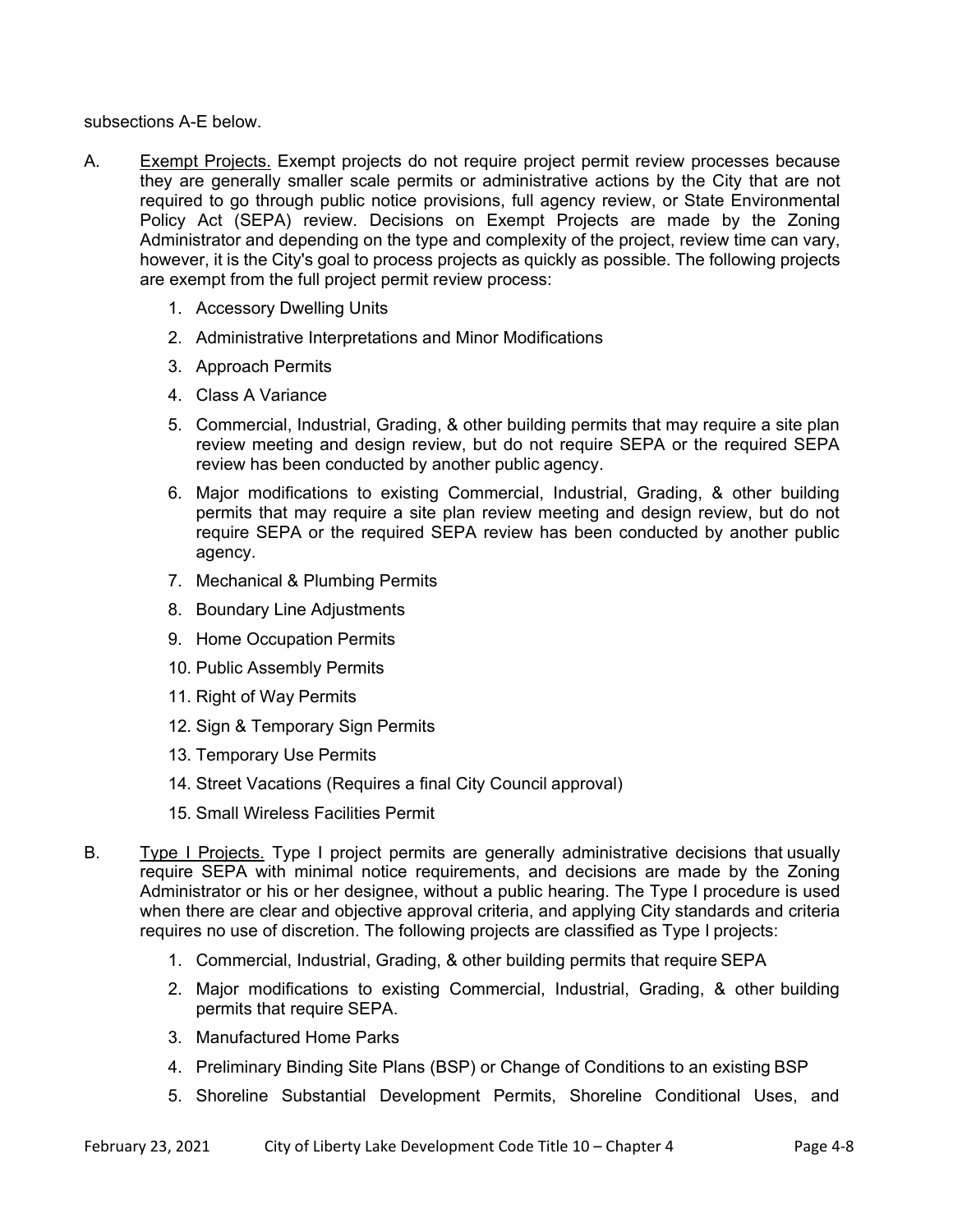Shoreline Variances

- 6. Short Plats
- 7. Top Soil Removals
- C. Type II Projects. Type II project permit decisions are Hearing Examiner decisions that require an 'open record' public hearing before the Hearing Examiner, full public notice, and they may or may not require SEPA. Appeals are reviewed by the Spokane County Superior Court. The following projects are classified as Type II projects:
	- 1. Conditional Use Permits or major modifications to an existing permit
	- 2. Revocation of a Shoreline Permit
	- 3. Special Use Permits
	- 4. Class B Variances
	- 5. Preliminary Plats and major modifications (change of conditions) to existing plats
	- 6. Property Rezones (individual properties)
- D. Type III Projects. Type III project permit decisions are City Council decisions that require an 'open record' public hearing before the Hearing Examiner and approval by the City Council after an additional 'closed record' public hearing where the Council reviews the Hearing Examiner's recommendation and the public record. Type III projects may or may not require SEPA and project decisions generally use discretionary approval criteria. Appeals are reviewed by the Spokane County Superior Court. The following projects are classified as Type III projects:
	- 1. Preliminary Planned Unit Developments (PUD) and major modifications to approved PUD's
- E. Type IV Projects. Type IV procedures apply to legislative matters and Type IV projects are not project permits. Legislative matters involve the creation, revision, or large-scale implementation of public policy (e.g., adoption of land use regulations, zone changes, and comprehensive plan amendments which apply to entire districts). Type IV matters are considered initially by the Planning Commission with final decisions made by the City Council. The project permit 120 day process timeline shall not apply to Type IV projects and Type IV projects shall only be reviewed once a year. See Section 10-4B-5 for specific information governing Type IV projects. The following projects are classified as Type IV projects:
	- 1. Comprehensive Plan Amendments
	- 2. Comprehensive Plan Future Land Use Map Amendments
	- 3. Development Regulations Amendments
	- 4. Official Zoning Map Amendments (area-wide)

### **10-4B-4 Project Permit Review Process & Timeline**

The following procedures outline a chronological process for local review of project permits with specifics for each project type being specified. Some review process steps may not apply to all project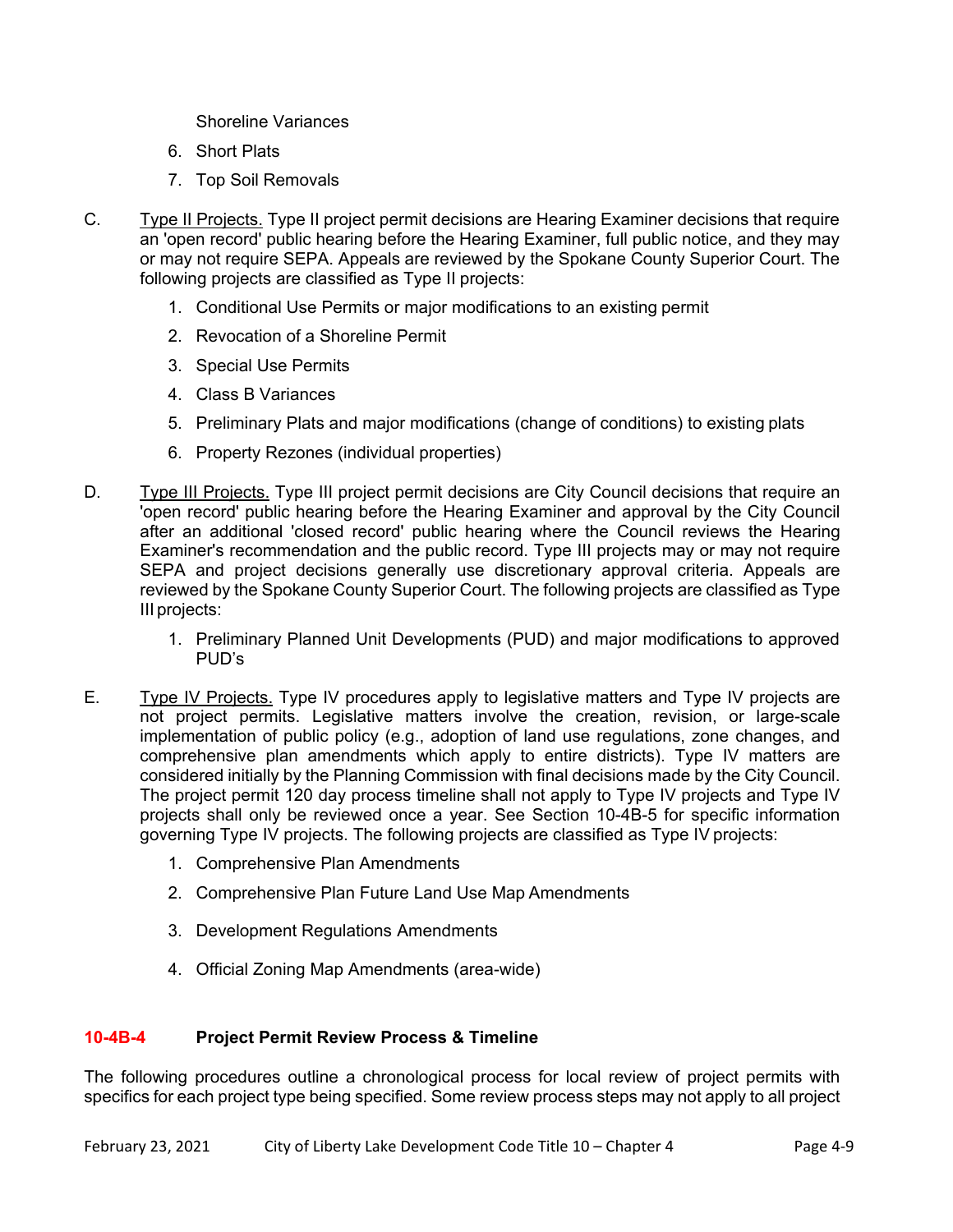types or some processes may be waived at the discretion of the Zoning Administrator and as allowed by state law. See Table 4-A on Page 21 for review process requirements. Although Type IV projects may utilize some of the process steps, they are not project permits. If applicable, as a part of the review process and notice provisions for project permits, all plats, short plats, development permits, and building permits issued for development activities on, or within five hundred feet of, lands designated as agricultural lands, forest lands, or mineral resource lands, shall contain a notice that the subject property is within or near designated agricultural lands, forest lands, or mineral resource lands on which a variety of commercial activities may occur that are not compatible with residential development for certain periods of limited duration. The notice for mineral resource lands shall also inform that an application might be made for mining- related activities, including mining, extraction, washing, crushing, stockpiling, blasting, transporting, and recycling of minerals. The review process typically includes:

### A. Pre-Application Conferences.

 Pre-application conferences provide permit applicants with information regarding what general requirements must be met to process an application packet and the project permit review process. At pre-application conferences, the City will, as applicable:

- 1. Cite the comprehensive plan policies and map designations applicable to the proposal;
- 2. Cite the development code provisions, including substantive and procedural requirements applicable to the proposal;
- 3. Provide available technical data and assistance which will aid the applicant;
- 4. Identify other governmental policies and regulations that relate to the application;
- 5. Reasonably identify other opportunities or constraints concerning the application; and,
- 6. When drawings are provided prior to the pre-application conference, feedback from the design review subcommittee may be provided, if applicable.

### B. Submittal of Application Packet and SEPA Checklist (as applicable).

 The City of Liberty Lake does not allow delayed submittals and encourages preliminary application packets and SEPA Checklists to be submitted at or before the Pre-Application Conference in order to expedite the review process, if possible. Some Type I project permits can be processed in less than sixty (60) calendar days. Type II and Type III project permits usually take between ninety (90) and one hundred twenty (120) calendar days to process. Applicants that promptly supply and prepare required items will aid in expediting the overall process. The following outlines the minimum application requirements.

- 1. Application shall be made on forms provided by the City and shall include information requested on the application form which addresses the criteria with sufficient detail for review and action.
- 2. Required submittals for each project shall be supplied with the completed application, including a City of Liberty Lake SEPA Checklist, if applicable.
- 3. Fees shall be established by the City per the adopted City fee schedule.

### C. Determination of Completeness (DOC).

The Determination of Completeness (DOC) is issued to permit applicants to advise them that the necessary paperwork has been submitted, including complete application packets and a SEPA checklist (if applicable) or what items need to be submitted to make the application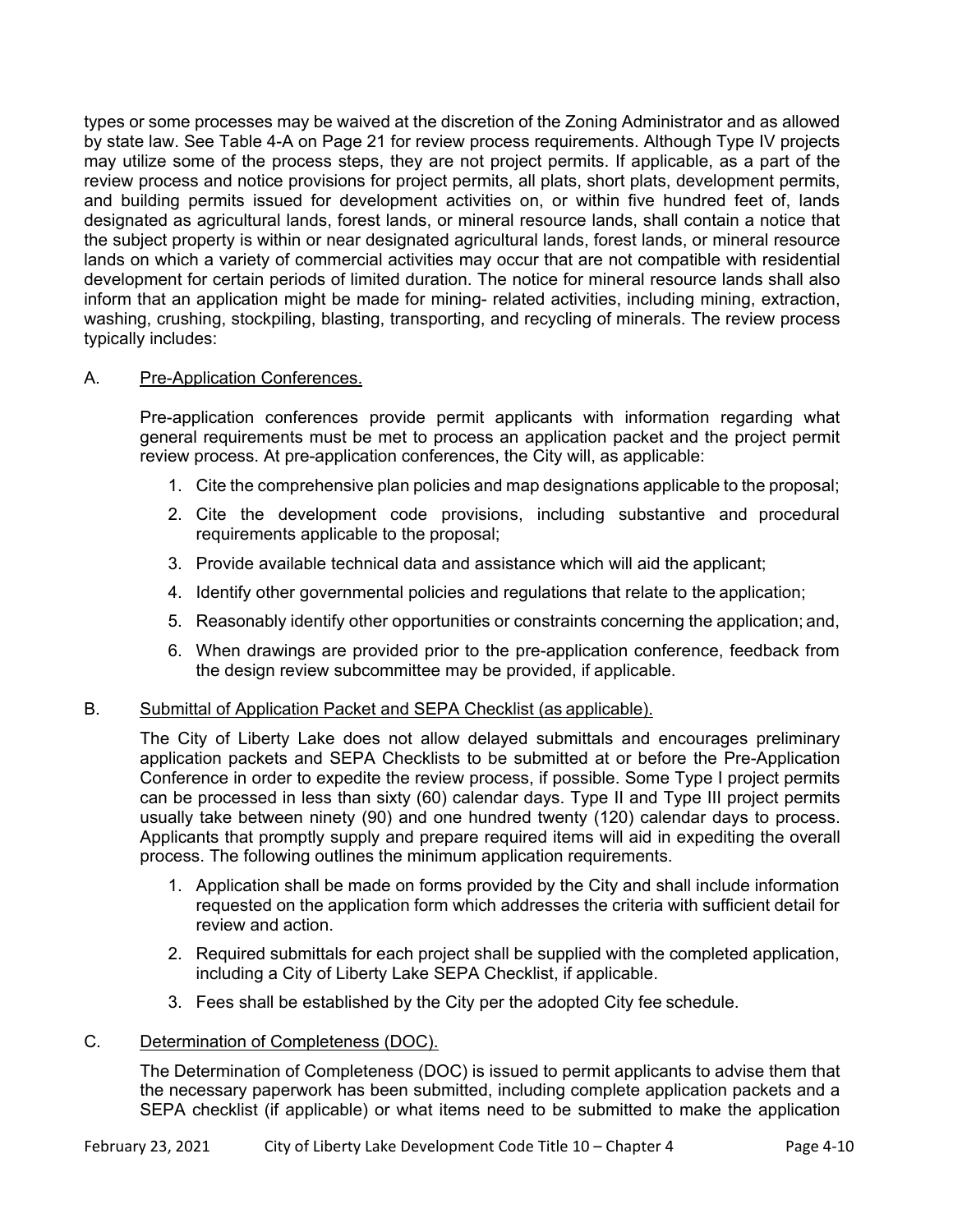packet complete. The "procedural submission requirements" of the City have been met so City departments and other public agencies can begin review of an application packet, or if all required application packet documents have not been included, what is still needed. Preliminary SEPA review, if applicable, is also conducted during this phase.

Within twenty-eight (28) calendar days after receiving a project permit application, unless the City is waiting for the applicant to provide additional documents or information, the Zoning Administrator shall mail or provide in person a written determination to the applicant, stating either:

- 1. That the application is complete; or
- 2. That the application is incomplete and what is necessary to make the application complete.
	- a. Within fourteen (14) calendar days after the applicant has submitted the required additional information to the Zoning Administrator, the applicant shall be notified whether the application is complete or what additional information is still necessary to make the application complete.
	- b. If the applicant fails to submit the required additional information to the Zoning Administrator within sixty (60) calendar days from the date the City requested the information, the application shall be considered expired and the project shall be required to re-start the project permit process as defined above in Section 10-4B-4. One (1) extension may be granted by the Zoning Administrator provided that:
		- i. There have been no changes to the applicable Code provisions since the application was originally submitted. If there have been changes to the applicable Code provisions and the application does not comply with those changes, then the extension shall not be granted; in this case, the project shall be required to re-start the project permit process;
		- ii. The applicant demonstrates that failure to submit the required additional information was beyond the applicant's control (i.e. waiting for plan revisions from architects or engineers, etc.); and,
		- iii. The applicant has requested the extension prior to the sixty (60) calendar day expiration date.
- 3. Additionally, to the extent known, the Zoning Administrator shall identify other agencies of local, state, or federal governments that may have jurisdiction over some aspect of the application and as applicable, the DOC may include:
	- a. A preliminary determination of those development regulations that will be used for project mitigation;
	- b. A preliminary determination of consistency, as provided under RCW 36.70B.040; or,
	- c. Other information or required studies that the City chooses to include.
- 4. Issuance of a DOC shall not preclude the City from requesting additional information or studies either at the time of the determination of completeness or subsequently if new information is required or substantial changes in the proposed action occur.
- 5. Changes or additions to the application after the issuance of a Determination of Completeness.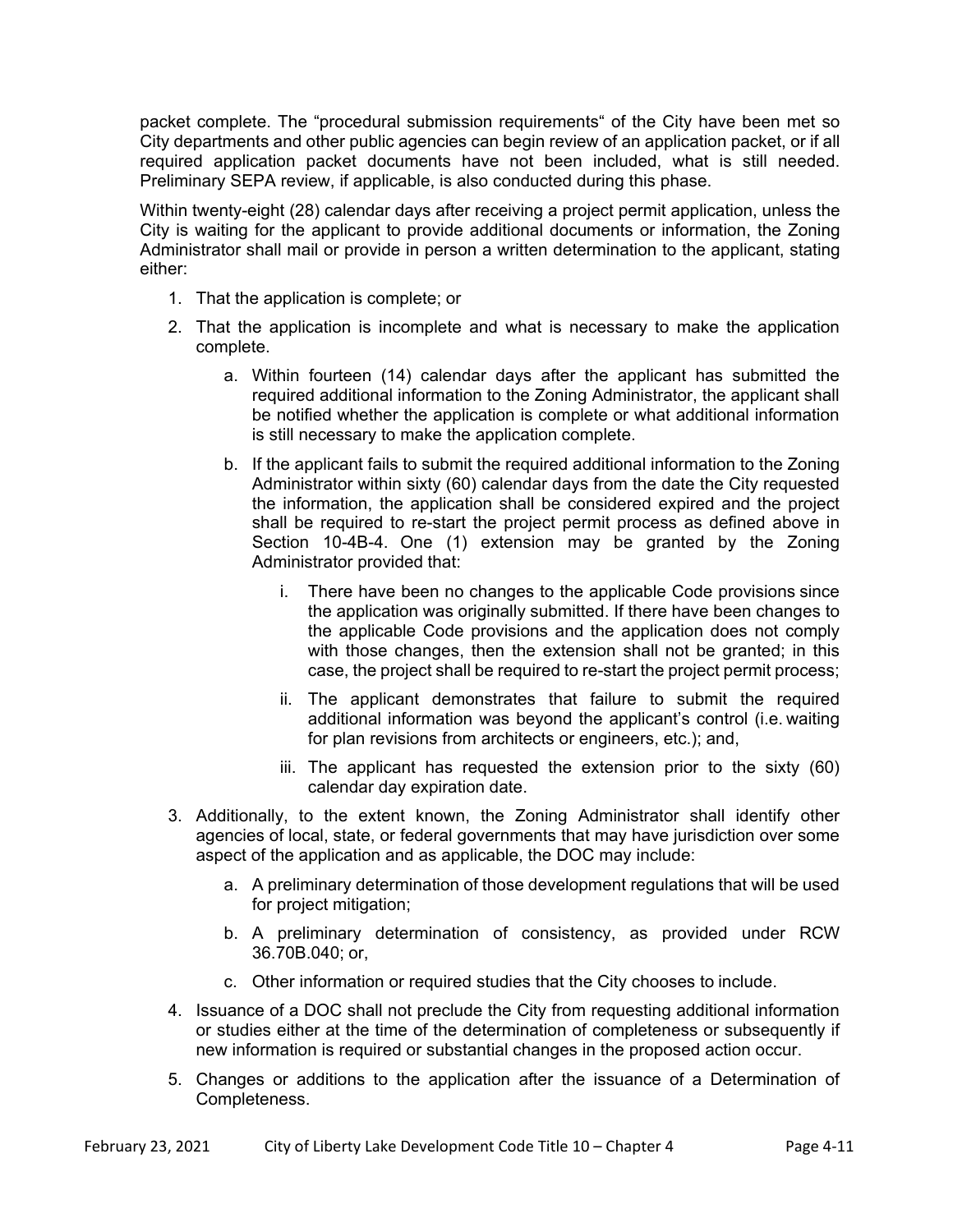Once an application is deemed complete:

- a. All documents and other evidence changed or added by the applicant shall be submitted to the Zoning Administrator or his or her designee at least fourteen (14) calendar days prior to the mailing of the Notice of Hearing, if possible. Documents or other evidence submitted after that date may be received by the Zoning Administrator or his or her designee, and transmitted to the Hearing Examiner, but may be too late to include with the staff report and recommendation;
- b. When documents or other evidence are submitted by the applicant during the review period, but after the application is deemed complete, the assigned review person or body shall determine whether or not the new documents or other evidence submitted by the applicant significantly change the application;
- c. If the assigned reviewer determines that the new documents or other evidence significantly change the application, the reviewer shall submit to the applicant and the Hearing Examiner a written determination that a significant change in the application has occurred. In the alternate, the reviewer may inform the applicant either in writing, or orally at a public hearing, that such changes may constitute a significant change (see "4", below), and allow the applicant to withdraw the new materials submitted, in order to avoid a determination of significant change:
- d. If the applicant's new materials are determined to constitute a significant change in an application that was previously deemed complete, the City shall take one of the following actions, at the request of the applicant:
	- i. Suspend the existing application and allow the applicant to submit a new application with the proposed significant changes. Before the existing application can be suspended, the applicant must consent in writing to waive the 120-day timeline on the existing application. If the applicant does not consent, the City shall not select this option; or
	- ii. Reject the new documents or other evidence that has been determined to constitute a significant change, and continue to process the existing application without considering the materials that would constitute a significant change. The City will complete its decision making process without considering the new evidence.
- e. If a new application is submitted by the applicant, that application shall be subject to a separate check for acceptance and completeness and will be subject to the standards and criteria in effect at the time the new application is accepted.

### D. Notice of Application (NOA).

The City shall provide a Notice of Application (NOA) to the public, and the departments and agencies with jurisdiction that an application has been submitted and that the opportunity for comment is available within the defined fourteen (14) calendar day comment period. Notice occurs via mail, posting on the City website, publication in the official City newspaper, and onsite signage, as applicable. The NOA is completed within 14 days of the DOC and provides for a 14-day comment period. During this phase, preliminary State Environmental Policy Act (SEPA) threshold determination would also be covered (if applicable).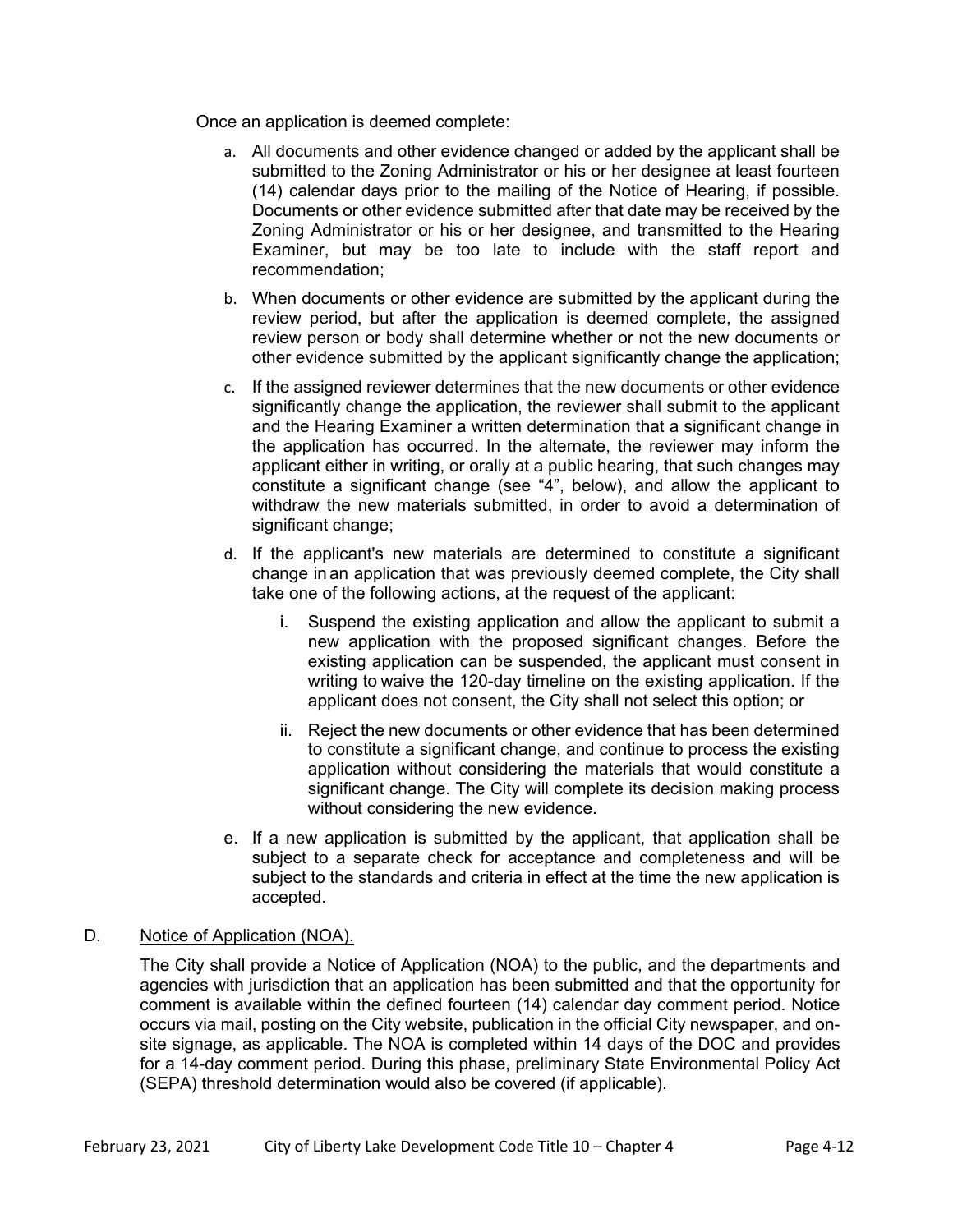When the City is the lead agency for SEPA, the Optional Determination of Nonsignificance "Optional DNS" process may be used where the SEPA checklist is routed for comment with the NOA and the Zoning Administrator may make a preliminary SEPA threshold determination concurrently with the NOA. The NOA may also be combined with a scoping notice for a determination of significance (DS) or the Zoning Administrator may issue a determination of significance and scoping notice prior to the NOA. If the optional DNS process mentioned is not being used, a Determination of Nonsignificance (DNS) or Mitigated Determination of Nonsignificance (MDNS) threshold determination must be issued after the NOA. For Type III and Type IV projects, if the SEPA threshold determination requires public notice, the City shall issue the threshold decision at least fifteen (15) calendar days prior to the open record predecision hearing before the Hearing Examiner or Planning Commission, as applicable.

- 1. The Notice of Application shall contain the following, as applicable:
	- a. The date of application, the date of the Determination of Completeness, and the date of the Notice of Application;
	- b. A description of the proposed project action and a list of the project permits included in the application and, if applicable, a list of any studies requested under the DOC.
	- c. The identification of other permits not included in the application to the extent known by the City;
	- d. The identification of existing environmental documents that evaluate the proposed project and the location where the application and any studies can be reviewed;
	- e. A statement of the public comment period, which shall be not less than fourteen (14) nor more than thirty (30) calendar days following the date of the Notice of Application, and statements of the right of any person to comment on the application, receive notice of, and participate in any hearings, request a copy of the decision once made, and any appeal rights.
	- f. The date, time, place, and type of hearing, if applicable and scheduled at the date of the NOA;
	- g. A statement of the preliminary determination, if one has been made at the time of notice, of those development regulations that will be used for project mitigation, and of consistency as provided in RCW 36.70B.040; and,
	- h. Any other information determined appropriate by the City.
- 2. Notice Requirements Mailings.
	- a. Type I Project Permits: The applicant shall prepare envelopes to notify property owners as follows:
		- i. Property owners and taxpayers, if different than the property owners, whose property is adjacent to or within a one hundred fifty (150) foot radius of the perimeter of the subject site, whichever is greater, including any access easement(s) serving said site, shall be notified by mail at least fourteen (14) calendar days prior to the close of the comment period.
		- ii. In those instances where any portion of the property abutting the subject site is owned, controlled, or under option by the applicant or his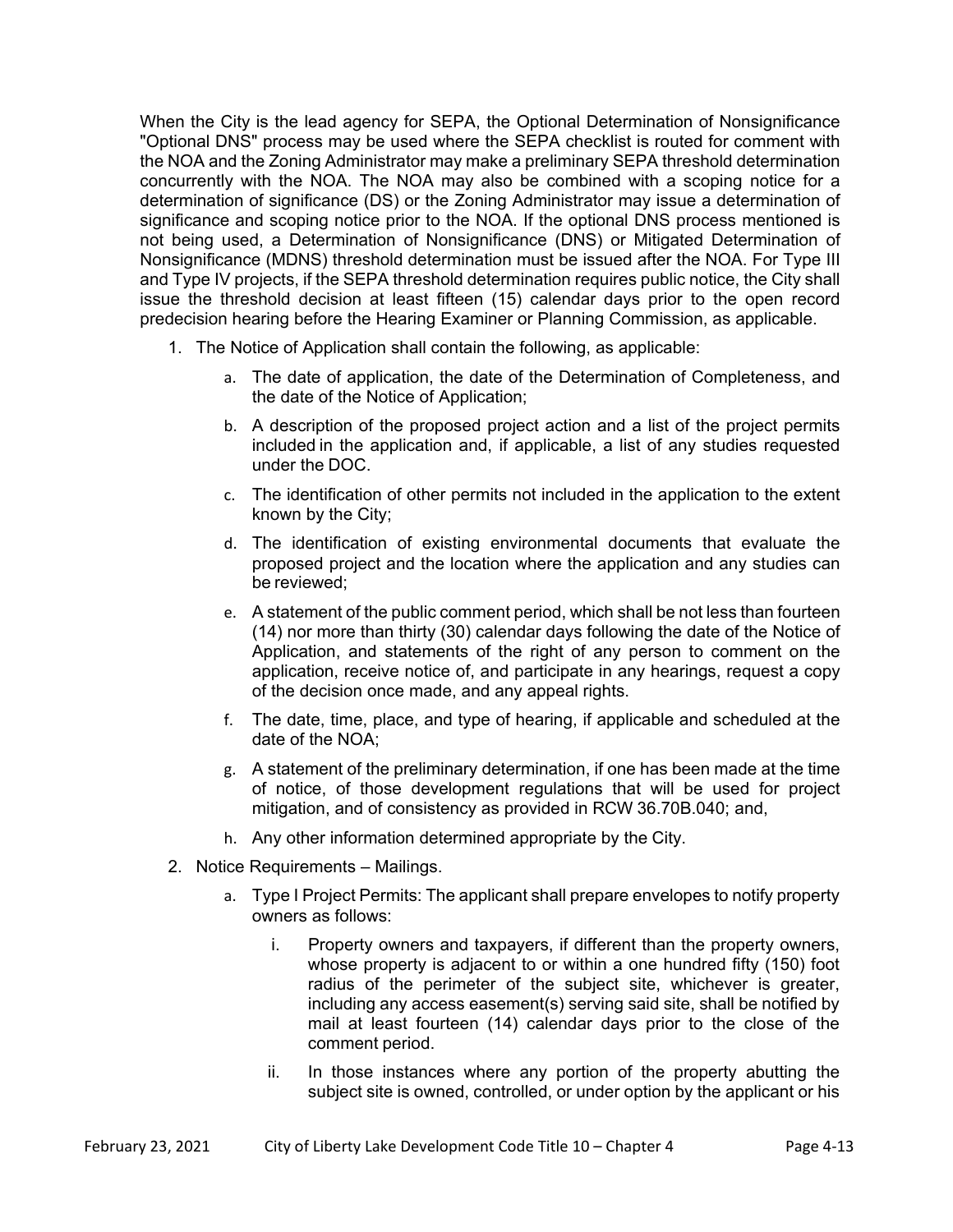representative, then the adjacent notification radius shall be based on the total ownership, including the abutting, controlled property.

- iii. Property owners and taxpayers are those shown on the Spokane County Assessor's/Treasurer's most current computer records obtained by the applicant from a title company no more than thirty (30) calendar days prior to the issuance of the Notice of Application.
- iv. The notification shall consist only of information approved and provided by the City and envelopes shall be prepared by the applicant with the required postage, but not sealed. The applicant shall also prepare envelopes for agencies with jurisdiction, as directed by the City. Completed envelopes shall be given to the City at least eighteen (18) calendar days prior to the close of the comment period.
- v. The City shall check the envelopes, mail them, and complete an affidavit confirming that these provisions have been fulfilled. The notice shall be deemed mailed when deposited in the United States mail, postage prepaid, and properly addressed. Notice shall be deemed adequate when each property owner and taxpayer having a complete mailing address shown on the Assessor's/Treasurer's most current computer records is mailed a notice. The failure of any person to actually receive a mailed notice shall not invalidate any project permit decision. The Notice of Application shall be mailed through regular U.S. mail or personally served at least fourteen (14) calendar days prior to the end of the comment period.
- b. Type II and Type III Project Permits: The applicant shall prepare envelopes to notify property owners as follows:
	- i. Property owners and/or taxpayers, if different than the property owners, whose property is within a four hundred (400)-foot radius of the perimeter of the subject site, including any access easement(s) serving said site, shall be notified by mail at least fourteen (14) calendar days prior to the close of the comment period.
	- ii. In those instances where any portion of the property abutting the subject site is owned, controlled, or under option by the applicant or his representative, then all property owners within four hundred (400) feet of the applicant's total ownership shall be notified.
	- iii. Property owners and/or taxpayers are those shown on the Spokane County Assessor's/Treasurer's most current computer records obtained by the applicant from a title company not more than thirty (30) calendar days prior to the issuance of the Notice of Application.
	- iv. The notification shall consist only of information approved and provided by the City and envelopes shall be prepared by the applicant with the required postage, but not sealed. The applicant shall also prepare envelopes for agencies with jurisdiction, as directed by the City. Completed envelopes shall be given to the City at least eighteen (18) calendar days prior to the close of the comment period.
	- v. The City shall check the envelopes, mail them, and complete an affidavit confirming that these provisions have been fulfilled. The notice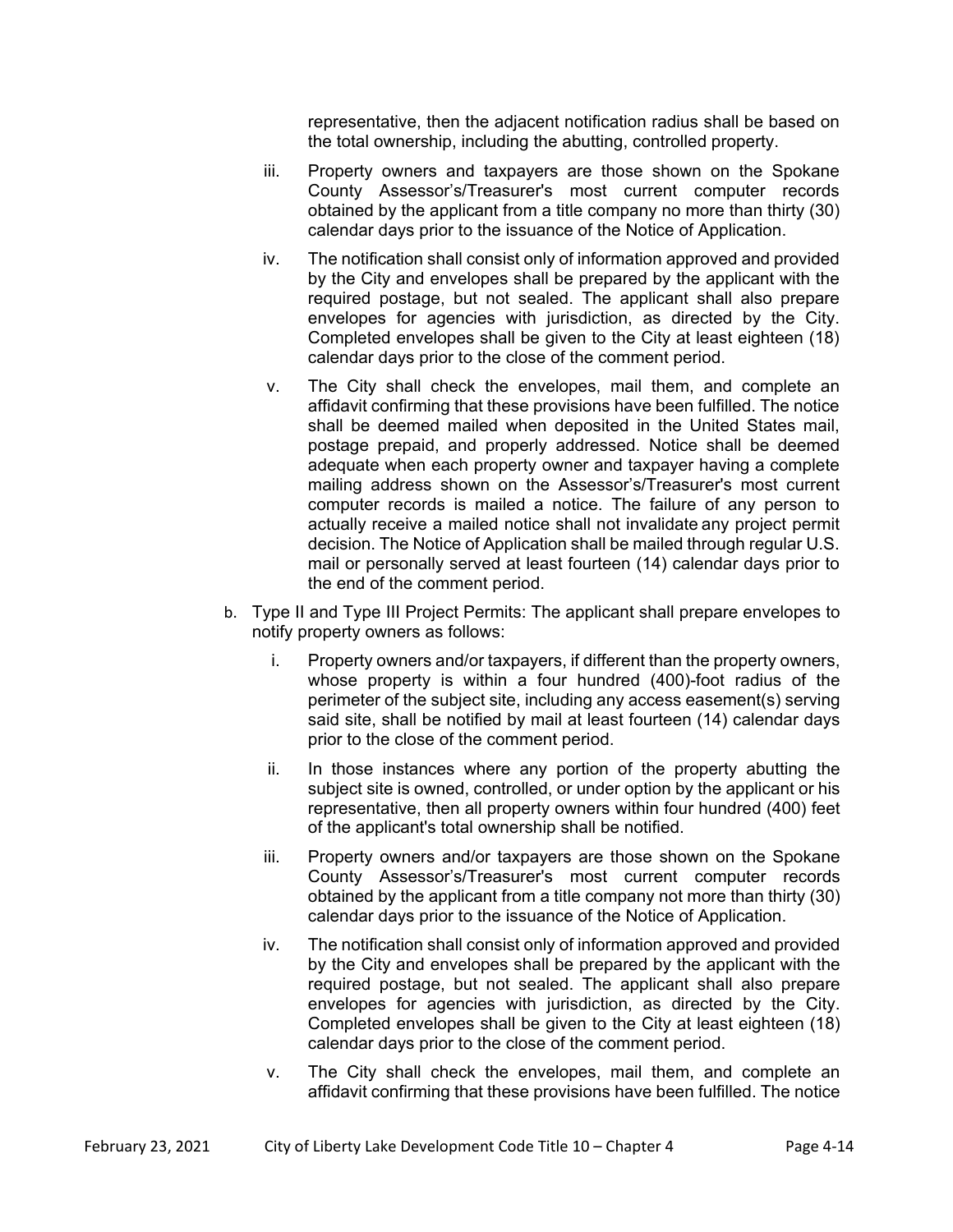shall be deemed mailed when deposited in the United States mail, postage prepaid, and properly addressed. Notice shall be deemed adequate when each property owner and taxpayer having a complete mailing address shown on the Assessor's/Treasurer's most current computer records is mailed a notice. The failure of any person to actually receive a mailed notice shall not invalidate any project permit decision. The Notice of Application shall be mailed through regular U.S. mail or personally served at least fourteen (14) calendar days prior to the end of the comment period.

3. Notice Requirements - On-Site Signage.

Type I, Type II, and Type III Project Permits: A sign will need to be posted which is a minimum of two (2) feet in width by three (3) feet in height and six square feet in area. The sign shall be erected by the applicant on the site fronting and adjacent to the most heavily traveled public street, and positioned as close to the right-of-way as possible, so it is easily readable by the traveling vehicular public from the right-of-way at least fourteen (14) calendar days prior to the close of the comment period. Depending on site size and location, more than one sign may be required and/or the City may require the sign size to be increased for visibility from I-90. Signage shall consist only of information approved and provided by the City and the signage shall be prepared and installed by the applicant. Signage shall be constructed of material of sufficient weight and reasonable strength to withstand normal weather conditions and the applicant shall complete and submit to the City an affidavit of posting. The sign shall be lettered and spaced as follows:

- a. A minimum one (1)-inch border on the top, sides, and bottom of the sign;
- b. The first line(s), in two (2)-inch tall letters, shall read "NOTICE OF APPLICATION";
- c. All the following lines, in one (1)-inch tall letters, shall read:

"PROJECT FILE #"

"PROPOSAL"

"APPLICANT"

"ENVIRONMENTAL REVIEW"

"REVIEW AUTHORITY"

d. Project specific information will be supplied to the applicant by the City prior to sign preparation and a copy of the actual Notice of Application (NOA) shall be attached to the bottom face of the sign. Required text shall be at least 1/2 inch tall letters. See example below.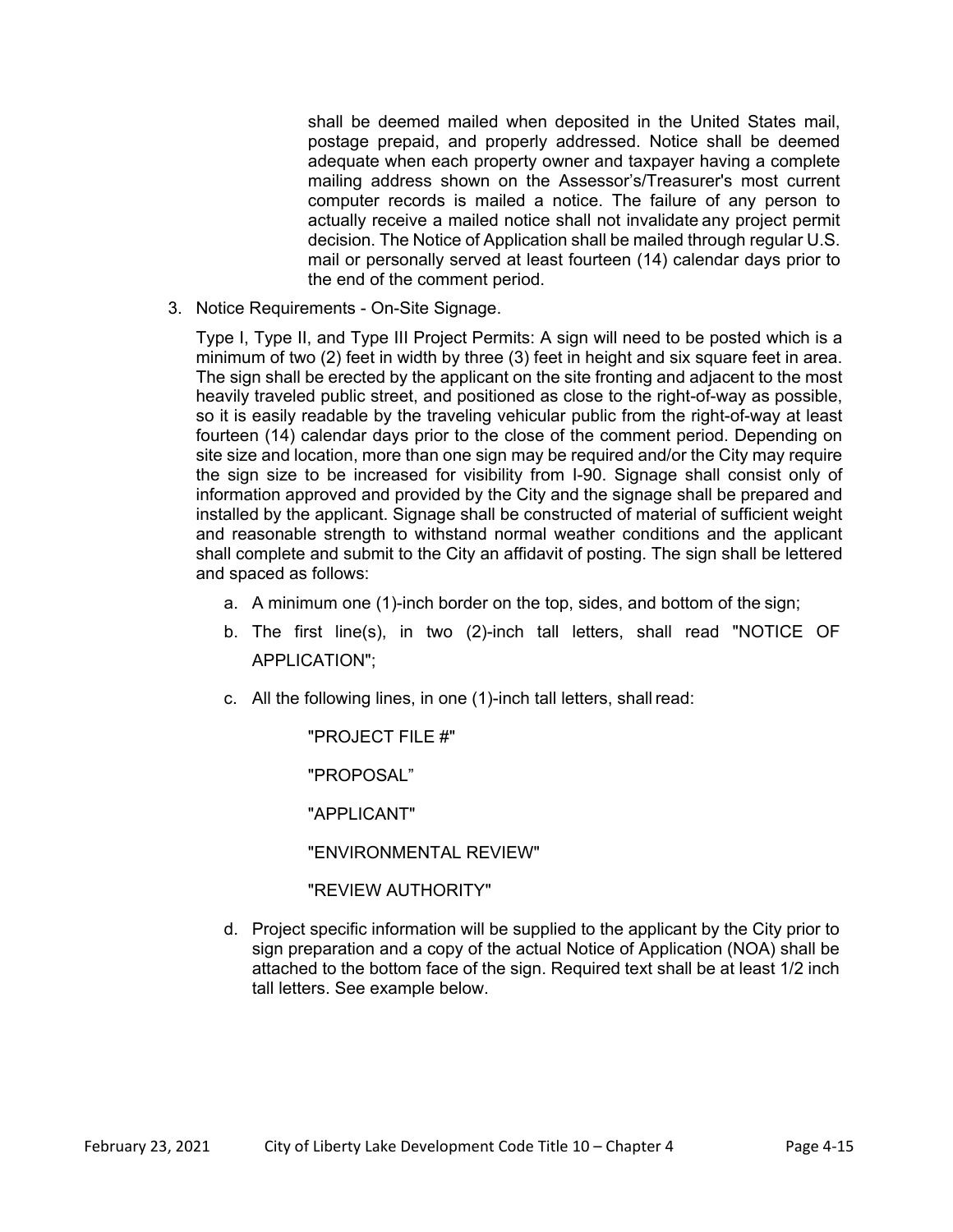### **NOTICE OF APPLICATION**

**PROJECT FILE #:** 

**PROPOSAL:** 

**APPLICANT:** 

### **ENVIRONMENTAL REVIEW:**

THE CITY OF LIBERTY LAKE IS REVIEWING THE PRO-POSED PROJECT FOR PROBABLE ADVERSE ENVIRON-MENTAL IMPACTS AND EXPECTS TO ISSUE A MITIGATED DETERMINATION OF NONSIGNIFICANCE (MDNS) FOR THIS PROJECT. THE PUBLIC HAS THE OPPORTUNITY TO COM-MENT ON THIS PROPOSAL AND THE ENVIRONMENTAL IM-PACTS OF THE PROJECT WITHIN THE 14 DAY COMMENT PERIOD. PLEASE CONTACT THE REVIEW AUTHORITY LISTED BELOW TO VIEW THE PROJECT FILE. **COMMENT DEADLINE 4PM, MONTH/DAY/YEAR** 

**REVIEW AUTHORITY: CITY OF LIBERTY LAKE** PLANNING , ENGINEERING & BUILDING SERVICES

| ATTACH ACTUAL NOTICE OF<br>APPLICATION TO BOTTOM<br>OF SIGN | ATTACH ACTUAL SEPA<br>DETERMINATION TO BOTTOM<br>OF SIGN. IF APPLICABLE |
|-------------------------------------------------------------|-------------------------------------------------------------------------|
|                                                             |                                                                         |

www.libertylakewa.gov/development/public\_notices.asp

4. Notice Requirements – Publication:

 Type I, Type II, and Type III Project Permits: The City shall publish a Notice of Application in the official City newspaper and on the City website, at least one week prior to the end of the NOA comment period.

### E. Technical Review.

 Technical Review is a process where City staff and affected agencies review proposals for consistency and conformance with applicable regulations and to finalize proposed conditions of approval for the project in preparation for the project to proceed to a public hearing or administrative decision, as applicable. A Technical Review Meeting is optional for Type I projects and required for Type II and Type III projects, per the discretion of the Zoning Administrator. At the meeting, affected agencies and City staff present the applicant with comments on the project and the proposed conditions of approval prior to the public hearing or administrative decision, as applicable. This review process should occur within 14 days of the close of the comment period for the NOA. A final SEPA determination (if applicable) would also be made prior to or during the Technical Review period.

### F. Notice of Hearing.

The City shall provide a Notice of Hearing to the public, and the departments and agencies with jurisdiction that proposals requiring a public hearing have been scheduled for an 'open record' hearing before the Hearing Examiner or in the case of Type IV projects, the initial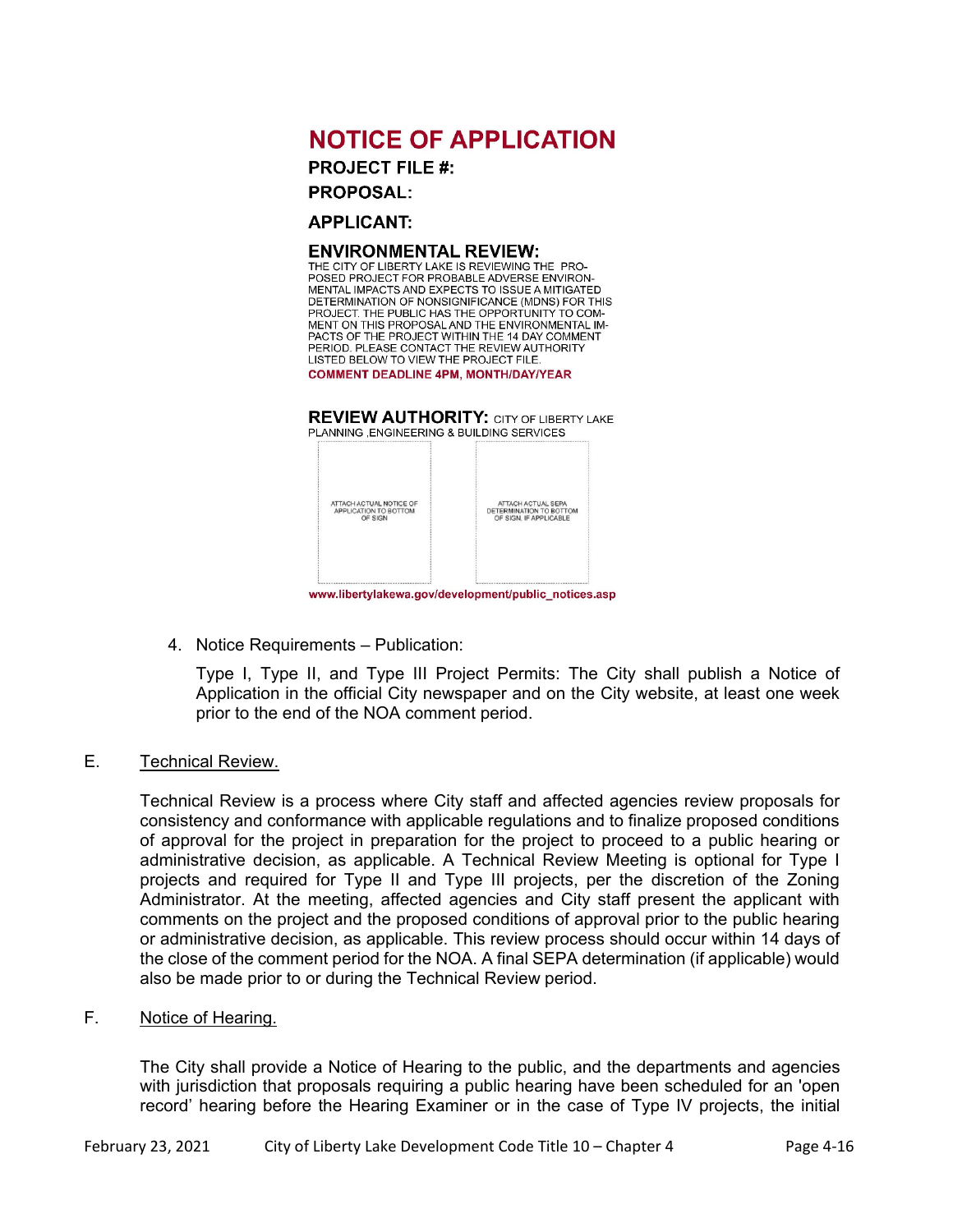hearing(s) would be before the Planning Commission and may be precluded by public workshops. At the hearing(s), individuals and agencies can provide testimony. This notice occurs via the mail posting on the City website, publication in the official City newspaper, and on site signage, as applicable. Additionally, the Zoning Administrator or his or her designee shall prepare a staff report for the Hearing Examiner or Planning Commission, as applicable, which summarizes the application(s) and applicable decision criteria, and provides findings of conformance and/or non-conformance with the criteria. The staff report should also provide a recommended decision of: approval; denial; or approval with specific conditions that ensure conformance with the approval criteria. Hearing bodies may continue any hearing, and no additional notice of hearing shall be required if the matter is continued to a specified place, date, and time.

- 1. The Notice of Hearing shall contain the following, as applicable:
	- a. A statement that the notice has been provided to advise agencies, property owners, neighborhoods, and the public in general that a proposal requiring a public hearing has been scheduled for an "open record" hearing where individuals and agencies can provide testimony. **This hearing held before the Hearing Examiner will be the last opportunity to testify or submit written comments that will be added to the record about the project prior to a decision being rendered.**
	- b. A statement that explains where and when the file may be viewed;
	- c. Project and applicant information;
	- d. Project hearing date, time, and location;
	- e. SEPA determination, mitigation, etc.
	- f. Review authority and project coordinator; and
	- g. Any other information determined appropriate by the City.
- 2. Notice Requirements Mailings:

Type II and Type III Project Permits: The applicant shall prepare envelopes to notify property owners as follows:

- a. Property owners and/or taxpayers, if different than the property owners, whose property is within a four hundred (400)-foot radius of the perimeter of the subject site, including any access easement(s) serving said site, shall be notified by mail at least fourteen (14) calendar days prior to the hearing before the Hearing Examiner.
- b. Property owners and/or taxpayers, if different than the property owners, whose property abuts the subject site, shall be notified by certified mail at least fourteen (14) calendar days prior to the hearing before the Hearing Examiner.
- c. In those instances where any portion of the property abutting the subject site is owned, controlled, or under option by the applicant or his representative, then all property owners within four hundred (400) feet of the applicant's total ownership shall be notified by mail at least fourteen (14) calendar days prior to the hearing before the Hearing Examiner.
- d. Property owners and/or taxpayers are those shown on the Spokane County Assessor's/Treasurer's most current computer records obtained by the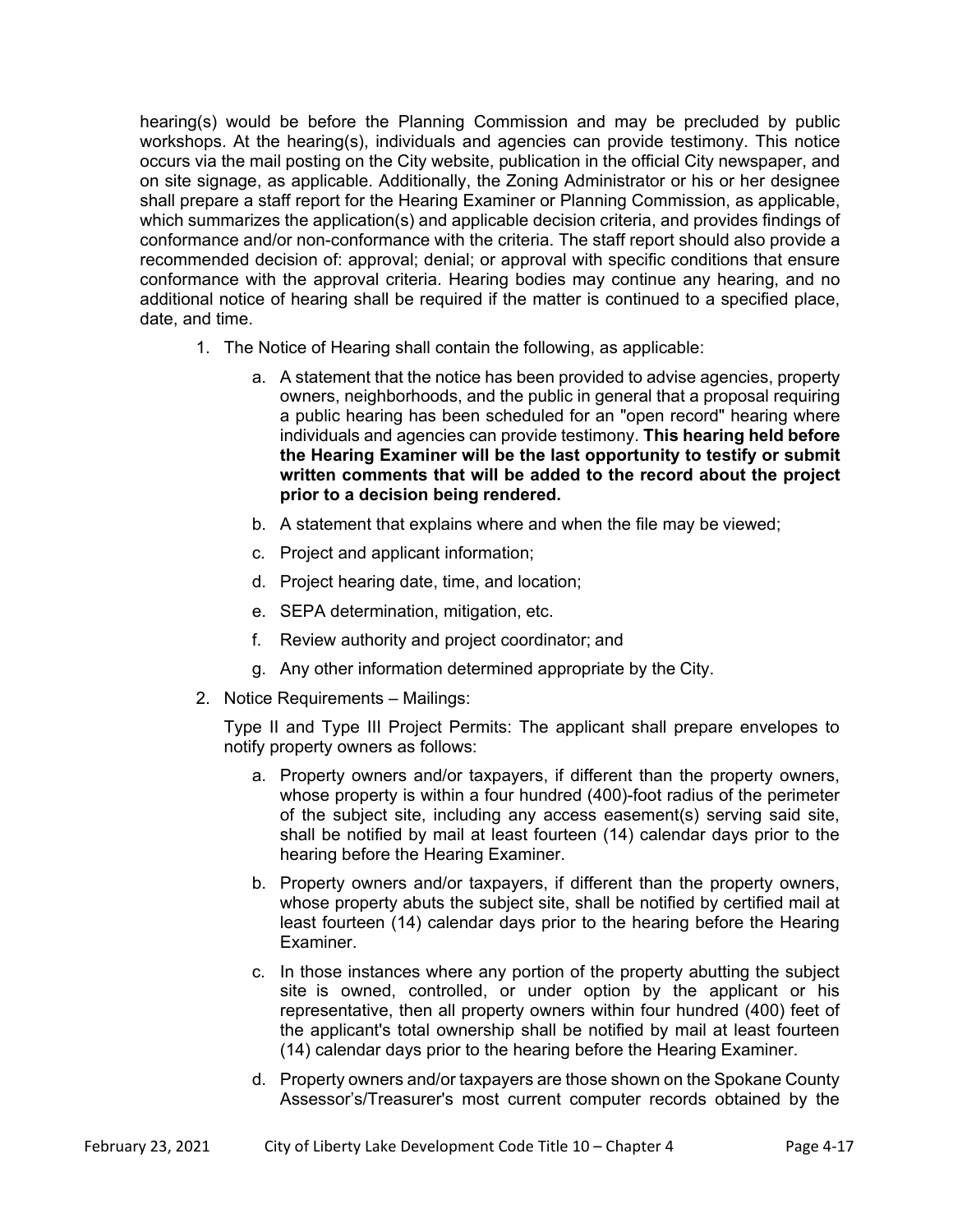applicant from a title company not more than thirty (30) calendar days prior to the issuance of the Notice of Hearing. The applicant may use the records obtained for the Notice of Application per the discretion of the Zoning Administrator.

- e. The notification shall consist only of information approved and provided by the City and envelopes shall be prepared by the applicant with the required postage, but not sealed. The applicant shall also prepare envelopes for agencies with jurisdiction, as directed by the City. Completed envelopes shall be given to the City at least eighteen (18) calendar days prior to the scheduled hearing or the hearing will be re-scheduled.
- f. The City shall check the envelopes, mail them, and complete an affidavit confirming that these provisions have been fulfilled. The notice shall be deemed mailed when deposited in the United States mail, postage prepaid, and properly addressed. Notice shall be deemed adequate when each property owner and taxpayer having a complete mailing address shown on Assessor's/Treasurer's most current computer records is mailed a notice. The failure of any person to actually receive a mailed notice shall not invalidate any project permit decision. The Notice of Hearing shall be mailed through regular U.S. mail or personally served at least fourteen (14) calendar days prior to the hearing.
- 3. Notice Requirements On-Site Signage:

Type II and Type III Project Permits: A sign will need to be posted which is a minimum of two (2) feet in width by three (3) feet in height and six square feet in area. The sign shall be erected by the applicant on the site fronting and adjacent to the most heavily traveled public street, and positioned as close to the right-of-way as possible, so it is easily readable by the traveling vehicular public from the right-of-way. The sign shall be posted at least fourteen (14) calendar days prior to the hearing. Depending on site size and location, more than one sign may be required and/or the City may require the sign size to be increased for visibility from I-90. Signage shall consist only of information approved and provided by the City and the signage shall be prepared and installed by the applicant. Signage shall be constructed of material of sufficient weight and reasonable strength to withstand normal weather conditions and the applicant shall complete and submit to the City an affidavit of posting. The sign shall be lettered and spaced as follows:

- a. A minimum one (1)-inch border on the top, sides, and bottom of the sign;
- b. The first line(s), in two (2)-inch tall letters, shall

read "NOTICE OF PUBLIC HEARING";

c. All the following lines, in one (1)-inch tall letters, shall read (as applicable):

"PROJECT FILE #"

"PROPOSAL"

"APPLICANT"

"DESCRIPTION / NUMBER OF ACRES / NUMBER OF LOTS"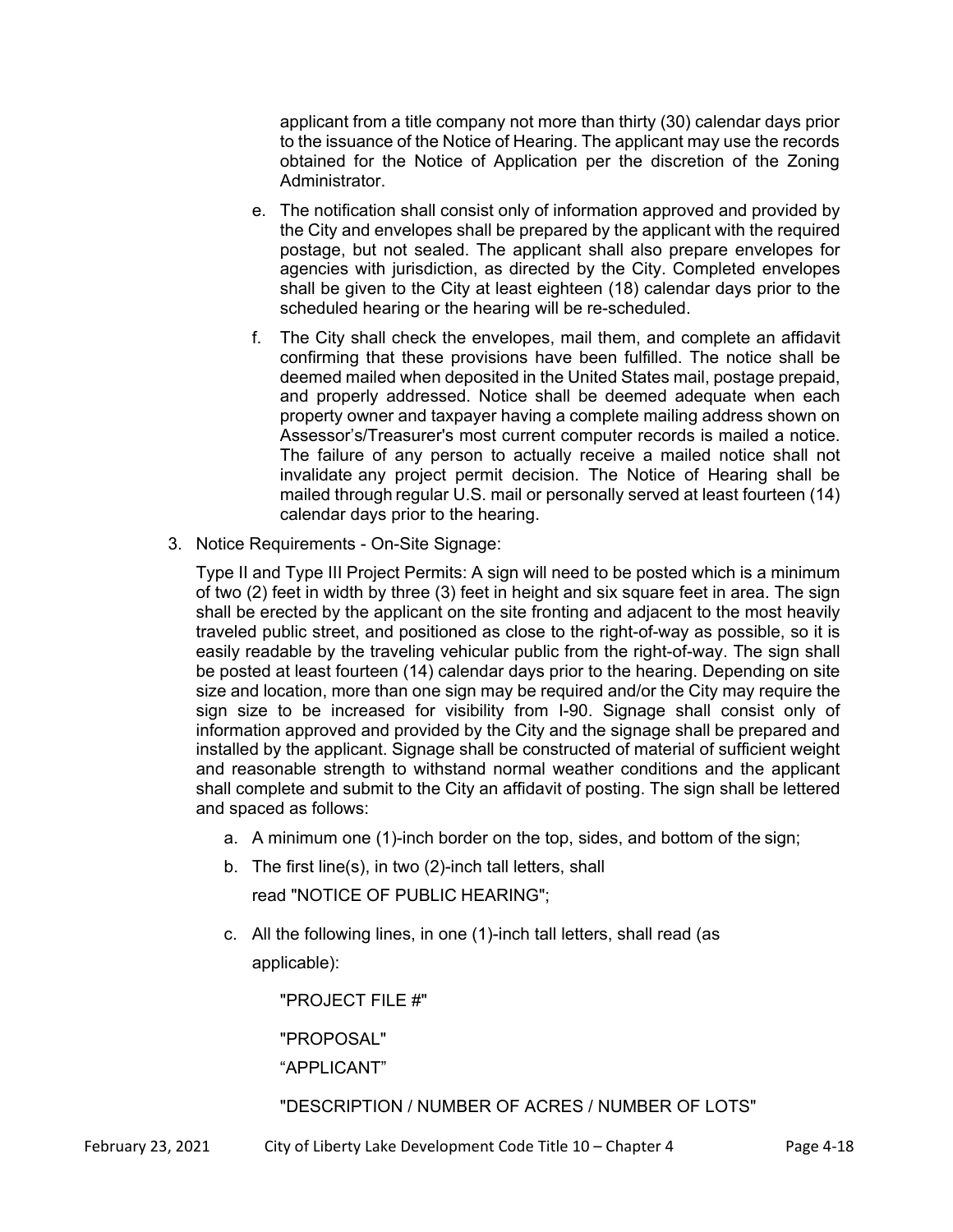"EXISTING / PROPOSED ZONING"

"SEPA DETERMINATION"

"REVIEW AUTHORITY"

"HEARING DATE & TIME, HEARING LOCATION"

d. Project specific information will be supplied to the applicant by the City prior to sign preparation. A copy of the proposed plat map, PUD plat map, etc., the SEPA threshold determination, and the actual Notice of Hearing shall be attached to the bottom face of the sign (as applicable). Required text shall be at least 1/2 inch tall letters. See example below.

| <b>NOTICE OF</b><br><b>PUBLIC HEARING</b>                                                                                                                                                                                                                                                               |
|---------------------------------------------------------------------------------------------------------------------------------------------------------------------------------------------------------------------------------------------------------------------------------------------------------|
| <b>PROJECT FILE #:</b><br><b>PROPOSAL:</b><br><b>APPLICANT:</b><br><b>DESCRIPTION:</b>                                                                                                                                                                                                                  |
| <b>NUMBER OF ACRES:</b><br><b>NUMBER OF LOTS:</b><br><b>EXISTING ZONING:</b><br><b>PROPOSED ZONING:</b><br><b>SEPA DETERMINATION:</b><br><b>REVIEW AUTHORITY: CITY OF LIBERTY LAKE</b><br>PLANNING. ENGINEERING & BUILDING SERVICES<br><b>HEARING DATE:</b><br><b>HEARING TIME:</b><br><b>LOCATION:</b> |
| ATTACH COPY OF<br>ATTACH COPY OF<br>ATTACH COPY OF SEPA DETERMINATION TO<br>PLAT / BSP, ETC<br>NOTICE OF PUBLIC<br>BOTTOM OF SIGN, IF APPLICABLE<br>MAP TO BOTTOM<br><b>HEARING TO</b><br>OF SIGN,<br><b>BOTTOM OF SIGN</b>                                                                             |
| www.libertylakewa.gov/development/public notices.asp                                                                                                                                                                                                                                                    |

The sign(s) shall be removed immediately after the expiration of the appeal time frame for the decision of the Hearing Examiner or the City Council, as applicable, unless the decision is appealed.

- 4. Notice Requirements Publication:
	- a. Type II and Type III Project Permits: The City shall publish a Notice of Hearing in the official City newspaper and on the City website, at least ten (10) calendar days prior to the hearing stating the date, time, place, and purpose of the hearing.
	- b. Type IV Projects: The only public notice required prior to public hearings on Type IV projects shall be notice by publication, unless a rezone is involved, in which the notice procedures for Type III projects would apply and include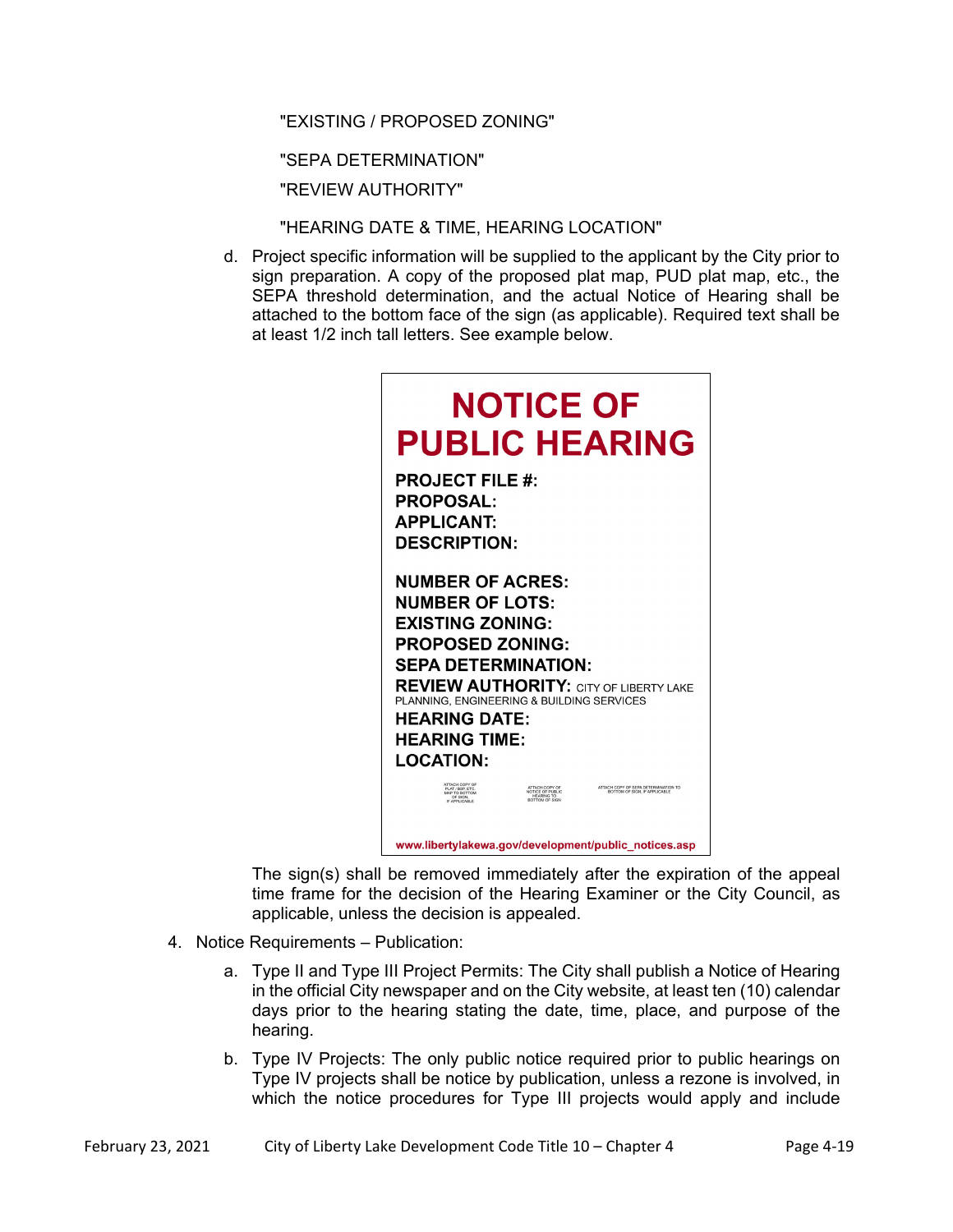mailings and on-site signage. The City shall publish a Notice of Hearing in the official City newspaper and on the City website, at least ten (10) calendar days prior to the hearing stating the date, time, place, and purpose of the hearing.

- 5. Administrative Appeal:
	- a. Type II Project Permits: A motion for reconsideration by the Hearing Examiner may be filed with an appeal request to the City within fourteen (14) calendar days from the date of the Hearing Examiner's decision. The motion for reconsideration shall be reviewed and decided upon by the Hearing Examiner prior to scheduling the appeal hearing. An appeal of the final decision of the Hearing Examiner can be made to Spokane County Superior Court as outlined under Judicial Appeal in §10-4B-4(H). Appeals of the Hearing Examiner's Decision must be filed as a land use petition with the Superior Court within twenty-one (21) calendar days of the date the written decision is signed.
	- b. Type III Project Permits: The Hearing Examiner's decision is a recommendation to the City Council and the City Council conducts an additional 'closed record' public hearing at a regularly scheduled City Council meeting to render the final decision. A motion for reconsideration by the Hearing Examiner may be submitted to the City within fourteen calendar days from the date of the Hearing Examiner's recommendation decision. The motion for reconsideration shall be reviewed and decided upon by the Hearing Examiner prior to scheduling the City Council decision hearing.
- 6. City Council Public Hearing:
	- a. For Type III project permits, the Hearing Examiner's decision is a recommendation to the City Council. The City Council will conduct an additional 'closed record' public hearing at a regularly scheduled City Council meeting to render the final decision.
		- i. For Type IV projects, the City Council will conduct additional 'open record' public hearing(s) at a regularly scheduled City Council meeting to render the final decision on Type IV projects.
		- ii. Additionally, the City shall require the applicant to prepare envelopes to notify members of the public and agencies who attended or spoke at the hearing before the Hearing Examiner, or submitted written comments, of the upcoming hearing before the City Council.
	- b. For Type IV projects, the City Council will conduct additional 'open record' public hearing(s) at a regularly scheduled City Council meeting to render the final decision on Type IV projects.
- G. Notice of Decision.
	- 1. Type I projects: The Notice of Decision to approve, conditionally approve, or deny the application is issued by the Zoning Administrator after reviewing the staff recommendation on the project. The notice shall be provided to the applicant, the Spokane County Assessor, and to any person who, prior to the rendering of the decision, requested notice of the decision or submitted substantive comments on the application. For some Type I project permit applications, a copy of the permit may constitute the decision. Additionally, notice shall be published in the official City newspaper and on the City website.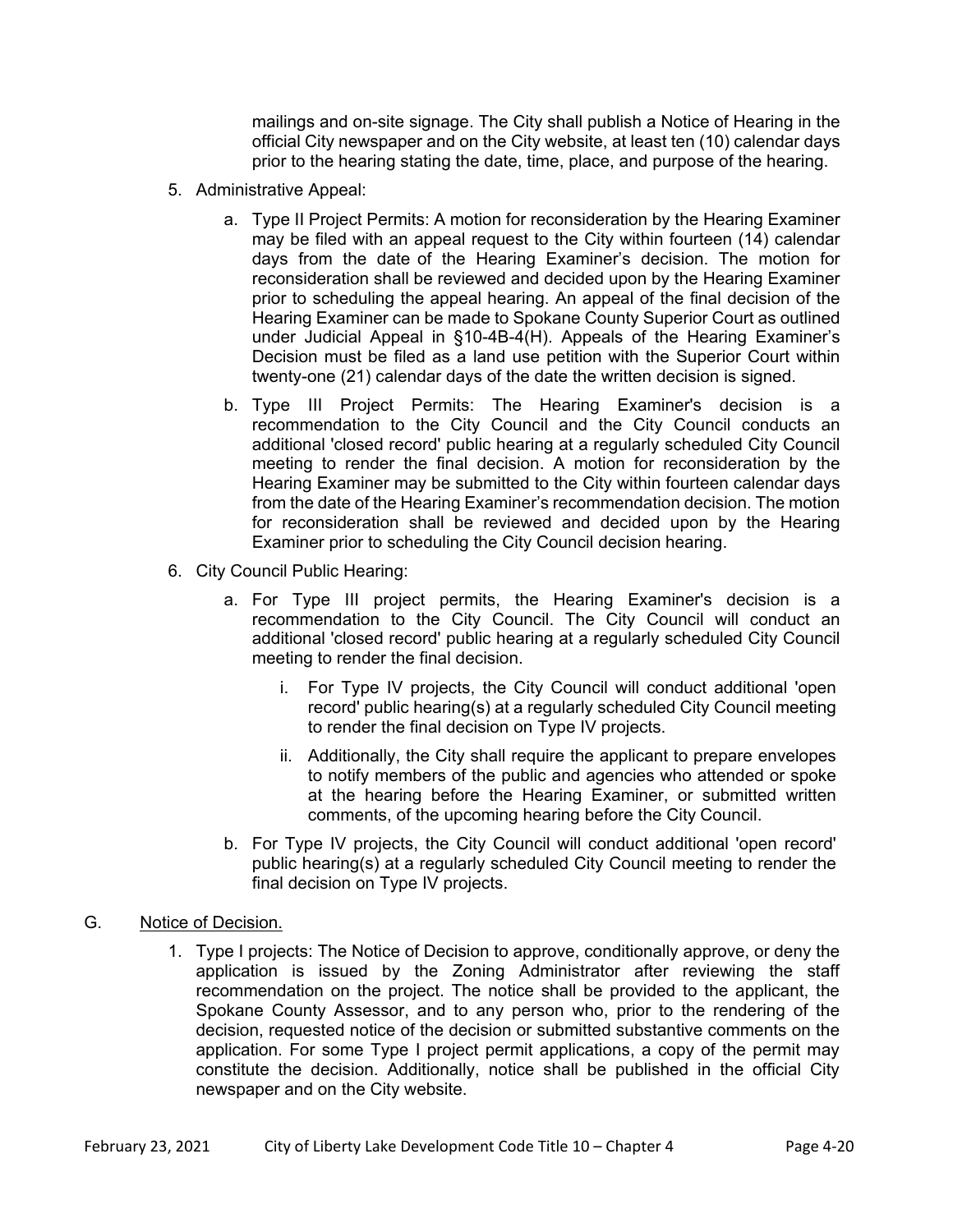- 2. Type II projects: The Notice of Decision to approve, conditionally approve, or deny the application is issued by the Hearing Examiner following the 'open record' public hearing. The written decision contains findings and conclusions that evidence and support the decision. The notice shall be provided to the applicant, the Spokane County Assessor, and to any person who, prior to the rendering of the decision, requested notice of the decision or submitted substantive comments on the application. Additionally, notice shall be published in the official City newspaper and on the City website.
- 3. Type III projects: The Notice of Decision to approve, conditionally approve, or deny the application is issued by City staff and approved by the Mayor following the final public hearing before the City Council that considered the Hearing Examiner's recommendation. The written decision contains findings and conclusions that evidence and support the decision. Additionally, the notice contains a statement of any threshold determination and the procedures for appeal. The notice shall be provided to the applicant, the Spokane County Assessor, and to any person who, prior to the rendering of the decision, requested notice of the decision or submitted substantive comments on the application. Additionally, notice shall be published in the official City newspaper and on the City website.
- 4. The Notice of Decision shall contain the following, as applicable:
	- a. Project and applicant information;
	- b. Application date, hearing date, and date of decision
	- c. A statement that the project is either Approved, Approved with Conditions (list the conditions), or Disapproved (list the reason).
	- d. A statement that " The City Council's decision on this project and the SEPA determination made under chapter RCW 43.21C are final and conclusive unless within twenty-one (21) calendar days from the issuance of the decision, a party with standing files a land use petition in superior court pursuant to chapter 36.70C RCW. Pursuant to chapter 36.70C RCW, the date of issuance of the Council's decision is three (3) calendar days after it is mailed. This decision was mailed by Certified Mail to the Applicant, and by first class mail to other parties of record, on . The date of issuance of

the City Council's decision is therefore ,

counting to the next business day when the last day for mailing falls on a weekend or holiday. **THE LAST DAY FOR APPEAL OF THIS DECISION TO SUPERIOR COURT BY LAND USE PETITION IS..."** 

- e. A statement that "This notice of decision has been provided to the project applicant, reviewing agencies and members of the public that submitted project comments, and the Spokane County Assessor's Office. A copy of the SEPA determination was also provided to the Dept. of Ecology - Olympia, Dept. of Transportation - Spokane County, Other Reviewing Agencies, and the project applicant."
- f. A statement that "The complete record in this matter, including this decision, is on file during the appeal period with the review authority."
- g. A statement that "Pursuant to RCW 36.70B.130, affected property owners may request a change in valuation for property tax purposes notwithstanding any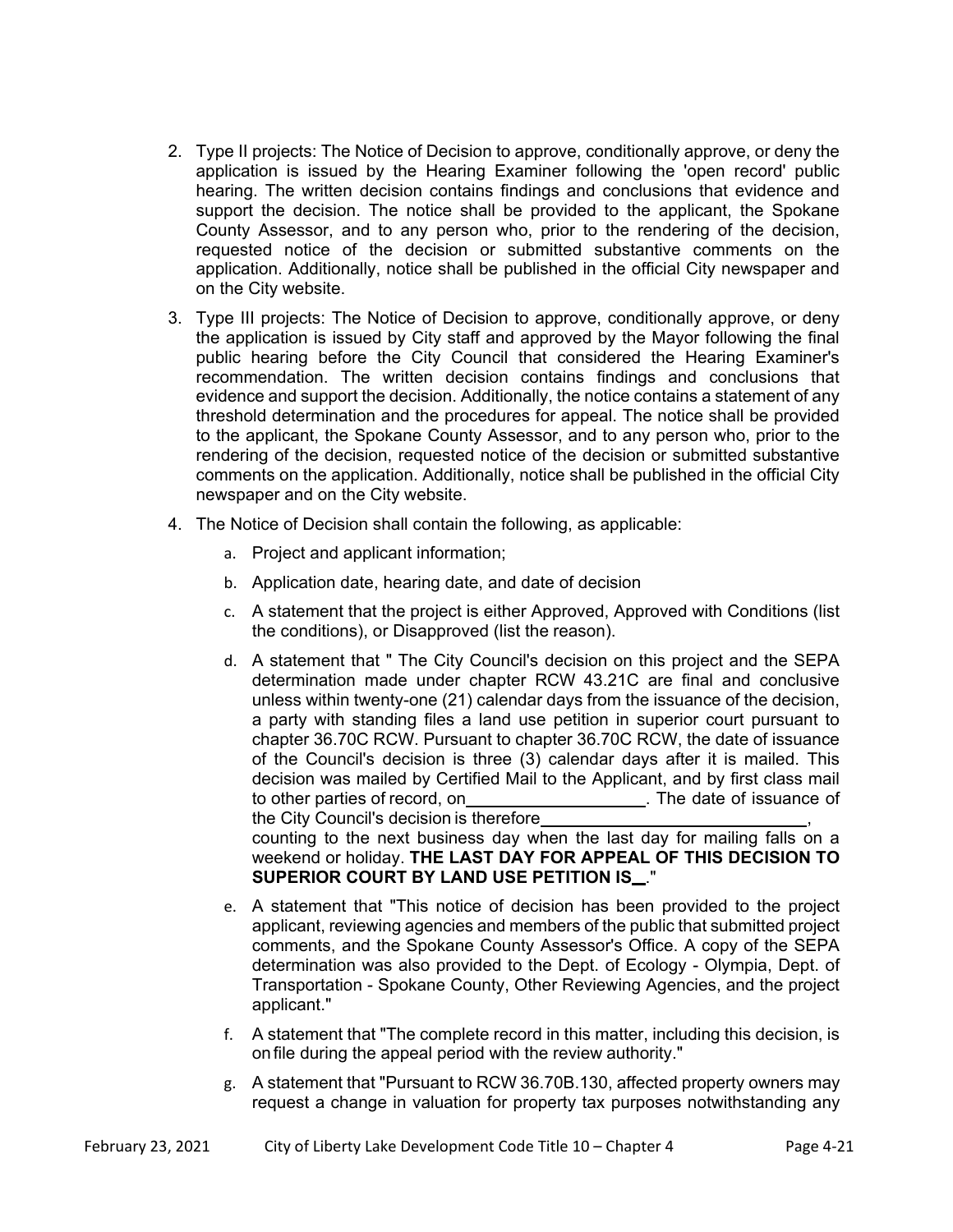program of revaluation."

- h. Any other information determined appropriate by the City.
- 5. Notice Requirements Mailings

Type II and Type III Project Permits: Parties shall receive notification as follows:

- a. The applicant shall receive the notice by certified mail.
- b. Parties of record, the Spokane County Assessor, and those that requested notice of the decision shall receive notification by regular mail.
- 6. Notice Requirements Publication
	- a. Type I, Type II, and Type III Project Permits: The City shall publish a Notice of Decision on the City website and in the official City newspaper.
	- b. Type IV Projects: The only public notice required for decisions on Type IV projects shall be notice by publication, unless a rezone is involved, in which the notice procedures for Type III projects would apply and include mailings. The City shall publish a notice in the official City newspaper and on the City website. Additionally, the City shall transmit a complete and accurate copy of the adopted initial comprehensive plan or development regulations, or adopted amendments to the state as outlined in WAC 365-197-620 and RCW 36.70A.106 within 10 days after the final adoption.

### H. Appeal Procedures.

1. Administrative Appeal.

Interested parties with standing, as defined in RCW 36.70C, have the opportunity to appeal a decision on a project permit or an administrative decision. The decision may be appealed within fourteen (14) calendar days from the date the decision is rendered by delivering a notice of appeal to the Zoning Administrator by mail or personal delivery. The notice of appeal must be received by 4:00 p.m. on the last day of the appeal period, unless the last day of the appeal period falls on a weekend or holiday, the notice of appeal shall then be due on the following business day. Appeal requests shall contain all information required in this section. Any notice of appeal not in full compliance with this section shall not be considered.

- a. Type I Project Permits / Administrative Decisions: An 'open record' appeal to the Hearing Examiner is available on many Type I project permits / Administrative Decisions. The appeal procedure shall be as outlined in Section 10-4G-2, subsection H for Appeals of Administrative Interpretations by the Zoning Administrator.
- b. Type II Project Permits:
	- i. A motion for reconsideration by the Hearing Examiner may be filed with an appeal request to the City within fourteen (14) calendar days from the date of the Hearing Examiner's decision. The motion for reconsideration shall be reviewed and decided upon by the Hearing Examiner prior to scheduling the appeal hearing.
	- ii. An appeal of the final decision of the Hearing Examiner can be made to Spokane County Superior Court as outlined in Judicial Appeal below.
- c. Type III Project Permits: The Hearing Examiner's decision is a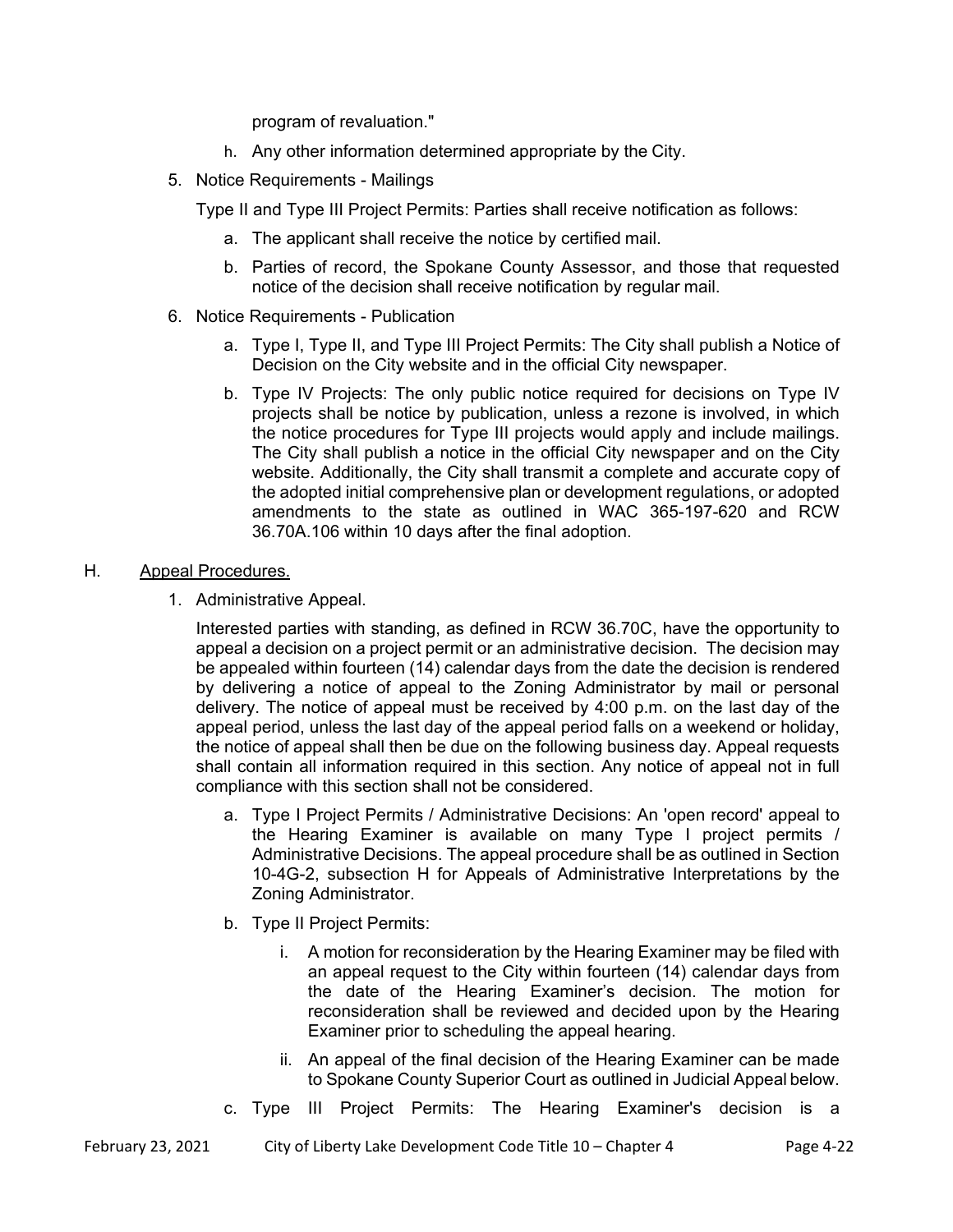recommendation to the City Council and the City Council conducts an additional 'closed record' public hearing at a regularly scheduled City Council meeting to render the final decision.

- i. A motion for reconsideration by the Hearing Examiner may be submitted to the City within fourteen (14) calendar days from the date of the Hearing Examiner's recommendation decision. The motion for reconsideration shall be reviewed and decided upon by the Hearing Examiner prior to scheduling the City Council decision hearing.
- ii. An appeal of the final decision of the City Council can be made to Spokane County Superior Court as outlined in Judicial Appeal below.
- d. The Notice of Appeal shall contain the following in concise statements:
	- i. The decision being appealed;
	- ii. The name and address of the appellant and his/her interest(s) in the matter;
	- iii. The specific reasons why the appellant believes the decision to be wrong. The appellant shall bear the burden of proving the decision was wrong;
	- iv. The desired outcome or changes to the decision; and
	- v. The appeal fee shall also be submitted with the notice.
		- aa. Requests for reconsideration shall contain all information required in this subsection. Any notice of appeal not in full compliance with this subsection shall not be considered.
- 2. Judicial appeal.

 Appeals from the final decision of the City Council shall be made to the Spokane County Superior Court and must be filed as a land use petition at the superior court within twenty-one (21) calendar days of the date the written appeal decision is signed.

- a. Notice of the appeal and any other pleadings required to be filed with the court shall be served on the City Clerk and all persons identified in RCW 36.70C.040, within the applicable time period.
- b. Costs of transcribing and preparing all records ordered certified by the court or desired by the appellant shall be borne by the appellant. Prior to the preparation of any records, the appellant shall post with the City Clerk, an advance fee deposit in the amount specified by the City Clerk. Any overage will be promptly returned to the appellant.
- 3. Appeals of Type IV projects:
	- a. Appeals of Zoning Text or Map Amendments. The action of the City Council on a zoning text or map amendment shall be final and conclusive, unless within thirty (30) calendar days from the date of the action the applicant or person having standing, as defined in RCW 36.70C, makes application to a court of competent jurisdiction for a writ of certiorari.
	- b. Additionally, appeals of matters subject to board review, as outlined in RCW 36.70A.280 shall be made by a petition to the Eastern Washington Growth Management Hearings Board as outlined in RCW 36.70A.290 or review may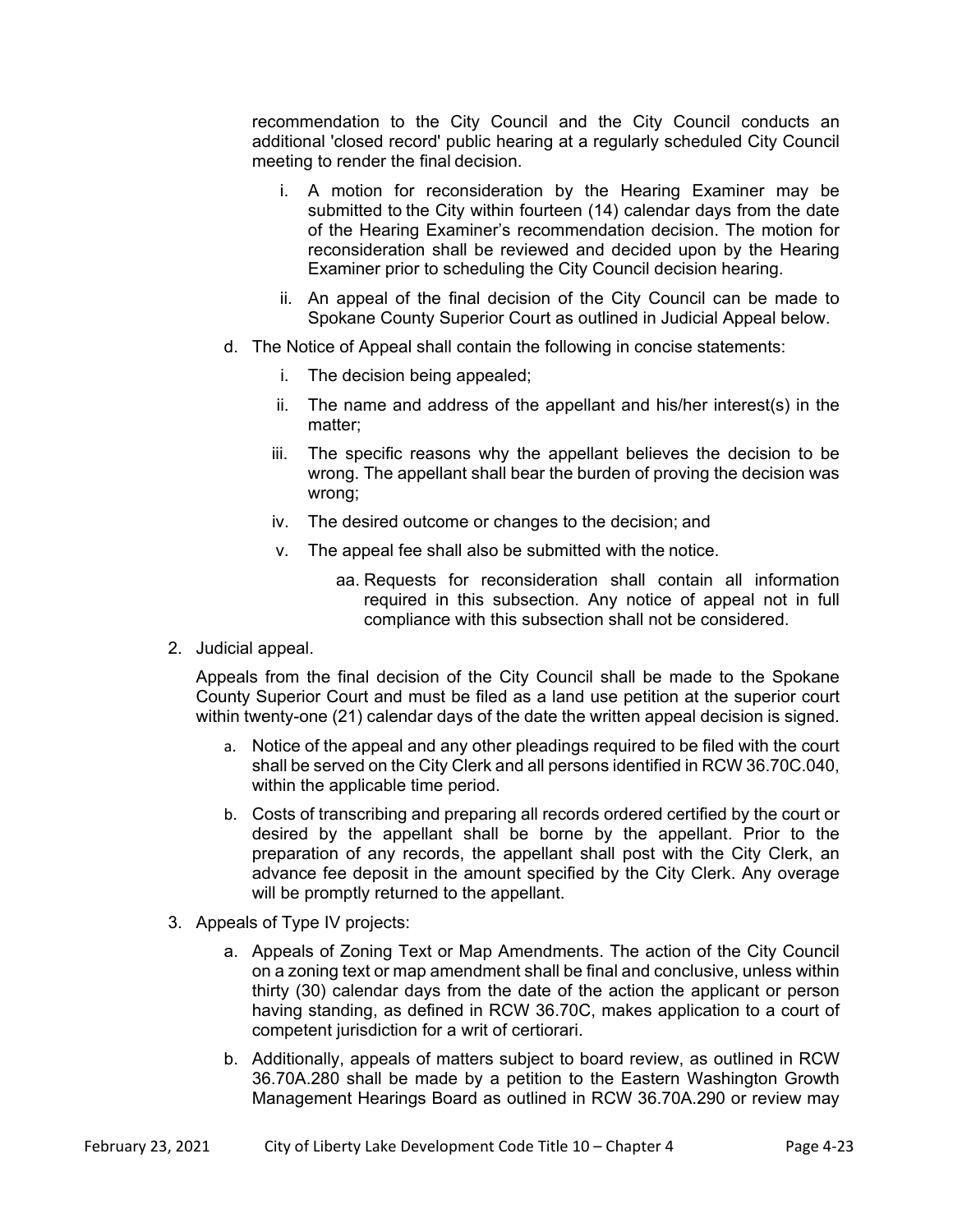| <b>Table 4-A, Review Process Requirements</b>                         | Exempt<br>Projects | <b>Type</b> | Type<br>Ш | <b>Type</b><br>Ш | Type<br>IV |
|-----------------------------------------------------------------------|--------------------|-------------|-----------|------------------|------------|
| Pre-Application Conference                                            | $X^1$              | X           | X         | X                | X          |
| Submittal of Application Packet and SEPA Checklist (as<br>applicable) | X                  | X           | X         | X                | X          |
| Determination of Completeness (DOC)                                   |                    | X           | X         | X                |            |
| Notice of Application (NOA)                                           |                    | X           | X         | X                |            |
| <b>Technical Review</b>                                               |                    | X           | X         | X                |            |
| Notice of Hearing                                                     |                    |             |           |                  |            |
| <b>Planning Commission Public Hearing</b>                             |                    |             |           |                  | X          |
| Hearing Examiner Public Hearing                                       |                    |             | X         | X                |            |
| <b>City Council Public Hearing</b>                                    |                    |             |           | X                | X          |
| Notice of Decision                                                    |                    | X           | X         | X                |            |
| Appeals                                                               |                    |             |           |                  |            |
| Hearing Examiner Administrative Appeal                                |                    | X           |           |                  |            |
| <b>City Council Administrative Appeal</b>                             |                    |             |           |                  |            |
| Judicial / Growth Management Hearings Board Appeal                    |                    | X           | X         | X                | X          |

### be directed to Superior Court as outlined in RCW 36.70A.295.

 $X =$  required for permit type

 $X^1$  = projects may be required to go through a site plan review meeting and design review or City consultation prior to application approval and permit issuance

4. Time Computation.

In computing any period of time prescribed or allowed by this Code, the day of the act or event from which the designated period of time begins to run shall not be included. The last day of the period so computed shall be included, unless it is a Saturday or legal holiday, including Sunday, in which event, the period runs until the end of the next day which is not a Saturday or legal holiday.

### **10-4B-5 Type IV Projects**

Planning is an ongoing process, and improved data or changing circumstances will require amendment to the comprehensive plan or development regulations. Amendments to the comprehensive plan or development regulations can be requested by the City Council, Planning Commission, City Staff, or by any affected citizen on a yearly basis. Yearly review of proposed amendments shall begin in April and should conclude in December. Applications for amendments shall be submitted by April 1st of each year in order for the amendment to be reviewed that year. Applications for amendments submitted after April 1st shall be reviewed the following year. Identified deficiencies shall be docketed for possible future plan or development regulation amendments during the project review process.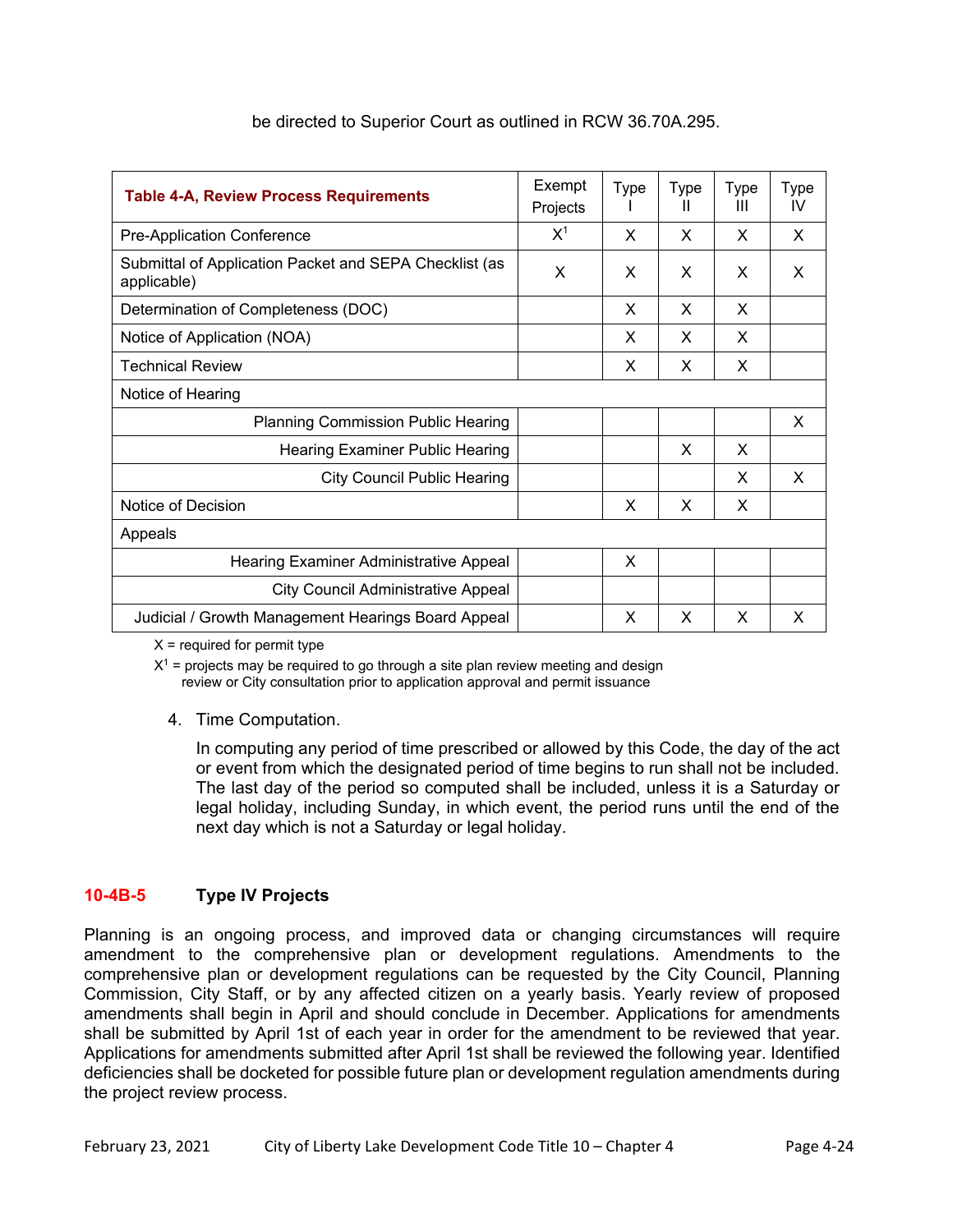### A. Criteria for Amendment:

The City may amend development regulations when it finds that any of the following applies:

- 1. Such amendment is consistent with the Comprehensive Plan and is not detrimental to the public welfare;
- 2. Change in economic, technological, or land use conditions has occurred to warrant modification;
- 3. It is found that an amendment is necessary to correct an error;
- 4. It is found that an amendment is necessary to clarify meaning or intent;
- 5. It is found that an amendment is necessary to provide for a use(s) that was not previously addressed; or,
- 6. Those amendments as deemed necessary by the City Council as being in the public interest.

### B. Amendment to the Comprehensive Plan or Development Code Text:

- 1. An amendment to the text of this Code may be initiated in one of the following ways:
	- a. By the City Council,
	- b. By the Planning Commission,
	- c. By the City staff, or
	- d. By any interested person. In the case of an amendment initiated by an interested person, the City shall collect from such person a fee as set forth in the adopted City Fee Schedule which may cover normal processing and legal notice cost.

Such an amendment to the code text may be adopted, modified, or denied by ordinance of the City Council in accordance with the procedures specified in this section.

- 2. Procedures
	- a. Text amendment proposals shall follow the procedures outlined in Section 10- 4B-4 above, as applicable, which includes a pre-application conference with the applicant. Upon finding that the required fee has been paid and that the application is complete, the City shall place an introduction to the request for the text amendment on the earliest available regular meeting agenda of the Planning Commission and submit a copy of the proposed amendment to the Planning Commission. The Planning Commission shall review the proposed amendment and hold at least one public workshop and one public hearing to solicit comment. After further review a formal recommendation will be made to the City Council for approval or denial. The Zoning Administrator shall subsequently submit to the City Council a copy of the proposed amendment, along with the recommendations of the Planning Commission in writing. The City Council will hold an additional public workshop and an additional public hearing, to approve, approve with modifications, or deny the Planning Commission's recommendation on the proposed amendment(s). If approved, the amendment becomes effective five (5) days after the publication of the adopting ordinance in the official City newspaper. Additionally, the proposed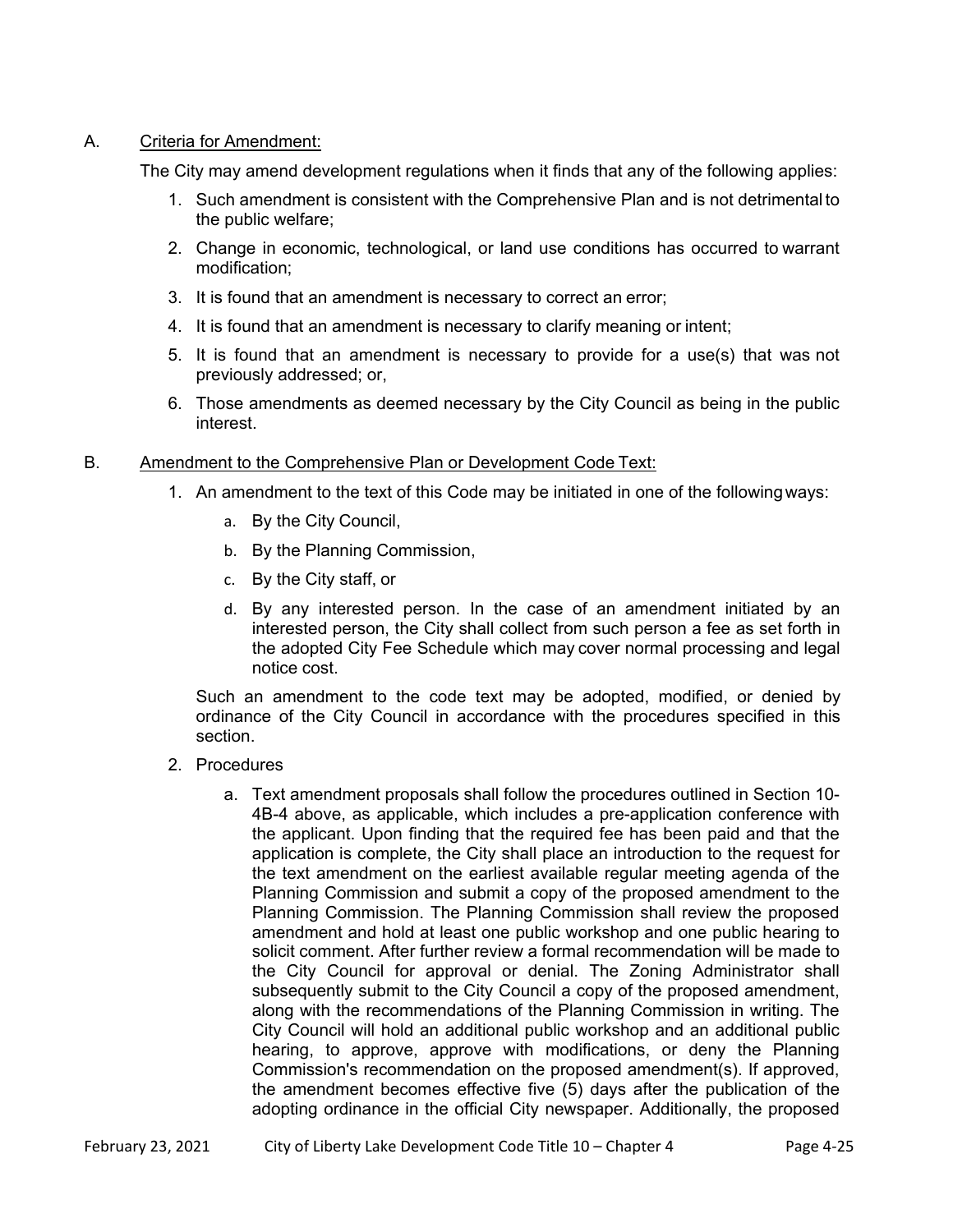amendments may be required to have a SEPA review, pursuant to Development Code Article 10-6A the City's Environmental Ordinance, and all Type IV projects must go through a 60-day state review process as required under WAC 365-195-620. This 60 day review process generally occurs after the Planning Commission's recommendation.

b. Notice.

Notice of the date, time, place, and purpose of the hearing is placed in the official City newspaper and on the City website at least ten (10) calendar days prior to the hearing(s) as outlined in Section 10-4B-4 above.

- C. Amendment to the Comprehensive Plan Land Use Map and Zoning Map
	- 1. An amendment to the zoning map, which constitutes a reclassification of property, may be initiated in one of the following ways:
		- a. By the City Council; or
		- b. By the Planning Commission; or
		- c. By the City staff; or
		- d. By the owner(s) of any such property(ies), provided that the City shall collect from such person a fee as set forth in the adopted City Fee Schedule which may cover normal processing and legal notice cost; or
		- e. By the City Council or Planning Commission, pursuant to a petition filed by property owners of an area for an area-wide rezone and meeting the following requirements:
			- i. That the petition represents a request to conduct an area-wide/ block re-zone.
			- ii. A petition is submitted, signed by fifty-one percent (51%) of the number of property owners within the area that is sought to be reclassified.
			- iii. In those instances where the petition filed by property owners of the area does not meet the provisions set forth above, any property owner(s) signing such petition may appear before the Planning Commission and request in writing that the Planning Commission initiate action to change the zoning map as set forth within the petition.

Such an amendment to the zoning map may be adopted, modified, or denied by ordinance of the City Council in accordance with the procedures specified in this section.

2. Procedures.

Comprehensive Plan Land Use Map Amendments and district or City wide Zoning Map Amendments are Type IV Projects which are processed concurrently and follow the procedures outlined for text amendments in B above. Property rezones for individual properties are Type II Project Permits (see Section 10-4B-4 above). The Comprehensive Plan Land Use Map and the Zoning Map must be consistent and applications for property rezones must also include a Comprehensive Plan Land Use Map amendment request. Upon finding that the required fee has been paid and that the application is complete, the Zoning Administrator shall issue a Determination of Completeness (DOC), followed by a Notice of Application (NOA). The application shall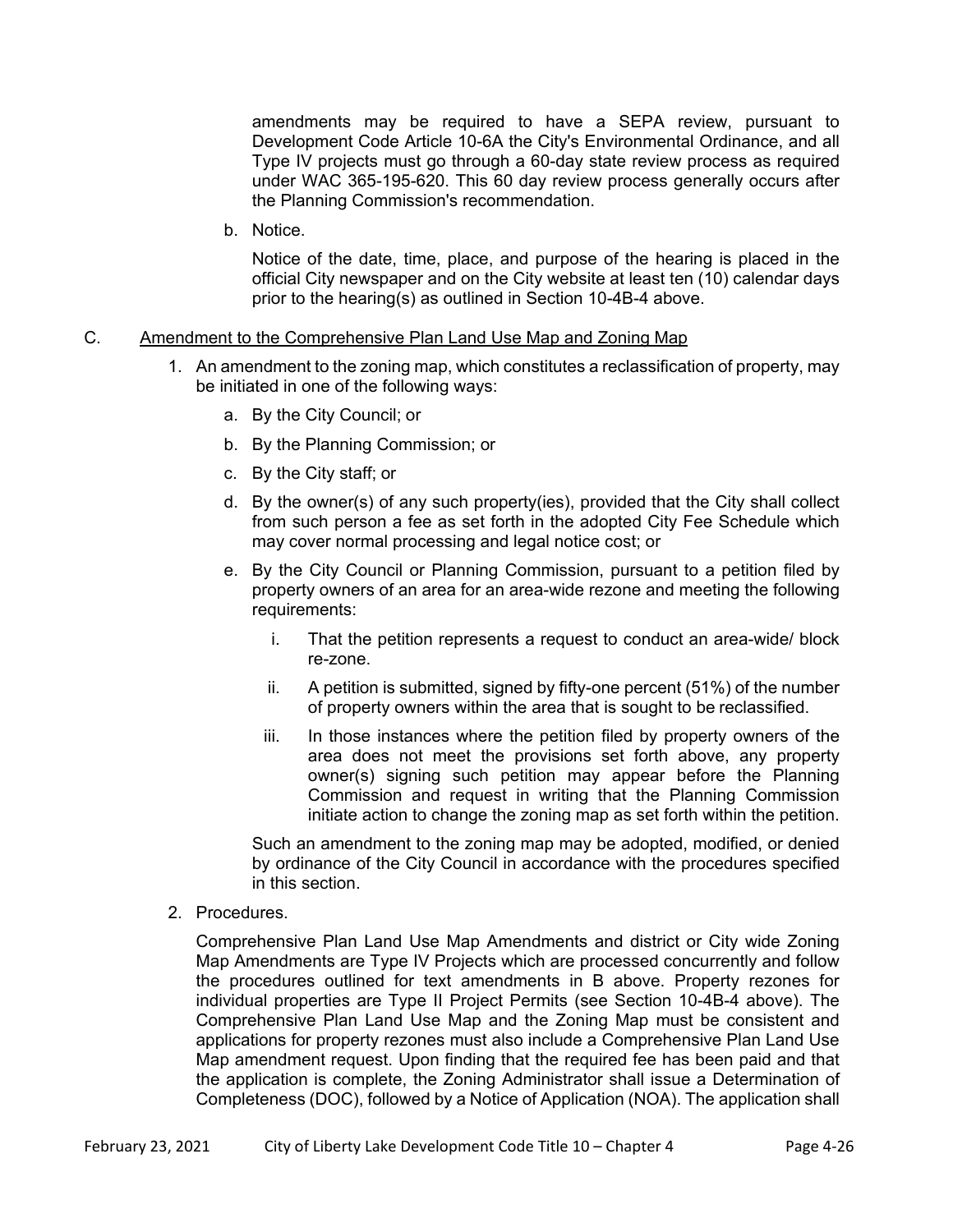be forwarded to the Planning Commission for review and following the Planning Commission's review and recommendation on the map amendments, the SEPA review, and the 60 day state review, a public hearing shall be scheduled before the Hearing Examiner for the property rezone. The Zoning Administrator will prepare a report and recommendation on the request which will be forwarded to the Hearing Examiner who will hold a public hearing on the requested amendment. The Hearing Examiner shall make available to all parties of record the recommendation decision, along with findings of fact and a statement setting forth the factors considered at the hearing, and analysis of facts considered by the Hearing Examiner. The Zoning Administrator will forward the Hearing Examiner's recommendation to the City Council, and upon receipt of the recommendation the City Council shall, at its next available regular meeting, set the date for a public hearing. The public hearing for the property rezone must occur after the public hearing for the Comprehensive Plan Land Use Map amendment request. At the property rezone hearing, the Council shall adopt its own findings of fact and statement setting forth the factors considered at the hearing and the property rezones consistency with the Comprehensive Plan Land Use Map, as well as its own analysis of findings considered by the Council. The Council, after the public hearing, may adopt the property rezone, make minor changes, or deny it. If approved, the property rezone becomes effective five (5) days after the publication of the adopting ordinance in the official City newspaper and a Notice of Decision shall be provided for the property rezone.

3. Notice.

Notice shall be as outlined in Section 10-4B-4 above for Type III project permits. Additionally, at least seven (7) smaller notice signs measuring at least eleven (11) inches by seventeen (17) inches shall be posted throughout the rezone area for areawide/ block rezones at least fourteen (14) calendar days prior to the public hearing.

### **10-4B-6 Neighborhood Meetings**

Applicants are encouraged to meet with adjacent property owners and neighborhood representatives prior to submitting their project permit application in order to solicit input and exchange information about the proposed development.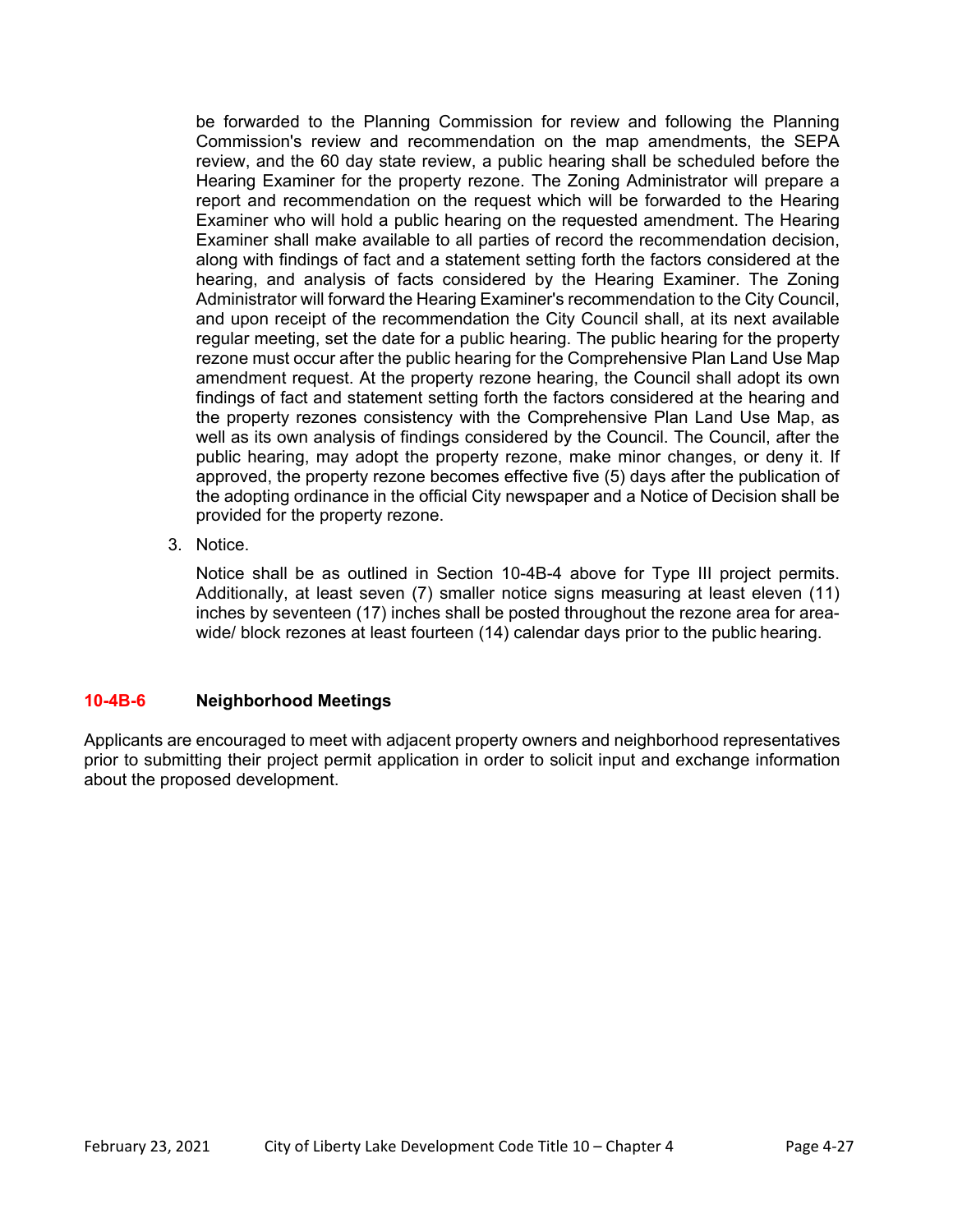## **Article 10-4C — Preliminary Design, Site Plan, and Building Plan Review and Approval**

### **Sections:**

| 10-4C-1       | <b>Purpose</b>                                          |
|---------------|---------------------------------------------------------|
| $10 - 4C - 2$ | <b>Preliminary Design Review</b>                        |
| $10 - 4C - 3$ | <b>Site Plan Review and Approval</b>                    |
| $10 - 4C - 4$ | <b>Building Plan Submission and Review Requirements</b> |
| $10 - 4C - 5$ | <b>Bonding and Assurances</b>                           |
| 10-4C-6       | Development in Accordance with Permit Approval          |

### **10-4C-1 Purpose**

The purpose of this Chapter is to:

- A. Provide rules, regulations, and standards for efficient and effective administration of preliminary design review, where applicable, and site plan review and approval required for building permit issuance.
- B. Carry out the development pattern and plan of the City and its comprehensive plan policies;
- C. Ensure that site design is consistent with code, standards, and policies established to protect public health, safety, and general welfare;
- D. Lessen or avoid impacts to community infrastructure; and
- E. Encourage the conservation of energy resources, efficient use of land resources, full utilization of urban services, mixed uses, transportation options, and detailed, human-scaled design.
- F. Provide design guidance to the applicant in accordance with City code and standards before full construction documents are completed.

### **10-4C-2 Preliminary Design Review**

- A. Applicability. The Design Review Subcommittee of the Planning Commission shall conduct a preliminary design review and make design recommendations for the types of construction or development listed below, in accordance with the design standards and established by City Code, and the design review criteria detailed in paragraph 10-4C-2(C) of this section.
	- 1. Developments within designated mixed-use areas;
	- 2. Planned unit developments and large scale residential developments;
	- 3. Public and semi-public institutional buildings over 5,000 sq. ft.;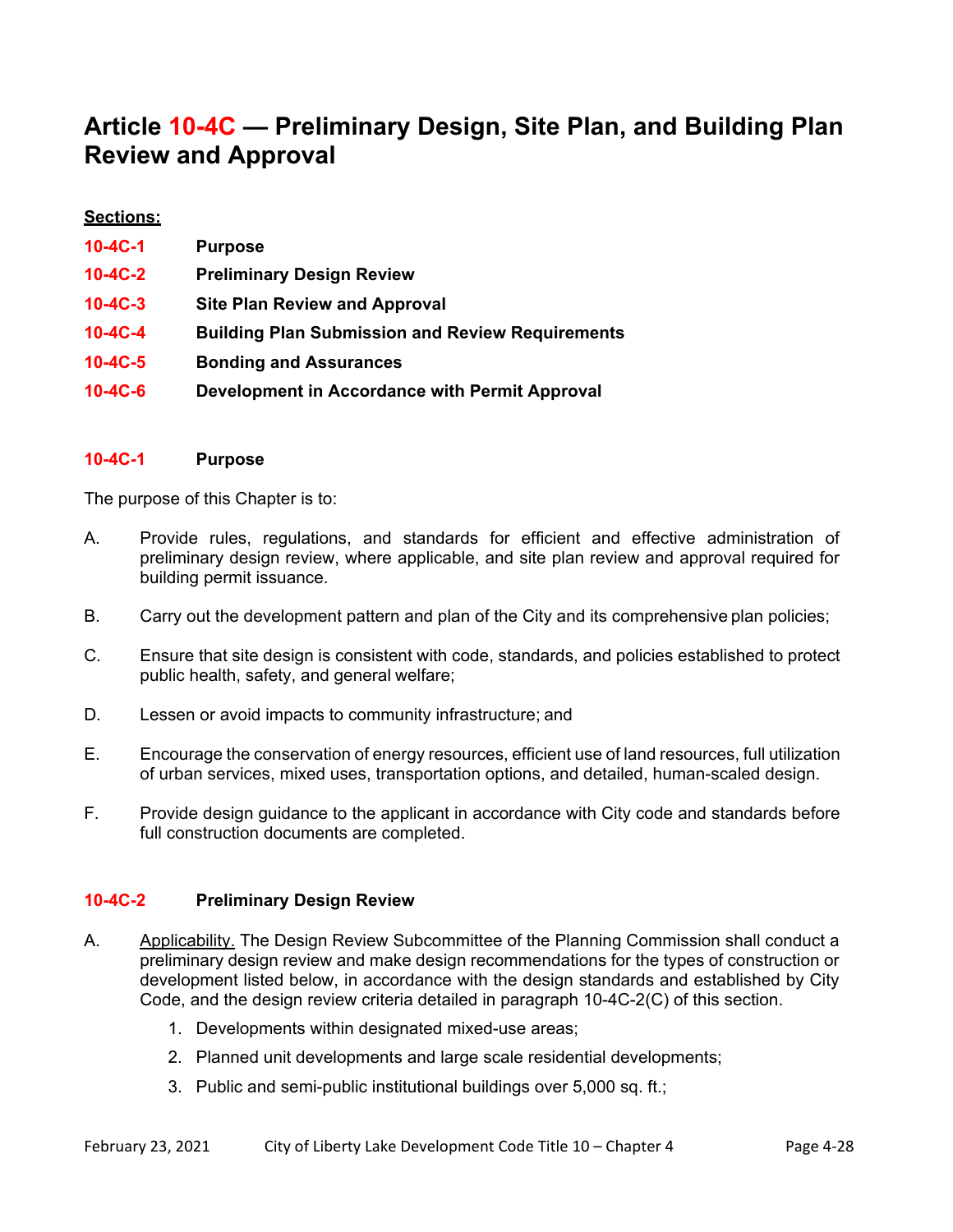- 4. Aesthetic corridors and boulevards, and adjacent development;
- 5. Commercial and industrial developments;
- 6. Developments adjacent to natural areas, critical areas, or shorelines; and
- 7. All non-residential buildings that are visible from a public street.

Preliminary Design Review is recommended to be completed during design development so that recommendations can be incorporated into the final site plans and construction documents prior to permit submittal and review.

### B. Preliminary Design Review Submission Requirements:

 Prior to issuance of permits or approvals, preliminary design review shall be conducted for the projects listed in Section 10-4C-2(A) above. The following information, as applicable, is generally required for preliminary design review application submittal:

- 1. General Submission Requirements. The applicant shall submit an application containing all of the general information detailed on the City's application for Preliminary Design Review with required attachments as detailed on the submittal checklist contained therein.
- 2. Preliminary Design Review Information. An application for preliminary design review shall include the following information, as deemed applicable by the City:
	- a. Preliminary Site Plan: At a minimum, the preliminary site plan shall include the following information, as applicable:
		- i. Name, phone number and e-mail address of project designer, contact person, engineer, surveyor, and/or planner, as applicable.
		- ii. The proposed development site, including boundaries, dimensions, and gross area;
		- iii. Existing features of the site, if any, which are proposed to remain on the site.
		- iv. Existing features of the site, if any, which are proposed to be removed or modified by the development;
		- v. The location and dimensions of all proposed public and private streets, drives, rights-of-way, and easements;
		- vi. The location and dimensions of all existing and proposed structures, utilities, pavement, and other improvements on the site. Setback dimensions for all existing and proposed buildings shall be provided on the site plan;
		- vii. The location and dimensions of entrances and exits to the site for vehicular, pedestrian, and bicycle access;
		- viii. The location and dimensions of all parking and vehicle circulation areas (show striping for parking stalls, ADA stalls and wheel stops, as applicable);
			- ix. Parking stall counts and calculations per Article 10-3D-3.
			- x. Pedestrian and bicycle circulation areas, including sidewalks, internal pathways, pathway connections to adjacent properties, and any bicycle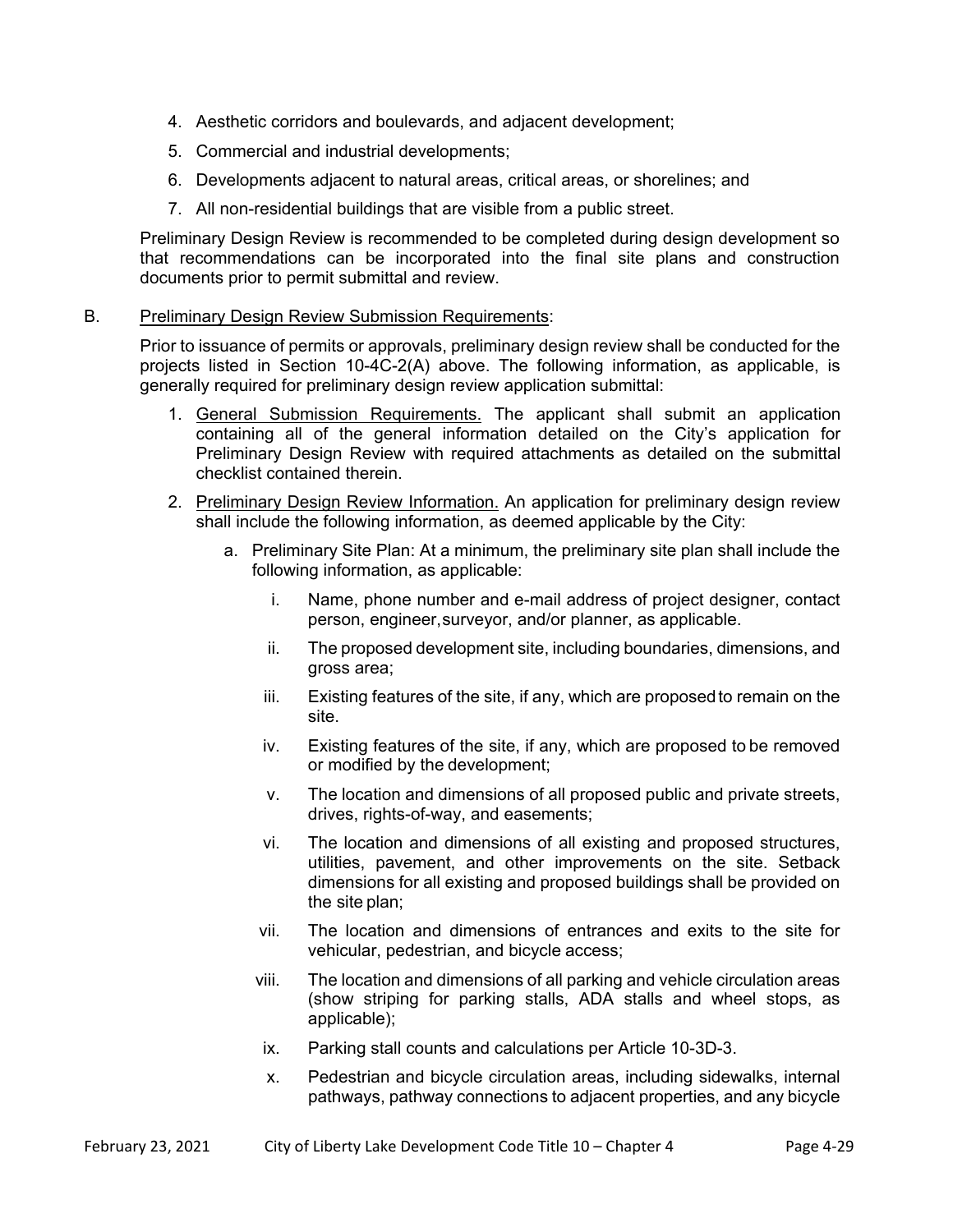lanes or trails per Article 10-3B-3;

- xi. Loading and service areas for waste disposal, loading, and delivery;
- xii. Detail of refuse enclosure, including gate.
- xiii. Outdoor recreation spaces, common areas, plazas, outdoor seating, street furniture, and similar improvements, as applicable;
- xiv. Location, type, and height of outdoor lighting;
- xv. Location of mailboxes, if known;
- xvi. Location of bicycle parking with number of spaces indicated;
- xvii. Location of bus stops and other public or private transportation facilities;
- xviii. Locations, sizes, and types of proposed signs; and,
- xix. North arrow and scale.
- b. Architectural drawings. Architectural drawings shall include the following information:
	- i. Name, phone number, and e-mail address of architect, project designer, contact person, as applicable;
	- ii. Building elevations with design detail including windows, window awnings, entries, projections, pedestrian entrance canopies, change in materials or similar features, building height and width dimensions;
	- iii. Building materials, color, and type;
	- iv. Total building footprint square footage and percentage of parcel or lot covered by buildings and other structures; and,
	- v. Scale and dimensions.
- c. Preliminary Landscape Plan. The preliminary landscape plan shall include the following information:
	- i. Name, phone number, and e-mail address of project designer, contact person, engineer, landscape architect, and/or planner, as applicable;
	- ii. The location and height of existing and proposed fences and other buffering or screening materials;
	- iii. Dimensional width of all perimeter landscape buffers per Article 10-3C-3(F);
	- iv. The location of existing and proposed terraces, retaining walls, decks, patios, shelters, and play areas;
	- v. The location, size, and species of the existing-to-remain and proposed plant materials (at time of planting);
	- vi. Existing and proposed building, pavement outlines and landscape protective curbing;
	- vii. Calculation stating the percentage of landscape area per Article 10-3C-3(D);
	- viii. North arrow and scale; and,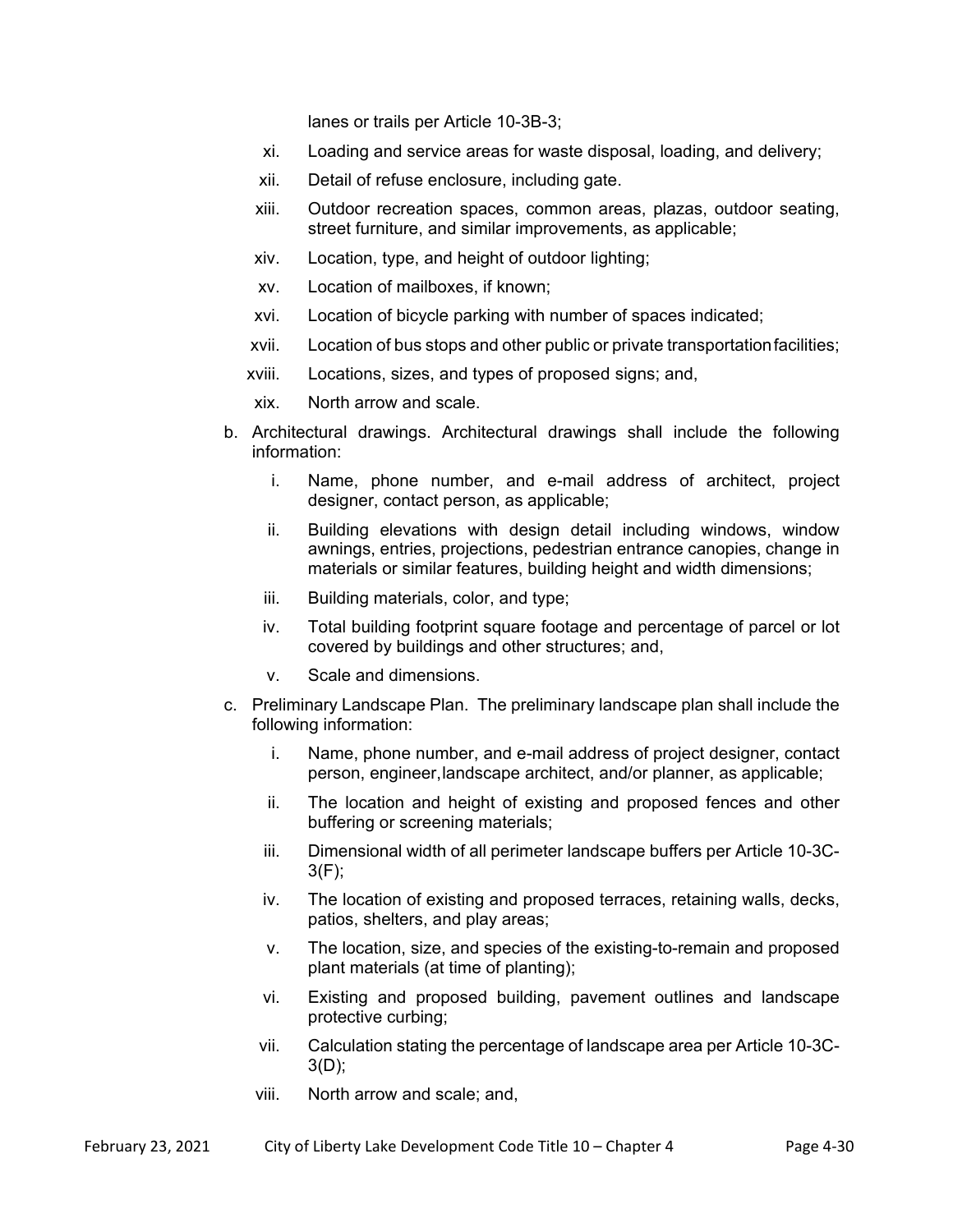- ix. Other information as deemed appropriate by City*.* An arborist's report may be required for sites with significant vegetation that is protected under Article 10-3C of this Code. Per the discretion of the City, some projects may combine site and landscape plans.
- d. Letter or narrative report documenting compliance with the applicable design standards, and the approval criteria contained in Section 10-4C-2(C) below.

 Per the discretion of the City, some projects may not require all of the submissions detailed above at the time of Preliminary Design Review.

C. Preliminary Design Review Criteria:

Upon preliminary design review, the Design Review Subcommittee of the Planning Commission shall make written design recommendations based upon the following criteria:

- 1. The proposed land use is permitted by the underlying zoning district, and conforms with any special standards as may be associated with such a use in the underlying zone, as detailed in Chapter 2 of this title.
- 2. The proposed development is generally consistent with adopted Comprehensive plan goals and policies, and complies with applicable design provisions of the underlying zoning district, which are intended to protect the City's scenic views, provide community cohesion, and enhance the community image of Liberty Lake.
- 3. The proposed development is in conformance with specific design standards detailed in Chapters 2 and 3 of this title, including:
	- a. building and yard setbacks;
	- b. lot area and dimensions;
	- c. residential density;
	- d. lot coverage;
	- e. building height;
	- f. building orientation;
	- g. architectural design standards; and,
	- h. other development standards, as detailed in Chapters 3 of this title, have been met.
- 4. Exceptions to paragraph 3, above, shall be permitted when approved as a Variance in accordance with the procedures and standards detailed in Article 10- 5B.
- 5. The preliminary site plan and building design brings into conformance any existing development that does not comply with the applicable zoning district standards, when so required in accordance with the provisions of Article 10-5C, Non- Conforming Uses and Development.
- 6. The design review shall lapse, and a new application shall be required if an application for the building permit has not been submitted within 6 months of issuance of the preliminary design review recommendation, unless an extension has been approved, as provided for in Section 10-4C-6(C).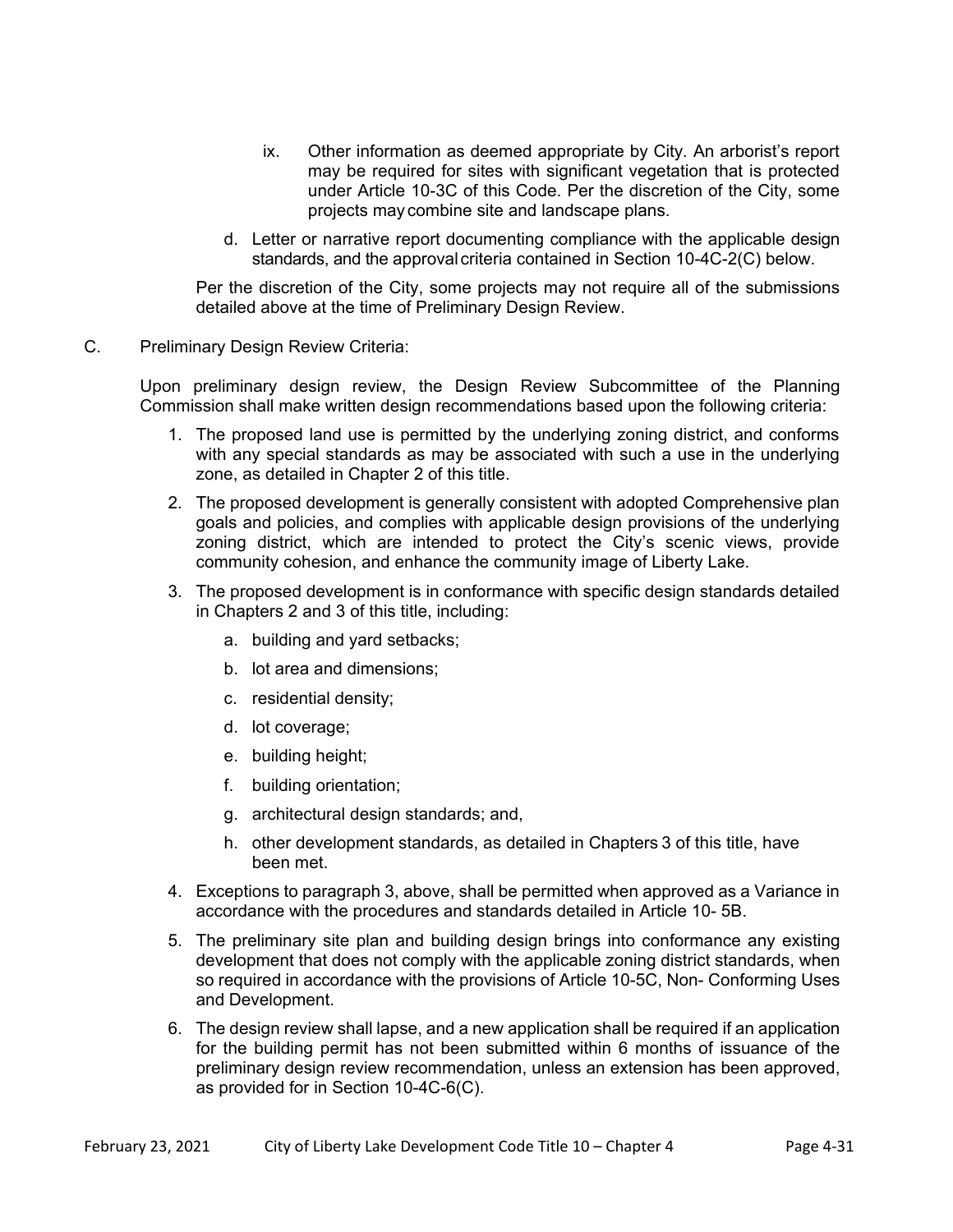### **10-4C-3 Site Plan Review and Approval**

- A. Applicability. Site plan review and approval in accordance with the provisions of this section shall be required for all new construction or developments and modifications of existing construction or developments listed below, except that regular maintenance, repair, and replacement of materials (e.g., roof, siding, awnings, etc.), parking resurfacing, and similar maintenance and repair shall be exempt, unless the structure or site is non-conforming and the repair or replacement of materials causes a loss of non-conforming status (see Article 10- 5C).
	- 1. Governmental, public and semi-public institutional buildings;
	- 2. Commercial and industrial buildings;
	- 3. Attached dwellings (single & multi-family) that:
		- a. Exceed 100' in length along the primary street frontage, or;
		- b. encompass three or more attached units;
	- 4. More than 2 detached dwellings or two-family residential units located on a single lot or parcel;
	- 5. Manufactured home parks;
	- 6. Modifications to development approvals as defined by Article 10-4F;
	- 7. Any proposed development which has a valid conditional use permit. Major modifications to a development with a conditional use permit shall require review and approval in accordance with Article 10-4H - Conditional Use Permits;
	- 8. Other developments, including single-family detached dwellings, manufactured homes, and two-family duplexes, when required by a condition of approval or within this Code.

Prior to issuance of permits or approvals, site plan review shall be conducted by City staff. Decisions are based on clear and objective criteria in order to ensures compliance with the basic development standards of the zoning district (e.g., building setbacks, lot coverage, maximum building height, etc.), as well as the more detailed design standards and public improvement requirements in Chapters 2 and 3 of this title. It is further informed by the recommendations provided by the Design Review Subcommittee of the Planning Commission in their preliminary design review, where applicable, and as based upon the design review criteria detailed in Article 10-4C-2, paragraph C.

- B. Site Plan Review Application Submission Requirements. The applicant shall submit an application form containing all of the general information detailed on the City's application for Site Plan Review with required attachments as detailed on the submittal checklist contained therein. The following information must be included in the submittal for the Site Plan Review application to be considered complete
	- 1. Site Plan Review Information. An application for site plan review shall include the following information, as deemed applicable by the City:
		- a. Site analysis map (existing conditions). The existing site analysis map shall include the following information, as applicable:
			- i. Name and address of project designer, contact person, engineer, surveyor, and/or planner, as applicable
			- ii. Professional engineer's stamp, signed and dated.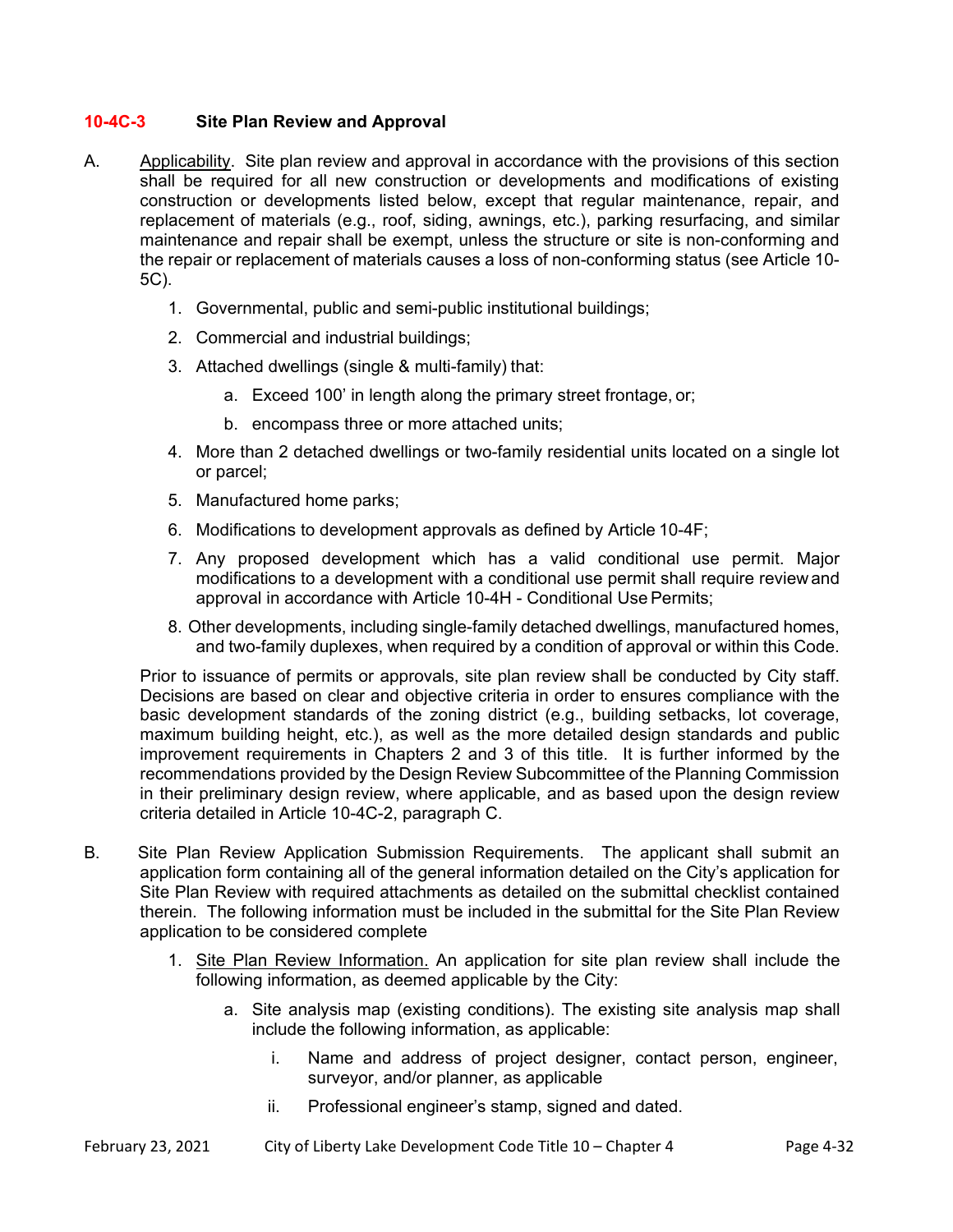- iii. The applicant's entire property and the surrounding property to a distance sufficient to determine the location of the development in the City, and the relationship between the proposed development site and adjacent property and development. The property boundaries, dimensions, and gross area shall be identified;
- iv. Existing topographic contours shown at 2 foot intervals, except that contours for slopes in excess of 6% may be shown at a five (5) foot interval; all slopes greater than 10% shall be identified.
- v. The location and width of all public and private streets, drives, sidewalks, pathways, rights-of-way, and easements on the site and adjacent to the site;
- vi. Potential natural hazard areas, including any areas identified as subject to a 100-year flood, areas subject to high water table, and areas mapped by the City, County, or State as having a potential for geologic hazards;
- vii. Known resource areas, including marsh and wetland areas, streams, wildlife habitat as may be mapped or otherwise identified by the City or any natural resource regulatory agencies as requiring protection;
- viii. Site features, including existing structures, pavement, rock outcroppings, areas having unique views, and drainage ways, canals, and ditches;
- ix. Locally or federally designated historic and cultural resources on the site and adjacent parcels or lots;
- x. The general location, size, and species of any existing trees and other vegetation that are intended to be protected and incorporated into the new landscape plantings;
- xi. The general location, size, and species of all existing trees and shrubs meeting the threshold of "significant vegetation as detailed in Section 10-3C-2B of this title; and, noting which of those trees and shrubs which are proposed to be protected and incorporated into the new landscape plantings;
- xii. Location of any existing fire hydrants, connections or valves;
- xiii. North arrow and scale;
- xiv. Names and addresses of all persons listed as owners on the most recently recorded deed; and,
- xv. Other information, as determined by the City*.* The City may require studies or exhibits prepared by qualified professionals to address specific site features.
- b. Proposed site plan. The proposed site plan shall include the following information, as applicable:
	- i. Name, phone number and e-mail address of project designer, contact person, engineer, surveyor, and/or planner, as applicable.
	- ii. Professional Engineer (or Registered Architect) stamp, signed and dated;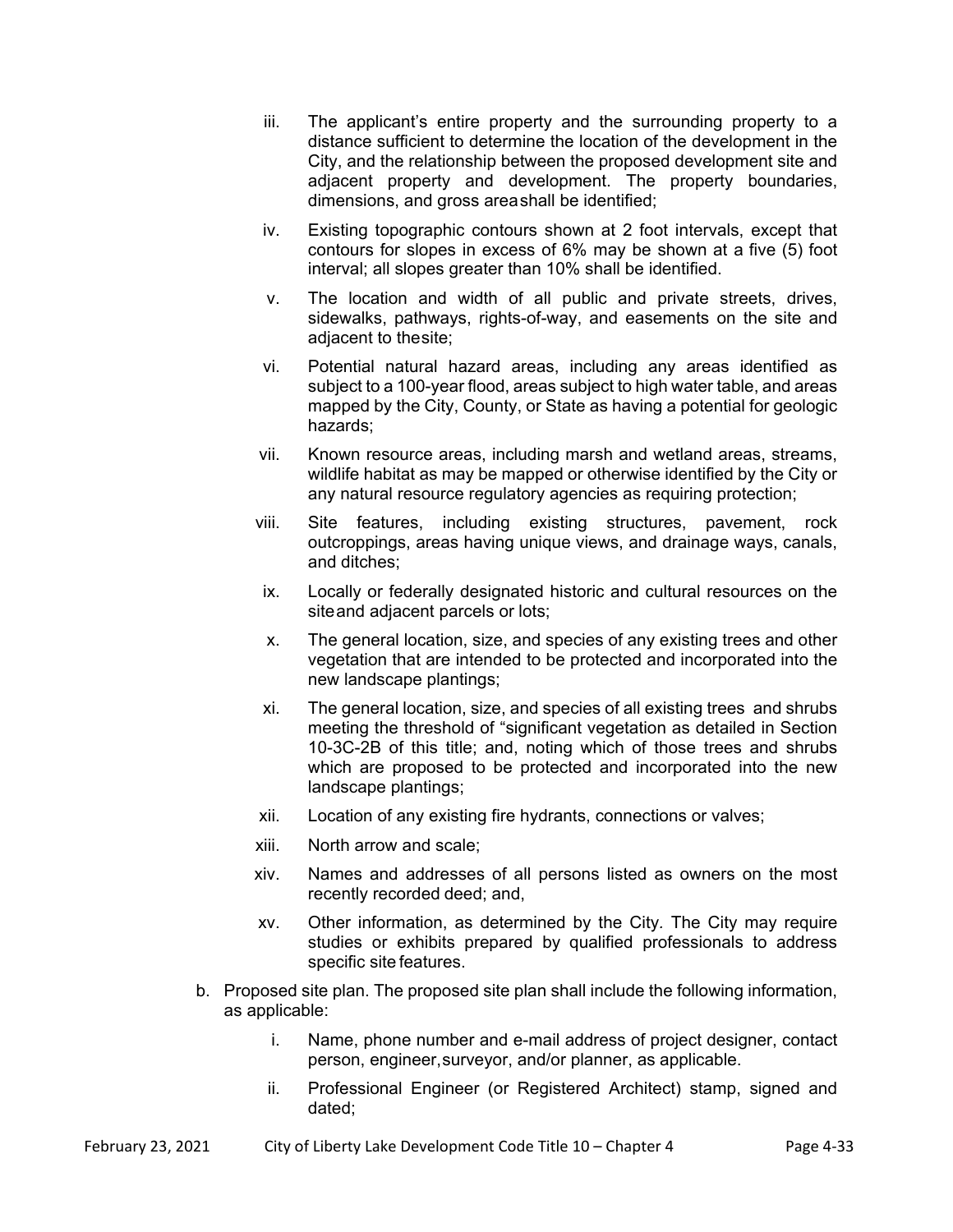- iii. The proposed development site, including boundaries, dimensions, and gross area;
- iv. Approximated traffic counts to adjacent roadways during peak hours;
- v. Features identified on the existing site analysis map which are proposed to remain on the site;
- vi. Features identified on the existing site map, if any, which are proposed to be removed or modified by the development;
- vii. The location and dimensions of all proposed public and private streets, drives, rights-of-way, and easements;
- viii. The location and dimensions of all existing and proposed structures, utilities, pavement, and other improvements on the site. Setback dimensions for all existing and proposed buildings shall be provided on the site plan;
- ix. The location and dimensions of entrances and exits to the site for vehicular, pedestrian, and bicycle access;
- x. The location and dimensions of all parking and vehicle circulation areas (show striping for parking stalls and wheel stops, as applicable);
- xi. Pedestrian and bicycle circulation areas, including sidewalks, internal pathways, pathway connections to adjacent properties, and any bicycle lanes or trails;
- xii. Loading and service areas for waste disposal, loading, and delivery;
- xiii. Outdoor recreation spaces, common areas, plazas, outdoor seating, street furniture, and similar improvements, as applicable;
- xiv. Location, type, and height of outdoor lighting;
- xv. Location of mail boxes, if known;
- xvi. Location of bicycle parking with number of spaces indicated;
- xvii. Location of bus stops and other public or private transportation facilities;
- xviii. Locations, sizes, and types of proposed signs;
- xix. Location of all proposed fire hydrants, the Fire Department connection and Post Indicator Valve;
- xx. North arrow and scale; and,
- xxi. Other information, determined by the City. The City may require studies or exhibits prepared by qualified professionals to address specific site features (e.g., traffic, noise, environmental features, natural hazards, etc.), in conformance with this Code.
- c. Landscape plan. A proposed landscape plan shall provide the following information, as applicable:
	- i. Name, phone number and e-mail address of project designer, contact person, landscape architect, surveyor, and/or planner, as applicable ;
	- ii. Professional Landscape Architects Stamp, signed and dated;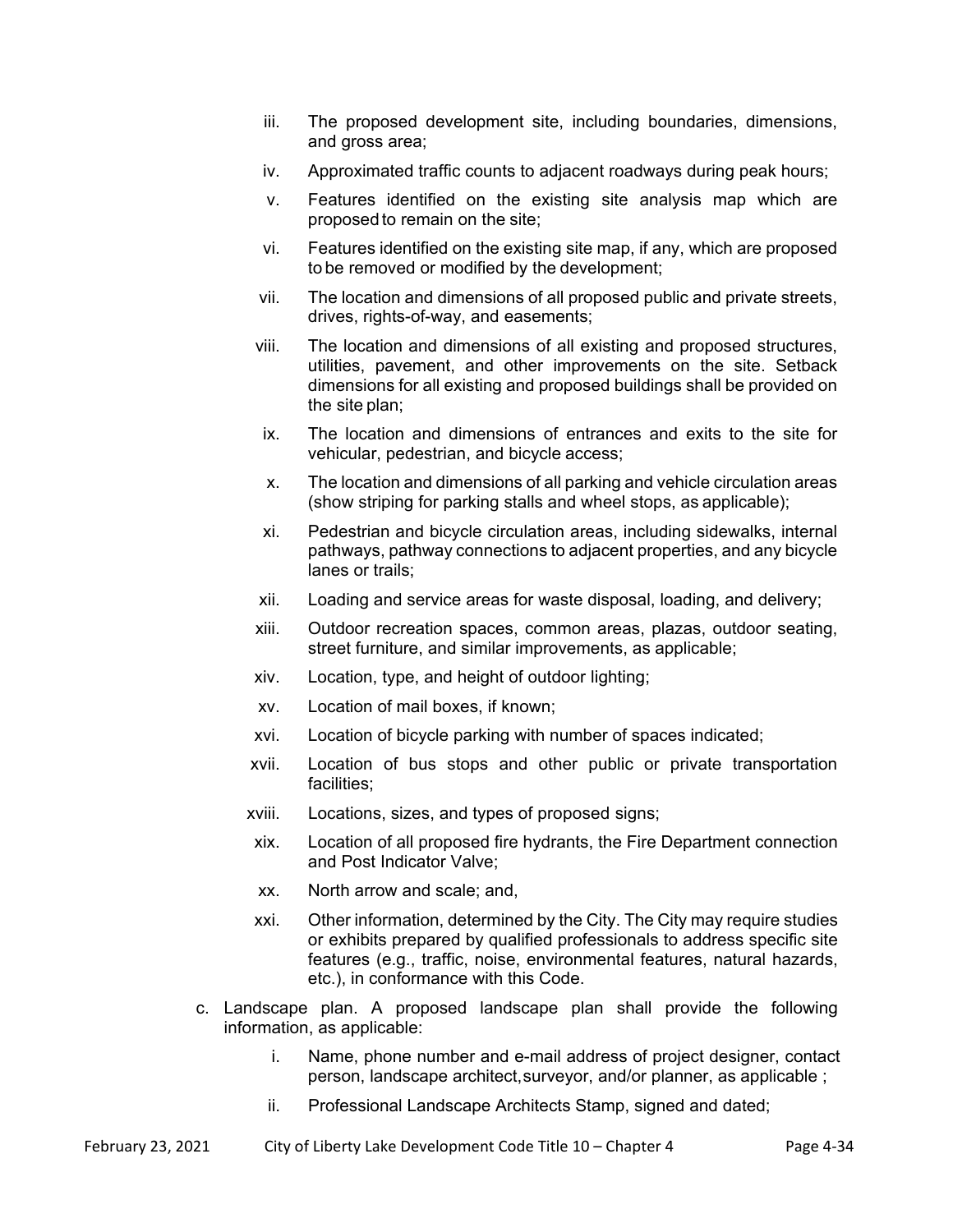- iii. The location and height of existing and proposed fences and other buffering or screening materials;
- iv. Dimensional width of all perimeter landscape buffers per Article 10-3C-3(F);
- v. The location of existing and proposed terraces, retaining walls, decks, patios, shelters, and play areas;
- vi. The location, size, and species of the existing trees and shrubs to remain, and proposed new plant materials (at time of planting);
- vii. Existing and proposed building, pavement outlines and landscape protective curbing;
- viii. Irrigation system (if plantings are not drought-tolerant, may be automatic or other approved method of irrigation);
- ix. Calculation stating the percentage of landscape area per Article 10-3C-3(D);
- x. North arrow and scale; and,
- xi. Other information as deemed appropriate by City*.* An arborist's report may be required for sites with significant vegetation that is protected under Article 10-3C of this Code. Per the discretion of the City, some projects may combine site and landscape plans.
- d. Architectural drawings. The proposed architectural drawings shall be submitted showing:
	- i. Name and address of architect, project designer, contact person, engineer, surveyor, and/or planner, as applicable.
	- ii. Registered Architects Stamp, signed and dated;
	- iii. Building elevations with design detail including windows, window awnings, entries, projections, pedestrian entrance canopies, change in materials or similar features, building height and width dimensions;
	- iv. Building materials, color, and type;
	- v. Total building footprint square footage and percentage of parcel or lot covered by buildings and other structures;
	- vi. Scale and dimensions; and,
	- vii. Revisions, as recommended in preliminary design review for the project; and,
- e. Grading plan. A proposed grading plan shall be required shall be required for developments which would result in the grading (cut or fill) of 500 cubic yards or greater. Proposed grading plan shall include a Professional Engineers stamp, signed and dated and the name, phone and email address of the project designer, contact, and engineer, as applicable. The grading plan shall show the location and extent to which grading will take place, indicating general changes to contour lines, slope ratios, slope stabilization proposals, and location and height of retaining walls, if proposed.
- f. Stormwater management, erosion and sediment control plans. Plans detailing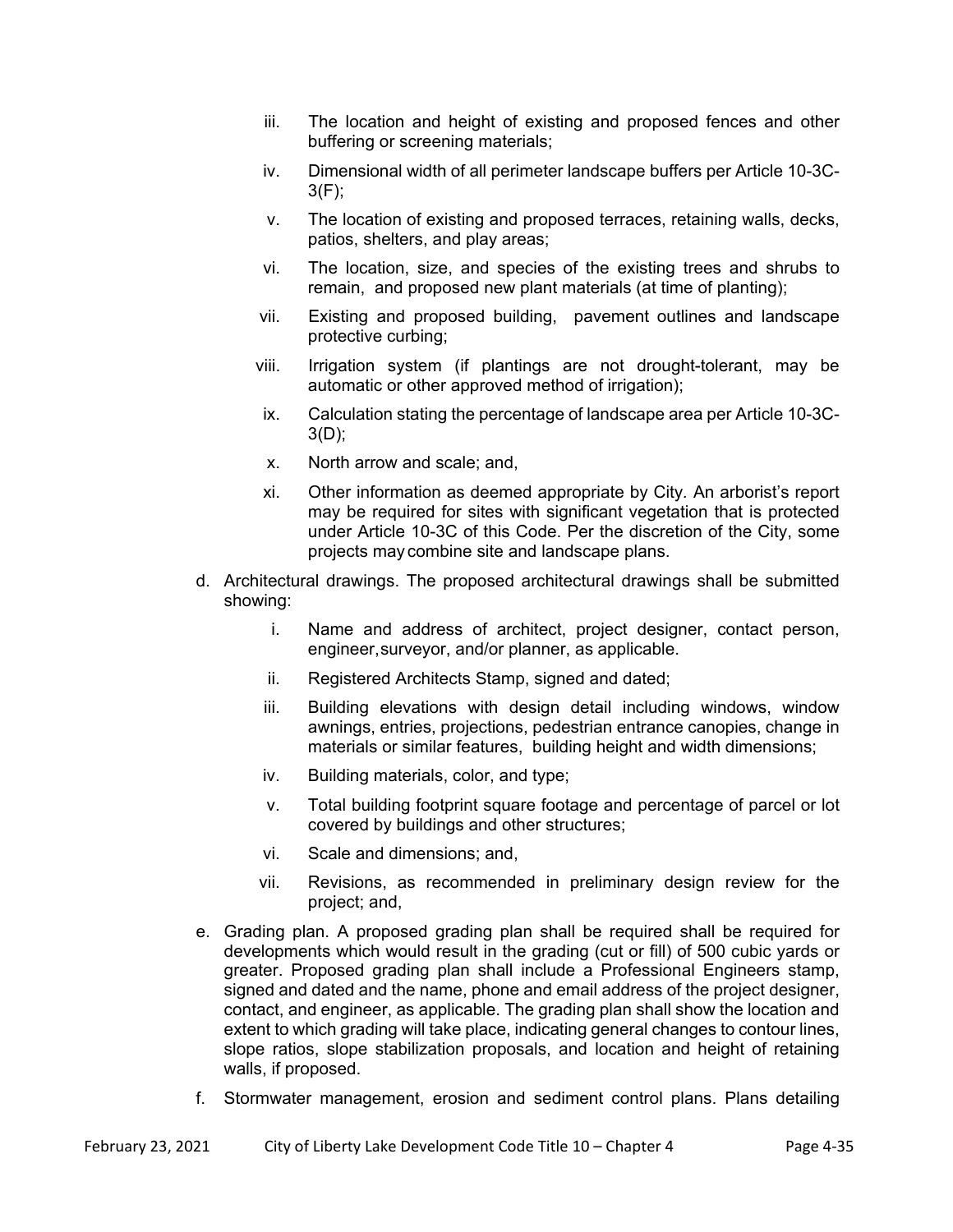surface water detention and treatment, stormwater conveyance and disposal, and erosion and sediment control for projects which could potentially cause significant runoff, erosion, or water quantity/quality impacts, shall be prepared, stamped and signed by a Professional Engineer in accordance with the requirements of Article10-3H of this title, the City of Liberty Lake Engineering Design Standards, and the Spokane Regional Stormwater Manual, and shall include the name, phone number, e-mail for the Engineer of Record;

- g. Public facility and utility plans. Civil plans shall be prepared, signed and stamped by a licensed civil engineer, shall contain the contact information of the engineer of record, and shall detail existing and proposed site utilities and all public facility improvements as may be required in accordance with the standards detailed in Article 10-3G of this title, and the City of Liberty Lake Engineering Design Standards.
- h. Sign drawings, if applicable, shall be provided in conformance with the City's Sign Code Article 10- 3E.
- i. Site lighting plan in conformance with Section 10-3F-2.
- j. Copies of all existing and proposed restrictions or covenants.
- k. Letter or narrative report documenting compliance with the applicable approval criteria contained in Section 10-4C-below.
- C. The Zoning Administrator shall make written findings with respect to all of the following criteria when approving, approving with conditions, or denying an application:
	- 1. The proposed land use is permitted by the underlying zoning district (Chapter 2);
	- 2. All applicable building and fire code standards are met;
	- 3. The development is in conformance with applicable ADA requirements.
	- 4. Civil plans are in substantial conformance with City of Liberty Lake Engineering Design Standards, or a design deviation has been granted.
	- 5. Stormwater and erosion control measures proposed are consistent with Best Management Practices.
	- 6. The applicant shall upgrade any existing development that does not comply with the applicable zoning district standards, when so required in accordance with the provisions of Article 10-5C - Non- Conforming Uses and Development;
	- 7. Conditions required as part of a Land Division (Article 10-4D), Conditional Use Permit (Article 10-4H), Specific Area Plan Overlay (Article 10-2M), or other approval shall be met, unless a modification to conditions of approval has been sought and approved, in accordance with the provisions of Article 10-4F.
	- 8. The application is complete, as determined in accordance with Title 9, Building Regulations, Article 10-4B, and Section 10-4C-3(B) above, and other applicable Titles within the City Municipal Code.
	- 9. The approval shall lapse, and a new application shall be required if an application for permit has not been issued within 6 months of site plan approval, unless an extension has been approved as provided for in Section 10-4C-6(C).
	- 10. Traffic generated by the development can be managed by existing infrastructure or mitigated through impact fees or improvements required at the time of development.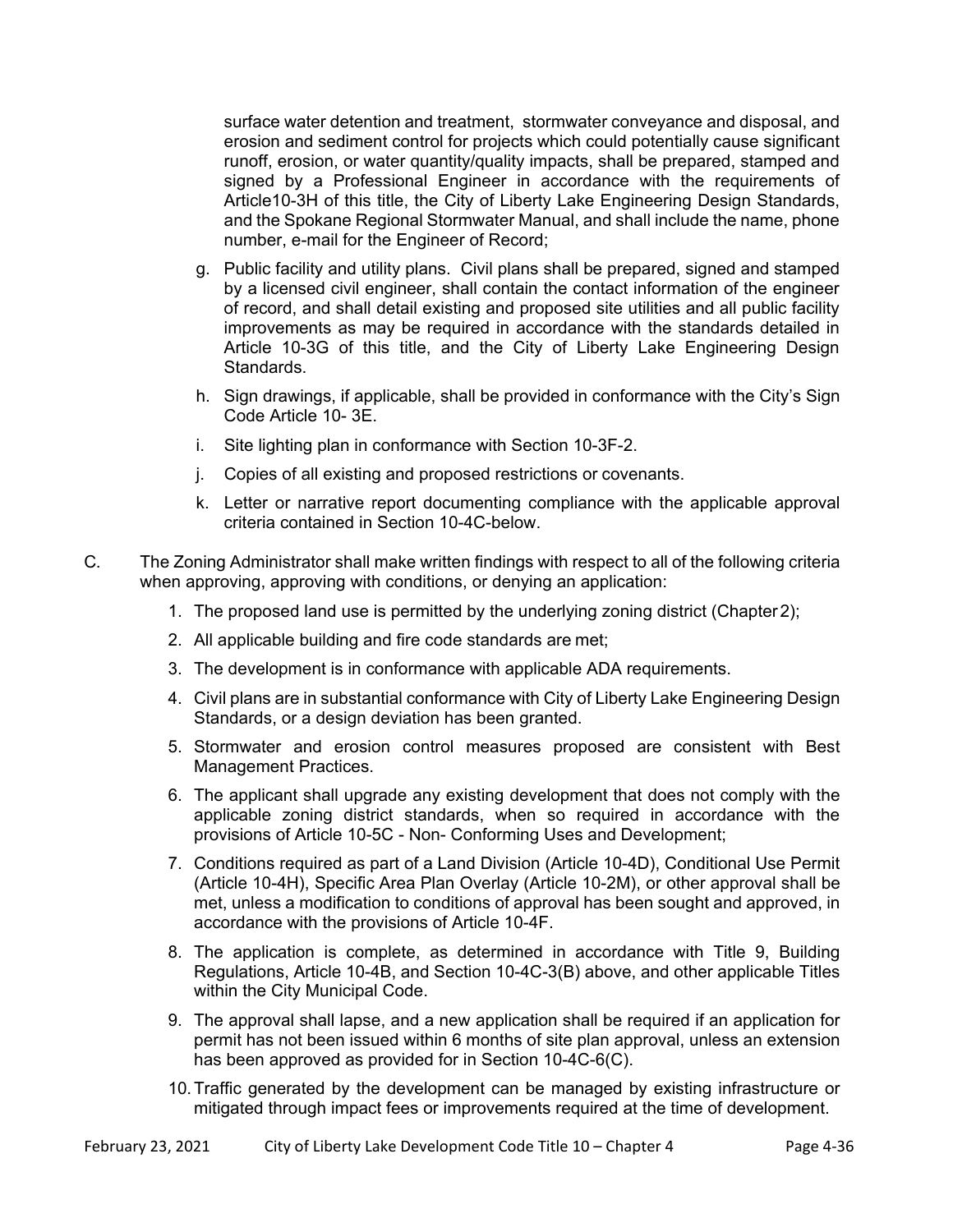11. Utility providers have verified the availability of services necessary to support the proposed development.

## **10-4C-4 Building Plan Submission & Review Requirements**

- A. Submittal Requirements.
	- 1. Commercial, Industrial, Multi-family, Public and Semi-Public Institutional Building Plan Submittal Requirements. Building permit packets shall include electronic copies of the following:
		- a. Applications for Building, Grading, Site Improvements, Mechanical, Plumbing, Signage and Right-of-Way Permits, as applicable;
		- b. Specification Books with architect's and/or engineer's stamps, as applicable;
		- c. Drainage report with engineer's stamp;
		- d. Hazardous material lists;
		- e. NREC worksheets;
		- f. Site Analysis Narrative:
			- i. Proposed land use permitted by underlying zoning district;
			- ii. Compliance with Development Code provisions; and,
			- iii. IBC an IFC compliance.
		- g. Full Plan Set (stamped, signed and dated):
			- i. Code compliance narrative;
			- ii. Site parking plan;
			- iii. Utility plan;
			- iv. Grading / drainage plan;
			- v. Erosion & sedimentation control plan;
			- vi. Landscape plan;
			- vii. Architectural plans;
			- viii. Structural plans;
			- ix. Mechanical plans;
			- x. Plumbing plans;
			- xi. Electrical plans;
			- xii. Exterior lighting plan;
			- xiii. Building fire suppression plans; and,
			- xiv. Equipment fire suppression plans, as applicable.
- February 23, 2021 City of Liberty Lake Development Code Title 10 Chapter 4 Page 4-37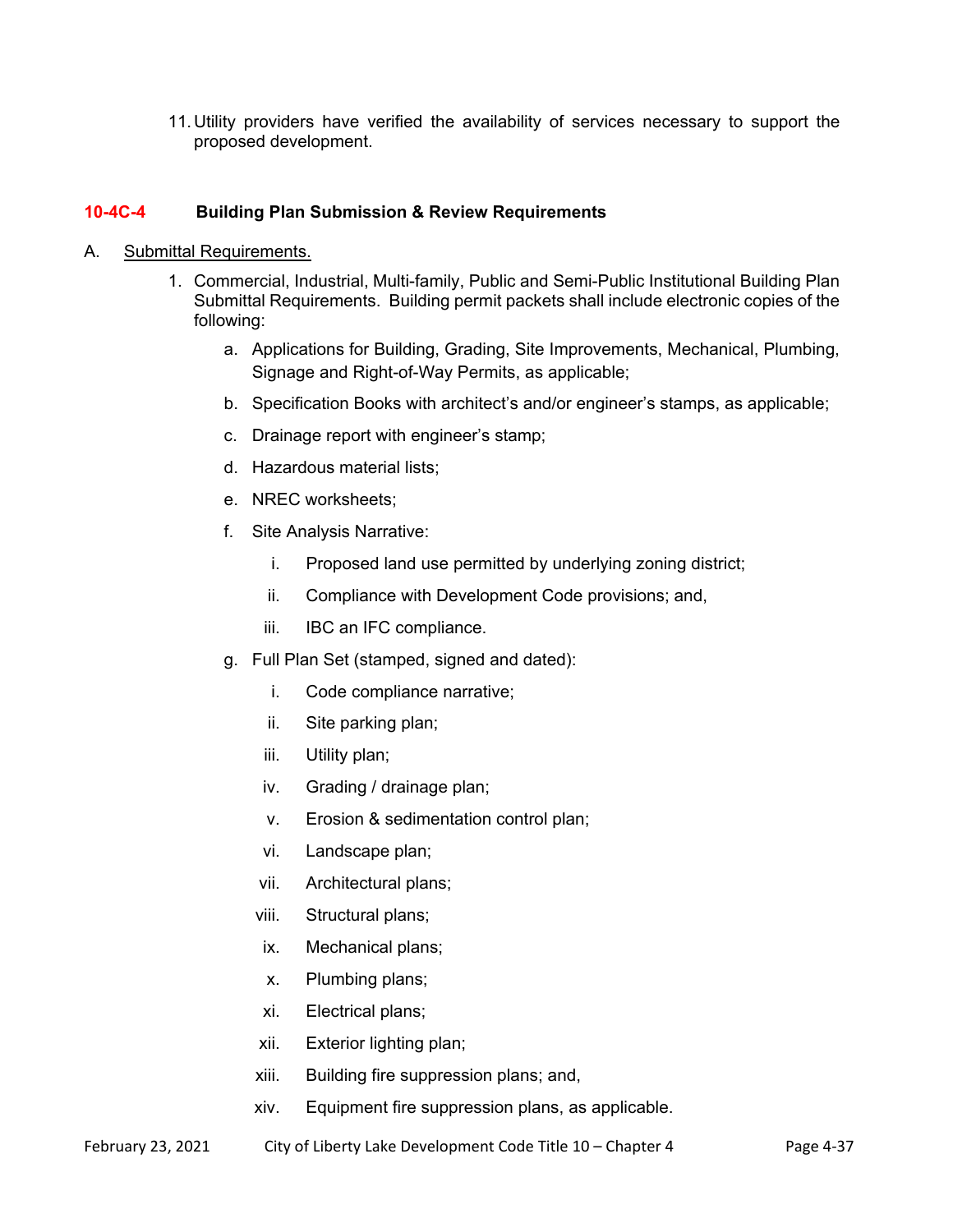- h. Special Inspection Form, as applicable;
- i. Agreement to Pay Fees Form; and,
- j. SEPA Checklist and Fee, as applicable.
- 2. Residential Building Plan Submittal Requirements: Building permit packets for residential permits shall include electronic copies of the following:
	- a. Applications for Building, Mechanical, and Plumbing Permits, as applicable;
	- b. Residential energy code compliance worksheets;
	- c. For point load footings, prescriptive footing calculator worksheets, or engineered/stamped foundation plans;
	- d. Type of radon mitigation system proposed;
	- e. Truss drawings;
	- f. Floor joist layout and accompanying beam calculations, as applicable;
	- g. Full Plan Set:
		- i. Site Plan, to include:

aa. Building footprints;

- bb. Location of driveway;
- cc. Setback requirements dimensioned;
- dd. Existing and proposed final site contours, in 2 foot intervals; and,
- ee. Location, height and general design of any proposed retaining walls.
- ii. Construction drawings, with code compliance references, as applicable.
- 3. Remodel Projects: Building permit packets shall include pdf's of the following:
	- a. Applications for Building, Mechanical and Plumbing Permits, as applicable; and,
	- b. Full Plan Set (may require Professional stamp as determined by the Building Official).
- B. Building Permit Review. Building plans will be reviewed and processed in accordance with the provisions of adopted building codes, as referenced in City Code Title 9-1, Building Codes.
- C. Water and sewer permit applications shall be submitted directly to the applicable water and sewer purveyor. Water and sewer permits must be issued by the purveyor prior to building permit issuance.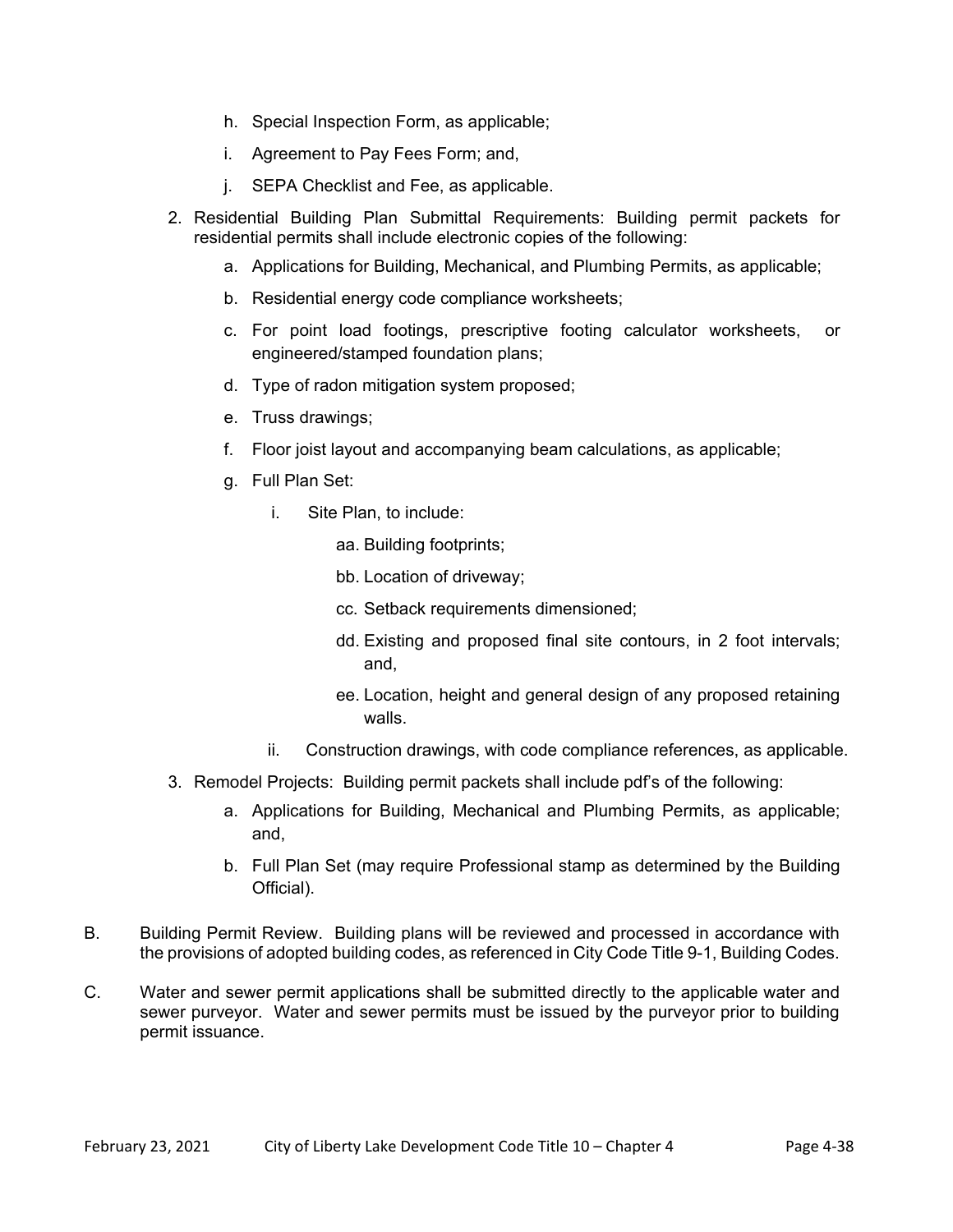## **10-4C-5 Bonding and Assurances**

- A. Performance Bonds. On all projects where project related improvements are required, the City shall require a bond in an amount not greater than 150% of the private cost as a condition of development approval in order to guarantee the improvements. The applicant will be required to provide an independent estimate of improvement costs. Issuance of a temporary certificate of occupancy for fee simple residential units will not require a bond or assurance. Payment of a re-inspection and conversion fee will be required.
- B. Warranty Bond. Additional bonding or assurance shall be required for all improvements within the public right-of-way, including landscaping, as well as swales which serve the right-of- way for a period of 2 years after improvements are completed in an amount equal to 20% of the construction cost or \$10,000, whichever is greater. The City may reduce the bond amount for projects valued at less than \$20,000. The warranty bond must be posted priorto the release of any performance bonds, in conformance with the City Development Code and City Engineering Standards.
- C. Release of Performance Bonds. The bond or assurance shall be released when the City finds the completed project conforms to the site development approval, including all conditions of approval.
- D. Release of Warranty Bonds. The bond or assurance shall be released after the 2 year period when the City finds that any noted deficiencies have been repaired or replaced, in conformance with the City Development Code and City Engineering Standards.
- E. Completion of Landscape Installation. Landscaping shall be installed prior to issuance of occupancy permits, unless security is provided equal to 150% of the private cost of the cost of the landscaping. Applicant will be required to provide an independent estimate of improvement costs. If the installation of the landscaping is not completed within a six-month period, the security may be used by the City to complete the installation.

## **10-4C-6 Development in Accordance with Permit Approval**

Development shall not commence until the applicant has received all of the appropriate land use and development approvals, and building permits. Construction of public improvements shall not commence until the City has approved all required site improvement plans (e.g., utilities, streets, land dedication, etc.). The City may require the applicant to enter into a development agreement (e.g., for phased developments and developments with required off-site improvements), and may require bonding or other assurances for improvements, in accordance with Section 10-4C-5. Site design review approvals shall be subject to all of the following standards and limitations:

- A. Modifications to Approved Plans and Developments. Minor modifications of an approved plan or existing development, as defined in Article 10-4F, shall be processed as an exempt project procedure. Major modifications, as defined in Article 10-4F, shall be processed as a Type III procedure. For information on procedure types, please refer to Article 10-4B above. For Modifications approval criteria, please refer to Article 10-4F.
- B. Approval Period. Preliminary design review and site plan approvals shall be effective for a period of six (6) months from the date of approval. If a building permit for the project has not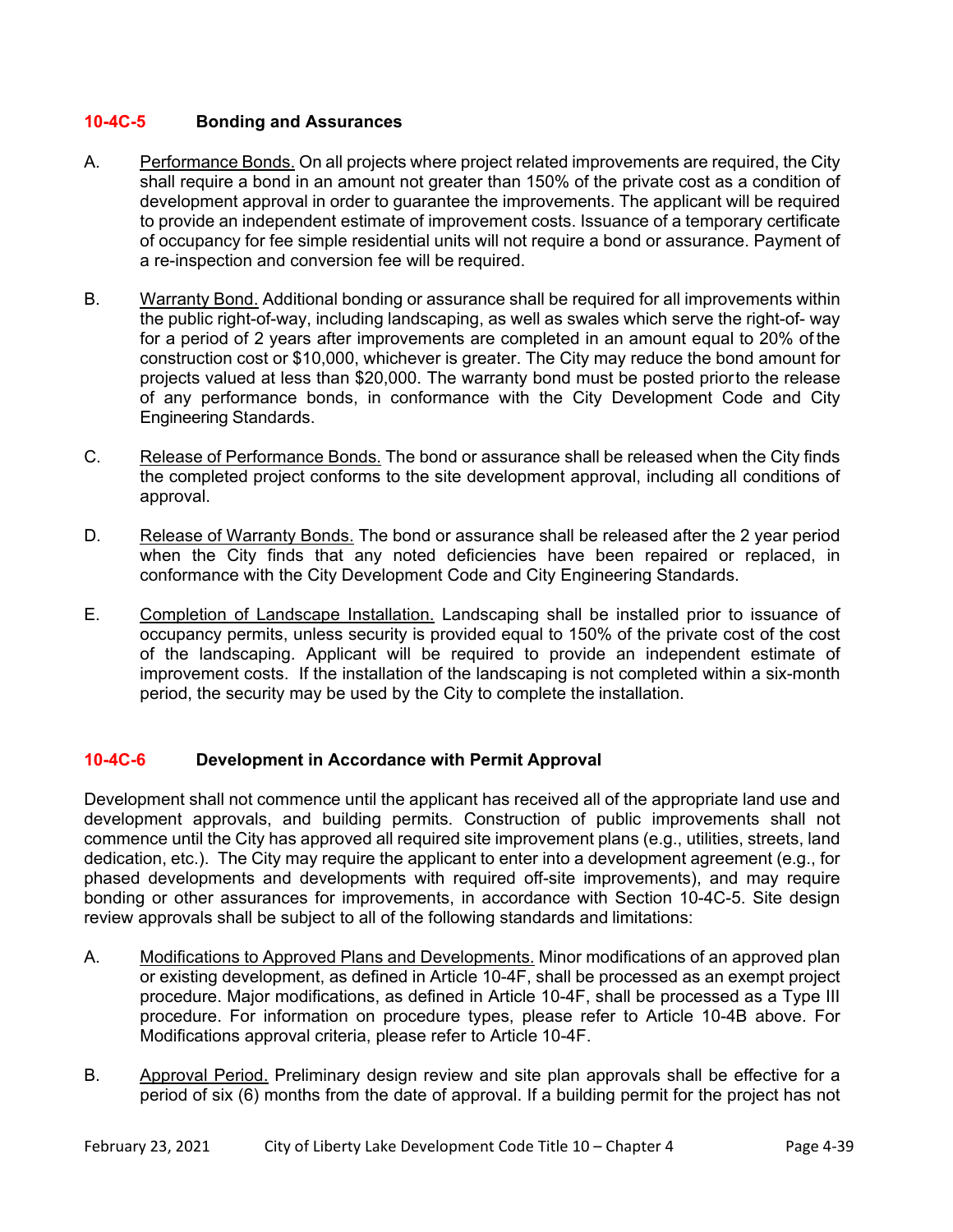been submitted within 6 months of the preliminary design approval, or a building permit has not been issued within 6 months of site plan approval those approvals shall lapse, and a new submission shall be required unless an extension has been granted in accordance with the provisions of paragraph C, below.

- C. Extension. The City shall, upon written request by the applicant, grant an extension of the approval period not to exceed one year; provided that:
	- 1. No changes are made on the original approved site design review plan;
	- 2. There have been no changes to the applicable Code provisions on which the approval was based. If there have been changes to the applicable Code provisions and the expired plan does not comply with those changes, then the extension shall not be granted; in this case, a new site design review shall be required; and
	- 3. The applicant demonstrates that failure to submit a building permit application within 6 months of preliminary design approval, or obtain a building permit and substantially begin construction within six (6) months of site plan approval was beyond the applicant's control.
- D. Phased Development. Phasing of development may be approved with the site design review application, subject to the following standards and procedures:
	- 1. A phasing plan shall be submitted with the site design review application.
	- 2. The City shall approve a time schedule for developing a site in phases, but in no case shall the total time period for all phases be greater than ten (10) years without reapplying for site design review.
	- 3. Approval of a phased site design review proposal requires satisfaction of all of the following criteria:
		- a. The public facilities required to serve each phase are constructed in conjunction with or prior to each phase;
		- b. The phased development shall not result in requiring the City or other property owners to construct public facilities that were required as part of the approved development proposal; and
		- c. An application for phasing may be approved after site design review approval as a modification to the approved plan, in accordance with the procedures for minor modifications (Article 10-4F).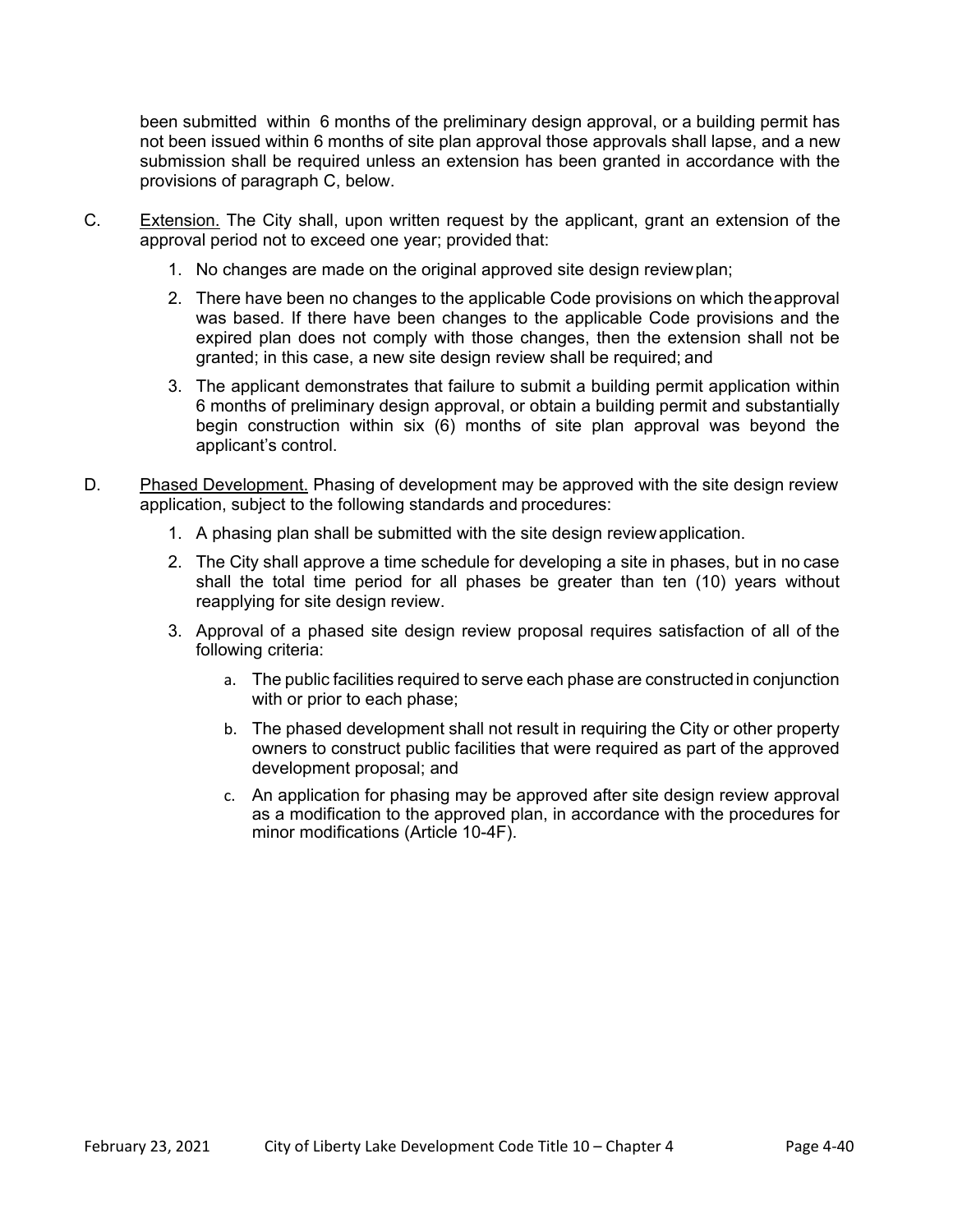# **Article 10-4D — Land Divisions and Lot Line Adjustments**

## **Sections:**

| $10-4D-1$      | <b>Purpose</b>                                                      |
|----------------|---------------------------------------------------------------------|
| $10-4D-2$      | <b>General Requirements</b>                                         |
| $10 - 4D - 3$  | <b>Approvals Process</b>                                            |
| $10-4D-4$      | <b>Submission Requirements: Preliminary Plat and Short Plat</b>     |
| $10-4D-5$      | <b>Approval Criteria: Preliminary Plat and Short Plat</b>           |
| $10 - 4D - 6$  | <b>Variances Authorized</b>                                         |
| $10-4D-7$      | <b>Submissions and Approval Criteria: Final Plat and Short Plat</b> |
| $10 - 4D - 8$  | <b>Public Improvements</b>                                          |
| $10 - 4D - 9$  | <b>Performance Guarantees</b>                                       |
| $10 - 4D - 10$ | <b>Filing and Recording</b>                                         |
| $10 - 4D - 11$ | <b>Replatting and Vacation of Plats</b>                             |
| $10-4D-12$     | <b>Boundary Line Adjustments</b>                                    |
| $10 - 4D - 13$ | <b>Binding Site Plans</b>                                           |

### **10-4D-1 Purpose**

Based on RCW 58.17, the purpose of this article is to:

- A. Provide rules, regulations and standards governing the approval of subdivisions, binding site plans, short subdivisions, and boundary line adjustments.
	- 1. Subdivisions involve the division or redivision of land into five or more lots, tracts, parcels, sites, or divisions for the purpose of sale, lease, or transfer of ownership. A plat is a map or representation of a subdivision, showing thereon the division of a tract or parcel of land into lots, blocks, streets, and alleys, or other divisions and dedications.
	- 2. Binding site plans involve divisions of land for the purpose of sale or lease of commercial, industrial, or mixed use zoned properties as provided in RCW 58.17.035.
	- 3. Short subdivisions involve the division or redivision of land into four or fewer lots, tracts, parcels, sites, or divisions for the purpose of sale, lease, or transfer of ownership. A short plat is the map or representation of a short subdivision.
	- 4. Boundary line adjustments involve modifications to lot lines or parcel boundaries which do not result in the creation of new lots (includes consolidation of lots).
- B. Carry out the City's Comprehensive Plan visions, goals, and policies;
- C. To prevent the overcrowding of land;
- D. To lessen congestion in the streets and highways;
- February 23, 2021 City of Liberty Lake Development Code Title 10 Chapter 4 Page 4-41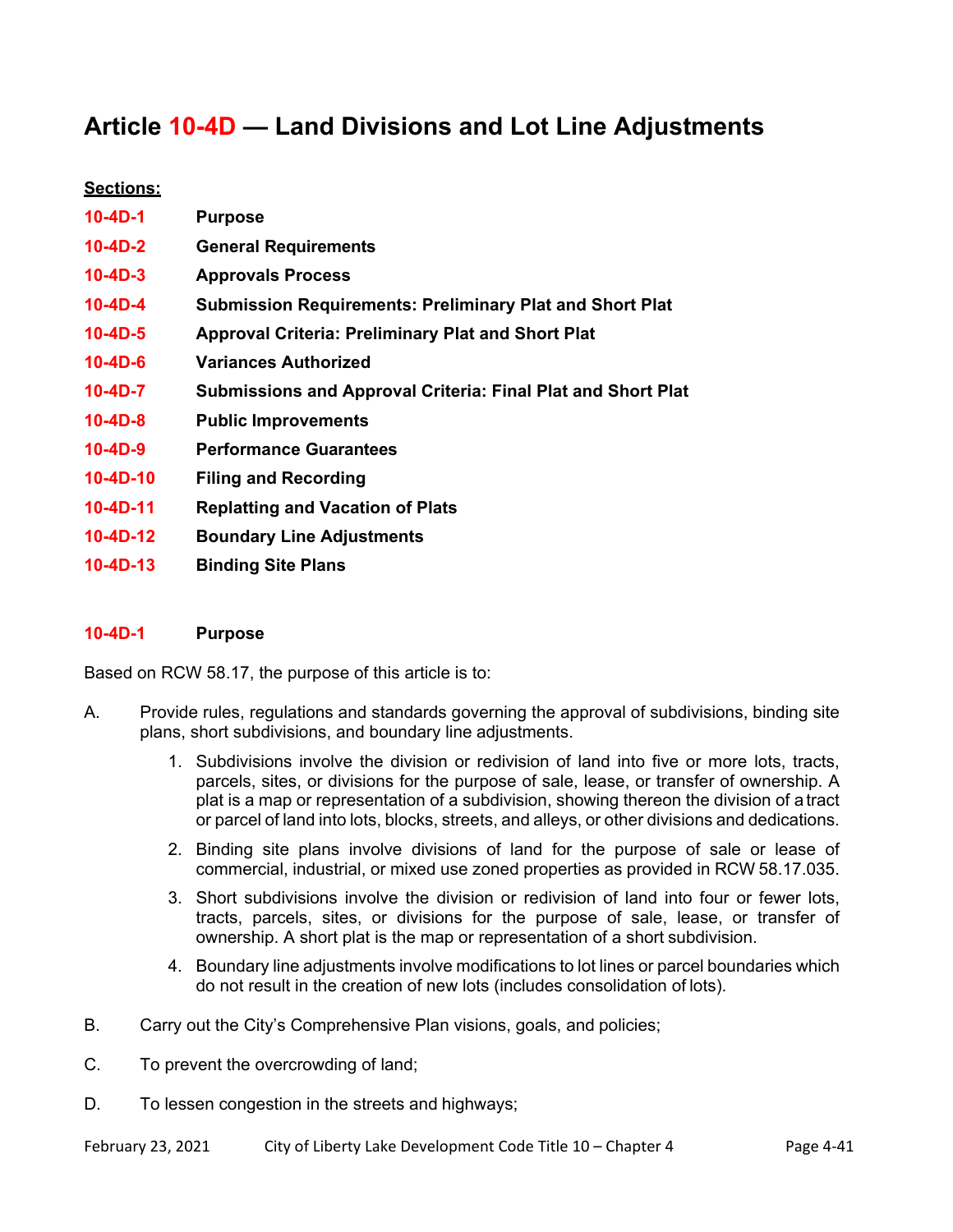- E. To promote effective use of land;
- F. To promote safe and convenient travel by the public on streets and highways;
- G. To provide for adequate light and air;
- H. To facilitate adequate provision for water, sewerage, parks and recreation areas, sites for schools and school grounds and other public requirements;
- I. To provide for proper ingress and egress;
- J. To provide for the expeditious review and approval of proposed subdivisions which conform to City zoning standards, plans, and policies;
- K. To adequately provide for the housing and commercial needs of citizens; and
- L. To require uniform monumenting of land subdivisions and conveyancing by accurate legal description.

## **10-4D-2 General Requirements**

- A. Compliance With Article 10-4B. Projects shall comply with Article 10-4B, Types of Applications and Review Procedures on page 4-6 of this Code.
- B. Compliance With RCW 58.17. All subdivision, binding site plan, and short subdivision proposals shall be in conformance to state regulations set forth in the Revised Code of Washington (RCW), 58.17, Plats - Subdivisions - Dedications.
- C. Subdivision & Short Plat Approval Through Two-step Process. Applications for subdivision or short plat approval shall be processed through a two-step process: the preliminary plat, BSP, or short plat and the final plat or short plat.
	- 1. The preliminary plat or short plat is a clear and approximate drawing of a proposed subdivision, binding site plan, or short subdivision showing the general layout of streets and alleys, lots, blocks, and other elements consistent with the requirements of this article. The preliminary plat or short plat shall be the basis for the approval or disapproval of the general layout of a subdivision, binding site plan, or short subdivision. The preliminary plat or short plat shall be approved before the final plat or short plat can be submitted for approval consideration; and
	- 2. The final plat or short plat is the final drawing of the subdivision or short subdivision and contains a dedication prepared for filing for record with the county auditor and containing all elements and requirements set forth in this article. The final plat or short plat shall include all conditions of approval of the preliminary plat or short plat.
- D. Euture Re-division Plan. When subdividing or short subdividing tracts into large lots (i.e., greater than two times or 200 percent the minimum lot size allowed by the underlying zoning district), the City shall require that the lots be of such size, shape, and orientation as to facilitate future re-division in accordance with the requirements of the zoning district and this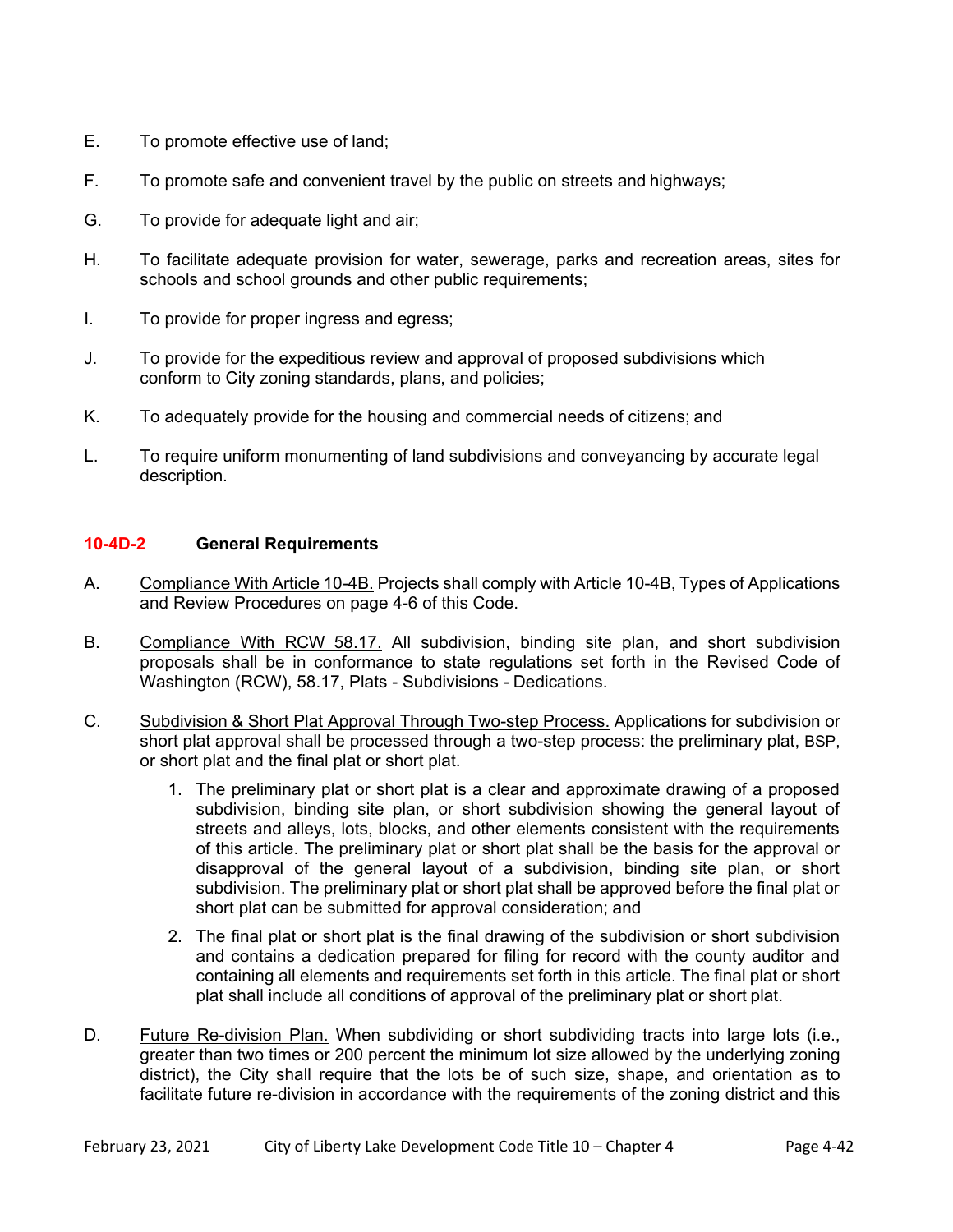Code. A re- division plan shall be submitted which identifies:

- 1. Potential future lot division(s) in conformance with the housing and density standards of Chapter 2;
- 2. Potential street right-of-way alignments to serve future development of the property and connect to adjacent properties, including existing or planned rights-of-way.
- 3. A disclaimer that the plan is a conceptual plan intended to show potential future development. It shall not be binding on the City or property owners, except as may be required through conditions of land division approval. For example, dedication and improvement of rights-of-way within the future plan area may be required to provide needed secondary access and circulation.
- E. Density. The following shall be used to calculate gross and net density for residential uses:
	- 1. Gross Density is units or lots per acre.

Gross density = total lots / gross area of site

2. Net Density is units or lots per acre minus the area public or private right of way, parks, common open space, and any other nonresidential use.

 Net density = total lots / (gross area of site - right of way - parks - common open space - any other nonresidential use)

- F. Temporary Sales Office. A temporary sales office in conjunction with a subdivision may be approved as set forth in Article 10-4I, Temporary Uses.
- G. Environmental. All subdivisions, binding site plans, and short subdivisions shall be designed based on the need to minimize the risk of flood damage. No new building lots shall be created entirely within a floodway. All new lots shall be buildable without requiring development within the floodway. Development in a 100-year flood plain shall comply with Federal Emergency Management Agency requirements, including filling to elevate structures above the base flood elevation. The applicant shall be responsible for obtaining such approvals from the appropriate agency before City approval of the final plat, BSP, or short plat, if applicable. Additionally, if required, projects shall be reviewed for compliance with the State Environmental Policy Act (SEPA) and any other applicable environmental regulations as defined in state law or Chapter 6 of this Code.
	- 1. Determination of Base Flood Elevation. Where a development site is located in or near areas prone to inundation, and the base flood elevation has not been provided or is not available from another authoritative source, it shall be prepared by a qualified professional, as determined by the Zoning Administrator.
- H. Need for Adequate Utilities. All lots created through land division shall have adequate public utilities and facilities such as sewer, gas, electrical, and water systems.
- I. Need for Adequate Drainage. All subdivision and short subdivision proposals shall have adequate surface water drainage provided to reduce exposure to flood damage. Water quality or quantity control improvements may be required; and
- J. Floodplain, Park, and Open Space Dedications. All new land divisions shall be reviewed by the City for parks and open space concurrency requirements. The City shall evaluate individual development proposals and determine whether the dedication of land is justified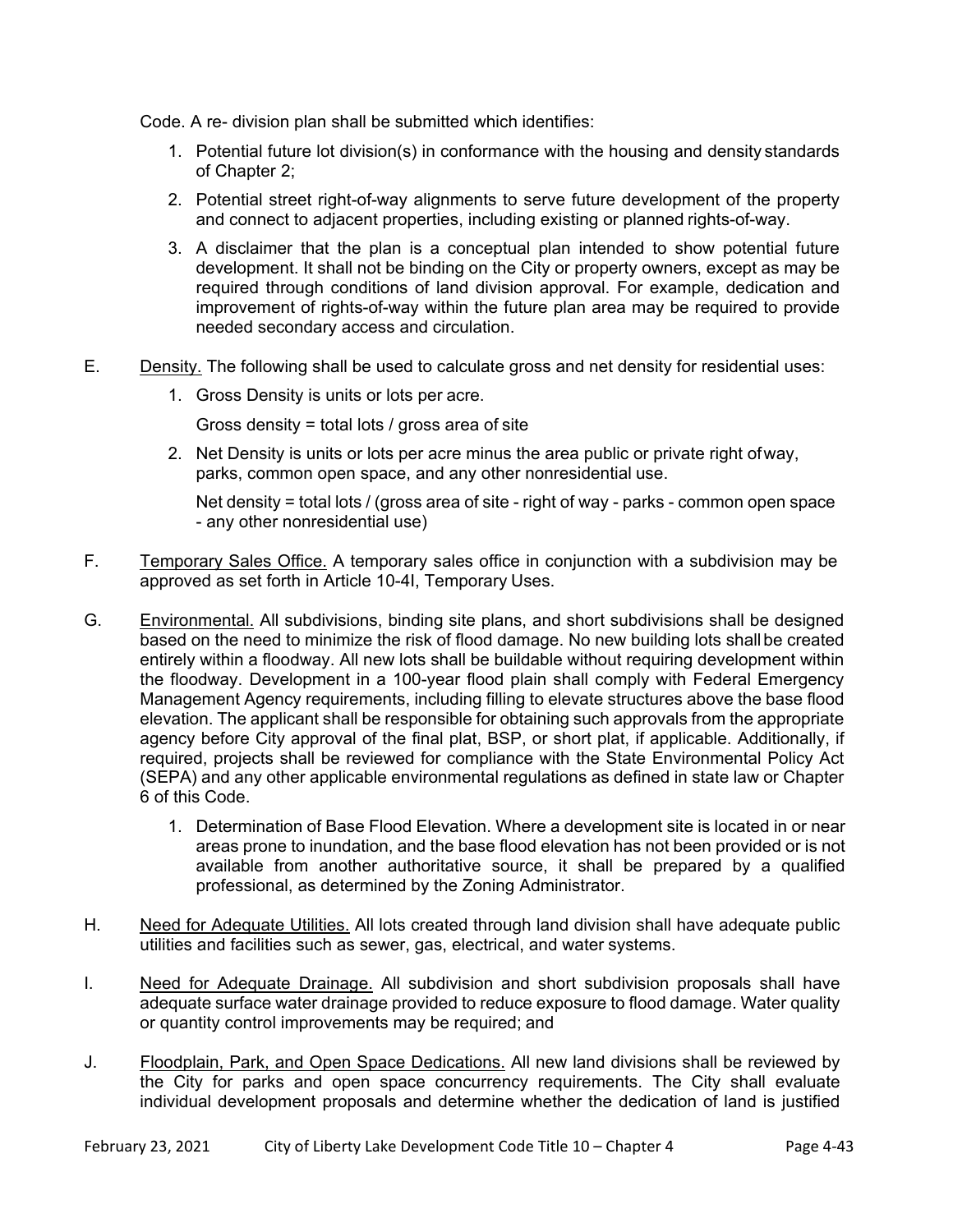based on the development's impact to the park and/or trail system, consistent with Article 10- 3G. Where land filling and/or development is allowed within or adjacent to the 100-year flood plain outside the zero-foot rise flood plain, and the Comprehensive Plan designates the subject flood plain for park, open space, or trail use, the City may require the dedication of sufficient open land area for a greenway adjoining or within the flood plain. When practicable, this area shall include portions at a suitable elevation for the construction of a pedestrian/bicycle pathway within the flood plain in accordance with the City's adopted trails plan or pedestrian and bikeway plans, as applicable.

- K. Exemptions. The provisions of this article shall not apply to:
	- 1. Cemeteries and other burial plots while used for that purpose;
	- 2. Divisions made by testamentary provisions, or the laws of descent;
	- 3. A division for the purpose of lease when no residential structure other than manufactured / mobile homes or travel trailers are permitted to be placed upon the land when the City has approved a binding site plan for the use of the land;
	- 4. A division for the purpose of leasing land for facilities providing personal wireless services while used for that purpose. "Personal wireless services" means any federally licensed personal wireless service. "Facilities" means unstaffed facilities that are used for the transmission or reception, or both, of wireless communication services including, but not necessarily limited to, antenna arrays, transmission cables, equipment shelters, and support structures.

## **10-4D-3 Approvals Process**

- A. Review of Preliminary Plat or Short Plat. Review of a preliminary plat shall be processed by means of a Type II procedure, as governed by Article 10-4B. Review of a preliminary short plat shall be processed by means of a Type I procedure, as governed by Article 10-4B. All preliminary plats and short plats shall be reviewed using approval criteria contained in Section 10-4D-5. An application for a preliminary plat shall be processed simultaneously with applications for rezones, variances, planned unit developments, and similar quasi-judicial or administrative actions to the extent that procedural requirements applicable to these actions permit simultaneous processing. Contiguous parcels that have one or more common owners, one or more persons who have an interest in the entity that owns or has an ownership interest in contiguous parcels, or a developer who intends to develop contiguous properties within a five year period, must comply with the plat / subdivision requirements of this Code if the total number of resultant lots will exceed four in number. The short plat / short subdivision process shall not be used as a mechanism to avoid the requirements of the plat / subdivision requirements where there are adjacent parcels under common ownership, as described herein, that, but for the property boundaries, would be required to comply with the plat / subdivision requirements. Multiple short plat applications shall not be utilized as a substitute for comprehensive subdividing in accordance with the requirements of this Code.
- B. Review of Final Plat or Short Plat. Review of a final plat for a subdivision or short plat shall be processed administratively using the approval criteria in Section 10-4D-7.
	- 1. For plats, the following signatures, as applicable, shall be on the face of the plat.
		- a. Property Owners of Record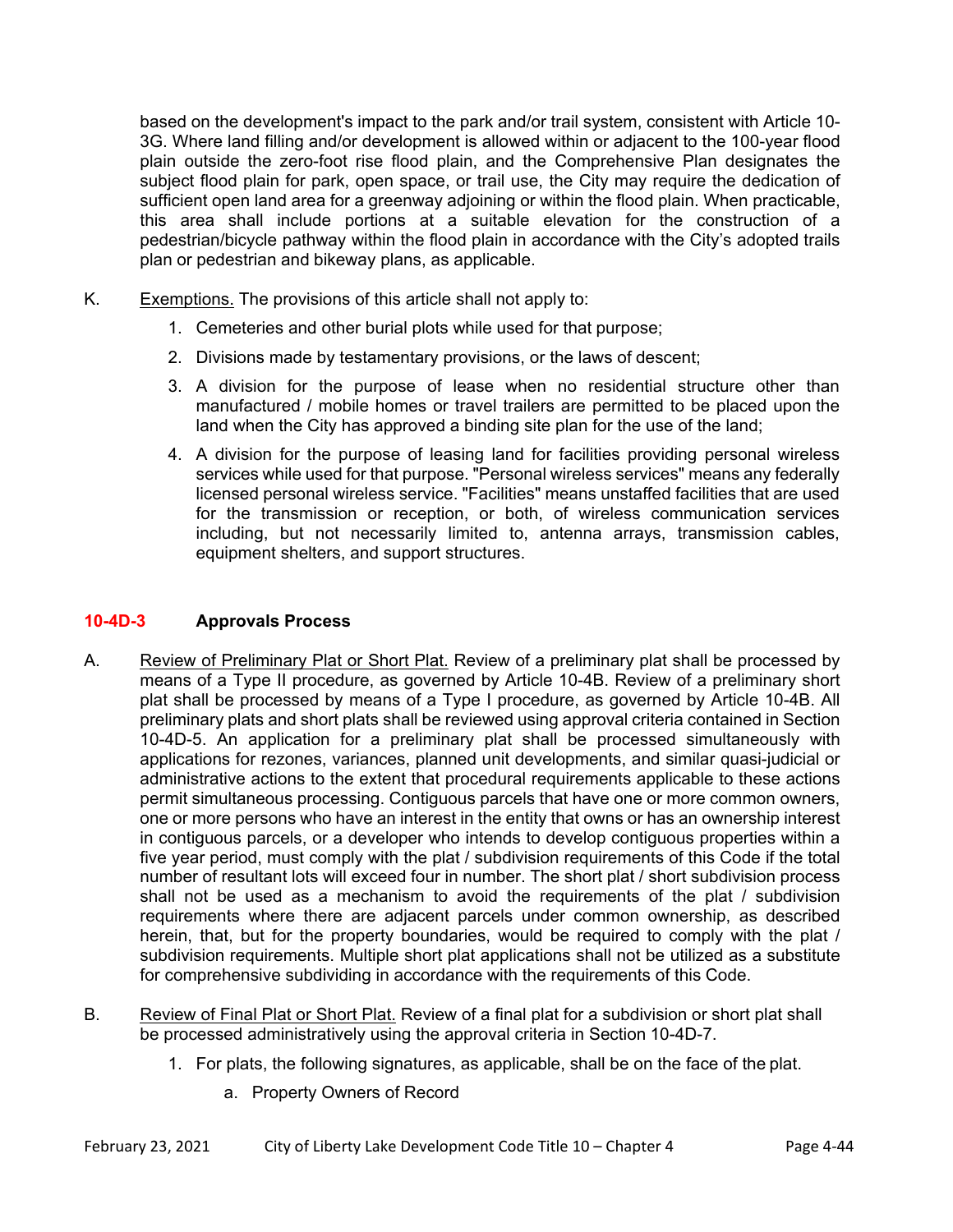- b. Spokane County Auditor's Certificate
- c. Surveyor's Certificate
- d. City of Liberty Lake

 This plat was approved and accepted by the City of Liberty Lake of Spokane County, Washington, on this day of the set of the set of the set of the set of the set of the set of the set of the set o

Mayor, City of Liberty Lake

e. City of Liberty Lake Planning, Engineering & Building Services Examined and approved this  $\frac{1}{2}$  day of  $\frac{1}{2}$ , 20  $\frac{1}{2}$ .

City of Liberty Lake Director of Planning & Engineering

f. City of Liberty Lake Engineer

Examined and approved this day of the samined on day of the same of  $\sim$  .

City of Liberty Lake Engineer

- g. Spokane County Assessor
- h. Spokane County Treasurer

The original of said final plat shall be filed for record with the Spokane County Auditor. One electronic copy shall be retained by the City, one paper copy shall be filed with the Spokane County Assessor, and one paper copy shall be given to the applicant.

- 2. For short plats, the following signatures, as applicable, shall be on the face of the plat.
	- a. Property Owners of Record
	- b. Spokane County Auditor's Certificate
	- c. Surveyor's Certificate
	- d. City of Liberty Lake Planning, Engineering & Building Services Examined and approved this  $\qquad \qquad$  day of  $\qquad \qquad$  , 20  $\qquad$  .

City of Liberty Lake Director of Planning & Engineering

e. City of Liberty Lake Engineer Examined and approved this  $\qquad \qquad$  day of  $\qquad \qquad$  , 20  $\qquad$ .

City of Liberty Lake Engineer

- f. Spokane County Assessor
- g. Spokane County Treasurer

The original of said final short plat shall be filed for record with the Spokane County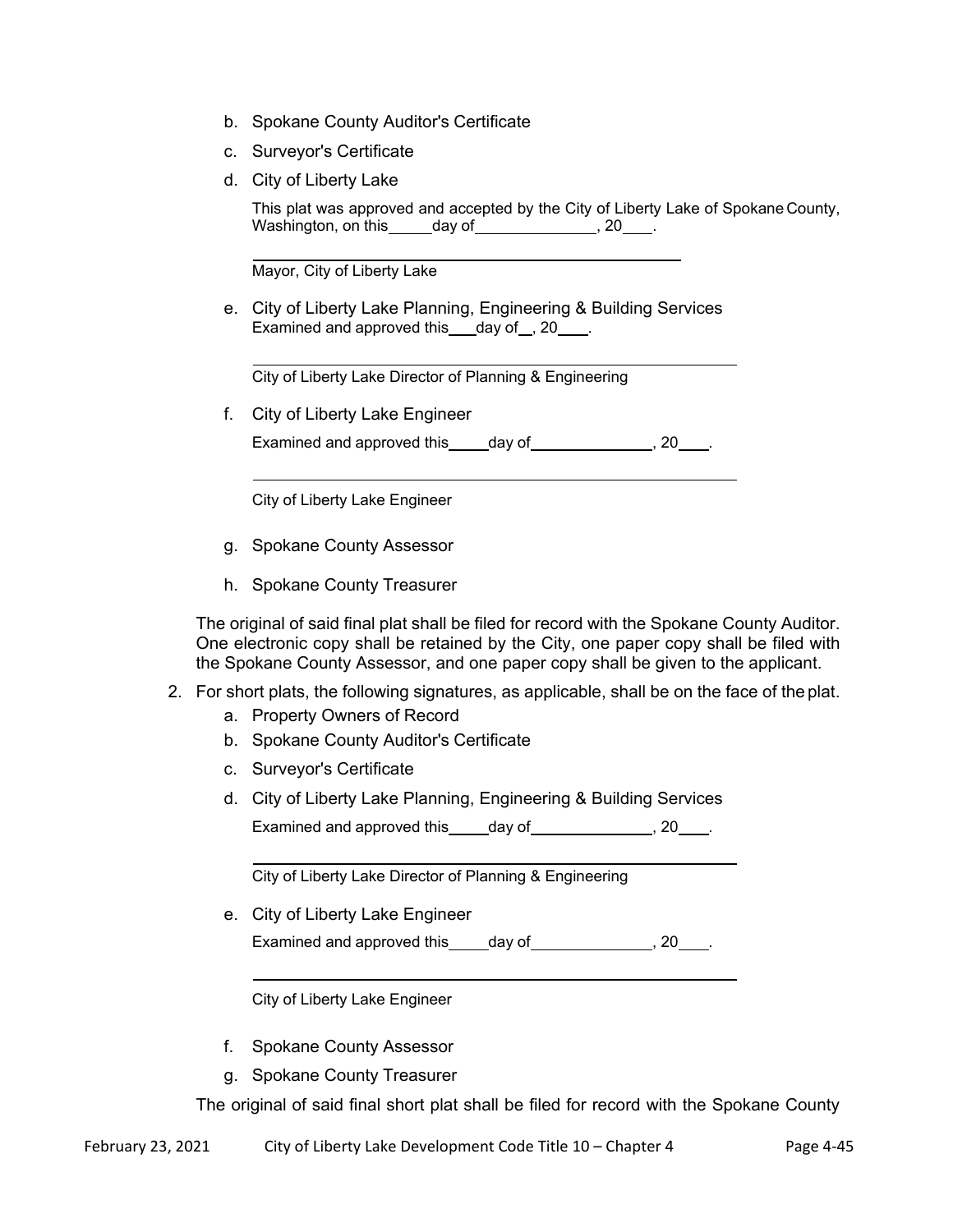Auditor. One electronic copy shall be retained by the City, one paper copy shall be filed with the Spokane County Assessor, and one paper copy shall be given to the applicant.

- C. Preliminary Plat and Short Plat Approval Period. Preliminary plat and short plat approval shall be effective for a period of 5 years from the date of approval, or for the amount of time specified in RCW 58.17.170, on the date of approval, whichever is greater. The preliminary plat or short plat shall lapse if a final plat or short plat has not been submitted within the 5-year period, or for the amount of time specified in RCW 58.17.140, on the date of approval, whichever is greater.
- D. Modifications and Extensions. The applicant may request changes to the approved preliminary plat or short plat or conditions of approval following the procedures and criteria provided in Article 10-4F - Modifications. The Zoning Administrator may, upon written request by the applicant and payment of the required fee, grant an extension of the approval period not to exceed three (3) years; provided that:
	- 1. Any changes to the preliminary plat or short plat follow the procedures in Article 10- 4F;
	- 2. The applicant has submitted written intent to file a final plat or short plat within the extension period;
	- 3. An extension of time will not prevent the lawful development of abutting properties;
	- 4. There have been no changes to the applicable Code provisions on which the approval was based. If such changes have occurred, a new preliminary plat or short plat application shall be required;
	- 5. The extension request is made before expiration of the original approved plan; and
	- 6. The extension request has been routed to agencies with jurisdiction for comment and the opportunity for the City or other reviewing agency to modify the original Conditions of Approval was available.

Additional extensions may be granted for phased subdivisions (as may be approved in accordance with paragraph F, below), provided that the above criteria have been met, and at least the one phase of the subdivision has been final platted during the previous extension period.

- E. Phased Development.
	- 1. The City may approve a time schedule for developing a subdivision in phases, but in no case shall the actual construction time period (i.e., for required public improvements, utilities, streets) for any subdivision, binding site plan, or short plat be greater than 5 years, unless an extension has been approved in accordance with the provisions of paragraph D, above;
	- 2. The criteria for approving a phased land division proposal are:
		- a. Public facilities shall be constructed in conjunction with or prior to each phase;
		- b. The development and occupancy of any phase dependent on the use of temporary public facilities shall require City Council approval. Temporary facilities shall be approved only upon City receipt of bonding or other assurances to cover the cost of required permanent public improvements, in accordance with Section 10-4D-9. A temporary public facility is any facility not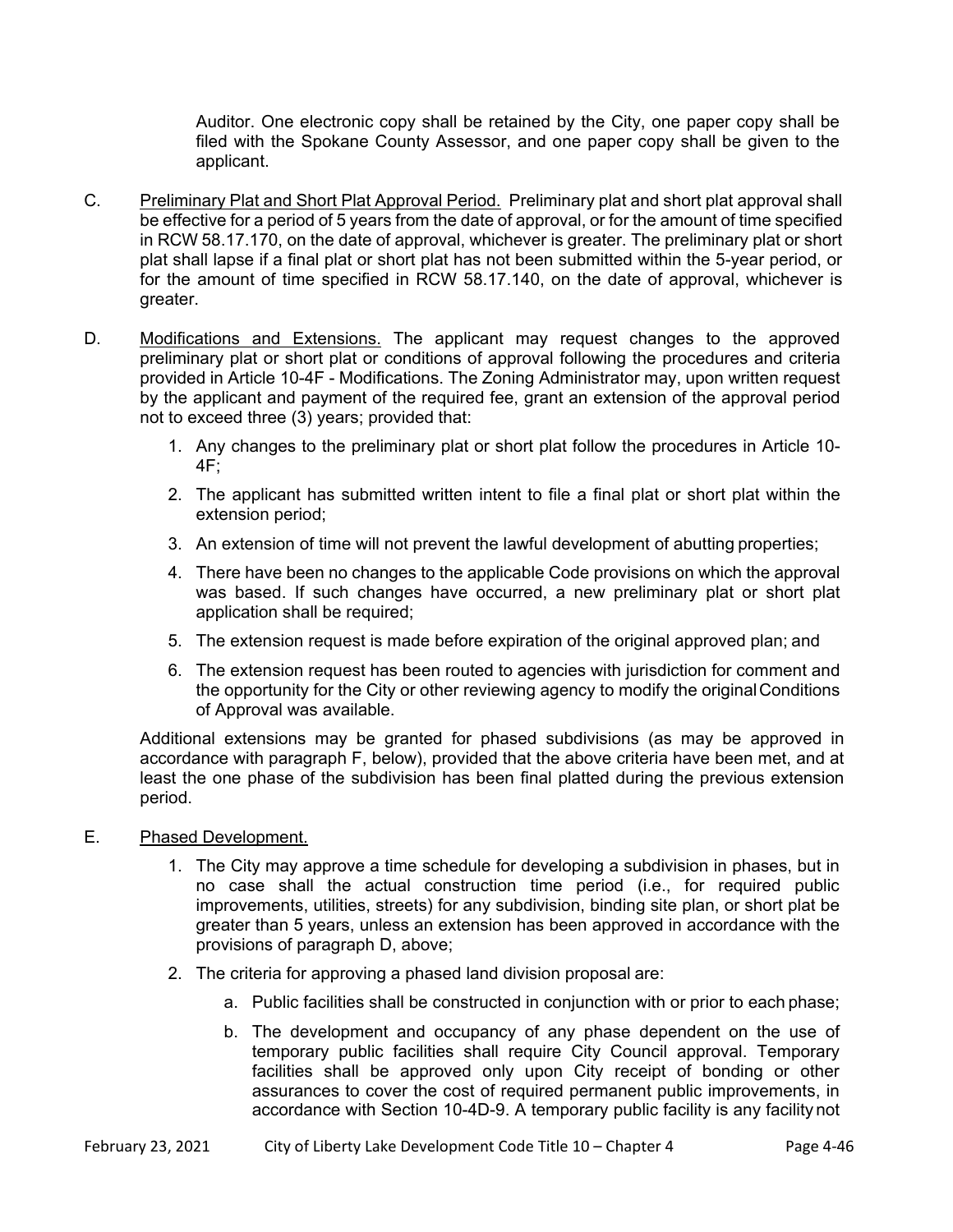constructed to the applicable City or district standard;

- c. The phased development shall not result in requiring the City or a third party (e.g., owners of lots) to construct public facilities that were required as part of the approved development proposal; and,
- d. The application for phased development approval shall be reviewed concurrently with the preliminary plat, BSP, or short plat application and the decision may be appealed in the same manner as the preliminary plat, BSP, or short plat.

#### **10-4D-4 Submission Requirements: Preliminary Plat and Short Plat**

All land divisions shall follow the application review procedures established in Article 10-4B and Section 10-4D-3, subsection A.

A. Preliminary Plat.

In addition to the general requirements described in Section 10-4D-2 above, the preliminary plat application shall consist of drawings and supplementary written material on application forms approved and provided by the City. Complete applications shall contain the following information, as applicable:

- 1. Site analysis map (1 electronic version in a format requested by the City):
	- a. Streets: Location, name, present width of all streets, alleys, and rights-of-way on and adjacent to the site;
	- b. Easements: Width, location and purpose of all existing easements of record on and adjacent to the site;
	- c. Utilities: Location and identity of all utilities on and abutting the site. If water mains and sewers are not on or abutting the site, indicate the direction and distance to the nearest ones;
	- d. Ground elevations shown by contour lines at 5-foot vertical intervals for ground slopes exceeding 10 percent and at 2-foot intervals for ground slopes of less than 10 percent. Such ground elevations shall be related to some established bench mark or other datum approved by the City Engineer.
	- e. The location and elevation of the closest benchmark(s) within or adjacent to the site (i.e., for surveying purposes);
	- f. Potential natural hazard areas, including any flood plains, areas subject to high water table, landslide areas, and areas having a high erosion potential;
	- g. Critical areas, including wetland areas, streams, wildlife habitat, and other areas identified by the City or natural resource regulatory agencies as requiring protection. (See also, Chapter 6 Environment and relevant portions of the Comprehensive Plan.);
	- h. Site features, including existing structures, pavement, wells, large rock outcroppings, areas having unique views, and drainage ways, canals and ditches, and other improvements;
	- i. Designated historic and cultural resources on the site and adjacent parcels or lots;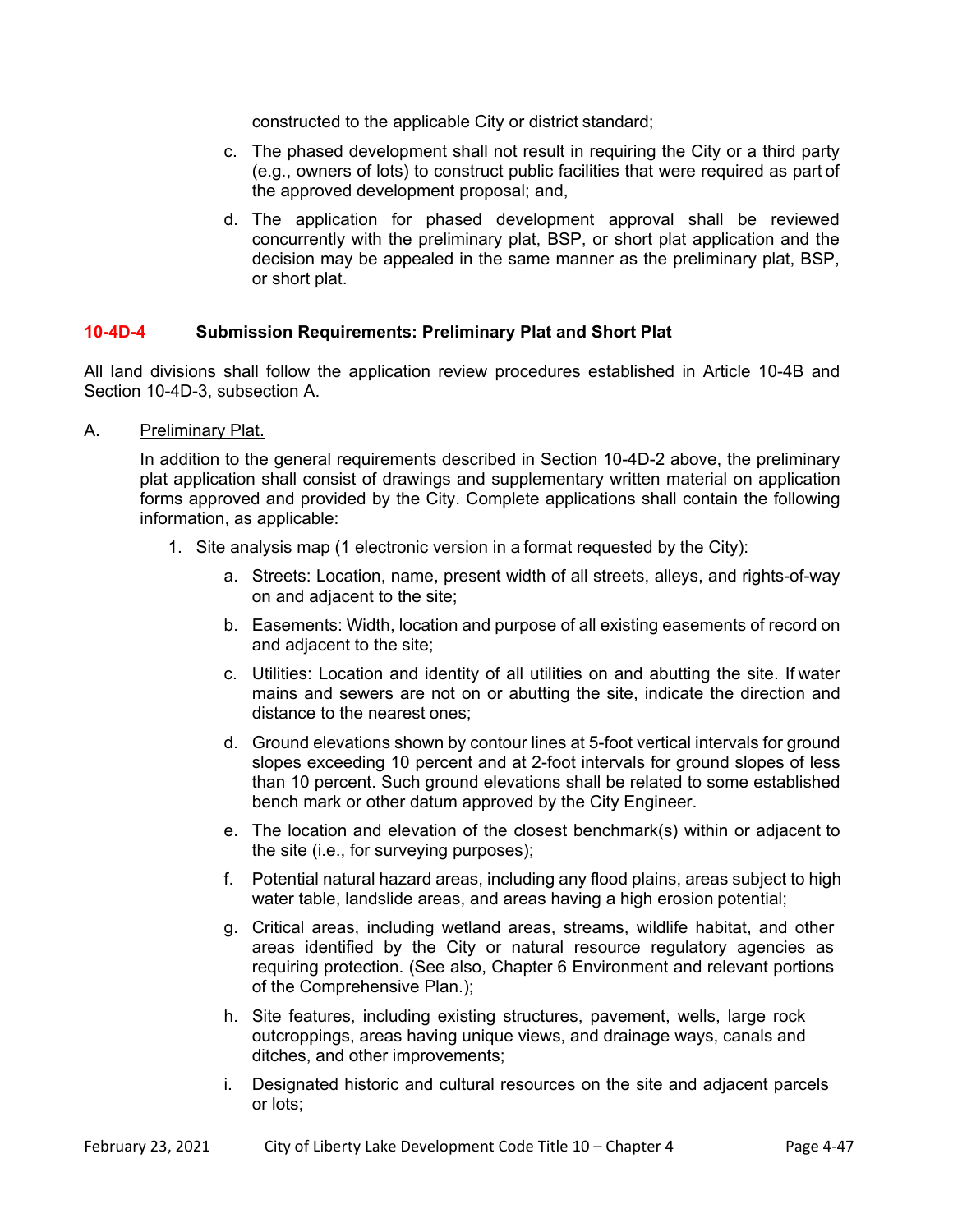- j. The location, size and species of existing trees having a caliper (diameter) of 12 inches or greater at four feet above grade in conformance with Article 10- 3C;
- k. North arrow, scale, name and address of owner and project designer; and,
- l. Other information, as deemed appropriate by the Zoning Administrator. The City may require studies or exhibits prepared by qualified professionals to address specific site features and code requirements.
- 2. Proposed preliminary plat / PUD plat map (1 electronic version in a format requested by the City):
	- a. Name of subdivision. This name must not duplicate the name of another subdivision in Spokane County (please check with Spokane County Assessor);
	- b. Date, north arrow, and scale of drawing;
	- c. Vicinity map with the location of the proposed development sufficient to define its location in the City;
	- d. Proposed development boundaries shown on map, a legal description of the site, and location by section, township, and range;
	- e. Names, addresses, and telephone numbers of the owners, contact person, designer, and engineer or surveyor, and the date of the survey with surveyor's certificate;
	- f. Public and private streets, tracts, driveways, open space, parks, trails, etc. with location, names, right-of-way dimensions, and approximate radius of street curves. Tracts shall also have approximate dimensions, area calculation in square feet, and identification numbers or letters;
	- g. Lot, block, dimensions, area calculation in square feet, and building setbacks for all lots;
	- h. Easements: location, width, and purpose of all easements;
	- i. Proposed uses of the property, including all areas proposed to be dedicated to the public or reserved as open space for the purpose of surface water management, recreation, or other use;
	- j. Ground elevations shown by contour lines at 5-foot vertical intervals for ground slopes exceeding 10 percent and at 2-foot intervals for ground slopes of less than 10 percent. Such ground elevations shall be related to some established bench mark or other datum approved by the City Engineer.
	- k. Existing structures that will remain on site;
	- l. Conditions of adjacent property, platted or unplatted, and if platted, giving the subdivision name and showing the streets. If the proposed plat is the subdivision of a portion of an existing plat, the approximate lines of the existing plat are to be shown and a copy of the existing plat, along with any and all recorded covenants and easements;
	- m. Subject site survey data;
	- n. Data table, as applicable:
		- i. Existing and proposed zoning,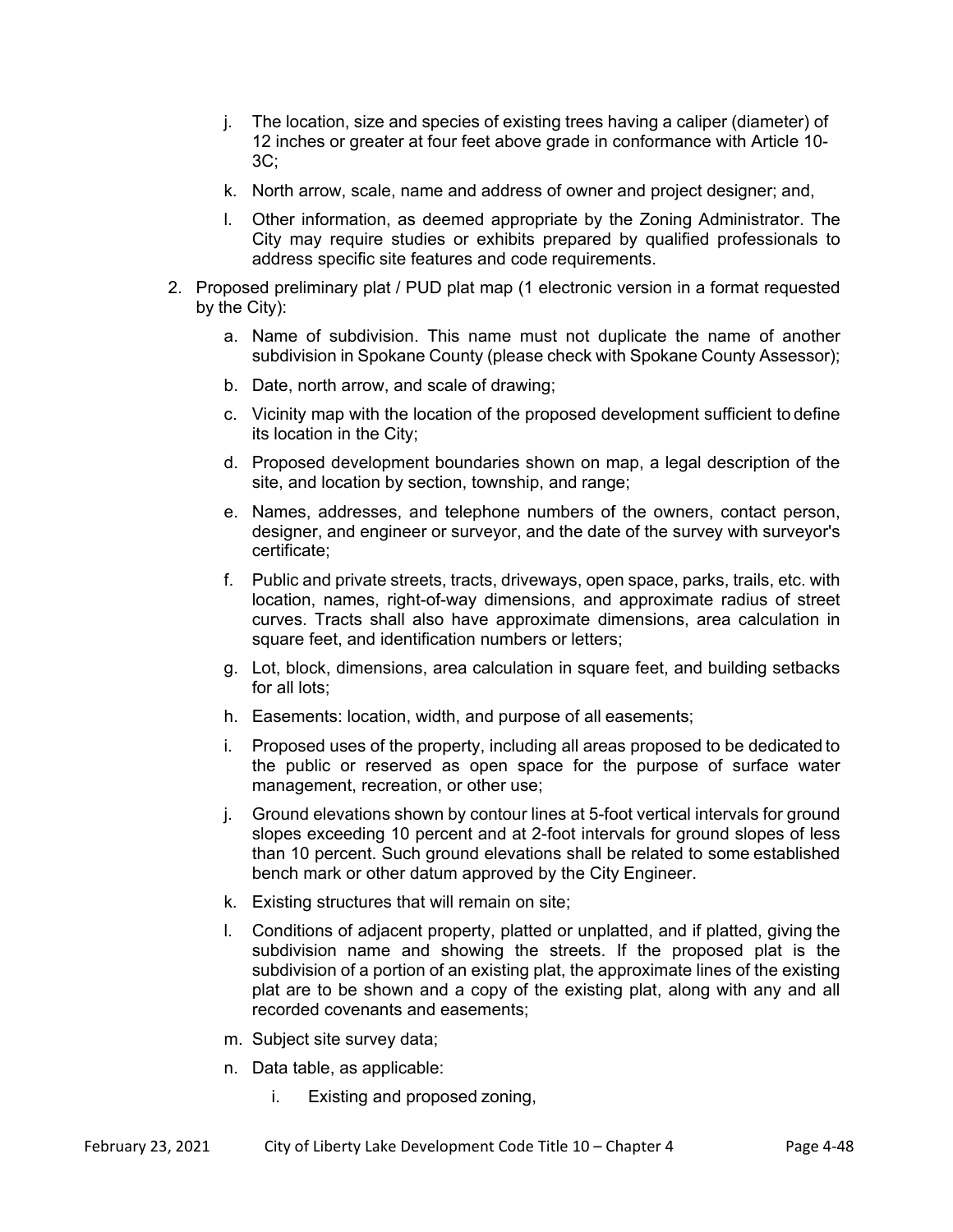- ii. Comprehensive plan category,
- iii. Existing and proposed uses,
- iv. Number of lots,
- v. Smallest lot size, typical lot size, and largest lot size,
- vi. Minimum lot frontage,
- vii. Gross site area,
- viii. Percent of building coverage assuming worst case 1/3 of lot covered, (# of lots x 1/3 x average lot area in acres / gross site area),
- ix. Gross residential density (see Section 10-4D-2, subsection E above),
- x. Net residential density (see Section 10-4D-2, subsection E above),
- xi. Building setbacks front, flanking, side, and rear,
- xii. Public / common landscaped and open space area (acres),
- xiii. Percent of open space,
- xiv. Number of parking spaces required (see Article 10-3D);
- o. Identification of the drawing as a "preliminary plat" and the drawing shall contain a border size as required by the Spokane County Auditor's office; and
- p. Other information, as deemed appropriate by the Zoning Administrator.
- 3. Proposed landscape plan (1 electronic version in a format requested by the City):
	- a. Proposed preliminary plat base map
	- b. The location and height of existing and proposed fences and other buffering or screening materials;
	- c. The location of proposed open space, parks, trails, etc.
	- d. The location, size, and species of the existing and proposed plant materials (at time of planting) that will remain on the site;
	- e. Existing and proposed building outlines, location of street fixtures, lighting, and any signage; and
	- f. Other information as deemed appropriate by the City*.* An arborist's report may be required for sites with mature trees that are protected under Article 10-3C of this Code.
- 4. Proposed structures (1 electronic version in a format requested by the City):
	- a. Building elevations with building height and width dimensions;
	- b. Building materials, color, and type; and
	- c. Other information as deemed appropriate by the City.
- 5. Lighting plan in conformance with Section 10-3F-2.
- 6. Application form:
	- a. Name of subdivision. This name must not duplicate the name of another subdivision in Spokane County (please check with Spokane County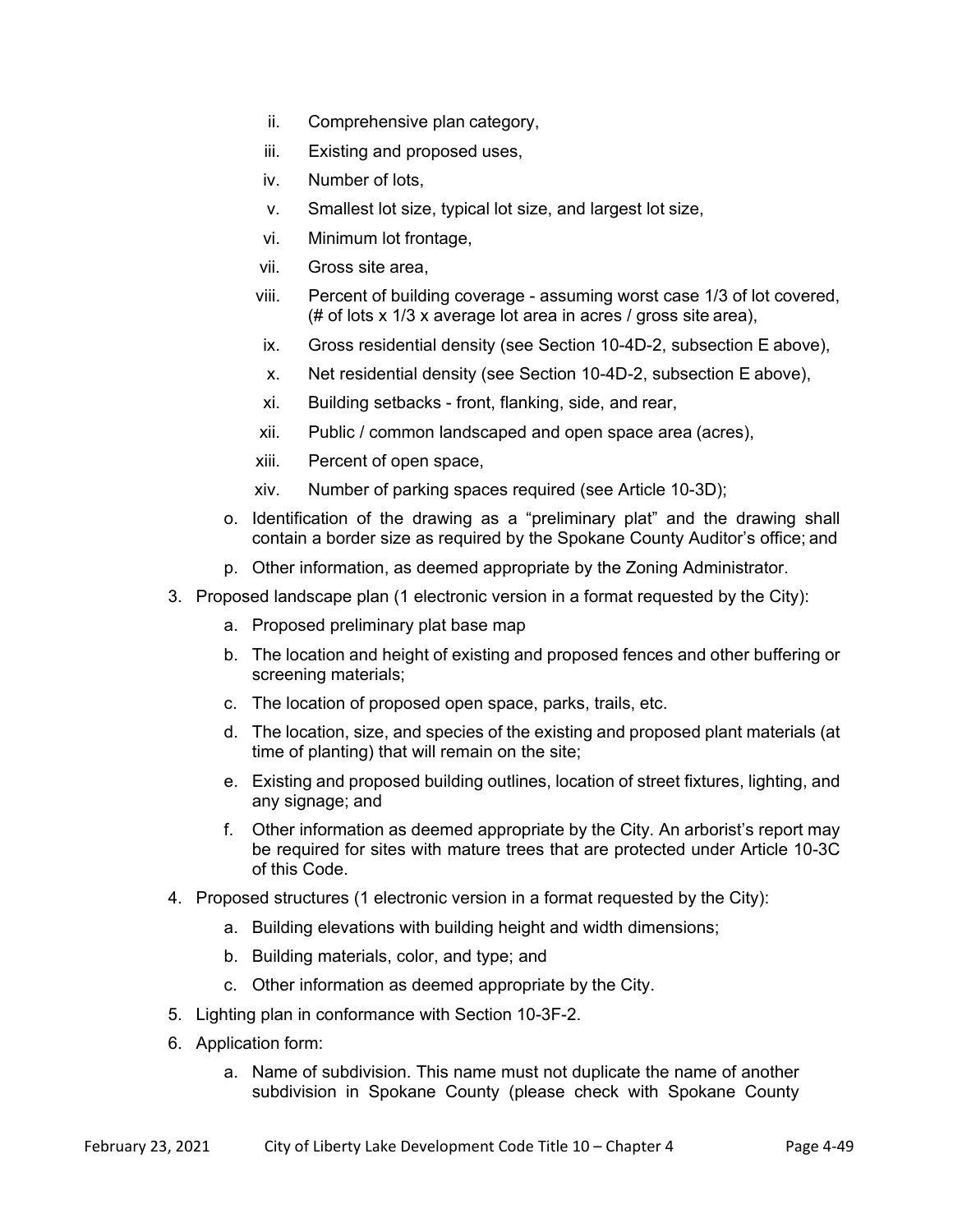Assessor);

- b. Names, addresses, and telephone numbers of the owners, contact person, designer, and engineer or surveyor.
- c. Location of the proposed development sufficient to define its location in the city, and a legal description of the site;
- d. Location by section, township, and range;
- e. Adjacent area owned or controlled by owner or applicant (acres or sq. ft.);
- f. Assessor parcel number(s) of project site;
- g. Assessor parcel number(s) of adjacent area owned or controlled by owner or applicant;
- h. Street address of proposal;
- i. Identification of all utilities proposed for the site with source and company or district including domestic water and sewage;
- j. School district and fire district;
- k. Name of public road(s) providing access to the subject site;
- l. Width of property fronting on public road;
- m. Proposed improvements, as required by Chapter 3 (Design and Maintenance Standards), and timing of improvements (e.g., in the case of streets, sidewalks, street trees, utilities, etc.);
- n. Data table, as applicable:
	- i. Existing and proposed zoning,
	- ii. Comprehensive plan category,
	- iii. Existing and proposed uses,
	- iv. Number of lots,
	- v. Smallest lot size, typical lot size, and largest lot size,
	- vi. Minimum lot frontage,
	- vii. Gross site area,
	- viii. Percent of building coverage assuming worst case 1/3 of lot covered, (# of lots x 1/3 x average lot area in acres / gross site area),
	- ix. Gross residential density (see Section 10-4D-2, subsection E above),
	- x. Net residential density (see Section 10-4D-2, subsection E above),
	- xi. Building setbacks front, flanking, side, and rear,
	- xii. Public / common landscaped and open space area (acres),
	- xiii. Percent of open space,
	- xiv. Number of parking spaces required (see Article 10-3D);
- o. List of previous planning actions involving the subject property and any plans for future additions, expansions, or activity related to proposal;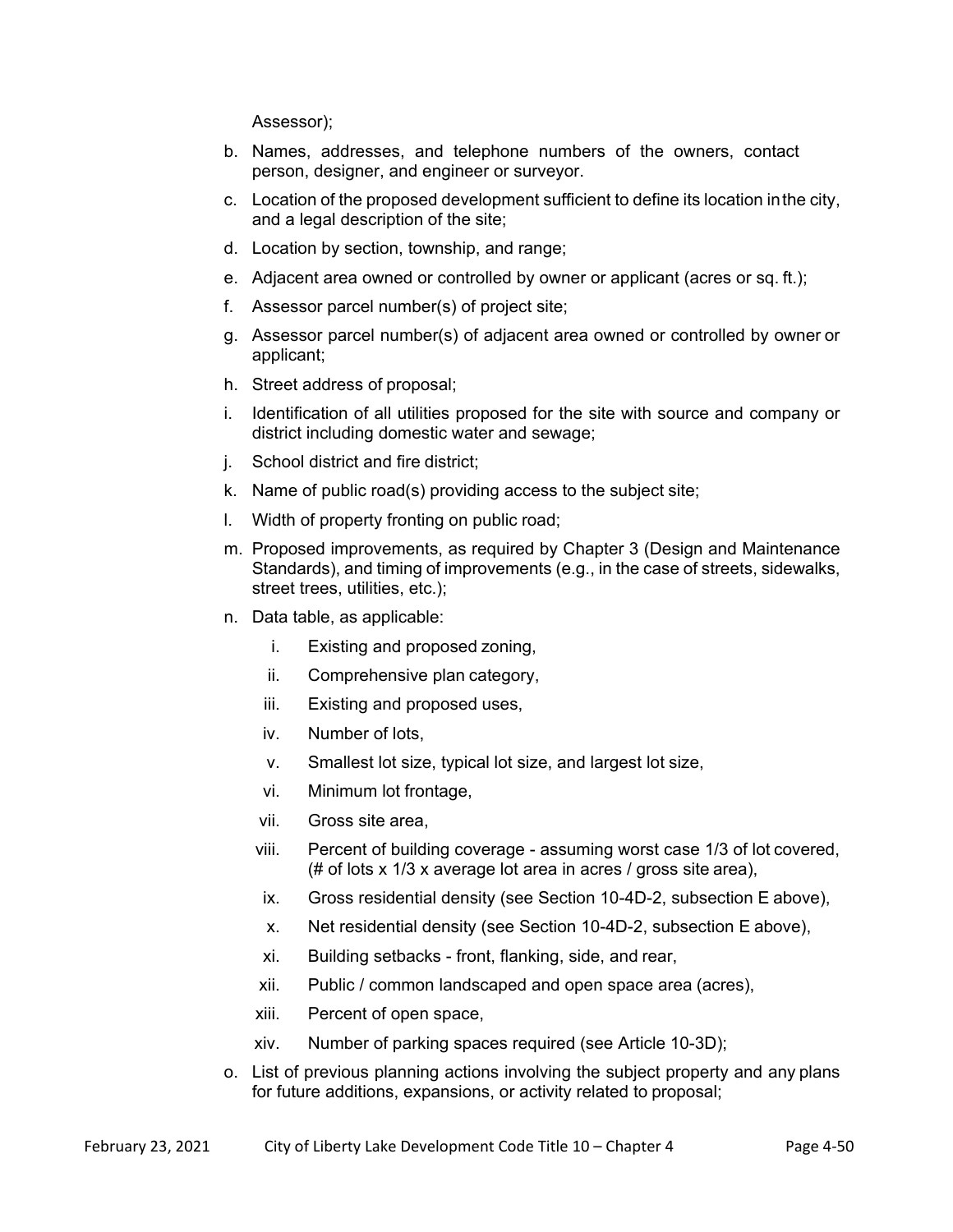- p. Changed conditions of the area that warrants the proposal or factors that support the proposal;
- q. Potential impacts on adjacent properties and proposed mitigation;
- r. Estimated time period expected for complete development of proposal; and
- s. Surveyor verification, owner signature, and signature and seal of a notary public.
- 7. Additional requirements:
	- a. Detail with approximate finished street center line grades and typical street cross sections for public local access, collectors, etc. and private streets;
	- b. Detail with typical setbacks for residences;
	- c. Draft proposed Covenants, Conditions, and Restrictions (CC&R's) for the development, if applicable;
	- d. Phasing plan, if applicable;
	- e. Payment of fees as set in the adopted City fee schedule and signing of an agreement to pay fees; and
	- f. In addition to the project permit and SEPA notice provisions, outlined in Article 10-4B, notices shall also be provided to appropriate officials of the following:
		- i. Other cities or towns within 1 mile of a subdivision,
		- ii. Any city or town that is proposed to supply utilities to the subdivision,
		- iii. The County, when the proposed subdivision adjoins the municipal boundaries of the City, and
		- iv. The Secretary of Transportation, when the proposed subdivision is located adjacent to the right of way of a state highway.

#### B. Preliminary Short Plat.

 In addition to the general requirements described in Section 10-4D-2 above, the preliminary short plat application shall consist of drawings and supplementary written material on application forms approved and provided by the Zoning Administrator. Complete applications shall contain the following information, as applicable:

- 1. Site analysis map (1 electronic version in a format requested by the City):
	- a. Streets: Location, name, present width of all streets, alleys, and rights-of-way on and adjacent to the site;
	- b. Easements: Width, location and purpose of all existing easements of record on and adjacent to the site;
	- c. Utilities: Location and identity of all utilities on and abutting the site. If water mains and sewers are not on or abutting the site, indicate the direction and distance to the nearest ones;
	- d. Ground elevations shown by contour lines at 5-foot vertical intervals for ground slopes exceeding 10 percent and at 2-foot intervals for ground slopes of less than 10 percent. Such ground elevations shall be related to some established benchmark or other datum approved by the City Engineer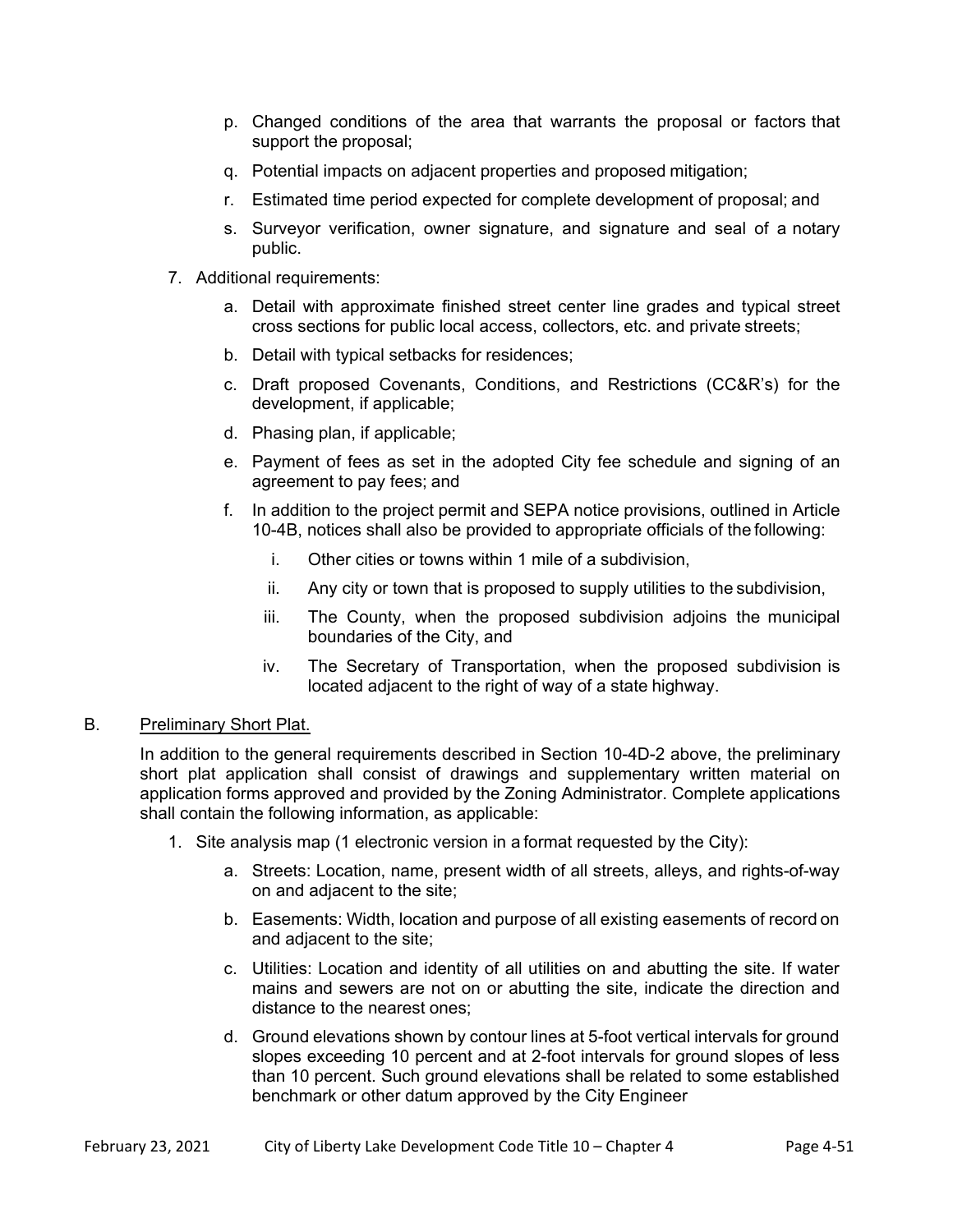- e. The location and elevation of the closest benchmark(s) within or adjacent to the site (i.e., for surveying purposes);
- f. Potential natural hazard areas, including any flood plains, areas subject to high water table, landslide areas, and areas having a high erosion potential;
- g. Critical areas, including wetland areas, streams, wildlife habitat, and other areas identified by the City or natural resource regulatory agencies as requiring protection. (See also, Chapter 6 Environment, and relevant portions of the Comprehensive Plan.);
- h. Site features, including existing structures, pavement, wells, large rock outcroppings, areas having unique views, and drainage ways, canals and ditches, and other improvements;
- i. Designated historic and cultural resources on the site and adjacent parcels or lots;
- j. The location, size, and species of existing trees having a caliper (diameter) of 12 inches or greater at four feet above grade in conformance with Article 10- 3C;
- k. North arrow, scale, name, and address of owner and project designer; and
- l. Other information, as deemed appropriate by the Zoning Administrator. The City may require studies or exhibits prepared by qualified professionals to address specific site features and code requirements.
- 2. Proposed preliminary short plat (1 electronic version in a format requested by the Zoning Administrator):
	- a. Date, north arrow, and scale of drawing;
	- b. Vicinity map with the location of the proposed development sufficient to define its location in the City;
	- c. Proposed development boundaries shown on map, a legal description of the site, and location by section, township, and range;
	- d. Names, addresses, and telephone numbers of the owners, contact person, designer, and engineer or surveyor, and the date of the survey with surveyor's certificate;
	- e. Public and private streets, tracts, driveways, open space, parks, trails, etc. with location, names, right-of-way dimensions, and approximate radius of street curves. Tracts shall also have approximate dimensions, area calculation in square feet, and identification numbers or letters:
	- f. Lot, block, dimensions, area calculation in square feet, and building setbacks for all lots;
	- g. Easements: location, width, and purpose of all easements;
	- h. Proposed uses of the property, including all areas proposed to be dedicated to the public, or reserved as open space, for the purpose of surface water management, recreation, or other use;
	- i. Ground elevations shown by contour lines at 5-foot vertical intervals for ground slopes exceeding 10 percent and at 2-foot intervals for ground slopes of less than 10 percent. Such ground elevations shall be related to some established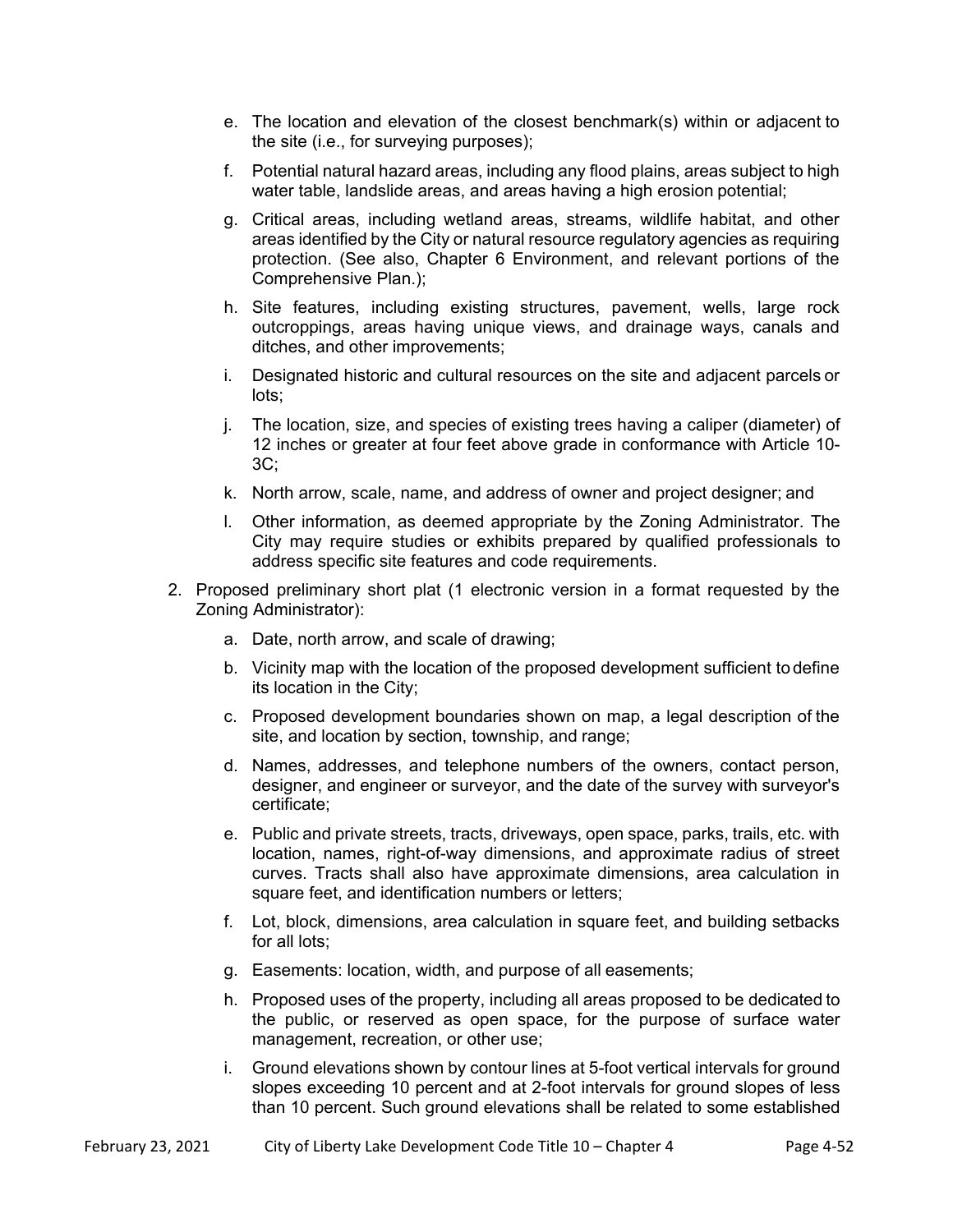benchmark or other datum approved by the City Engineer*.* 

- j. Existing structures that will remain on site;
- k. Conditions of adjacent property, platted or unplatted, and if platted, giving the subdivision name and showing the streets. If the proposed short plat is the subdivision of a portion of an existing plat, the approximate lines of the existing plat are to be shown and a copy of the existing plat, along with any and all recorded covenants and easements;
- l. Subject site survey data;
- m. Data table, as applicable:
	- i. Existing and proposed zoning,
	- ii. Comprehensive plan category,
	- iii. Existing and proposed uses,
	- iv. Number of lots,
	- v. Smallest lot size and minimum lot frontage,
	- vi. Gross site area,
	- vii. Percent of building coverage assuming worst case 1/3 of lot covered, (# of lots x 1/3 x average lot area in acres / gross site area),
	- viii. Gross residential density (see Section 10-4D-2, subsection E above),
	- ix. Net residential density (see Section 10-4D-2, subsection E above),
	- x. Building setbacks front, flanking, side, and rear,
	- xi. Public / common landscaped and open space area (acres),
	- xii. Percent of open space,
	- xiii. Number of parking spaces required (see Article 10-3D);
- n. Identification of the drawing as a "preliminary short plat" and the drawing shall contain a border size as required by the Spokane County Auditor's office; and
- o. Other information, as deemed appropriate by the Zoning Administrator.
- 3. Proposed landscape plan (1 electronic version in a format requested by the City):
	- a. Proposed preliminary short plat base map
	- b. The location and height of existing and proposed fences and other buffering or screening materials;
	- c. The location of proposed open space, parks, trails, etc.
	- d. The location, size, and species of the existing and proposed plant materials (at time of planting) that will remain on the site;
	- e. Existing and proposed building outlines, location of street fixtures, lighting, and any signage; and
	- f. Other information as deemed appropriate by the City*.* An arborist's report may be required for sites with mature trees that are protected under Article 10-3C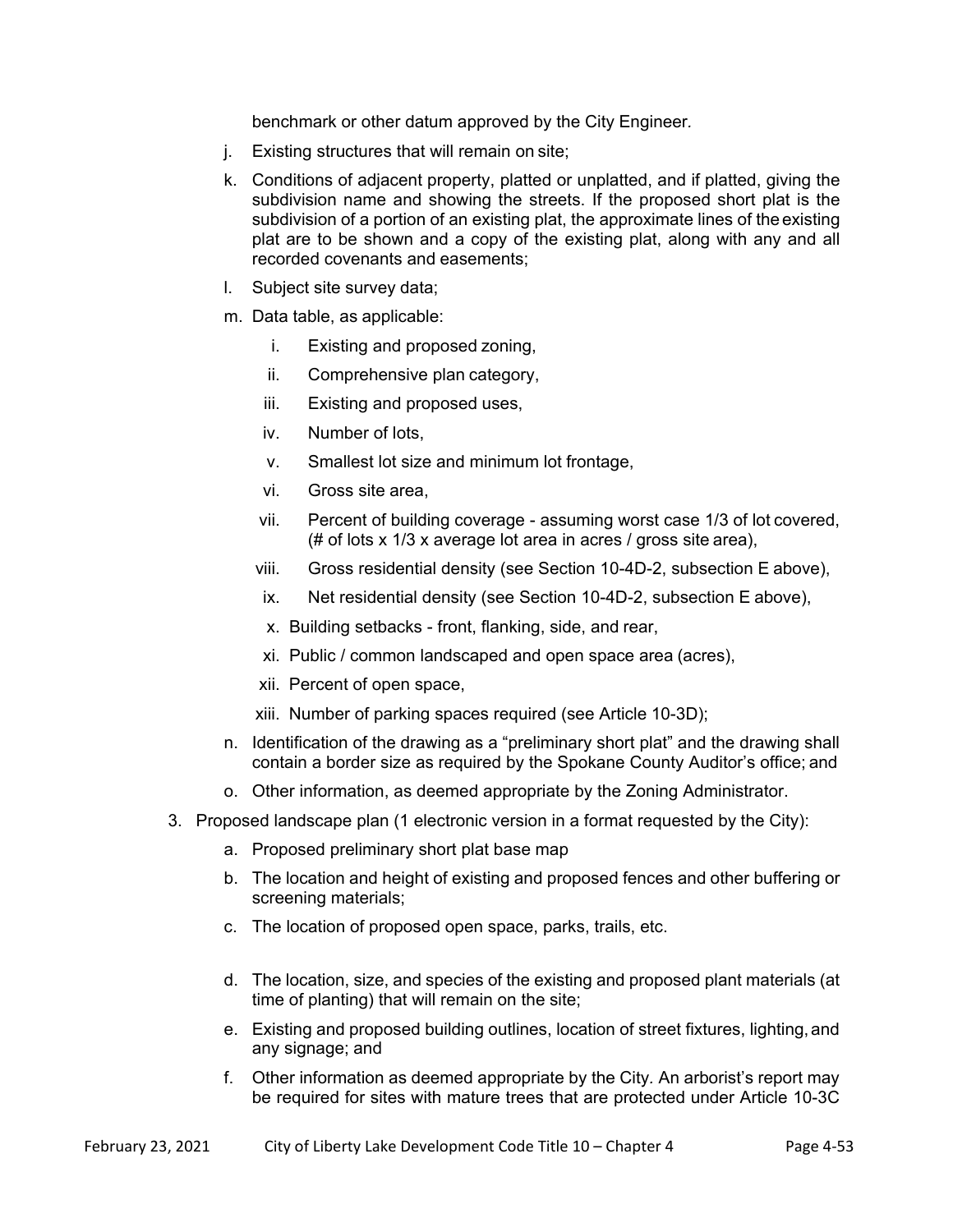of this Code.

- 4. Proposed structures (1 electronic version in a format requested by the City):
	- a. Building elevations with building height and width dimensions;
	- b. Building materials, color, and type; and
	- c. Other information as deemed appropriate by the City.
- 5. Lighting plan in conformance with Section 10-3F-2.
- 6. Application form:
	- a. Names, addresses, and telephone numbers of the owners, contact person, designer, and engineer or surveyor.
	- b. Location of the proposed development sufficient to define its location in the City, and a legal description of the site;
	- c. Location by section, township, and range;
	- d. Adjacent area owned or controlled by owner or applicant (acres or sq. ft.)
	- e. Assessor parcel number(s) of project site;
	- f. Assessor parcel number(s) of adjacent area owned or controlled by owner or applicant;
	- g. Street address of proposal;
	- h. Identification of all utilities proposed for the site with source and company or district including domestic water and sewage;
	- i. School district and fire district;
	- j. Name of public road(s) providing access to the subject site;
	- k. Width of property fronting on public road;
	- l. Proposed improvements, as required by Chapter 3 (Design and Maintenance Standards), and timing of improvements (e.g., in the case of streets, sidewalks, street trees, utilities, etc.);
	- m. Data table, as applicable:
		- i. Existing and proposed zoning,
		- ii. Comprehensive plan category,
		- iii. Existing and proposed uses,
		- iv. Number of lots,
		- v. Smallest lot size and minimum lot frontage;
		- vi. Gross site area,
		- vii. Percent of building coverage assuming worst case 1/3 of lot covered, (# of lots x 1/3 x average lot area in acres / gross site area);
		- viii. Gross residential density (see Section 10-4D-2, subsection E above),
			- ix. Net residential density (see Section 10-4D-2, subsection E above),
			- x. Building setbacks front, flanking, side, and rear,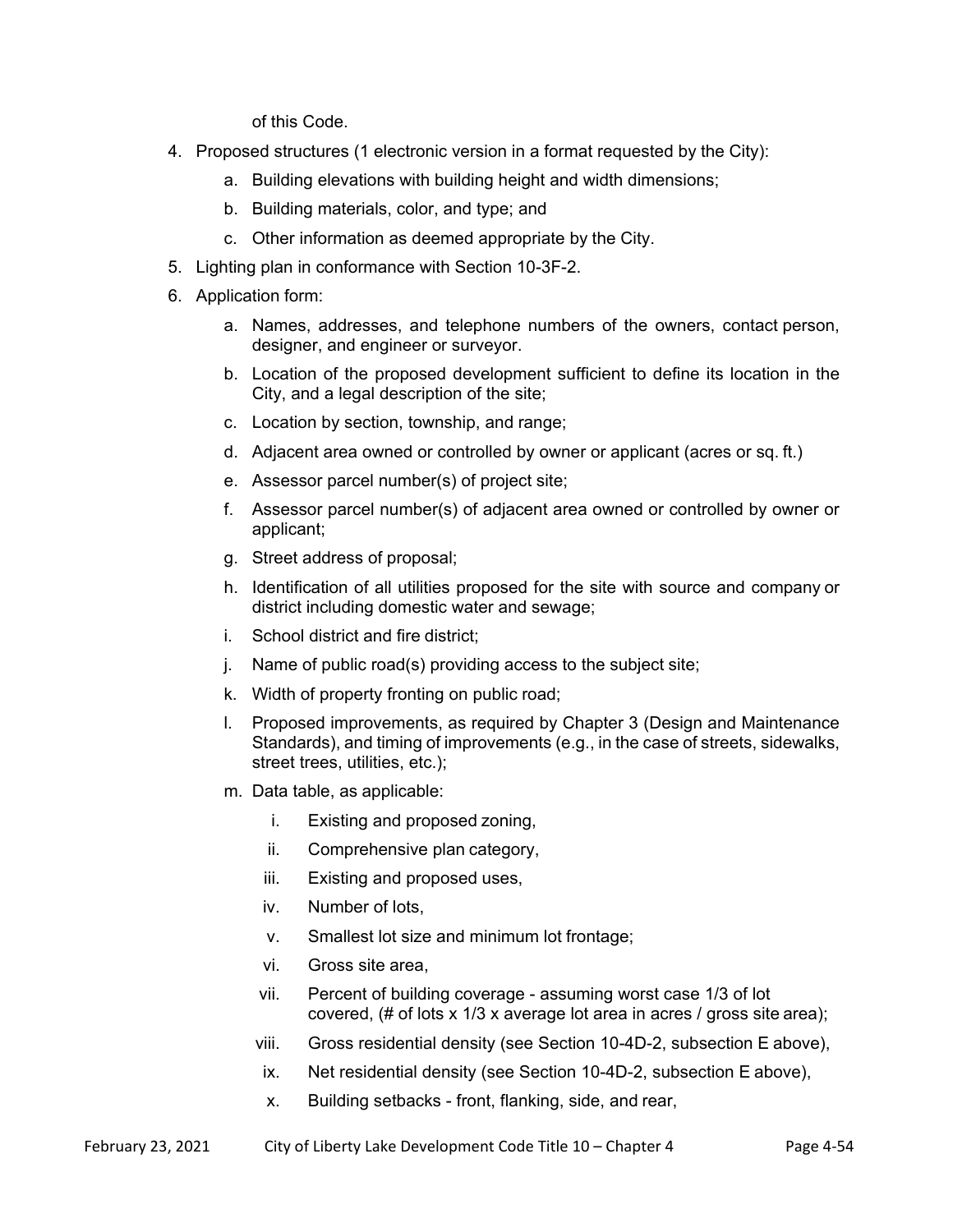- xi. Public / common landscaped and open space area (acres),
- xii. Percent of open space'
- xiii. Number of parking spaces required (see Article 10-3D);
- n. List of previous planning actions involving the subject property and any plans for future additions, expansions, or activity related to proposal;
- o. Changed conditions of the area that warrants the proposal or factors that support the proposal;
- p. Potential impacts on adjacent properties and proposed mitigation;
- q. Estimated time period expected for complete development of proposal; and
- r. Surveyor verification, owner signature, and signature and seal of a notary public.
- 7. Additional requirements:
	- a. Detail with approximate finished street center line grades and typical street cross sections for public local access, collectors, etc. and private streets;
	- b. Detail with typical setbacks for residences;
	- c. Draft proposed Covenants, Conditions, and Restrictions (CC&R's) for the development, if applicable;
	- d. Phasing plan, if applicable;
	- e. Payment of fees as set in the adopted City fee schedule and signing of an agreement to pay fees; and
	- f. In addition to the project permit and SEPA notice provisions, outlined in Article 10-4B, notices shall also be provided to appropriate officials of the following:
		- i. Other cities or towns within 1 mile of a subdivision,
		- ii. Any city or town that is proposed to supply utilities to the subdivision,
		- iii. The County, when the proposed subdivision adjoins the municipal boundaries of the City, and
		- iv. The Secretary of Transportation, when the proposed subdivision is located adjacent to the right of way of a state highway.

## **10-4D-5 Approval Criteria: Preliminary Plat and Short Plat**

- A. General Approval Criteria. The City may approve, approve with conditions, or deny a preliminary plat based on the following approval criteria:
	- 1. The proposed preliminary plat or short plat complies with all of the applicable Development Code sections and other applicable ordinances and regulations. At a minimum, the provisions of this Article, and the applicable sections of Chapter 2 (Zoning Districts) and Chapter 3 (Design and Maintenance Standards) shall apply. Where a variance is necessary to receive preliminary plat or short plat approval, the application shall also comply with the relevant sections of Chapter 5 (Exceptions to Code Standards);
	- 2. The proposed plat name is not already recorded for another subdivision, and satisfies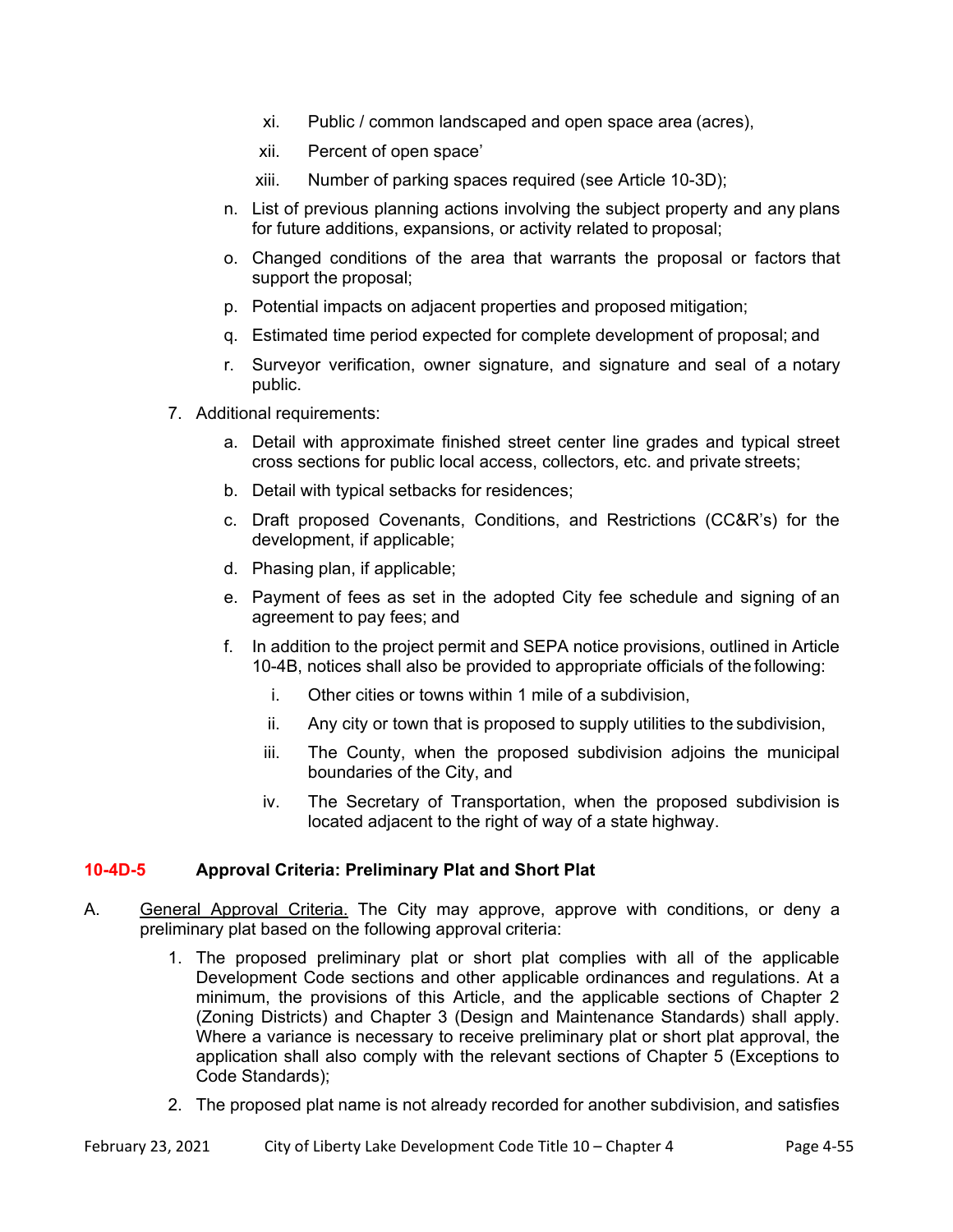the provisions of RCW 58.17;

- 3. The proposed streets, roads, sidewalks, bicycle lanes, pathways, utilities, and surface water management facilities are laid out so as to conform or transition to the plats of subdivisions and short plats and maps of land divisions already approved for adjoining property as to width, general direction, and in all other respects. All proposed public improvements and dedications are identified on the preliminary plat or short plat; and
- 4. All proposed private common areas and improvements (e.g., home owner or property owner association property) are identified on the preliminary plat or short plat, if applicable.
- B. Housing Density (Preliminary Plats and Short Plats). The subdivision or short subdivision meets the City's housing standards of Chapter 2.
- C. Block and Lot Standards. All proposed blocks (i.e., one or more lots bound by public streets), lots, and parcels conform to the specific requirements below:
	- 1. All lots shall comply with the lot area, setback, and dimensional requirements of the applicable zoning district (Chapter 2), and the standards of Article 10-3G.
	- 2. Setbacks shall be as required by the applicable zoning district (Chapter 2).
	- 3. Each lot shall conform to the standards of Article 10-3B Access and Circulation.
	- 4. Landscape or other screening may be required to maintain privacy for adjacent uses. See also, Chapter 2 - Zoning Districts, and Article 10-3C - Landscaping.
	- 5. In conformance with the Fire Code, as amended, a 20-foot width fire apparatus access drive shall be provided to serve all portions of a building that are located more than 150 feet from a public right-of-way or approved access drive. See also, Article 10-3B - Access and Circulation.
	- 6. Where a common drive is to be provided to serve more than one lot, a reciprocal easement which will ensure access and maintenance rights shall be recorded with the approved subdivision or short subdivision.
- D. Conditions of Approval. The City may attach such conditions as are necessary to carry out provisions of this Code, and other applicable ordinances and regulations, and may require reserve strips be granted to the City for the purpose of controlling access to adjoining undeveloped properties. See also, Article 10-3G - Public Facilities.

## **10-4D-6 Variances Authorized**

Adjustments to the standards of this Article shall be processed in accordance with Article 10-5B - Variances. Applications for variances shall be submitted at the same time an application for land division or boundary line adjustment is submitted.

## **10-4D-7 Submissions and Approval Criteria: Final Plat and Short Plat**

A. Submission Requirements. Final plats and short plats shall be reviewed and approved by the City prior to recording with Spokane County. The applicant shall submit the final plat or short plat within 5 years of the approval of the preliminary plat or short plat, as provided by Section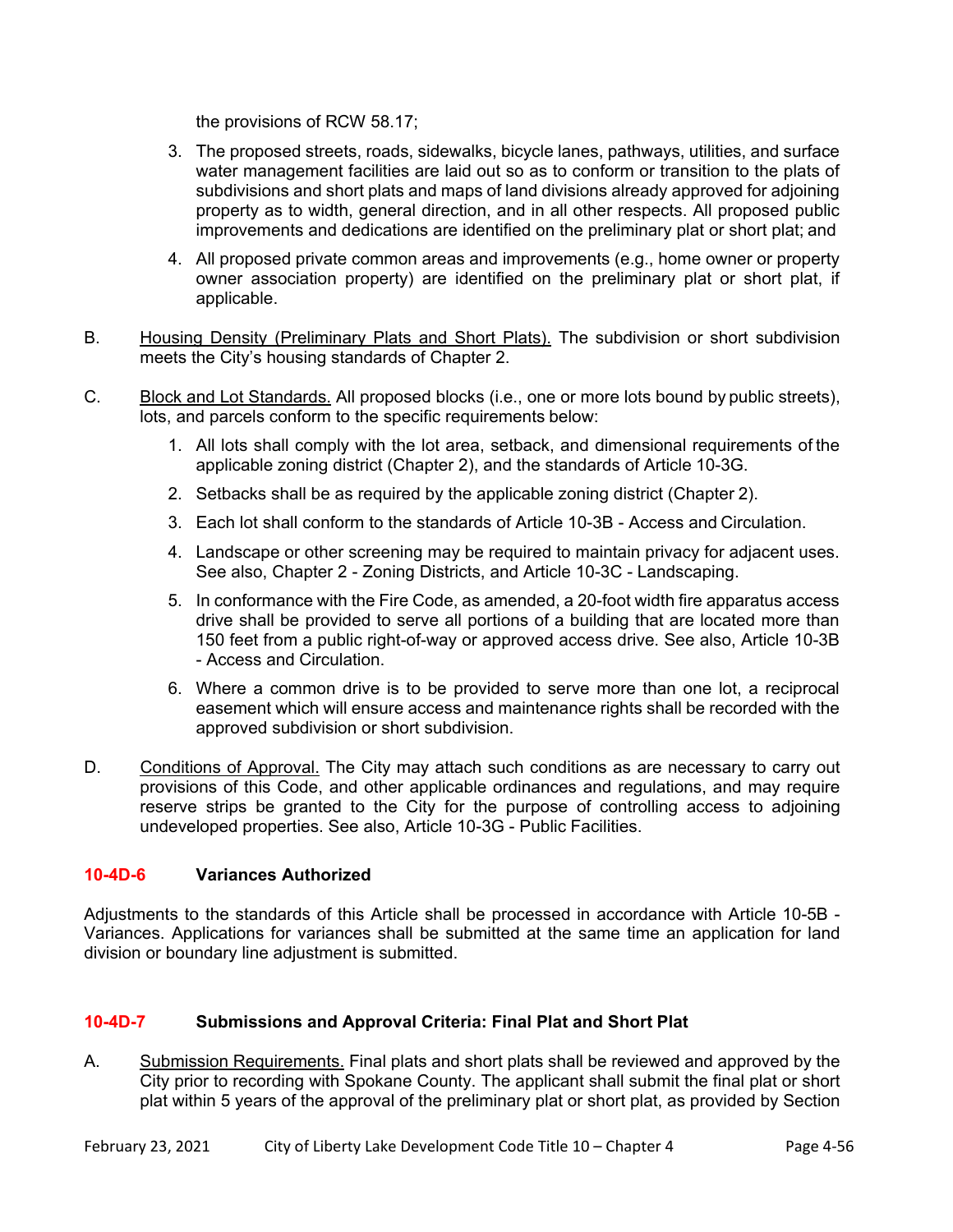10-4D-3 above.

- 1. One (1) electronic copy shall be submitted in a format acceptable to the Spokane County Auditor and shall include the items required under subsection B, Approval Criteria, below.
- 2. One (1) electronic copy of the street, grading, and drainage plans shall be submitted. Civil plans shall include City Street Standards submittal requirements, as well as street trees located and selected in accordance with Section 10-3C-4 of this Code, street signs located and selected in accordance with Section 10-3G-2, subsection U of this Code and the City Street Standards, and street lighting located and selected in accordance with Section 10-3G-2, subsection W of this Code.
- 3. If required by the Zoning Administrator, a geotechnical letter shall be supplied that lists the soil types within the development site and provides a schematic map identifying soil type areas. The letter must be prepared by a qualified engineer.
- 4. The sewer and water plan shall be submitted for the City's review and signature.
- 5. One (1) electronic copy of a plat certificate in a format requested by the City (less than 30 days old).

All final plats and short plats shall comply with RCW 58.17 or other applicable state laws or this Code.

- B. Approval Criteria. The Zoning Administrator or his or her designee shall review the final plat or short plat and shall approve or deny the final plat or short plat based on findings regarding compliance with the following criteria:
	- 1. The final plat or short plat complies with the approved preliminary plat or short plat, and all conditions of approval and submission requirements noted above have been satisfied;
	- 2. The final plat or short plat map contains:
		- a. Name of subdivision, date, north arrow, and scale of drawing,
		- b. Development boundary shown on map, a legal description of the site, and location by section, township, and range,
		- c. Information on designer, and engineer or surveyor, and the date of the survey. The final plat or short plat shall contain an affidavit by the surveyor who surveyed the land, represented on the plat or short plat in the form of a surveyor's certificate acknowledging that the land was correctly surveyed and marked with proper monuments as provided by RCW 58.17, and indicating the initial point of the survey, and giving the dimensions and kind of such monument, and its reference to some corner established by the U.S. Geological Survey or giving two or more permanent objects for identifying its location,
		- d. The location and widths of streets, alleys, rights-of-way, easements, parks, trails, tracts, and other open spaces within the development and those existing immediately adjacent to the development shall be shown and labeled. Areas dedicated to the public shall be labeled as such,
		- e. Lot, block, dimensions, area calculation in square feet, and building setbacks for all lots with addresses obtained from the City and drafted on map,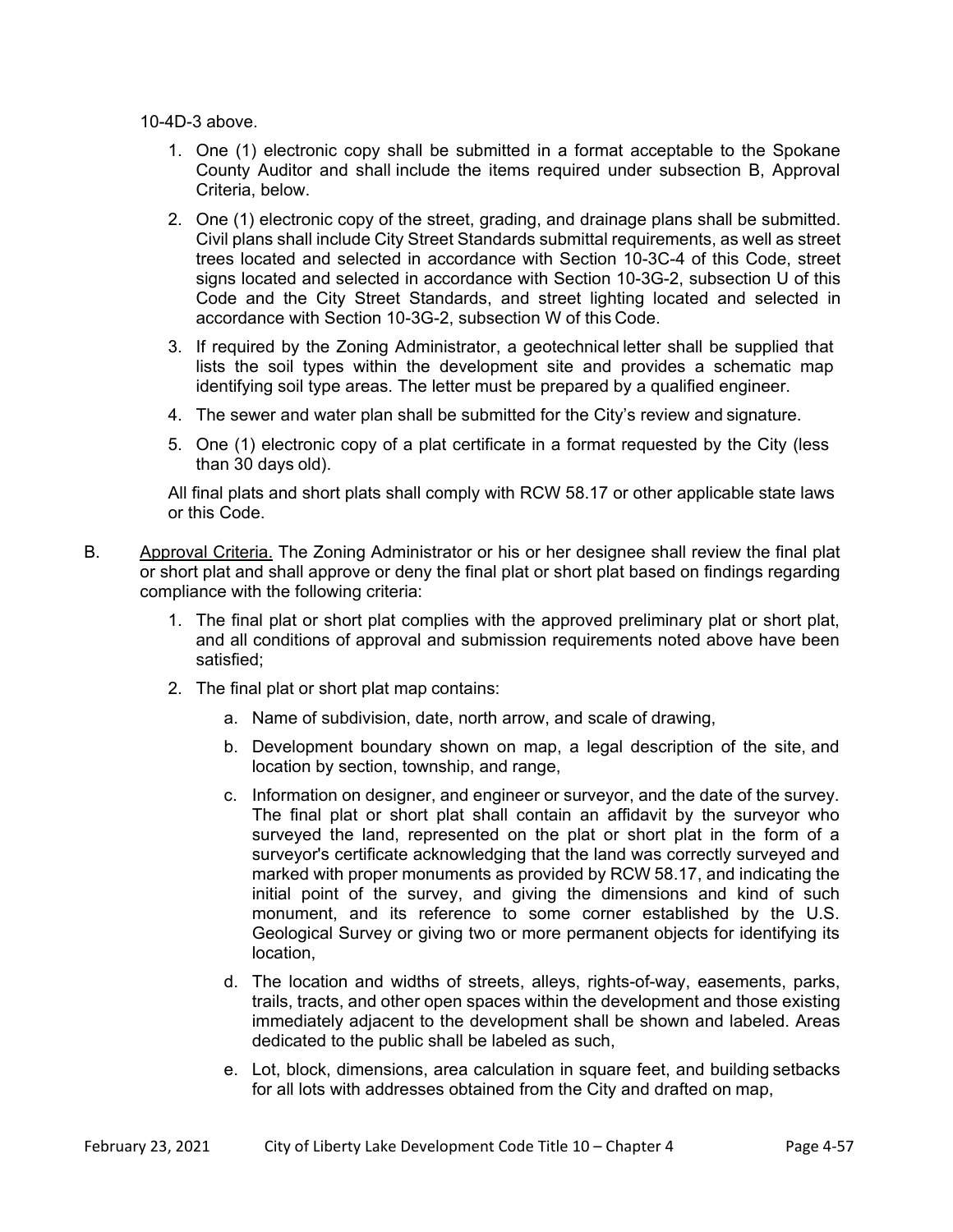- f. Appropriate utility easements and existing structures that will remain on site shall be shown,
- g. Layout and names of adjoining subdivisions, replats, etc. shall be shown with a dashed line within and adjacent to the development boundary,
- h. Plat restrictions required as conditions of preliminary plat or short plat approval shall be shown,
- i. All special statements of approval required from governmental agencies, including those pertaining to flood hazard areas, shorelines, critical areas, and connections to adjacent state highways shall be shown,
- j. A notarized certification by the owner(s) as shown on a current plat certificate shall be provided dedicating streets, areas intended for other public use, and granting of easements indicated on final plat or short plat,
- k. Signature blocks for the agencies and parties listed in Section 10-4D-3, subsection B above, shall be included on the first page,
- l. A Spokane County Auditors Certificate shall be drafted on each page of the final plat or short plat,
- m. A dedication with content supplied by the Zoning Administrator shall be drafted on the first page of the final plat and a lot or parcel, block, and address chart shall also be included on the final plat,
- n. Identification of the drawing as a "final plat or final short plat", as applicable and the drawing shall contain a border size as required by the Spokane County Auditor's office, and
- o. Other information, as deemed appropriate by the Zoning Administrator.
- 3. Public improvements required by the preliminary plat or short plat have been installed and approved by the Zoning Administrator. Alternatively, the developer has provided a performance guarantee in accordance with Section 10-4D-9.
- 4. The streets and roads for public use are dedicated without reservation or restriction other than revisionary rights upon vacation of any such street or road and easements for public utilities;
- 5. The streets and roads held for private use have been approved by the City as conforming to the preliminary plat or short plat;
- 6. The plat or short plat contains a dedication to the public of all public improvements, including but not limited to streets, public pathways and trails, access reserve strips, parks, sewage disposal, storm drainage, and water supply systems;
- 7. The plat complies with the applicable Articles of this code (i.e., there have been no changes in land use or development resulting in a code violation since preliminary plat or short plat approval);
- 8. Certification by the City or service district, as applicable, that water and sanitary sewer service is available to each and every lot or parcel depicted on the plat or short plat; or bond, contract or other assurance has been provided by the subdivider to the City that such services will be installed in accordance with Article 10-3G - Public Facilities, and the bond requirements of Section 10-4D-9. The amount of the bond, contract, or other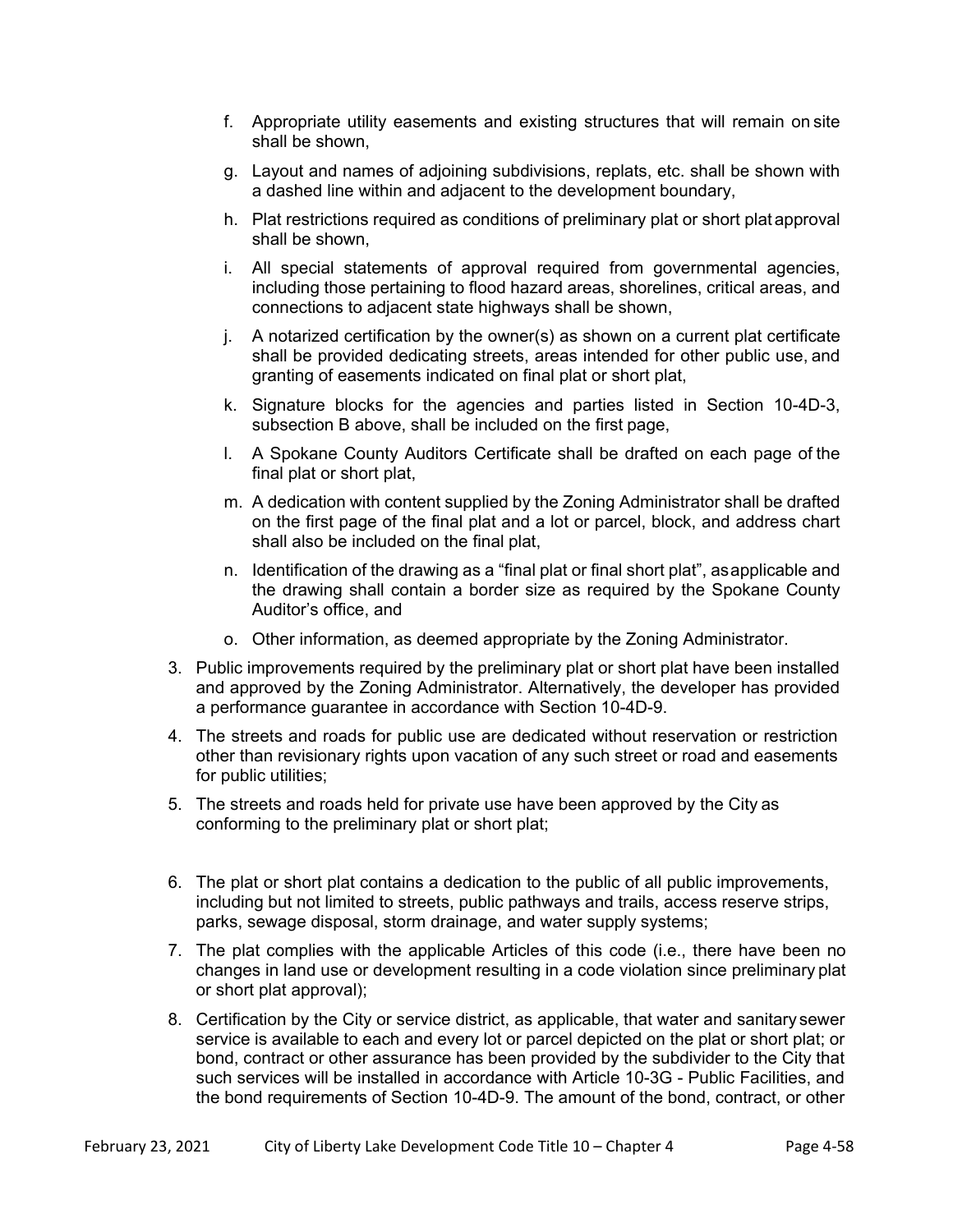assurance by the subdivider shall be determined by a registered professional engineer, subject to review and approval by the City;

- 9. The applicant has supplied public utility providers with the final plat/short plat and the availability of public water and public sewer has been demonstrated to be consistent with adopted levels of service;
- 10. The applicant has provided copies of all recorded homeowners association or property owners association Covenants, Conditions, and Restrictions (CC&R's); deed restrictions; private easements and agreements (e.g., for access, common areas, parking, etc.); and other recorded documents pertaining to common improvements recorded and referenced on the plat;
- 11. The applicant has furnished a current title certificate (less than 30 days old) from a recognized title company, showing interest of the person(s) signing the plat and showing all restrictions encumbering the land;
- 12. The agencies and parties listed in Section 10-4D-3, subsection B above, have approved and signed the final plat;
- 13. All taxes, auditor recording fees, assessments, etc., and City required fees established in the City fee schedule have been paid; and
- 14. The applicant has furnished electronic copies of the final plat or short plat if requested by the City, in a format approved by the City, and other documents or information requested by the City.

## **10-4D-8 Public Improvements**

Public Improvements Required. Before City approval is certified on the final plat or short plat, all required public improvements shall be installed, inspected, and approved. Alternatively, the subdivider shall provide a performance guarantee, in accordance with Section 10-4D-9 below.

## **10-4D-9 Performance Guarantees**

- A. Performance Guarantee Required. When a performance guarantee is required, the subdivider shall file an assurance of performance with the City supported by one of the following:
	- 1. An irrevocable letter of credit executed by a financial institution authorized to transact business in the state of Washington, or
	- 2. A surety bond executed by a surety company authorized to transact business in the state of Washington which remains in force until the surety company is notified by the City in writing that it may be terminated.
	- 3. Cash
- B. Determination of Sum. The assurance of performance shall be for a sum determined by the City as required to cover the cost of the improvements and repairs, including related engineering and incidental expenses. The sum shall be 150% of the private cost.
- C. Itemized Improvement Estimate. The developer shall furnish to the City an itemized improvement estimate, stamped by a civil engineer licensed in the State of Washington, to assist the City in calculating the amount of the performance assurance. Landscaping improvements shall be certified by a Licensed Landscape Architect.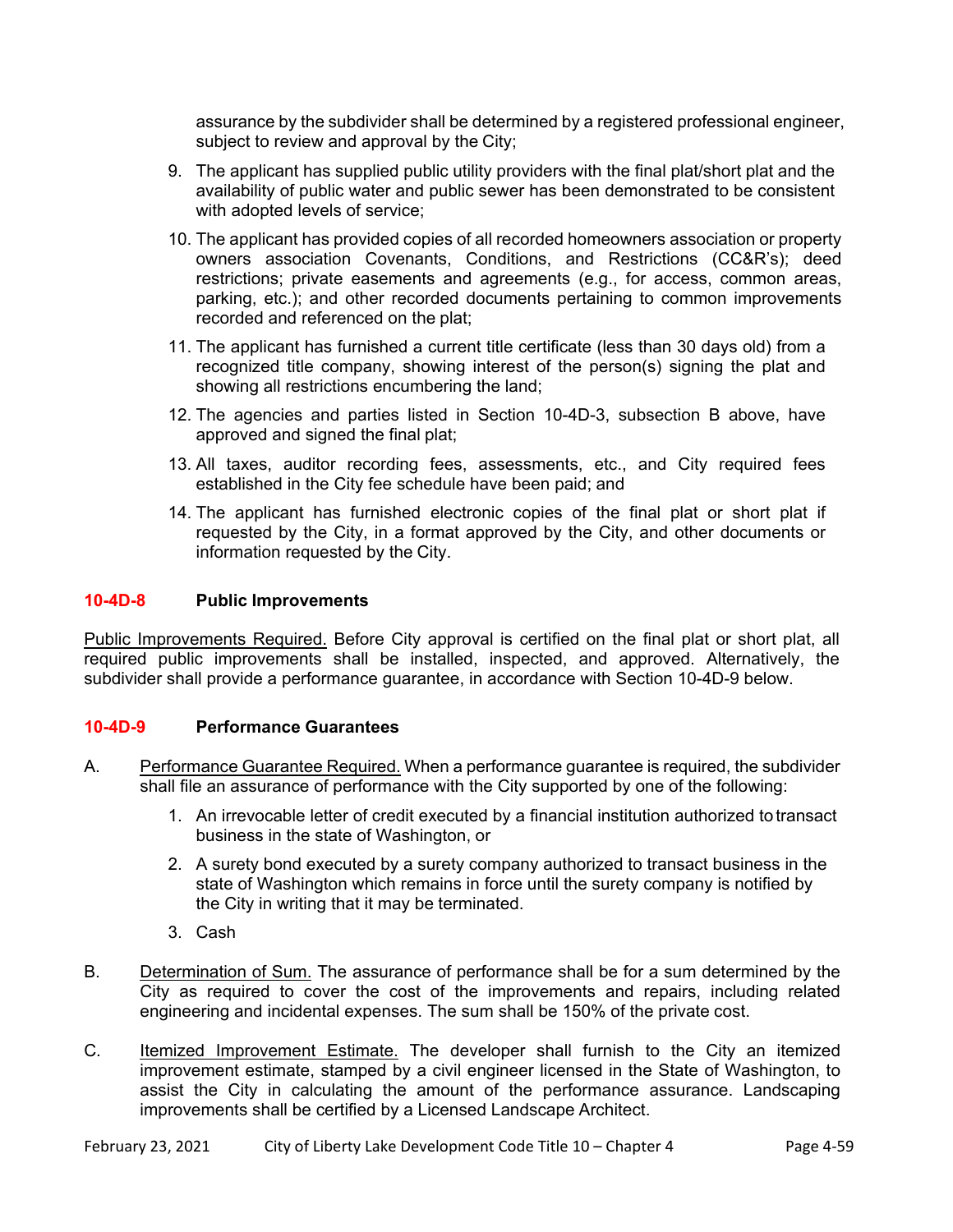D. Agreement. An agreement between the City and developer shall be attached to the Performance Guarantee which specifies the period within which all required improvements and repairs shall be completed. The agreement may be prepared by the City, or in a letter prepared by the applicant. It shall not be valid until it is signed and dated by both the applicant and the Zoning Administrator.

 The agreement may be prepared by the City, or in a letter prepared by the applicant. It shall not be valid until it is signed and dated by both the applicant and t the Zoning Administrator.

- E. When Subdivider Fails to Perform. In the event the developer fails to complete all required improvements, the City shall call on the bond, cash deposit, or letter of credit to construct the required improvements.
- F. Termination of Performance Guarantee. The developer shall not cause termination of nor allow expiration of the guarantee without having first secured written authorization from the City.
- G. Warranty Bonds. Additional bonding or assurance shall be required for all improvements within the public right-of-way, including landscaping, as well as swales which serve the rightof-way for a period of 2 years after improvements are completed in an amount equal to 20% of the construction cost or \$10,000, whichever is greater. The City Engineer may reduce the bond amount for projects valued at less than \$20,000. The warranty bond must be posted prior to the release of any performance bonds, in conformance with the City Development Code and City Street Standards.
- H. Release of Warranty Bonds. The bond or assurance shall be released after the 2 year period when the City Engineer finds that any noted deficiencies have been repaired or replaced, in conformance with the City Development Code and City Street Standards.

## **10-4D-10 Filing and Recording**

- A. Filing with County. Once the final plat or short plat has been reviewed, approved, and signed by the applicable agencies and the Mayor, the applicant shall, within seven (7) calendar days, file the final plat or short plat with the Spokane County Auditor and the City shall be so notified of such filing. Fees to record the final plat or short plat shall be the responsibility of the applicant.
- B. Proof of recording. Upon final recording with the County, the City shall retain one electronic copy of all sheets of the recorded final plat. Issuance of building permits for the newly created lots shall not occur until the plat or short plat is recorded.
- C. Prerequisites to recording the plat.
	- 1. All requirements of this Code have been met; and
	- 2. No plat shall be recorded unless all ad valorem taxes and all special assessments, fees, or other charges required by law to be placed on the tax roll have been paid.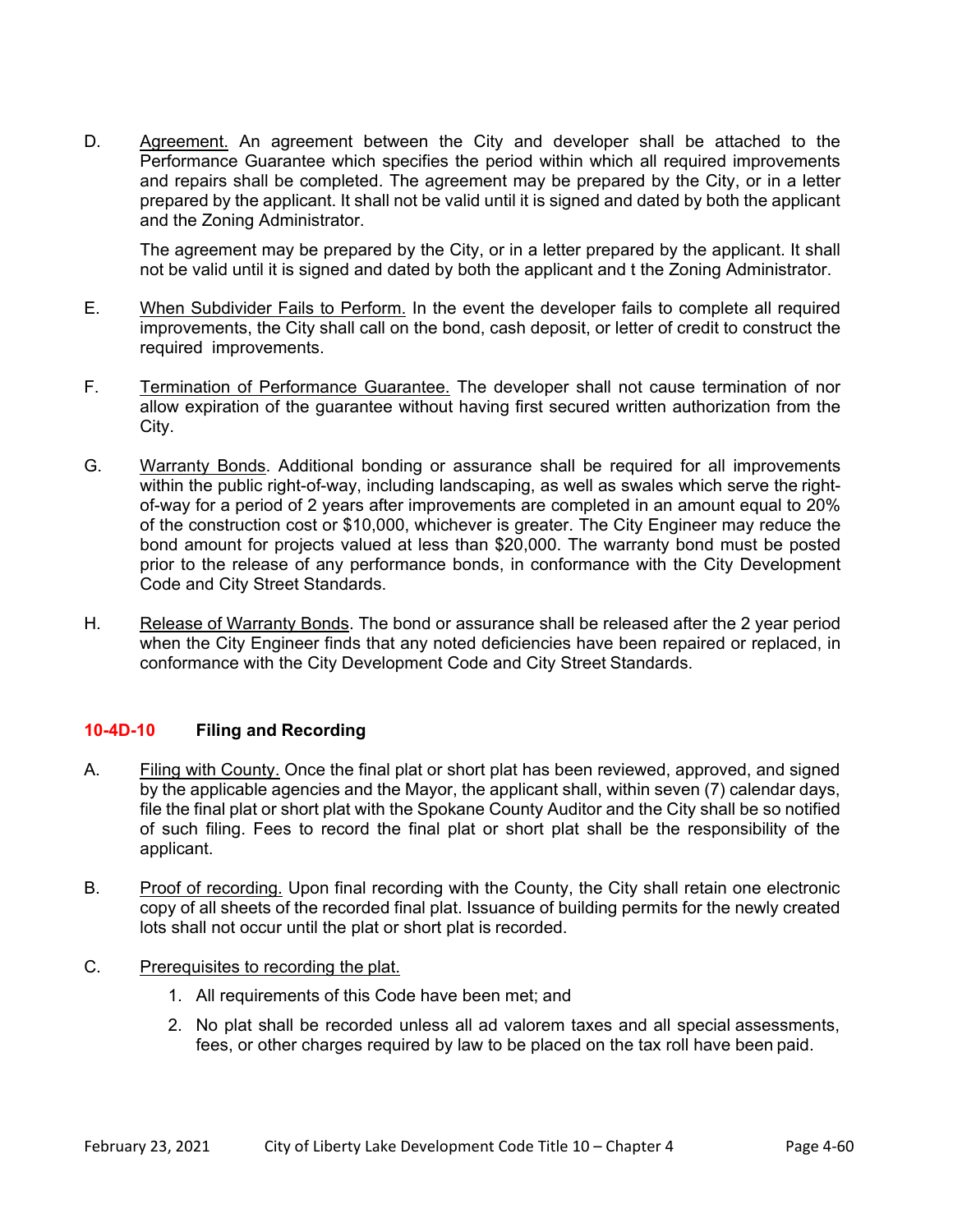## **10-4D-11 Replatting and Vacation of Plats**

#### A. Replatting and Vacations.

Any plat or short plat or portion thereof may be replatted or vacated upon receiving an application signed by all of the owners as appearing on the deed. Changes of condition to final plats and short plats are covered in Article 10-4F below.

#### B. Procedure.

All applications for a replat or vacation shall be processed in accordance with the procedures and standards for a subdivision or short subdivision (i.e., the same process used to create the plat shall be used to replat or vacate the plat). The same appeal rights provided through the original land division process shall be afforded to the plat vacation process. (See Article 10- 4B - Types of Applications and Review Procedures). Applications shall conform to the applicable sections of RCW 58.17.

#### C. Basis for denial.

A replat or vacation application may be denied if it abridges or destroys any public right in any of its public uses, improvements, streets or alleys; or if it fails to meet any applicable criteria.

#### D. Recording of vacations.

All approved plat vacations shall be recorded in accordance with Section 10-4D-10 and the following procedures:

- 1. Once recorded, a replat or vacation shall operate to eliminate the force and effect of the plat prior to vacation; and
- 2. Vacations shall also divest all public rights in the streets, alleys, and public grounds, and all dedications laid out or described on the plat.

## E. After sale of lots.

When lots have been sold, the plat may be vacated only in the manner herein, and provided that all of the owners of lots within the platted area consent in writing to the plat vacation.

### F. Vacation of streets.

All street vacations shall comply with the procedures and standards set forth in RCW 36.87 and/or RCW 35.79. When the application is for the vacation of the plat, BSP, or short plat together with the roads and/or streets, the procedure for vacation in RCW 36.87 and/or RCW 35.79 shall be used, but vacations of streets may not be made that are prohibited under RCW 35.79.030 and/or RCW 35.79.035, and vacations of roads may not be made that are prohibited under RCW 36.87.130.

## **10-4D-12 Boundary Line Adjustments**

Boundary Line Adjustments include the consolidation of lots, and the modification of lot boundaries,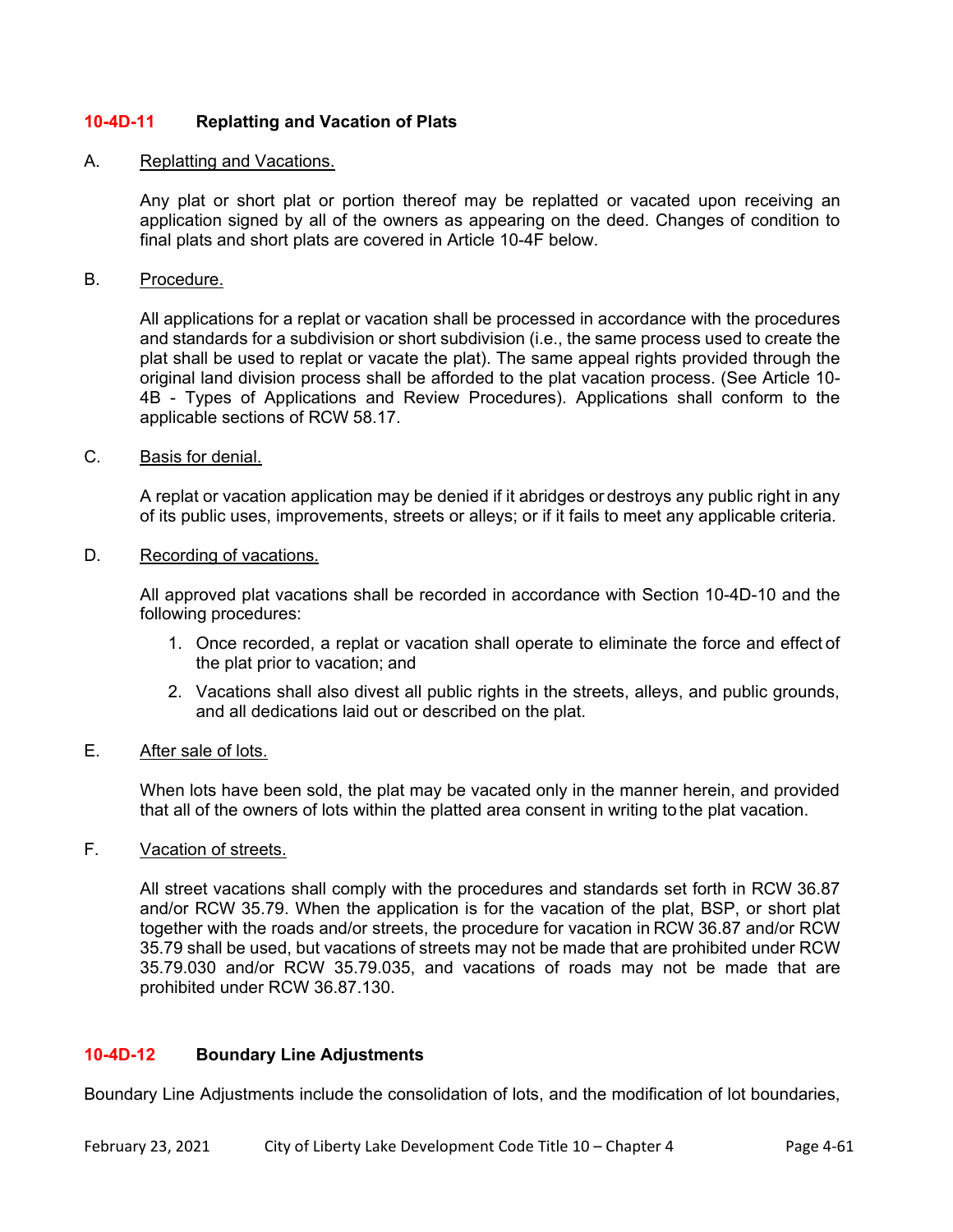when no new lots are created. The application submission and approvals process is as follows:

A. Submission Requirements. All applications for Lot Line Adjustment shall be made on forms provided by the City that are approved by the Spokane County Auditor for recording, if recording is required by Spokane County. One form shall be completed for each lot involved in the lot line adjustment. Boundary line adjustments shall follow the process for exempt projects, as governed by Article 10-4B. The application shall include a preliminary lot line map identifying all existing and proposed lot lines and dimensions; before and after legal descriptions; footprints and dimensions of existing structures (including accessory structures); location and dimensions of driveways and public and private streets within or abutting the subject lots; location of significant vegetation as defined in Article 10-3C; existing fences and walls; and any other information deemed necessary by the Zoning Administrator ensuring compliance with city codes.

 Additionally, applications must include a Spokane County Assessor segregation / aggregation form that will be signed upon approval by the City and then must be returned by the applicant to the Spokane County Assessor for processing.

- B. Approval Process.
	- 1. Decision-making process. Lot line adjustments shall be reviewed by means of an exempt procedure, as governed by Article 10-4B, using approval criteria contained in subsection C, below.
	- 2. Time limit on approval. The lot line adjustment approval shall be effective for a period of sixty (60) days from the date of approval, during which time it must be recorded, if required by Spokane County.
	- 3. Lapsing of approval. The boundary line adjustment approval shall lapse if:
		- a. The boundary line adjustment is not recorded within sixty (60) days, if required by Spokane County;
		- b. The boundary line adjustment has been improperly recorded with Spokane County without the satisfactory completion of all conditions attached to the approval; or
		- c. The final recording is a departure from the approved plan.
- C. Approval Criteria. The Zoning Administrator or his or her designee shall approve or deny a request for a boundary line adjustment in writing based on the following criteria:
	- 1. No additional parcel or lot may be created by the boundary line adjustment, however the number of lots or parcels may be reduced;
	- 2. Lot standards. All lots and parcels comply with the applicable lot standards of the zoning district (Chapter 2) including lot area and dimensions;
	- 3. Access. All lots and parcels comply with the standards or requirements of Article 10- 3B – Access and Circulation;
	- 4. Setbacks. The resulting lots, parcels, tracts, and building locations comply with the standards of the zoning district (Chapter 2);
	- 5. Exemptions from Dedications and Improvements. A boundary line adjustment is not considered a development action for purposes of determining whether right-of-way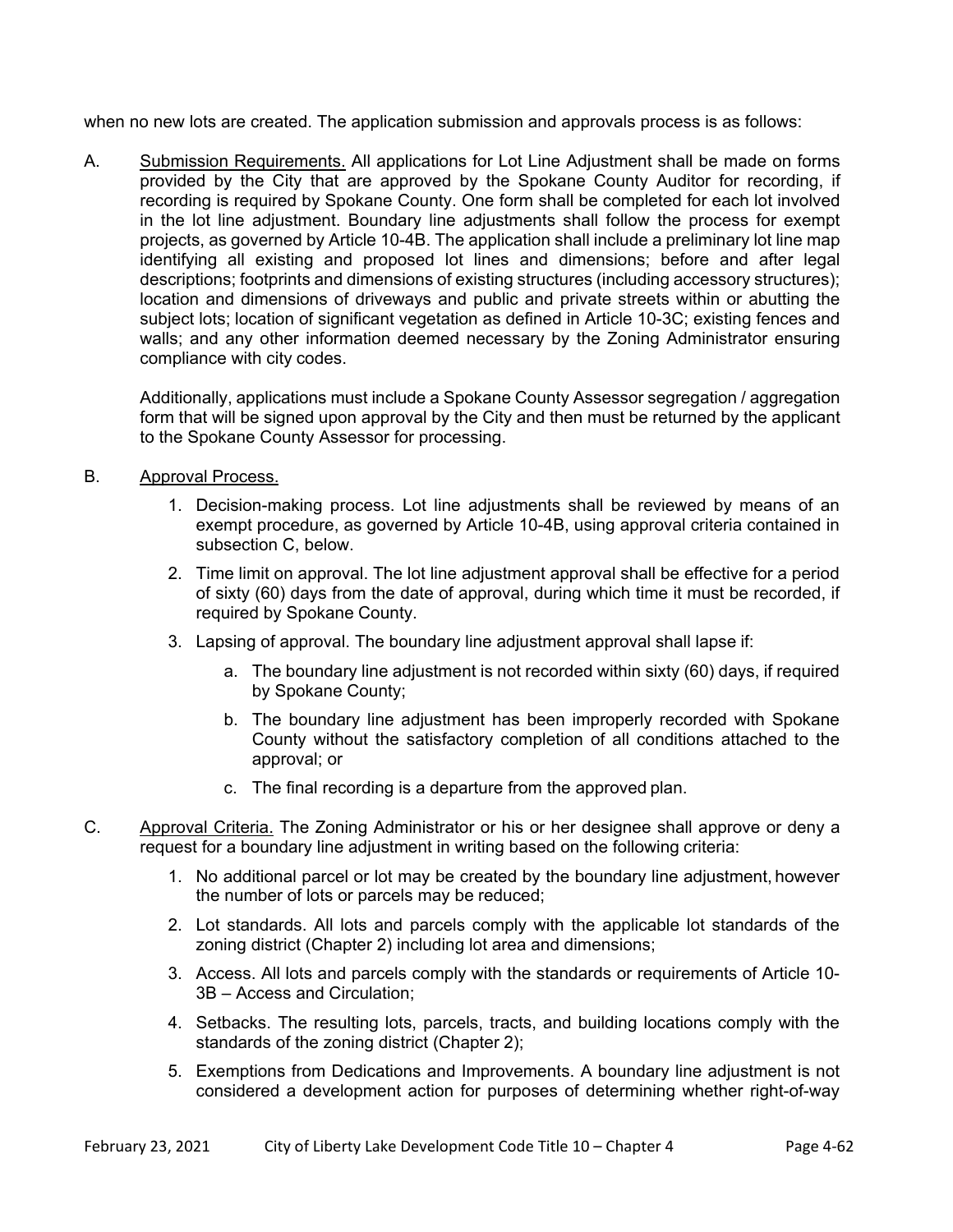dedication or improvement is required; and

- 6. All required fees, per the adopted City fee schedule, have been paid.
- D. Recording Lot Line Adjustments.
	- 1. Recording. Upon the City's approval of the proposed boundary line adjustment, the applicant shall record the lot line adjustment with Spokane County within sixty (60) days of approval (or the decision expires), and submit a copy of the recorded survey map to the City, if recording is required by Spokane County, along with the completed and approved segregation / aggregation form, to be filed with the approved application.
	- 2. Time limit. The applicant shall submit the copy of the recorded boundary line adjustment survey map to the City within 15 days of recording and prior to the issuance of any building permits on the re-configured lots, if recording is required by Spokane County.
- E. Extension. The City shall, upon written request by the applicant and payment of the required fee, grant an extension of the approval period not to exceed one year provided that:
	- 1. No changes are made on the original plan as approved by the City;
	- 2. The applicant can show intent of recording the approved boundary line adjustment within the one year extension period;
	- 3. There have been no changes in the applicable Code or plan provisions on which the approval was based. In the case where the boundary line adjustment conflicts with a code change, the extension shall be denied; and
	- 4. The extension request is made before expiration of the original approved plan.

## **10-4D-13 Binding Site Plans (BSP)**

Binding site plans involve divisions of land for the purpose of sale or lease of commercial, industrial, or mixed-use zoned properties as provided in RCW 58.17.035. The application submission and approvals process is as follows:

- A. General Provisions.
	- 1. The purpose of this chapter is to provide a process to divide industrial and commercial land into lots, tracts, parcels, sites or divisions with a level of review that is proportional to the effect those lots may have on the surrounding area. It is also to provide a process designating lots to be created; however, such designation is to be liberally construed in order that lots may be modified without resubmittal of an application, as long as the project is consistent with required zoning and other development standards.
	- 2. The process of binding site plans is limited to those areas which are zoned for commercial, industrial, or mixed use under the City of Liberty Lake Development Code. It may also be used for the purpose of approving manufactured home parks located in other zones under the Liberty Lake Development Code.

#### B. Application.

Prior to filing an application with the City, the applicant shall have a Pre-Application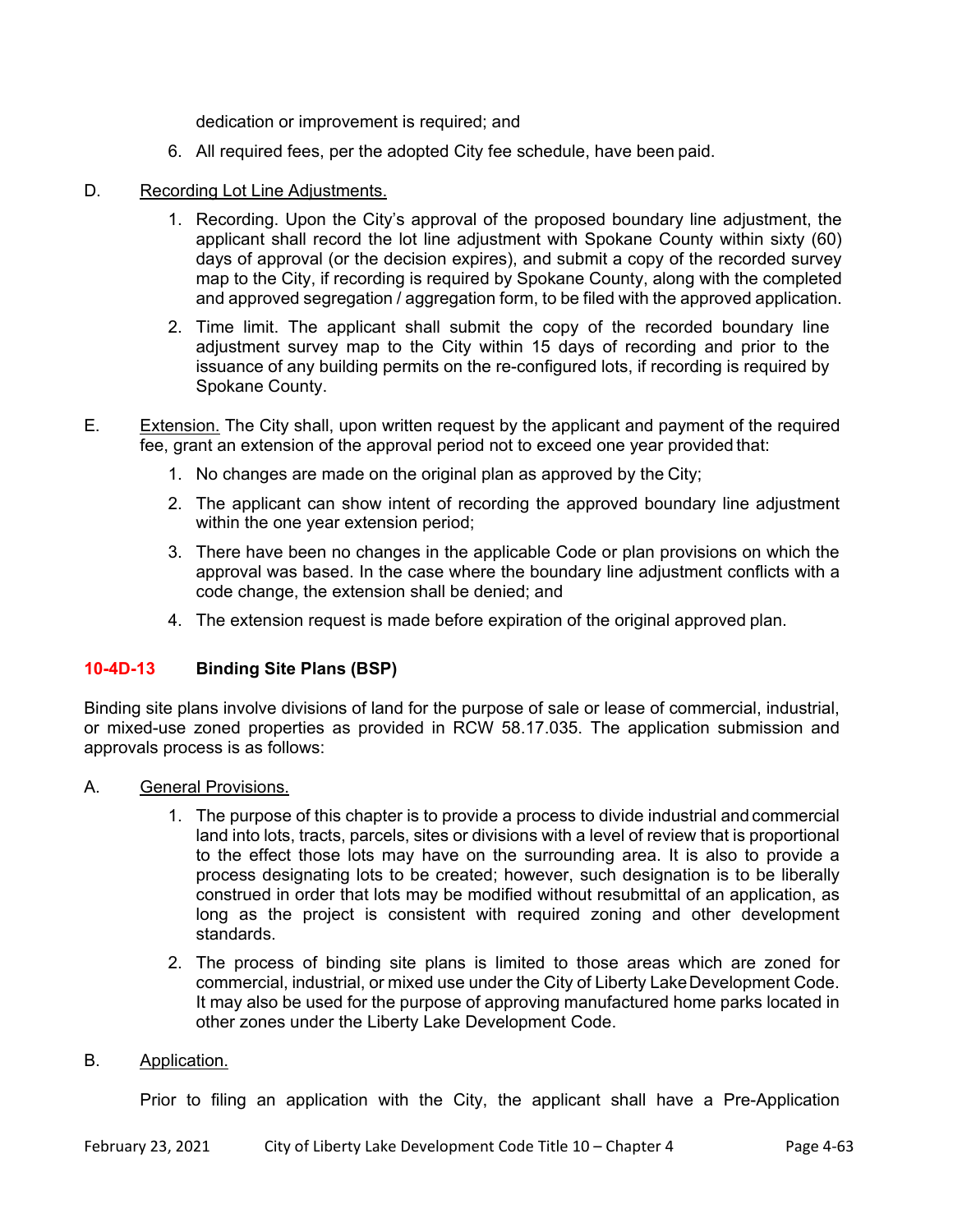Conference with the City. Following the preconference, the applicant may submit a preliminary binding site plan application for review by the City and appropriate agencies.

C. Contents of Preliminary Binding Site Plan.

 Every preliminary binding site plan application shall consist of the preliminary binding site plan, applicable fees, and the following:

- 1. Maps/Exhibits.
	- a. One (1) electronic copy of the preliminary binding site plan prepared by or under the direction of a licensed professional land surveyor with a scale of 1"=50', 1"=100'. If approved by the City, an appropriate scale may be used which does not exceed 1"=200'.
	- b. One copy of the Spokane County assessor's map showing the location of and the existing parcel number of all abutting properties. The approximate location of the subject property shall be clearly marked.
	- c. Environmental checklist per City of Liberty Lake environmental ordinance.
	- d. Legal description of the property with the source of the legal description clearly indicated.
	- e. Public notice packet.
- 2. Preliminary Binding Site Plan Data (To Be Illustrated on the Preliminary Binding Site Plan).
	- a. Name, address and telephone number of the owner and the person with whom official contact should be made regarding the binding site plan.
	- b. Location of the binding site plan by section, township, range.
	- c. A statement describing the number of lots, general proposed uses of the lots, method of water supply, and sanitary disposal of sewage.
	- d. Vicinity map which shall indicate the property to be divided.
	- e. North arrow, scale, and the boundary of the proposed binding site plan.
	- f. Boundaries of all blocks, the designation of lots, lot lines, and dimensions.
	- g. The location, names and widths of all existing and proposed streets, roads, and access easements within the proposed binding site plan and adjoining the binding site plan.
	- h. Approximate location of existing structures, septic tanks, drainfields, wells and other improvements located on the site and whether such structures are proposed to remain on the property.
	- i Illustrate any proposed easements and/or divisions to be dedicated for any public purpose.
	- j. The approximate location, size, and dimension of any common areas on the site.
	- k. Approximate location of any natural features such as wooded areas, streams, drainage ways, and critical areas as defined in the critical areas ordinance.
	- l. Topographic information at ten-foot intervals, if any slopes exceed ten percent.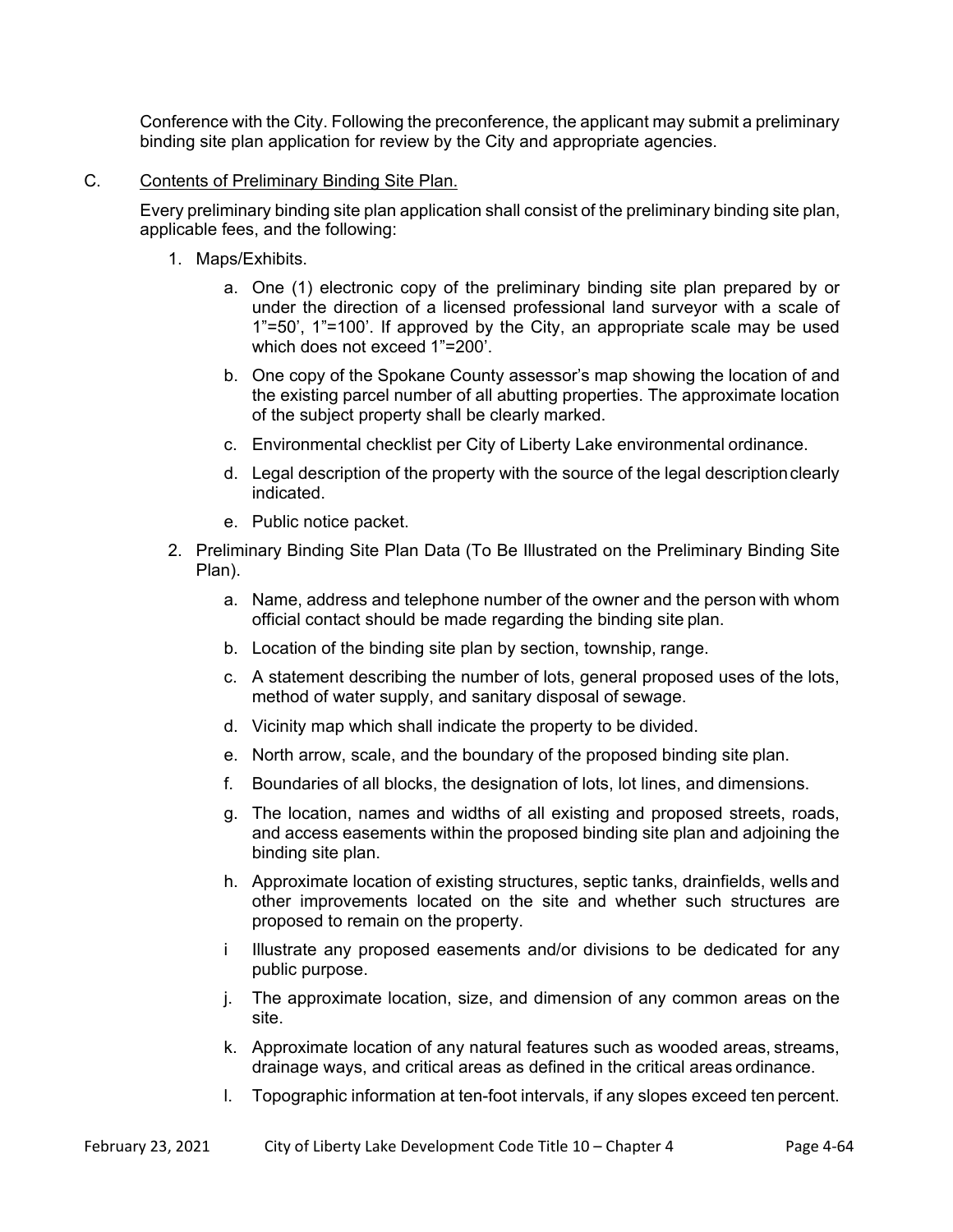## D. Distribution of Preliminary Binding Site Plans.

 If the City determines that the application is complete under the requirements listed above and that the preliminary binding site plan contains sufficient elements and data to furnish a basis for its approval or disapproval, the City shall assign a file number to the preliminary binding site plan and issue a receipt. Copies of the preliminary binding site plan shall be distributed to affected agencies by the City.

## E. Preliminary Binding Site Plan Agency Review.

 The affected agencies shall review the preliminary binding site plan during the Notice of Application comment period and within fourteen (14) days or less, furnish their recommendation and recommended conditions, if any, for approval or disapproval of the preliminary binding site plan to the City. All required recommendations and recommended conditions of approval from agencies of jurisdiction shall be received in writing by the City and shall be made part of the file. The City and reviewing agencies may request additional information during the review process in order to process the application. After reviewing the project and completing SEPA review, the Zoning Administrator shall issue a written decision approving or denying the application with written findings of fact.

#### F. Preliminary Binding Site Plan Public Notice.

 Notice of application, decision, and other required notice shall be made pursuant to the requirements for a Type I Project Permit (see Article 10-4B).

#### G. Public use and interest.

 The Zoning Administrator should determine, and make written findings, if appropriate provisions are made for, but not limited to, the public health, safety, and general welfare; and whether the public interest will be served by the binding site plan.

#### H. Conformity with applicable land use controls.

 Binding site plans can be approved by the Zoning Administrator, if the Zoning Administrator makes a formal written finding of fact that the proposed binding site plan is in conformity with the Development Code or other land use controls which are known to exist.

#### I. Preliminary Approval.

 Applications for binding site plans should either be approved, approved with conditions, or denied in accordance with the Type I Project Permit review procedures, unless additional environmental information is required under SEPA.

The Zoning Administrator may, upon written request by the applicant and payment of the required fee, grant one extension of the approval period not to exceed three (3) years; provided that:

- 1. Any changes to the BSP follow the procedures in Article 10-4F;
- 2. The applicant has submitted written intent to file a final BSP within the extension period;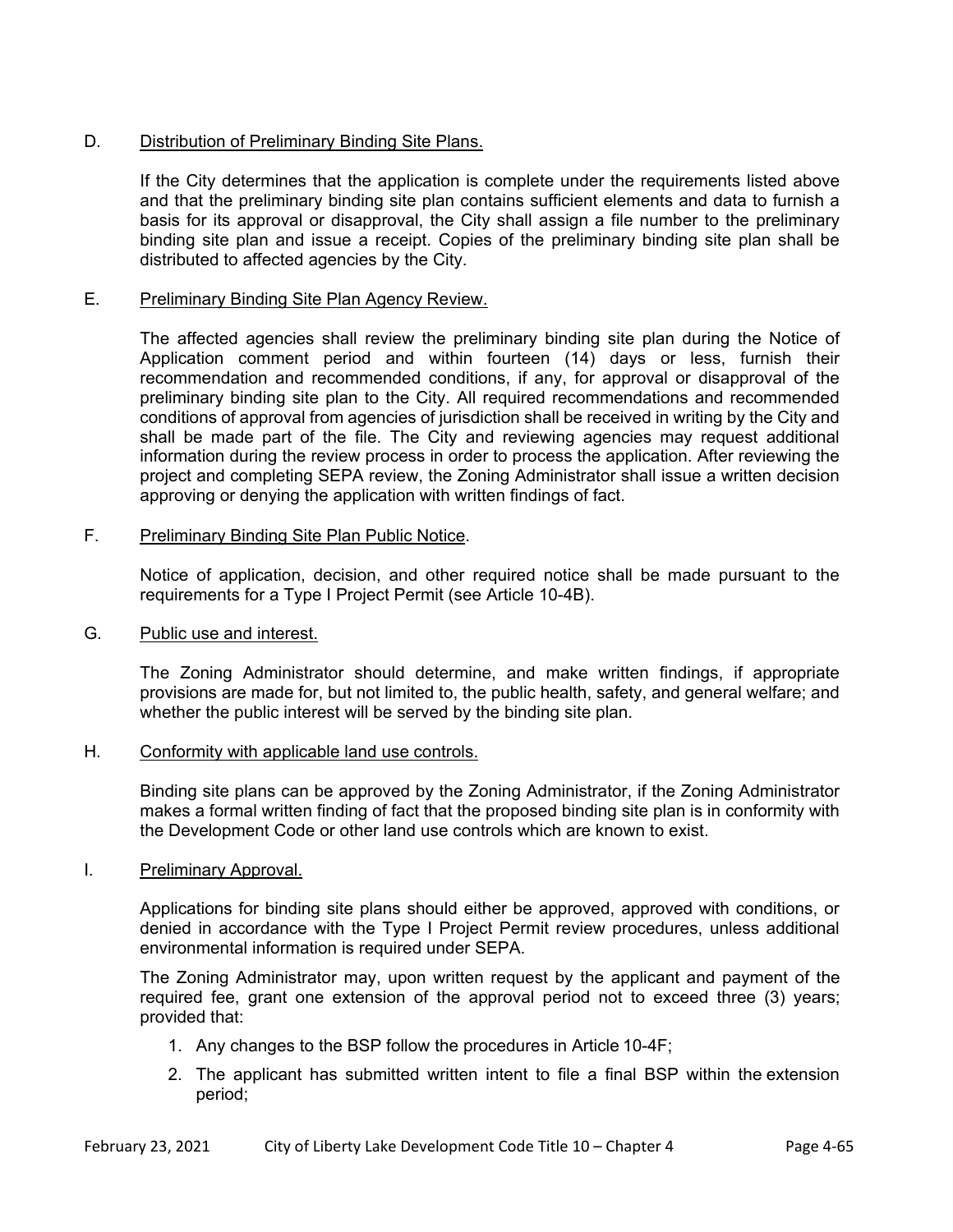- 3. An extension of time will not prevent the lawful development of abutting properties;
- 4. There have been no changes to the applicable Code provisions on which the approval was based. If such changes have occurred, a new preliminary BSP application shall be required;
- 5. The extension request is made before expiration of the original approved plan; and
- 6. The extension request has been routed to agencies with jurisdiction for comment and the opportunity for the City or other reviewing agency to modify the original Conditions of Approval was available.

Modifications. The applicant may request changes to the approved preliminary BSP conditions of approval following the procedures and criteria provided in Article 10-4F - Modifications.

## J. General Design.

 The design of binding site plans shall conform to the requirements of all applicable City plans and standards, and any official control relating to land use which has been adopted to implement the City of Liberty Lake Comprehensive Plan. In addition:

- 1. The design, shape, size, and orientation of the lots should be appropriate for the use for which the divisions are intended, and the character of the area in which they are located.
- 2. Block dimensions should reflect regard for the needs of convenient access, public safety, emergency vehicle access, topography, street maintenance, and the provision of suitable sites for the land use planned.
- 3. Street alignments should be designed with appropriate consideration for existing and projected streets, anticipated traffic patterns, topographic and drainage conditions, public safety, and the proposed use of the land so divided.
- 4. Lots should not be divided by the boundary of any city, county, zoning designation, or public right-of-way.
- 5. The City may attach such conditions as are necessary to carry out provisions of this Code, and other applicable ordinances and regulations, and may require reserve strips be granted to the City for the purpose of controlling access to adjoining undeveloped properties. See also, Article 10-3G - Public Facilities.

## K. Streets.

 Direct access to every lot shall be provided by a public or private street, or a private driveway easement consistent with the City Street Standards. Exceptions to the standards may be granted by the City Engineer on a case by case basis. Public street(s), private street(s) and or driveways serving those lots being developed shall be reviewed by the City Engineer and constructed by the developer / applicant, and final as-built plans shall be submitted prior to the issuance of a building permit, unless a Performance Guarantee has been provided in accordance with Section 10-4D-9.

#### L. Sewage disposal

 Provisions for adequate sewage disposal shall be in compliance with the City of Liberty Lake Sewer Ordinance, comprehensive wastewater management plan, and current City of Liberty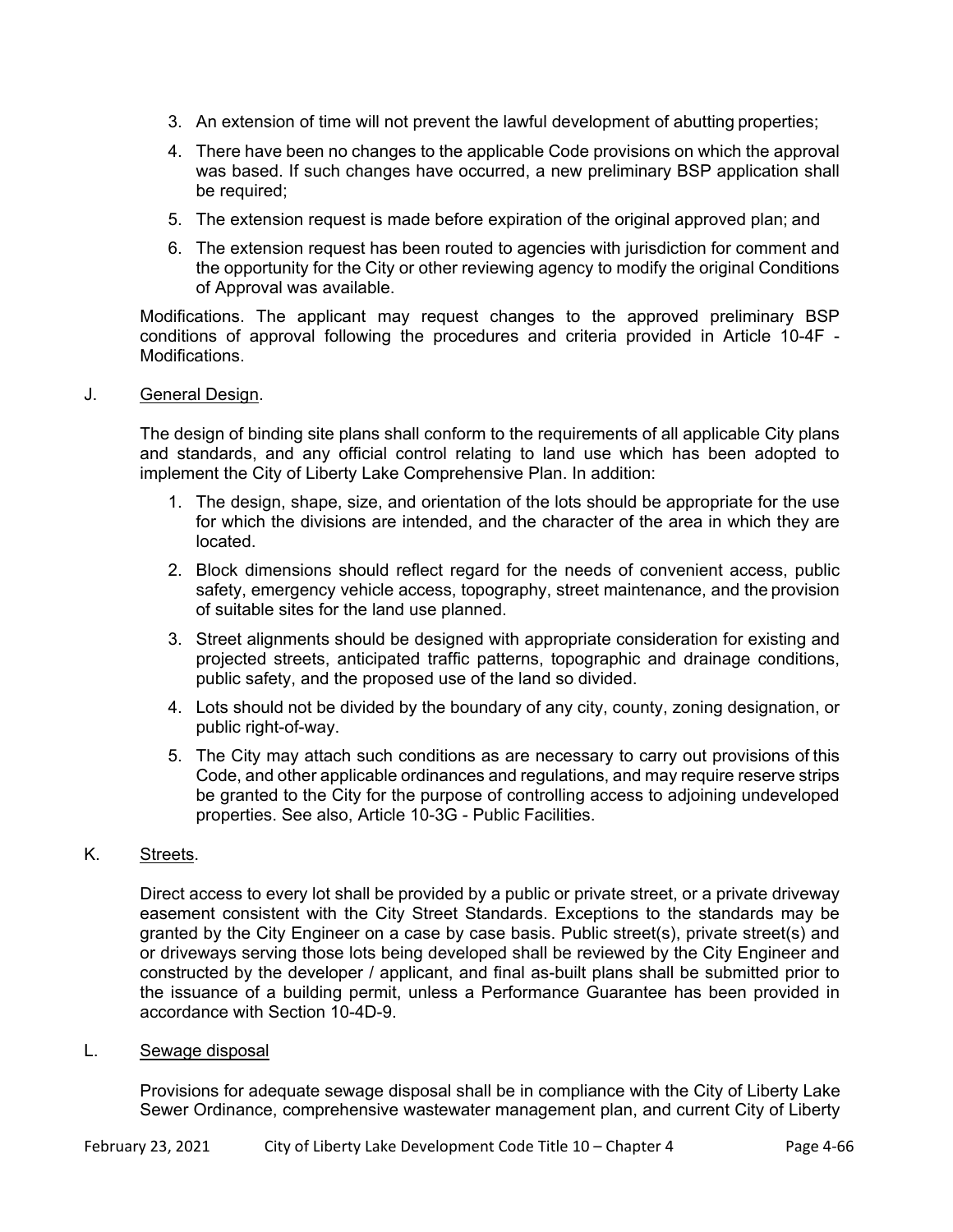Lake, Spokane Regional Health District, Department of Health, Department of Ecology, or the other appropriate agencies' regulations.

M. Water supply.

 Provisions for an adequate water supply and/or fire protection shall be in compliance with current City of Liberty Lake, Spokane Regional Health District, Department of Health or the other appropriate agencies' regulations.

N. Stormwater runoff.

 Provisions for stormwater runoff shall be in compliance with Article 10-3H Stormwater Management.

#### O. Utilities.

 The dedication language in the final binding site plan shall include a statement indicating that utility easements for utility purveyors shall be made prior to the creation of each lot through a record of survey. If the binding site plan is finalized in one phase, easements for electric, water, sewer, gas, and similar utilities shall be illustrated on the final binding site plan. The applicant shall supply public utility providers with BSP documents and the availability of public water and public sewer has been demonstrated to be consistent with the adopted levels of service.

## P. Professional land surveyor.

 The preparation of all binding site plans shall be made by or under the supervision of a professional land surveyor. The professional land surveyor shall certify on the final binding site plan that it is a true and correct representation of the lands actually surveyed. All surveys shall comply with the Survey Recording Act (RCW 58.09), survey and land descriptions (WAC-332- 130), and City of Liberty Lake standards for street and sewer construction, as amended.

- Q. Mapping Requirements. The final BSP map shall show:
	- 1. All monuments found, set, reset, replaced or removed, describing their kind, size and location and giving other data relating thereto;
	- 2. Bearing trees, corner accessories or witness monuments, basis of bearings, bearing and length of lines, scale of map and north arrow;
	- 3. Any other data necessary for the intelligent interpretation of the various items and locations of the points, lines and areas shown;
	- 4. Ties to adjoining surveys of record.
	- 5. The allowable error of mathematical closure for the final BSP map shall not exceed one foot in eighty thousand feet or 0.04 foot, whichever is greater.
	- 6. Bearings and lengths are to be shown for all lines; no ditto marks are to be used.
	- 7. Arrows shall be used to show limits of bearings and distances whenever any chance of misinterpretation could exist.
	- 8. Plat boundary and street monument lines having curves shall show radius, arc, central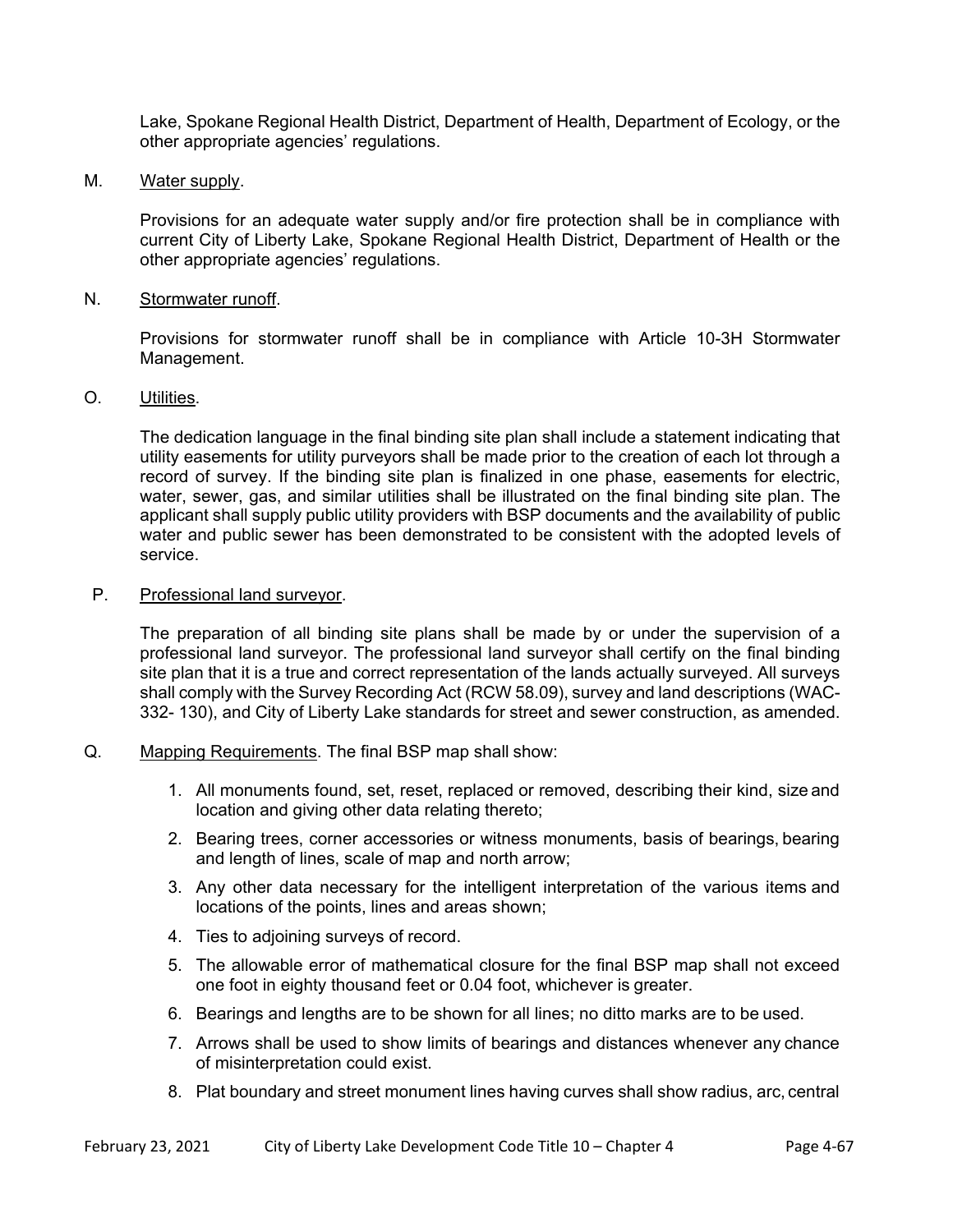angle and tangent for each curve and radial bearings where curve is intersected by a nontangent line. Spiral curves shall show chord bearing and length.

- 9. Lots along curves shall show arc length along curve and radial bearings at lot corners. If a curve table is provided, it shall show angle for each segment of the curve along each lot, arc length, tangent length, and radius. Radial bearings along lot lines will not be required.
- 10. All dimensions shall be shown in feet and hundredths of a foot. All bearings and angles shall be shown in degrees, minutes and seconds.
- 11. When elevations are needed on the final BSP, permanent bench mark(s) shall be shown on the final plat in a location and on a datum plane approved by the City Engineer.
- 12. The final BSP map shall indicate the actual net area for each platted lot exclusive of the right-of-way. Lots one acre and over shall be shown to the closest hundredth of an acre, and all other lots shall be shown in square feet.

## R. Monumentation.

 Monumentation shall be established as required by City of Liberty Lake standards for street and sewer construction, as amended. In addition, every lot corner shall be marked with an iron rod or iron pipe marked in a permanent manner with the registration number of the professional land surveyor in charge of the survey. Each lot corner shall also be marked with a wooden stake.

#### S. Final Binding Site Plan Submittal.

The final binding site plan shall incorporate any conditions of approval imposed by the City and shall be prepared and certified by a licensed professional land surveyor. Submittal of a final binding site plan shall be made within five years of the date of preliminary approval, unless an extension of time has been granted under the provisions of 10-4D-I. A final binding site plan may include all of the lots being created or it may consist of the boundary of the binding site plan. If no lots are being created at the time of filing the final binding site plan, the creation of any lots shall be made by a record of survey under the provisions of RCW 58.09. Final BSP review should be completed within sixty (60) days of submittal.

All final binding site plan submittals shall include the following:

- 1. One electronic version in a format requested by the City
- 2. Final binding site plan fees;
- 3. One (1) electronic copy of a plat certificate in a format requested by the City (less than 30 days old).

#### T. Contents of Final Binding Site Plan.

- 1. The final binding site plan shall be a legibly drawn, printed, or reproduced permanent map, twenty-four by thirty-six inches. A two-inch margin shall be provided on the left edge, and a one-half-inch margin shall be provided at the other edges of the plat. If more than one sheet is required, each sheet shall show sheet numbers for the total sheets.
- 2. The binding site plan file number; location by section, township and range shall be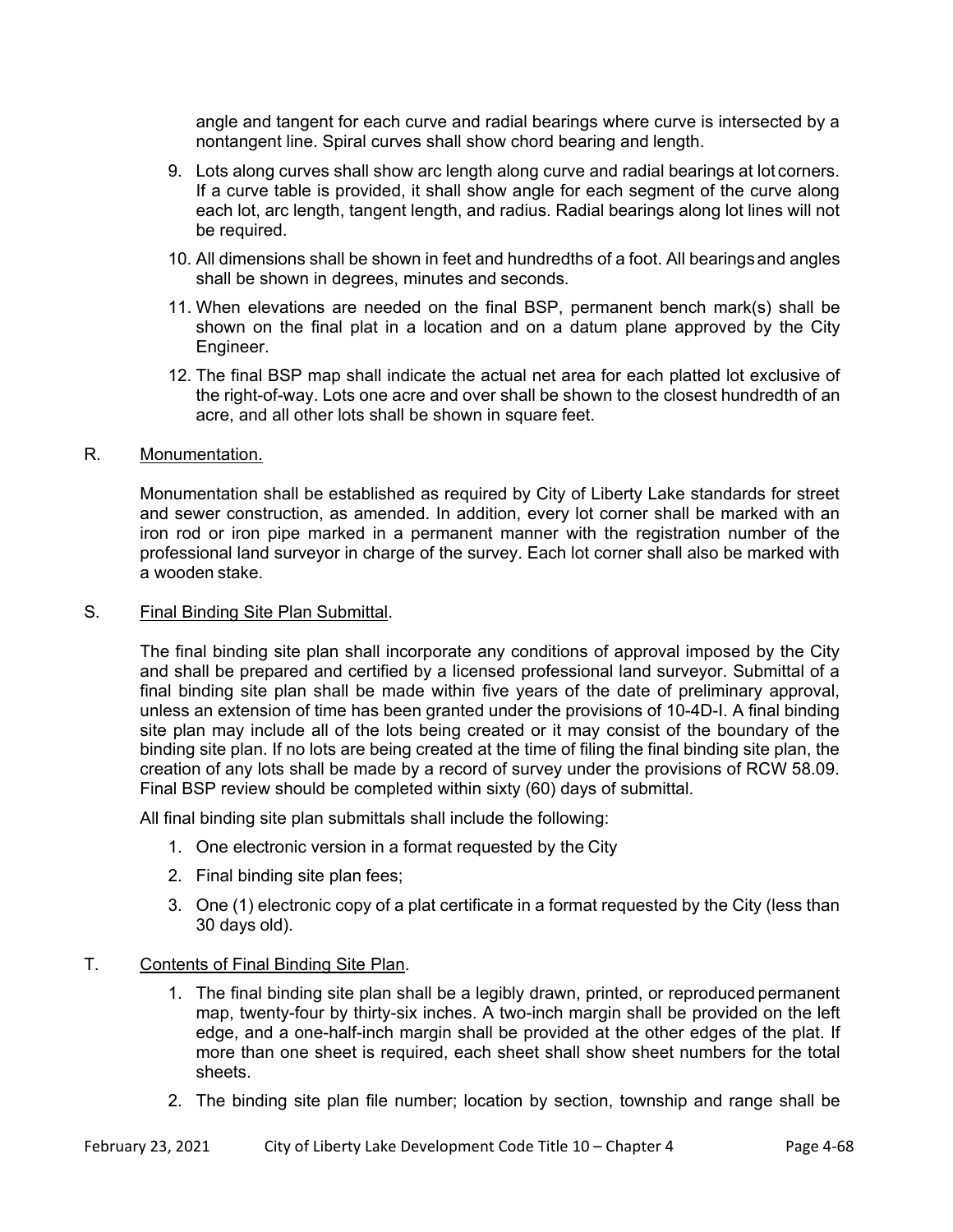shown.

- 3. The scale shall be fifty or one hundred feet to the inch. If approved by the City, an appropriate scale may be used which does not exceed 1"=200', provided a 1"=400' reduced copy is also submitted.
- 4. A distinct wide boundary line shall delineate the boundary of the binding site plan.
- 5. Any lot(s) being finalized shall be numbered consecutively, and the size of those lots shall be indicated on the final binding site plan.
- 6. The location and widths of streets, alleys, rights-of-way, and easements within the binding site plan and those existing immediately adjacent to the binding site plan shall be shown. A statement dedicating any required right-of-way shall appear on the face of the final binding site plan.
- 7. The layout, lot and block numbers, and dimensions of all lots shall be shown.
- 8. The location and dimensions of any common areas within the final binding site plan, and a description of the purpose thereof.
- 9. Layout and names of adjoining subdivisions and replats shall be shown with a dashed line within and adjacent to the binding site plan boundary.
- 10. Street names shall be shown.
- 11. Street addresses for each lot shall be shown.
- 12. Restrictions required as conditions of preliminary approval shall be shown.
- 13. Appropriate utility easements shall be shown, if lots are being created.
- 14. Any special statements of approval required from governmental agencies, including those pertaining to flood hazard areas, shorelines, and connections to state highways shall be shown.
- 15. Any streets not dedicated to the public shall be clearly marked and named per City standards.
- 16. A notarized certification by the owner(s) shall be provided dedicating streets, areas intended for other public use, and granting of easements for slope and utilities.
- 17. A certification signed by a licensed professional land surveyor registered stating that, where required, the final binding site plan was surveyed and prepared by himself/herself, or under his/her supervision, that the binding site plan is a true and correct representation of the subject land, and that monumentation have been established as required by City standards.
- 18. The following signatures of approval are required on the final binding site plan:
	- a. Property Owners of Record
	- b. Spokane County Auditor's Certificate
	- c. Surveyor's Certificate
	- d. City of Liberty Lake Examined and approved this  $\qquad \qquad$  da y of  $\qquad \qquad$ , 20  $\qquad$ .

City of Liberty Lake Director of Planning & Engineering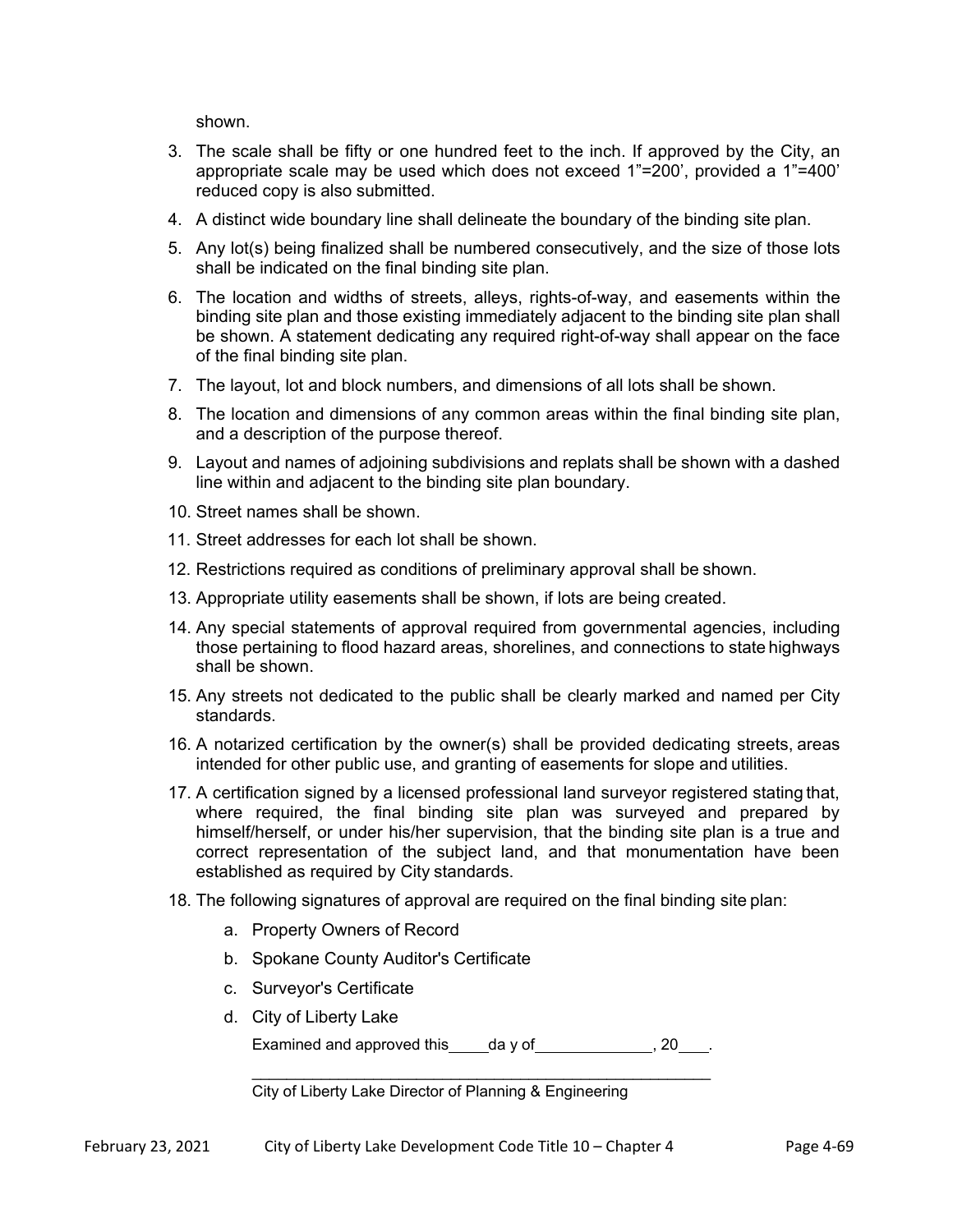e. City of Liberty Lake Engineer

Examined and approved this day of the same of the second section of  $\sim$  20  $\pm$ 

 $\mathcal{L}_\text{max}$  , and the set of the set of the set of the set of the set of the set of the set of the set of the set of the set of the set of the set of the set of the set of the set of the set of the set of the set of the City of Liberty Lake Engineer

- f. Spokane County Assessor
- g. Spokane County Treasurer

## U. Filing.

 Once the final binding site plan has been reviewed, approved and signed by the City, the applicant shall file the final binding site plan with the county auditor and the City shall be so notified of such filing. Fees to record the final binding site plan shall be the responsibility of the applicant.

- V. Record of Survey.
	- 1. A record of survey may be filed subsequent to the recording of a final binding site plan to establish lots within the boundaries of the final binding site plan, consistent with the Preliminary Binding Site Plan approval, conditions, and expiration provisions. The record of survey should be reviewed and approved, usually within 45 days, by the Zoning Administrator prior to its recordation.

All record of survey submittals shall include the following:

- a. One electronic copy of the proposed record of survey in a format requested by the City;
- b. Record of survey fees;
- c. One (1) electronic copy of the plat certificate in a format requested by the City (less than 30 days old).
- 2. The following information shall be provided on the record of survey.
	- a. The survey shall be of a size required by the county auditor. If more than one sheet is required, each sheet shall show sheet numbers for the total sheets.
	- b. The binding site plan file number shall be referenced.
	- c. The scale shall be fifty or one hundred feet to the inch. If approved by the City, an appropriate scale may be used which does not exceed 1"=200', provided a 1"=400' reduced copy is provided.
	- d. A distinct wide boundary line shall delineate the boundary of the lot(s) being created. The boundary of the binding site plan shall be indicated and any lot(s) that have been created by filing of the final binding site plan and/or record of survey.
	- e. Each lot shall be numbered consecutively, and the size of each lot shall be indicated on the record of survey.
	- f. The location and widths of streets, alleys, rights-of-way, and easements within the binding site plan and those existing immediately adjacent to the lot being created shall be shown.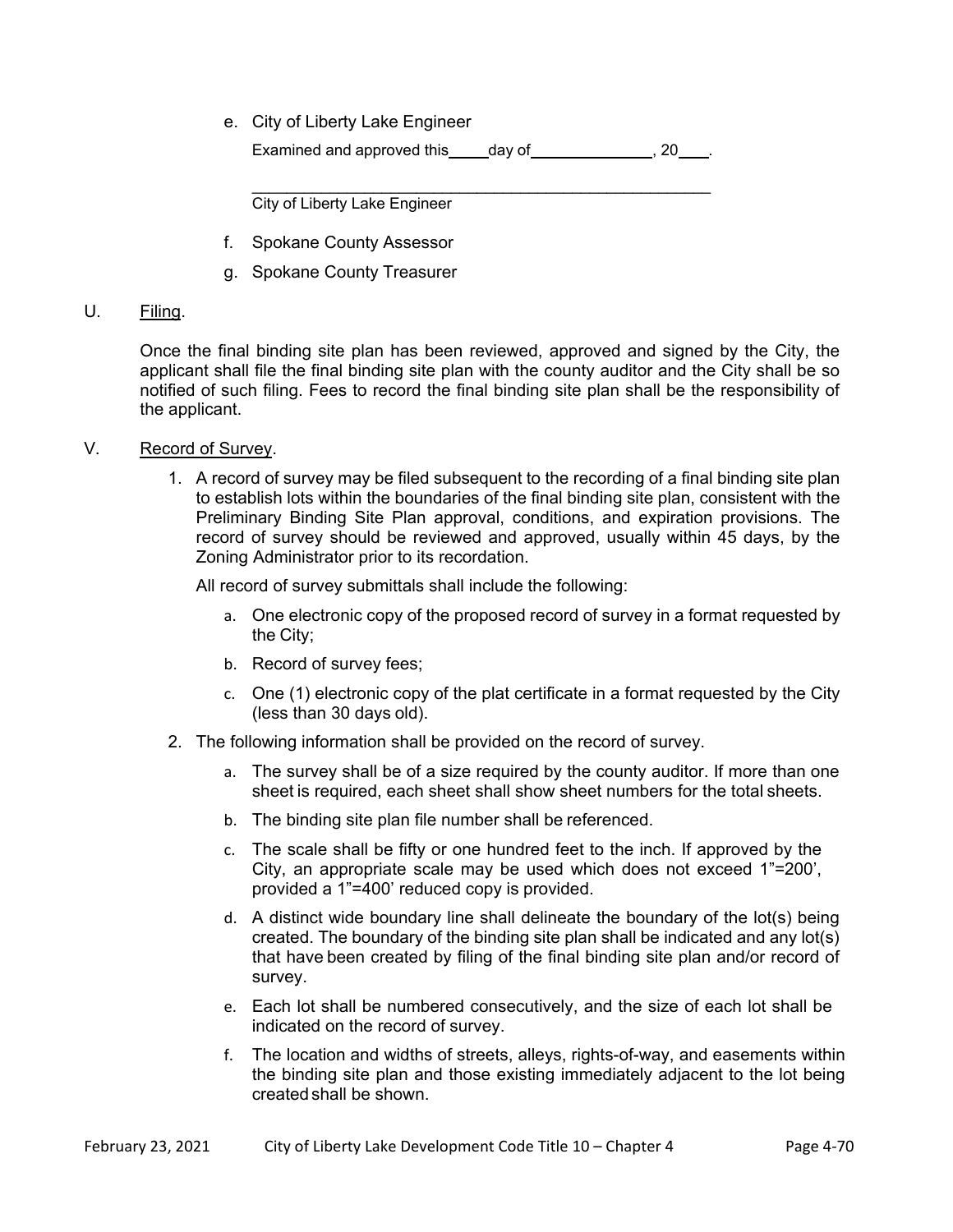- g. Street names shall be shown.
- h. Street addresses of each lot shall be shown.
- i. Restrictions required as conditions of preliminary approval shall be shown.
- j. Appropriate utility easements shall be shown.
- k. Certification of the licensed professional land surveyor.
- l. The following signatures are required on the record of survey:
	- i. City of Liberty Lake Director of Planning & Engineering;
	- ii. Property owner.
- m. Illustrate any existing buildings located on the lot which is being created.
- n. Provide an amendment history chart.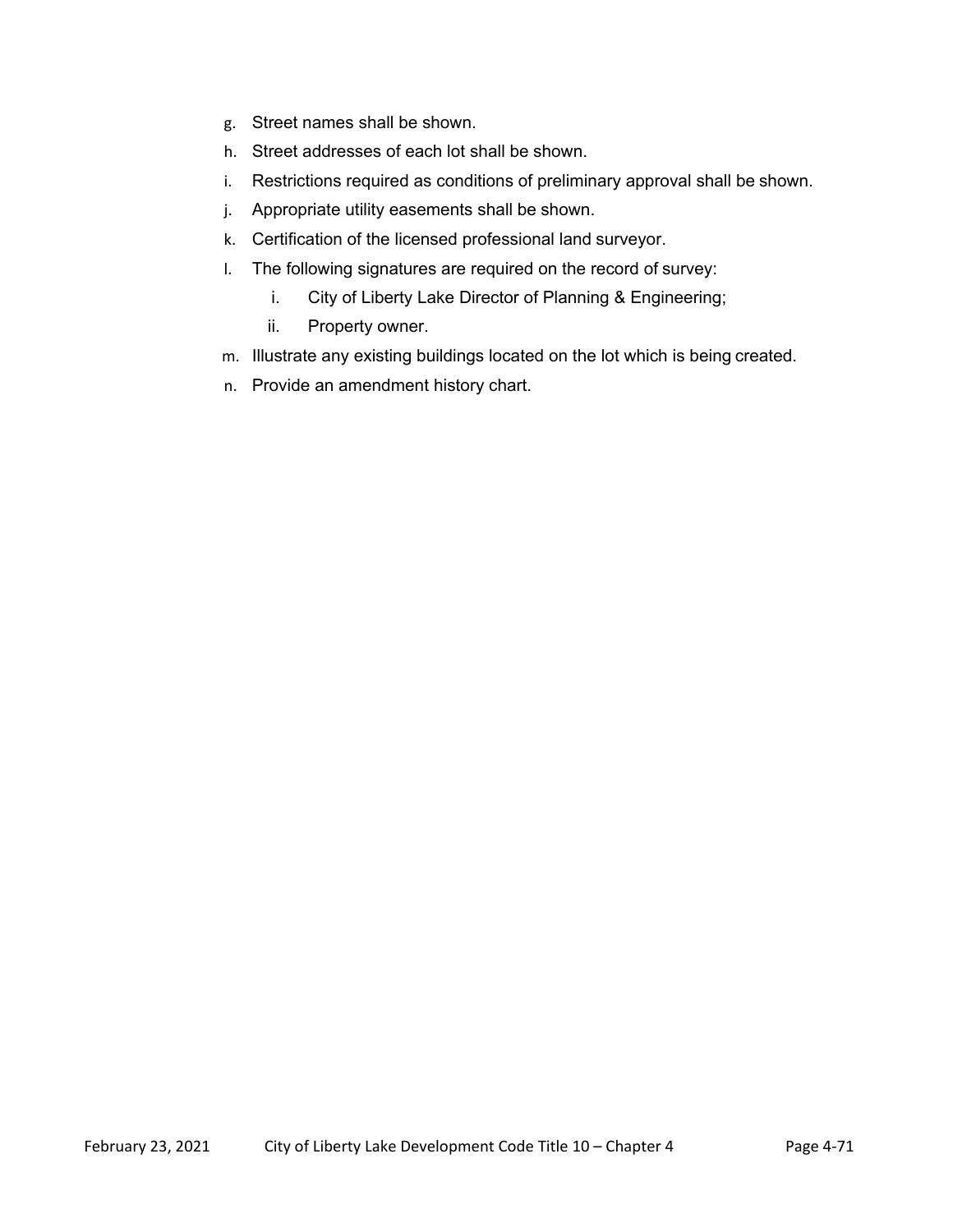# **Article 10-4E — Planned Unit Developments**

# **Sections:**

| $10 - 4E - 1$  | <b>Purpose</b>                                 |
|----------------|------------------------------------------------|
| $10 - 4E - 2$  | <b>Applicability</b>                           |
| $10 - 4E - 3$  | <b>Review and Approvals Process</b>            |
| $10 - 4E - 4$  | <b>Allowed Uses</b>                            |
| $10 - 4E - 5$  | <b>Code Provision Modifications</b>            |
| $10 - 4E - 6$  | <b>Density</b>                                 |
| $10-4E-7$      | <b>Preliminary PUD Submission Requirements</b> |
| $10 - 4E - 8$  | <b>Preliminary PUD Approval Criteria</b>       |
| $10 - 4E - 9$  | <b>Administrative Procedures</b>               |
| $10 - 4E - 10$ | <b>Final PUD Approval Criteria</b>             |

## **10-4E-1 Purpose**

- A. Purpose. The purpose of this article is to implement the goals and policies of the City of Liberty Lake Comprehensive Plan by promoting creativity in site layout and design, allowing flexibility in the application of the standards for residential and mixed use development in order to protect and enhance environmental features, encouraging the development of affordable housing, and providing other public benefits. This article provides performance criteria to encourage flexibility in the choice of the types of living units available to the public through the planned unit development (PUD) process. More specifically, it is the purpose of this article to:
	- 1. Encourage innovative planning that results in more mixed use development, improved protection of open spaces, and greater housing and transportation options;
	- 2. Encourage developments that recognize the relationship between buildings, their use, open space, and transportation options, providing varied opportunities for innovative and diversified living environments;
	- 3. Facilitate the efficient use of land;
	- 4. Promote an economic arrangement of land use, buildings, circulation systems, open space, and utilities;
	- 5. Preserve to the greatest extent possible the existing landscape features and amenities, that may not otherwise be protected through conventional development;
	- 6. Encourage energy conservation and improved air and water quality.

## **10-4E-2 Applicability**

The planned unit development (PUD) designation is an overlay which may be applied over the City's zoning districts, as identified in the adopted zoning matrix. Existing subdivisions and lots of record on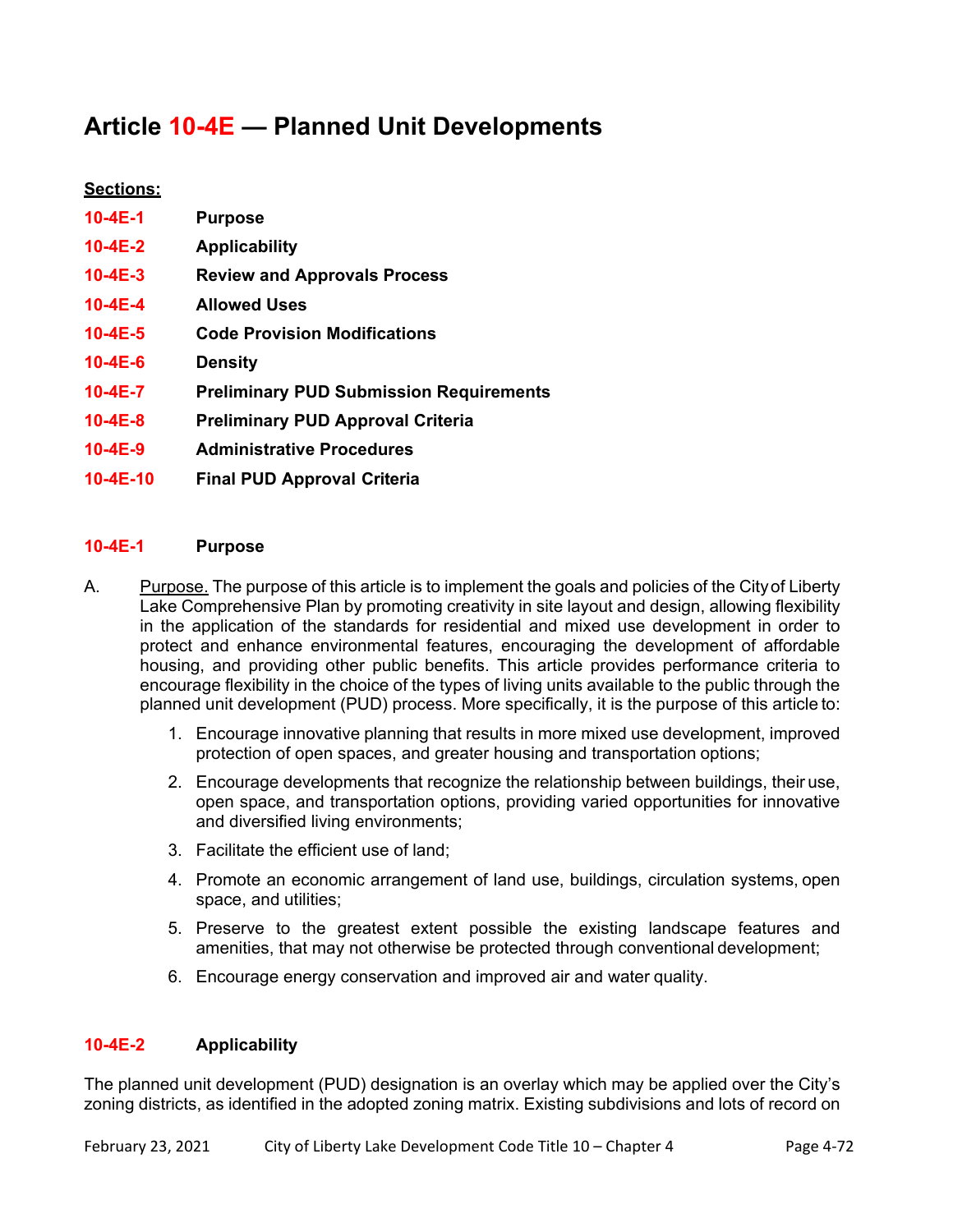which no development has yet occurred or where adequate vacant land exists within an existing development to meet the standards and criteria of this article are eligible for PUD approval as changes of condition to the original plat, short plat, or BSP and would be processed in the same manner as a new land division application. An applicant may propose to develop a project as a PUD in compliance with the requirements of this article, subject to confirmation by the City.

#### **10-4E-3 Review and Approvals Process**

- A. Review Steps. There are three required steps to potential PUD approval:
	- 1. Submittal of required PUD exhibits or information, concurrent with requirements for plats, short plats, or BSP's (see Article 10-4D above), as applicable.
	- 2. Adherence to the project permit processing steps in Article 10-4B; and
	- 3. The approval of preliminary subdivision plat(s), short subdivision plats, or binding site plans accompanied by PUD overlay, as applicable.

#### B. Approval Process.

- 1. The Subdivision Plat, Short Subdivision Plat, or Binding Site Plan, as applicable, and the Planned Unit Development (PUD) shall be reviewed together, if applicable. The Type III procedure in Article 10-4B, the submission requirements in Section 10-4E-7, and the approval criteria in Section 10-4E-8, shall be used for the review of a preliminary Planned Unit Development.
- 2. The project shall either be approved, approved with modifications/conditions, or denied.

## **10-4E-4 Allowed Uses**

The following uses may be permitted in an approved PUD:

- 1. All uses allowed in the underlying zoning district (Chapter 2);
- 2. Any use that the Comprehensive Plan specifically states is appropriate in the area that includes the subject property and limited or conditional use requirements may be modified if the modification is to meet the purpose of a PUD.

## **10-4E-5 Code Provision Modifications**

- A. The City may utilize a PUD to modify any of the provisions of the code if it can be demonstrated that it furthers the goals and policies of the Comprehensive Plan and meets the purpose of a PUD except the following:
	- 1. The City may not modify any of the provisions of this Article; and
	- 2. The City may not modify any provision of this code that specifically states that its requirements are not subject to modifications under a PUD; and
	- 3. The City may not modify any of the procedural provisions of this code; and
	- 4. The City may not modify any provision pertaining to the installation and maintenance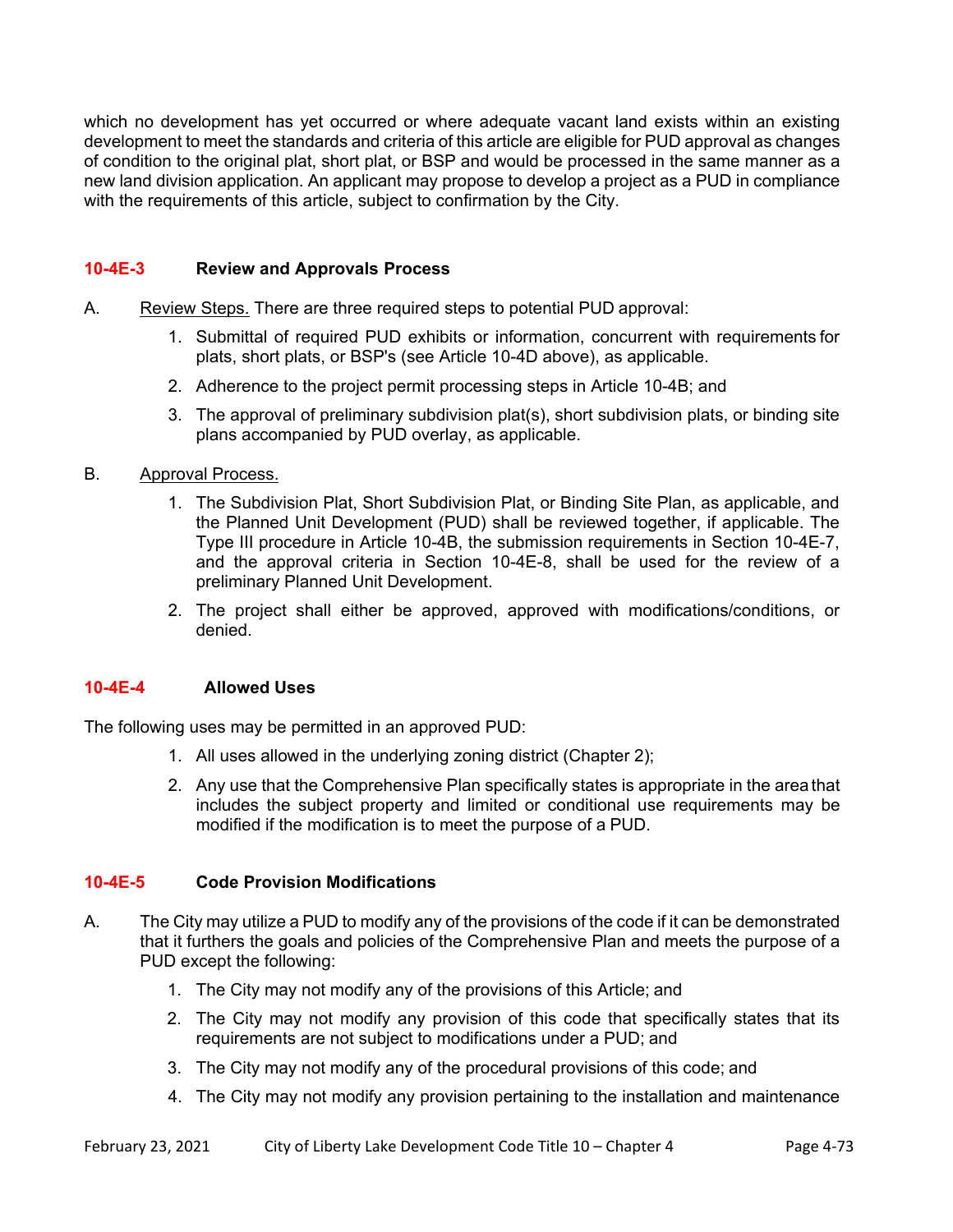of storm water retention/detention facilities; and

- 5. The City may not modify any provision pertaining to the installation of public improvements; and
- 6. The City may not modify any provision regulating signs; and
- 7. The City may not modify any provision that would be detrimental to the public health, safety, or welfare.
- B. Other Provisions of the City Municipal Code.

All other provisions of the City Municipal Code shall apply, except as modified by this article.

C. More than one overlay. When more than one overlay applies to the development (i.e. Specific Area Plan Overlay Zone and a PUD), and standards conflict between the overlays, the more restrictive standards shall apply (i.e., those which afford the greatest protection to identified resources and amenities, compatibility between land uses, etc.), as determined by the Zoning Administrator /designee.

## **10-4E-6 Density**

The housing density standards shall be determined based on the densities in Chapter 2, provided that the net density shall not exceed 30 du/acre. When allowed by the Comprehensive Plan, the City may authorize a density bonus above the density allowed by Chapter 2 or this Title, as an incentive to increase or enhance open space, protect critical areas, provide unique architectural character, incorporate a mix of uses, and or accomplish other purposes of the zone. The density bonus shall not result in the allowable density exceeding 10 percent of the allowable density in Chapter 2.

## **10-4E-7 Preliminary PUD Submission Requirements**

- A. General submission requirements. The applicant shall submit an application containing all of the general information required for a Type III procedure, as governed by Article 10-4B and for a plat, short plat, or BSP, as governed by Article 10-4D, as applicable. In addition, the applicant shall submit the following on forms approved and provided by the Zoning Administrator:
	- 1. A statement of planning objectives to be achieved by the planned unit development through the particular approach proposed by the applicant. This statement should include a description of the character of the proposed development and the rationale behind the assumptions and choices made by the applicant.
	- 2. A development schedule indicating the approximate dates when construction of the PUD and its various phases are expected to be initiated and completed.
	- 3. A statement of the applicant's intentions with regard to the future selling or leasing of all or portions of the PUD.
	- 4. Narrative report or letter documenting compliance with the applicable approval criteria contained in Section 10-4E-8.
	- 5. A SEPA checklist and such special studies prepared by qualified professionals may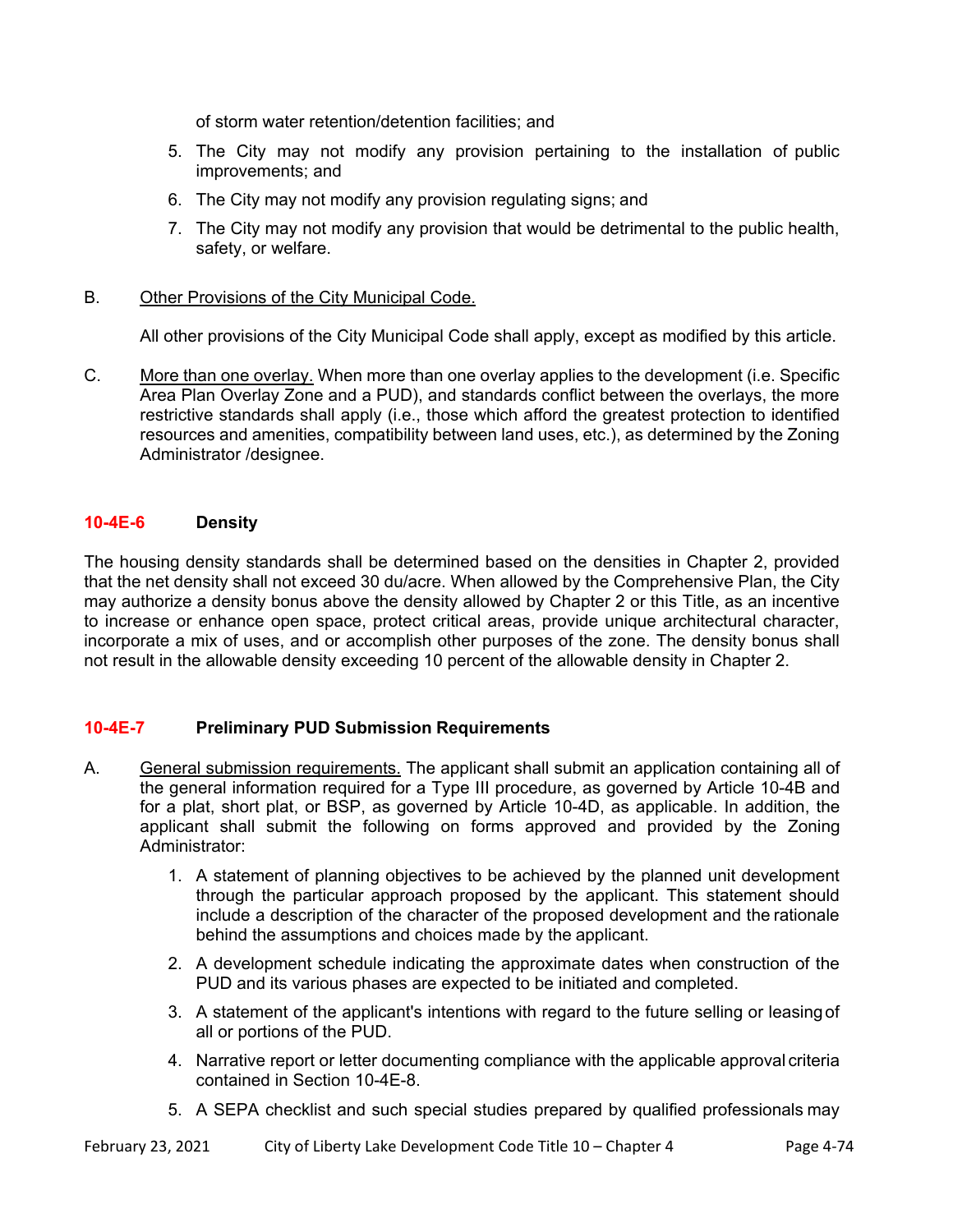be required by the Zoning Administrator to determine potential traffic, geologic, noise, environmental, natural resource and other impacts, and required mitigation.

- B. Additional information. In addition to the general information described in Subsection "A" above, and the requirements of Articles 10-4B and 10-4D, the application shall include the following, as applicable:
	- 1. Conceptual site plan and renderings may be combined with other required maps or plans outlined in Article 10-4D provided that the general land use, building envelopes, circulation, open space, utility connections, and other information necessary to convey the PUD concept are included;
	- 2. Grading concept (for hillside or sloping properties, or where extensive grading is anticipated); and
	- 3. Sign concept (e.g., locations, general size, style, and materials of signs).
	- 4. Mixed use provisions including phasing plans to ensure that the approved mix of uses occurs.

## **10-4E-8 Preliminary PUD Approval Criteria**

The City shall make findings that all of the following criteria are satisfied when approving or approving with conditions, the PUD. The City shall make findings that one or more of the criteria are not satisfied when denying an application:

- A. Comprehensive Plan. All relevant provisions of the Comprehensive Plan shall be met;
- B. Compliance with the provisions of the Washington State Environmental Policy Act as adopted by the City.
- C. Compliance with this Article. All PUD proposals shall comply with the provisions of this Article (10-4E)
- D. Land Division Article. All of the requirements for land divisions, as applicable, shall be met (Article 10-4D);
- E. Code Provision Modification Principles. The allowed uses permitted under Section 10- 4E-4, the code provision modifications permitted under Section 10-4E-5 and the density bonus permitted under Section 10-4E-6 shall be based on the following principles:
	- 1. The criteria below shall be used in granting modifications to the code provisions through a PUD proportional to the requested modification(s).

 The applicant is providing one or more of the following benefits to the City as part of the proposed PUD:

- a. The applicant is providing public facilities that could not be required by the City for development of the subject property without a PUD.
- b. The proposed PUD will preserve, enhance or rehabilitate natural features of the subject property such as significant woodlands, wildlife habitats or streams that the City could not require the applicant to preserve, enhance or rehabilitate through development of the subject property without a PUD.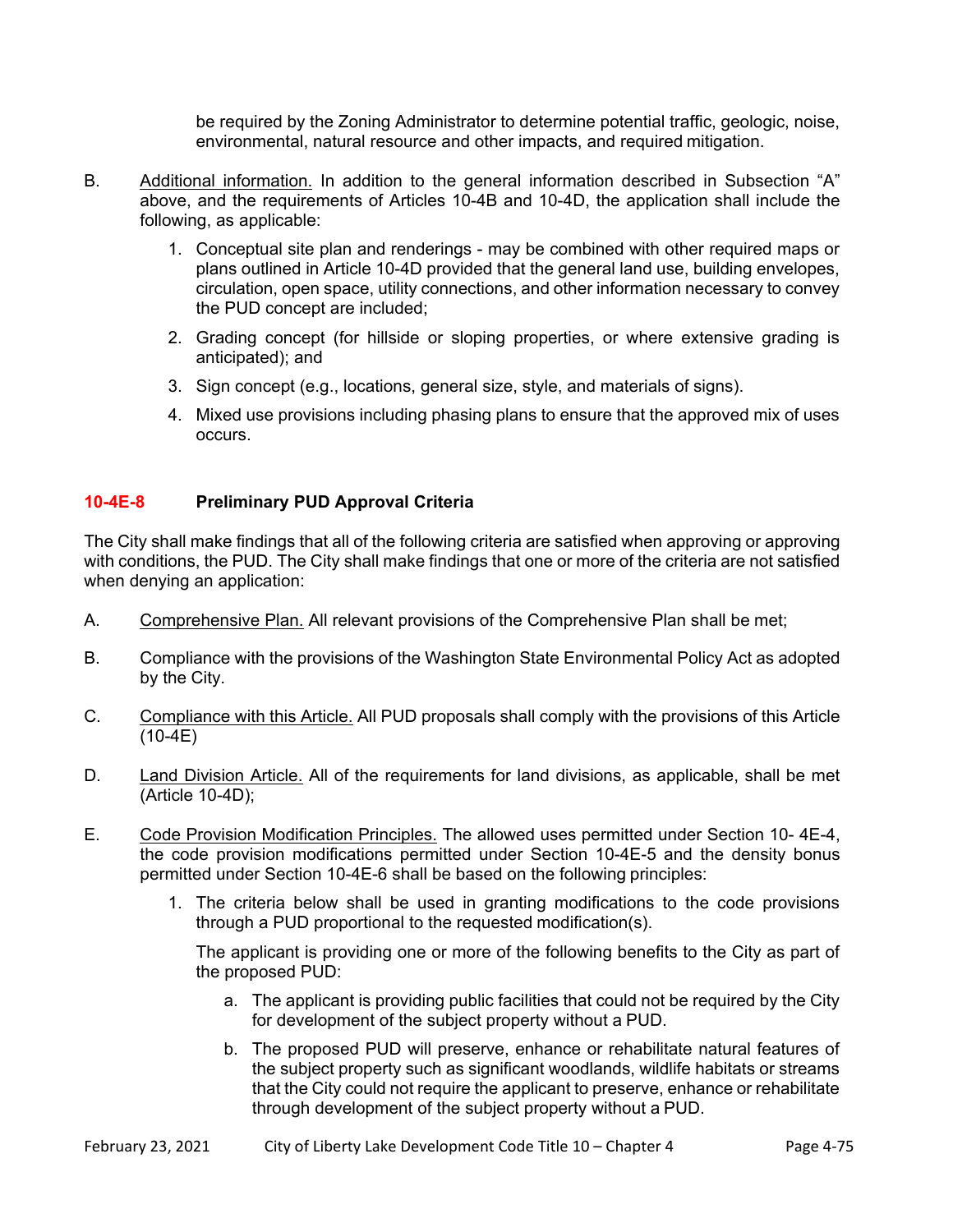- c. The design of the PUD incorporates active or passive solar energy systems.
- d. The design of the proposed PUD is superior in one or more of the following ways to the design that would result from development of the subject property without a PUD:
	- i. Increased provision of public/common open space, streetscape, pedestrian, or recreational facilities, or preservation of viewscapes.
	- ii. Superior circulation patterns, structured parking, or location or screening of parking facilities.
	- iii. Superior landscaping, buffering, or screening in or around the proposed PUD, as well as green roofs.
	- iv. Superior architectural design, placement, relationship, or orientation of structure, as well as LEED or Built Green Certifications; LEED Homes; LEED Neighborhood; Built Green Single-Family Homes; Built Green Multi-Family; or built Green Community.
	- v. Minimum use of impervious surfacing materials.
	- vi. Superior public art which incorporates seating (e.g. fountain, sculpture, etc).
	- vii. Superior public transit amenities, such as a bus shelter or pullout, in accordance with the City's Transportation Plan and guidelines established by the Spokane Transit Authority.
	- viii. Superior provision of mixed uses that exceed the basic code requirements.
	- ix. Other ways that further the goals and policies of the Comprehensive Plan and meets the purpose of a PUD, as determined by the Zoning Administrator /designee.
- e. The PUD incorporates workforce or specialty housing. Any PUD which proposes workforce or specialty housing shall be reviewed for its proximity to existing or planned services (i.e., shopping centers, medical centers, churches, parks, entertainment, senior centers, public transit, employment centers, etc.). Housing prices and/or rents shall be controlled at these levels through Covenants, Conditions, and Restrictions (CCR) or similar instrument for a minimum of 10 years.
- f. Consistency or compatibility with:
	- i. Comprehensive Plan;
	- ii. Development Regulations; and
	- iii. Nearby properties and the neighborhood character.
- 2. Any adverse impacts or undesirable effects of the proposed PUD are clearly outweighed by specifically identified benefits to the residents of the City.
- F. Requirements for Common Open Space. Where common open space is designated, the following standards apply:
	- 1. The open space area shall be shown on the final plan and recorded with the final plat or separate instrument; and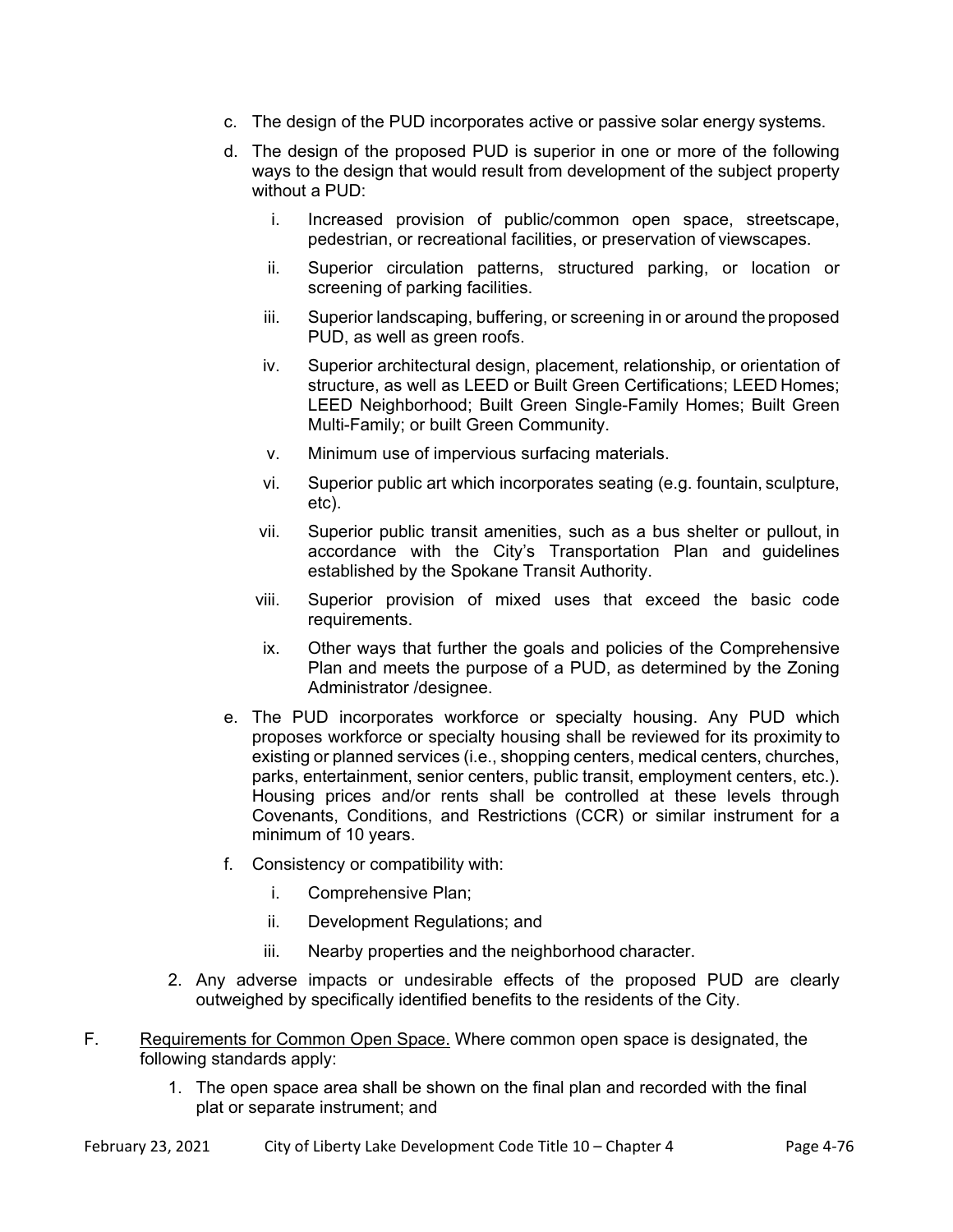- 2. The open space shall be conveyed in accordance with one of the following methods:
	- a. By dedication to the City as publicly-owned and maintained open space. Open space proposed for dedication to the City must be acceptable to the Zoning Administrator with regard to the size, shape, location, improvement, environmental condition (i.e., the applicant may be required to provide a Level One Environmental Assessment), and budgetary and maintenance abilities;
	- b. By leasing or conveying title (including beneficial ownership) to a corporation, home association, or other legal entity, with the City retaining the development rights to the property. The terms of such lease or other instrument of conveyance must include provisions (e.g., maintenance, property tax payment, etc.) acceptable to the City.
- G. Requirements for Mixed Use Developments. All buildings fronting streets in a mixed use development shall contain areas for commercial and/or office uses on the ground floor and may contain covered parking. All residential uses shall be above the ground floor.
	- 1. The building and site layout shall be designed to maximize the amount of commercial/office uses on the ground floor, as determined by the City.
	- 2. This vertical mixed use requirement may not apply when the City determines that topography precludes access to the street.
- H. Requirements for Recreational Vehicle Parks / Campgrounds (when allowed in a PUD).
	- 1. The maximum net units per acre shall be 15.
	- 2. The site shall have a minimum frontage of 125 feet on a major collector arterial or higher classification.
	- 3. Traveled roadways on site shall be private and paved.
	- 4. Accessory uses including management headquarters, recreational facilities, restrooms, dumping stations, showers, laundry facilities and other uses and structures customarily incidental to operation of a recreational vehicle park are permitted as accessory uses. In addition, stores, restaurants, beauty parlors, barber shops and other convenience establishments shall be permitted as accessory uses, subject to the following restrictions:
		- a. Such establishments and their associated parking shall not occupy more than 5 percent of the gross area of the park.
		- b. Such establishments shall be restricted in their use to occupants and their guests of the park.
		- c. Such establishments shall present no visible evidence from any street outside the park of their commercial character, which would attract customers other than occupants of the park and their guests.
		- d. The structures housing such facilities shall not be located closer than 100 feet to any public street.
	- 5. Recreational vehicle stalls (spaces) shall average 1,500 square feet.
	- 6. A minimum of 15 percent of the gross site area for the recreational vehicle park shall be set aside and developed as common use areas for open or enclosed recreation facilities. Recreational vehicle stalls, private roadways, storage, utility sites, and off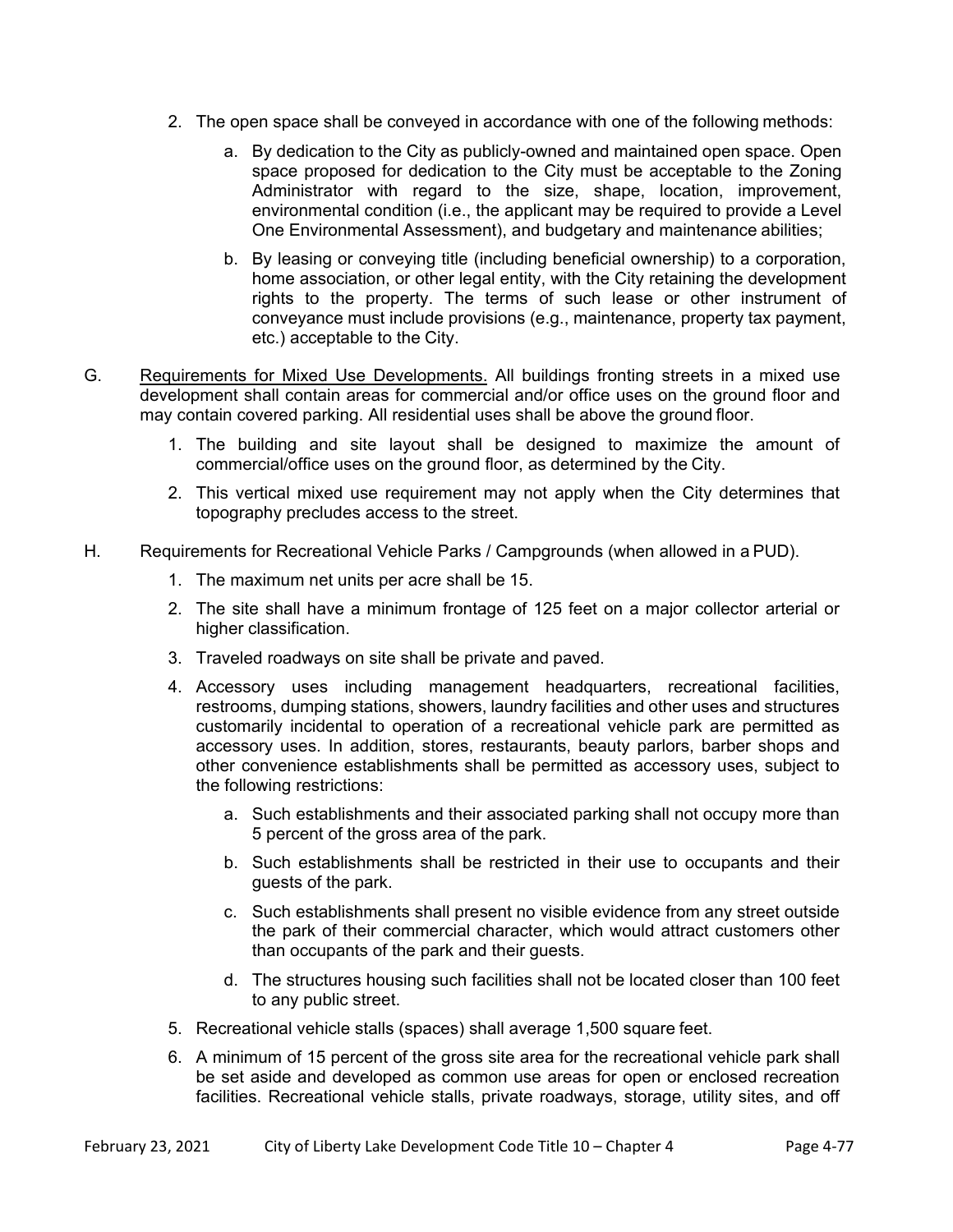street parking areas or shall not be counted as meeting this requirement.

- 7. Entrances and exits to the recreational vehicle park shall be designed for safe and convenient movement of traffic.
- 8. Off-street parking, at 1 space per stall, shall be provided.
- 9. The application for a recreational vehicle park shall include a site plan that identifies vehicle stalls (spaces), motor vehicle parking spaces, the interior private road circulation, open and enclosed spaces for recreational opportunities, landscaping plans, and any other major features of the proposal.
- 10. Sight-obscuring fencing, landscaping or berming may be required to assure compatibility with adjacent uses.
- 11. The recreational vehicle park shall meet all Regional Health and City regulations regarding sewage and water.

#### **10-4E-9 Administrative Procedures**

- A. Time limit on filing of final plats, short plats, and BSP's. The time limits outlined in Article 10-4D above for filing of final plats, short plats, and BSP's shall be followed.
- B. Extension. Granting of extensions for PUD proposals shall be as outlined in Section 10- 4D-3 Modifications and Extensions, for extensions on final plats, short plats, and Section 10-4D- 13 for BSP's.

## **10-4E-10 Final PUD Approval Criteria**

The City shall process final PUD's concurrent with the final plat, short plat, BSP, or building permit for the project, as applicable, and the process shall be as outlined in Article 10-4D above, specifically Section 10-4D-7, Submissions and Approval Criteria: Final Plat and Short Plat and Section 10-4D-13 for BSP's. Final PUD's shall meet all conditions of approval and other requirements of the preliminary PUD.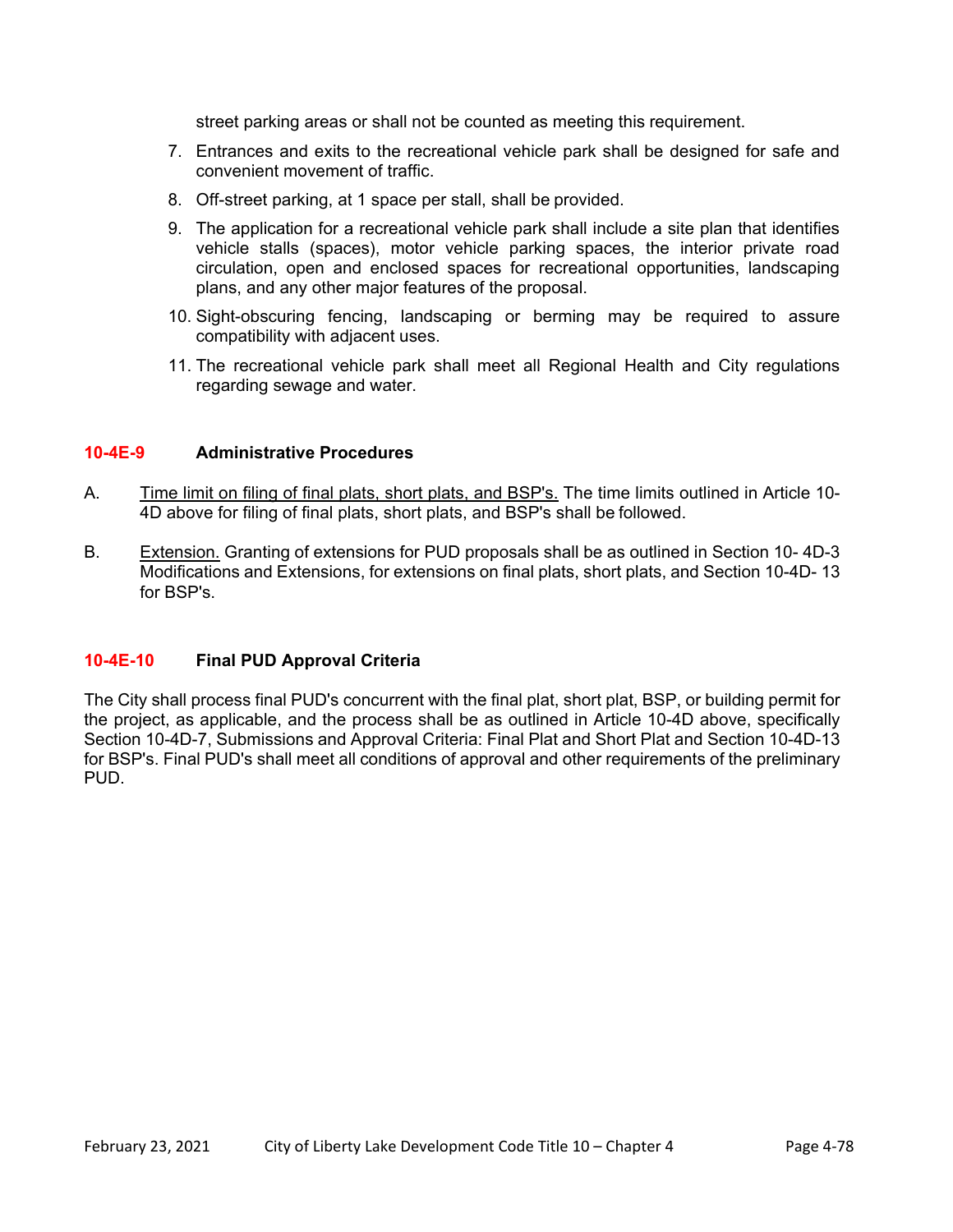# **Article 10-4F — Modifications to Approved Plans and Conditions of Approval**

#### **Sections:**

| 10-4F-1 | <b>Purpose</b>             |
|---------|----------------------------|
| 10-4F-2 | <b>Applicability</b>       |
| 10-4F-3 | <b>Major Modifications</b> |
| 10-4F-4 | <b>Minor Modifications</b> |

#### **10-4F-1 Purpose**

A. Purpose. The purpose of this Article is to provide an efficient process for modifying land use decisions and approved development plans, in recognition of the cost and complexity of land development and the need to conserve City resources.

#### **10-4F-2 Applicability**

- A. This Article applies to all development applications approved through the provisions of Chapter 4, including:
	- 1. Site Design Review approvals;
	- 2. Subdivisions, Binding Site Plans, Short Subdivisions, and Boundary Line Adjustments;
	- 3. Planned Unit Developments;
	- 4. Conditional Use Permits; and
	- 5. Conditions of approval on any of the above application types.
	- 6. Modifications to adopted Specific Area Plan Overlays (SAP) shall also be reviewed through the Major & Minor Modification process.
		- a. SAP Major Modifications are reviewed during the annual amendment cycle.
		- b. The City or the SAP Applicant can propose modifications to an adopted SAP during the annual amendment cycle, consistent with amendments to the City Comprehensive Plan and Development Code.
		- c. Minor Modifications can be proposed by the City or the SAP Applicant and are reviewed administratively.
- B. This Article does not apply to zoning district changes, text amendments, temporary use permits, or other permits.

### **10-4F-3 Major Modifications**

A. Major Modification Defined. The Zoning Administrator shall determine that a major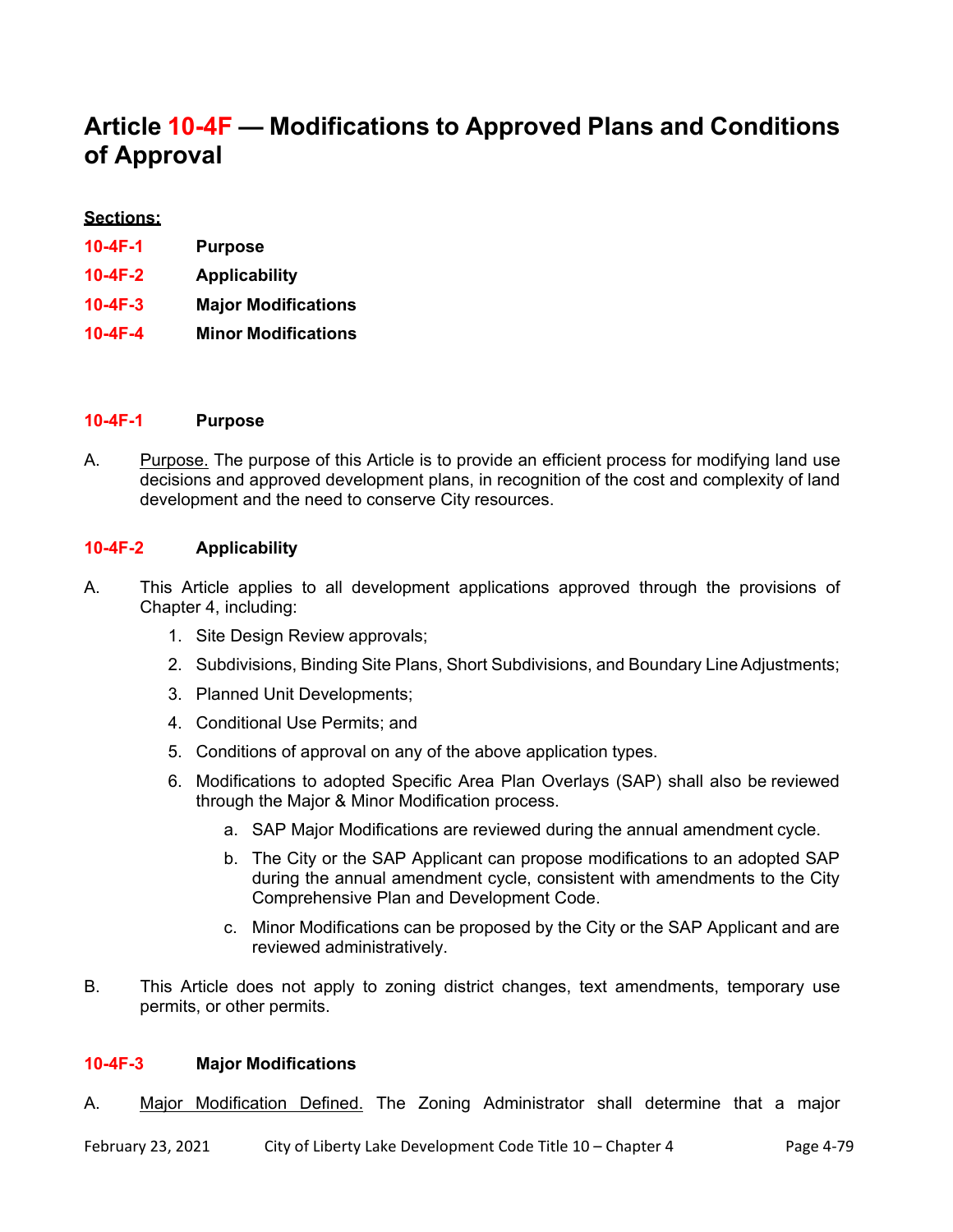modification(s) is required if one or more of the changes listed below are proposed:

- 1. A change in land use;
- 2. An increase in the number of dwelling units;
- 3. A change in the type and/or location of access ways, drives, or parking areas that affect off-site traffic;
- 4. An increase in the lot coverage proposed for non-residential use by more than 5 percent where previously specified;
- 5. A reduction of more than 5 percent of the area reserved for common open space and/or usable open space;
- 6. A reduction to specified setback requirements to a degree that the minimum setback standards of the zoning district cannot be met; or
- 7. Changes similar to those listed in 1-6, which are likely to have an adverse impact on adjoining properties.
- B. Major Modification Request. An applicant may request a major modification as follows:
	- 1. Upon receipt of notice of the Zoning Administrator's determination that the proposed modification is a major modification, the applicant shall submit either an application for the major modification or, if the project was originally approved with conditions, an application for a change of conditions.
	- 2. The modification request shall be subject to the same review procedure (Exempt, Type I, II, or III) and approval criteria used for the initial project approval, however, the review shall be limited in scope to the modification request. For example, a request to modify a parking lot shall require site design review only for the proposed parking lot and any changes to associated pathways, lighting, and landscaping. Notice shall be provided in accordance with the applicable review procedure.

## **10-4F-4 Minor Modifications**

- A. Minor Modification Defined. Any modification to a land use decision or approved development plan that does not meet the criteria for a major modification in Section 10-4F-3, above, shall be considered a minor modification.
- B. Minor Modification Request. The Zoning Administrator will review an application for approval of a minor modification request using the Exempt project procedure as outlined in Article 10- 4B above. The Zoning Administrator may approve, approve with conditions, or deny an application for a minor modification based on the following criteria:
	- 1. The proposed development is in compliance with all applicable requirements of the Development Code and/or in the case of projects with conditions of approval attached, the proposed development is in compliance with the conditions of approval; and
	- 2. The modification is not a major modification as defined in Section 10-4F-3, above.

The Zoning Administrator's decision will be issued in writing and will include a summary of the Zoning Administrator's finding as to each criteria.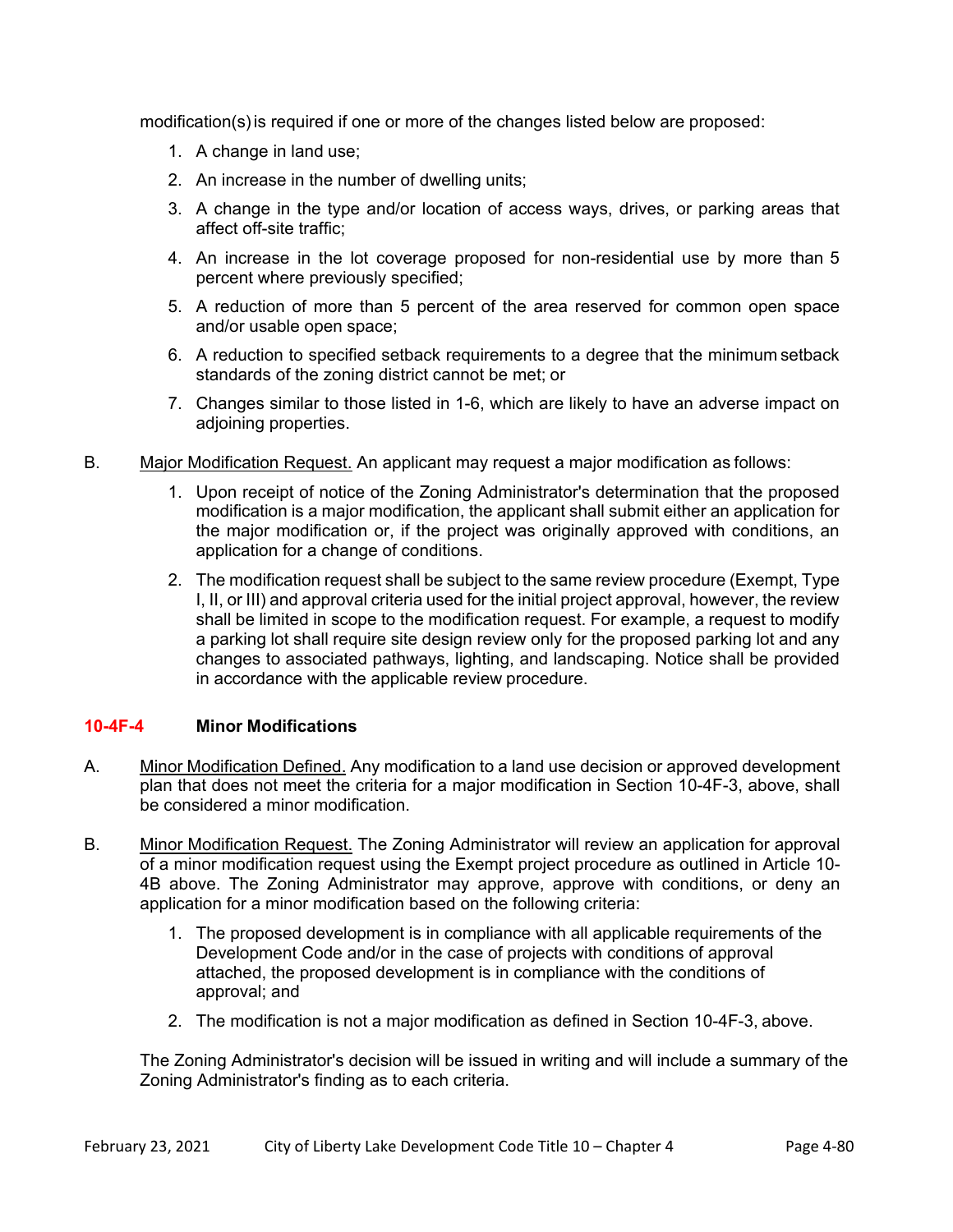# **Article 10-4G — Administrative Interpretations**

## **Sections:**

- **10-4G-1 Purpose**
- **10-4G-2 Administrative Interpretation Procedure**

#### **10-4G-1 Purpose**

A. Purpose. In order to ensure the uniform application of this Code, the Zoning Administrator is authorized to render or make interpretations. An interpretation of the provisions of this Code may be necessary to clarify conflicting or ambiguous wording, interpret proper classification of a use, or interpret the scope or intent of the provisions of this Code. An interpretation of the Building Regulations, Title 9, of the City of Liberty Lake Municipal Code, may not be requested under this article. An interpretation of the provisions of this Code may not be used to amend this Code.

#### **10-4G-2 Administrative Interpretation Procedure**

- A. Requests. Any person may request a written interpretation of the provisions of this Code. In addition, the Zoning Administrator may issue an interpretation on his or her own initiative.
- B. Submittal Requirements. Any person requesting an interpretation of this Code shall submit a written request specifying each provision of the Code for which an interpretation is requested, why an interpretation of each provision is necessary, and any reasons or materials in support of a proposed interpretation. The applicant shall pay the fee for Administrative Interpretations as set forth in the adopted City Fee Schedule.
- C. Basis of Interpretation. In making an interpretation of the provisions of this Code, the Zoning Administrator should consider the following as applicable:
	- 1. The applicable provisions of the this Code, including its purpose and context;
	- 2. The implications of the interpretation for development within the City as a whole, including the precedent the interpretation will set for other applicants;
	- 3. Consistency with the City of Liberty Lake Comprehensive Plan and other relevant codes and policies.
- D. Conflicts with Other Regulations. Where conflicts occur between the provisions of this code and the building and fire codes or other regulations of the City, the more restrictive shall apply. If any conflict between the zoning map and the text of the applicable chapter exist, the text of the chapter shall prevail.
- E. Zoning Administrator's Decision. The Zoning Administrator's decision on an interpretation shall include the name of the applicant, the description of the subject proposal, the language of the code subject to interpretation, the explanation of the Zoning Administrator's interpretation, and any other necessary information reasonably related to the proposal. Unless otherwise provided herein, the Zoning Administrator shall mail a written response to any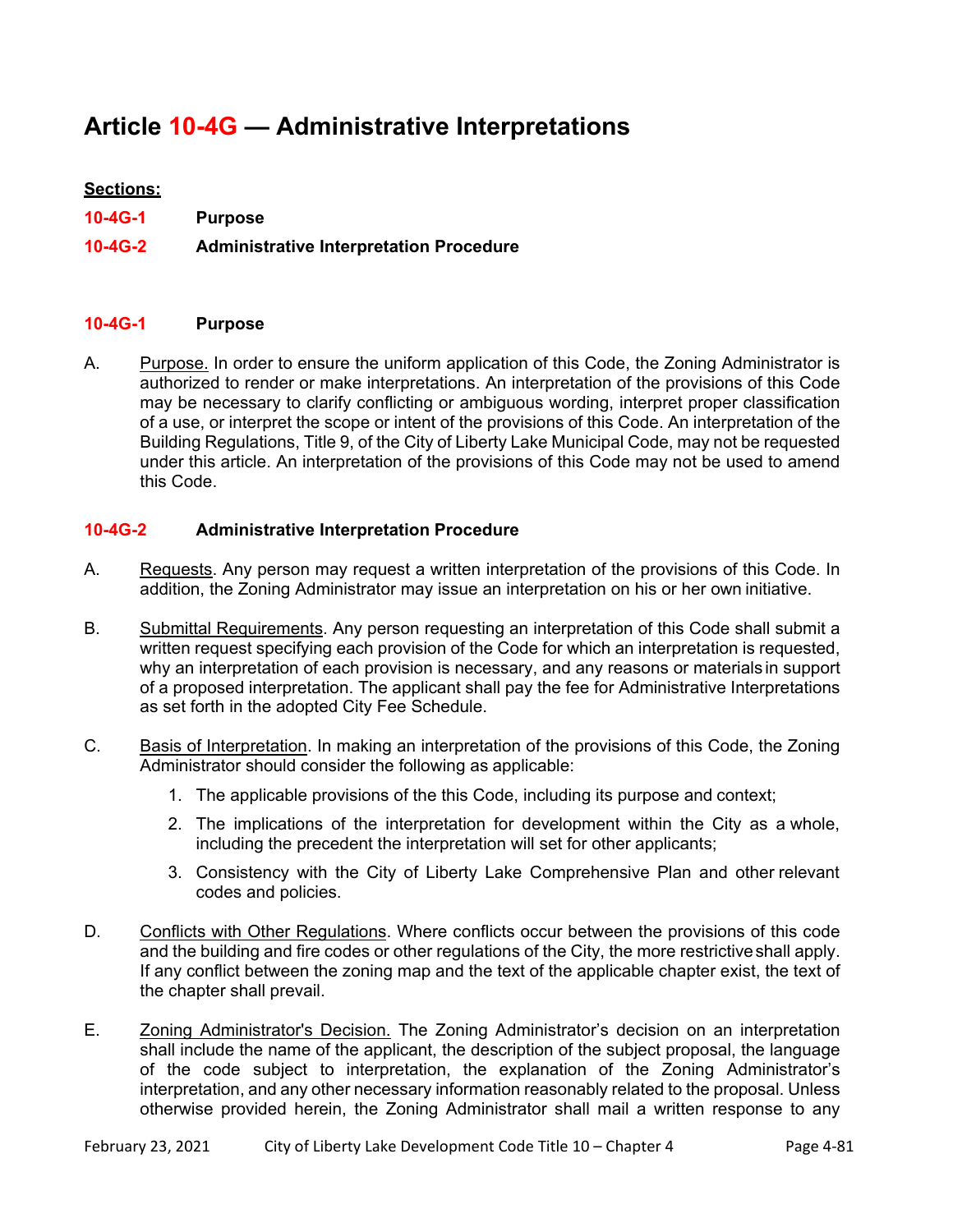person filing a written request to interpret the provisions of this Code within twenty eight (28) calendar days of having received that request. When a request is made while a project is pending and after a Determination of Completeness (DOC) has been issued, the permit applicant must agree to waive the required project permit 120 day time frame to allow for preparation of the interpretation, and any changes to the project that the interpretation might require. The decision is rendered on the date of the written interpretation.

- F. Time Limitation. An interpretation of this Code remains in effect unless and until rescinded in writing by the Zoning Administrator.
- G. Enforcement. An interpretation of this Code issued in accordance with these provisions may be enforced in the same manner that any other provision of this Code is enforced. All written interpretations of this Code with a current index of such interpretations shall be maintained by t the Zoning Administrator and made available for public inspection.
- H. Appeals. When an interpretation is made in response to a written request pursuant to these provisions or when an Administrative Decision is rendered, the person filing the written request or whom the Administrative Decision was addressed may appeal the decision of the Zoning Administrator to the Hearing Examiner within fourteen (14) calendar days from the date the Zoning Administrator's decision is rendered. A notice of appeal shall be delivered to the Zoning Administrator by mail or personal delivery, and must be received by 4:00 p.m. on the last business day of the appeal period, with the required appeal fee. The fee for such appeal shall be as set forth for Appeals of Administrative Interpretations in the adopted City Fee Schedule.
	- 1. The notice of appeal shall contain a concise statement identifying:
		- a. The decision being appealed;
		- b. The name and address of the appellant and his/her interest(s) in the matter;
		- c. The specific reasons why the appellant believes the decision to be wrong. The appellant shall bear the burden of proving the decision was wrong;
		- d. The desired outcome or changes to the decision; and
	- 2. Requests for reconsideration shall contain all information required in this section, and the applicable appeal fee. Any notice of appeal not in full compliance with this section shall not be considered.
	- 3. Scheduling of Public Hearing.

 A public hearing for the appeal shall be scheduled before the Hearing Examiner not less than twenty-one (21) calendar days from the date the complete notice of appeal with appeal fee is submitted to the City.

- 4. Judicial Appeal.
	- a. Appeals from the final decision of the Hearing Examiner shall be made to the Spokane County Superior Court and must be filed as a land use petition in the Superior Court within twenty-one (21) days of the date the written appeal decision is signed.
	- b. Notice of the appeal and any other pleadings required to be filed with the court shall be served on the City Clerk, and all persons identified in RCW 36.70C.040, within the applicable time period.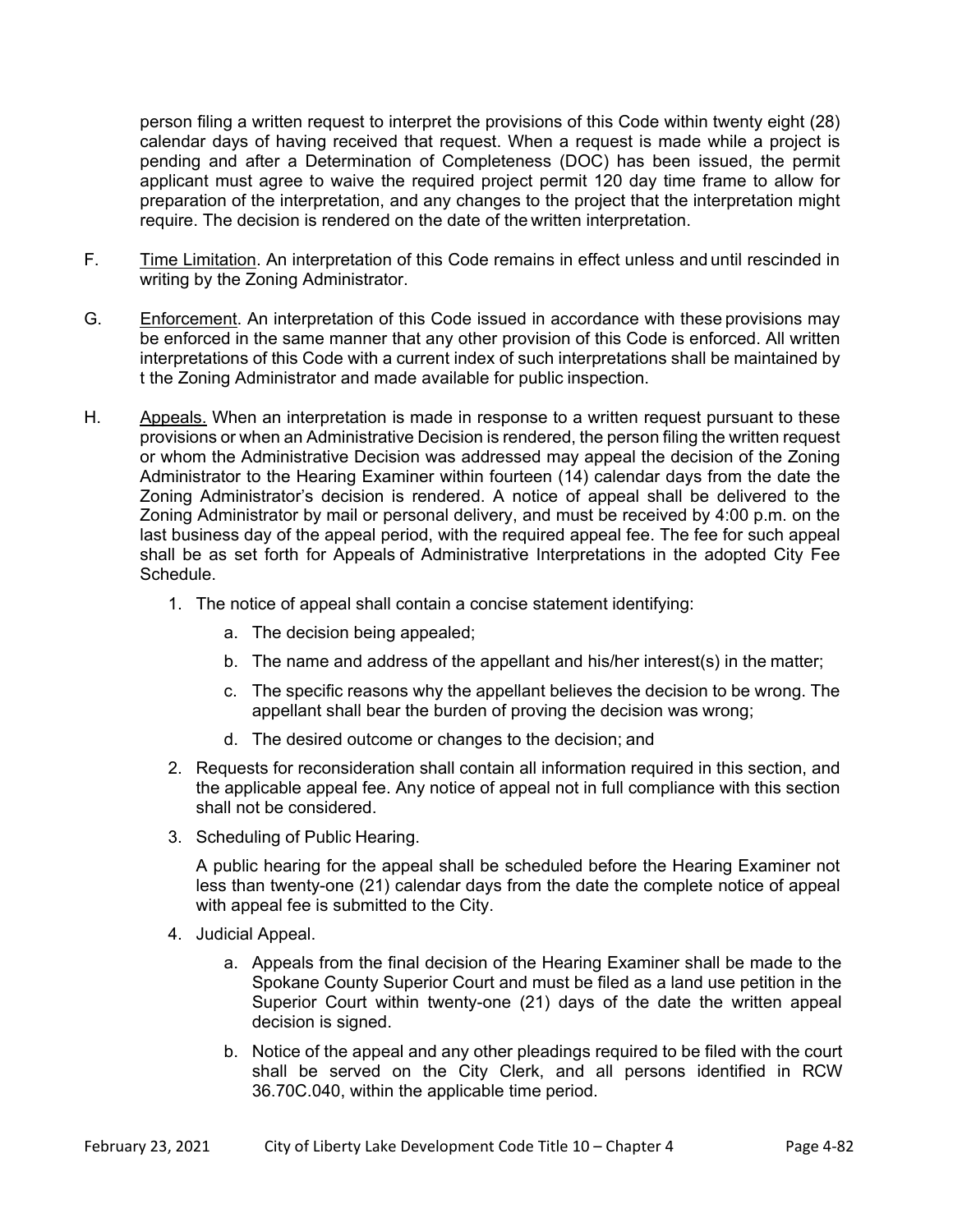c. The cost of transcribing and preparing all records ordered certified by the court or desired by the appellant for such appeal shall be borne by the appellant. Prior to the preparation of any records, the appellant shall post with the City Clerk an advance fee deposit in the amount specified by the City Clerk. Any overage will be promptly returned to the appellant.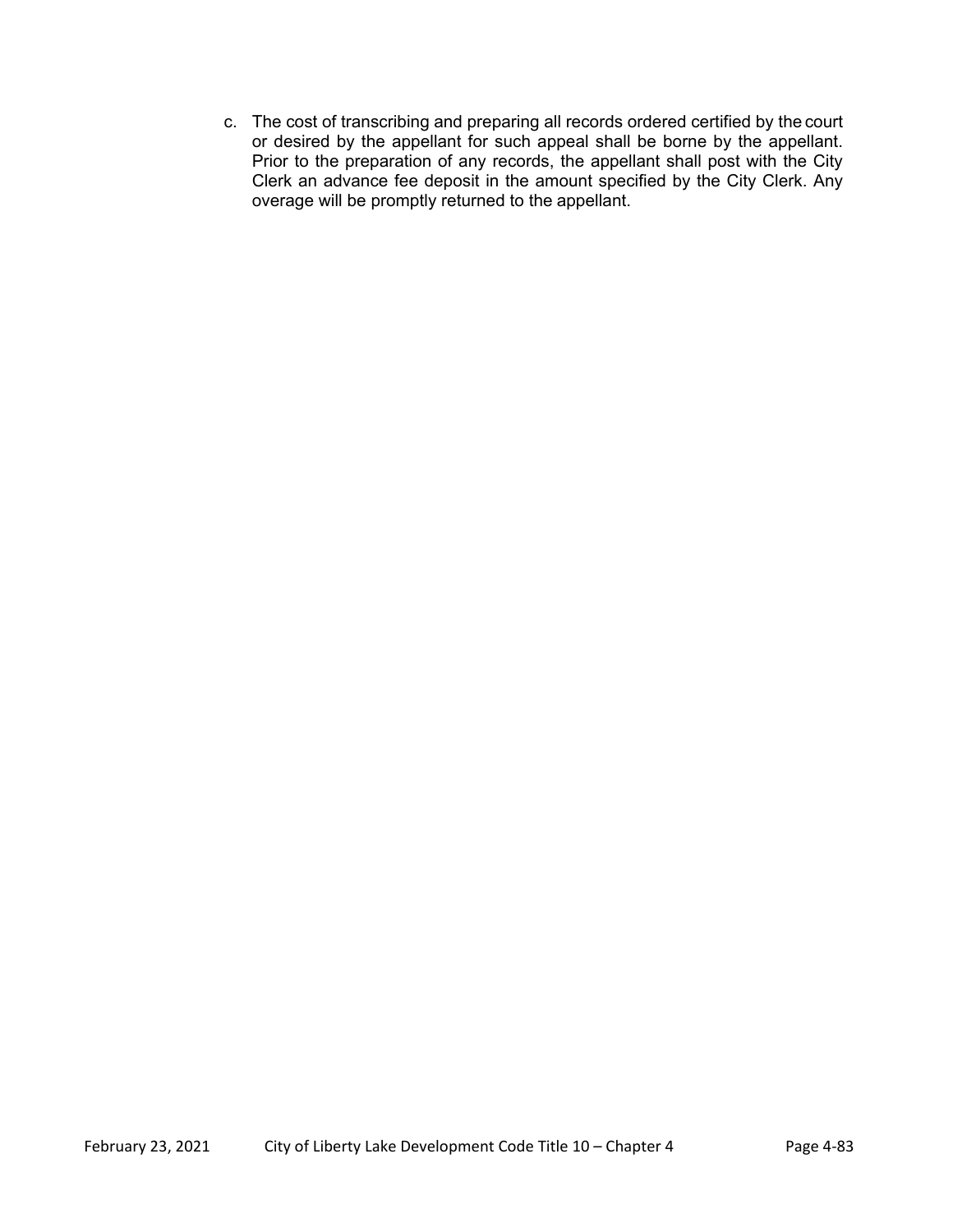# **Article 10-4H — Conditional Use Permits**

# **Sections:**

| $10 - 4H - 1$ | <b>Purpose</b>                                                    |
|---------------|-------------------------------------------------------------------|
| $10 - 4H - 2$ | <b>Approvals Process</b>                                          |
| $10 - 4H - 3$ | <b>Application Submission Requirements</b>                        |
| $10 - 4H - 4$ | <b>Criteria, Standards and Conditions of Approval</b>             |
| $10-4H-5$     | <b>Additional Development Standards for Conditional Use Types</b> |

## **10-4H-1 Purpose**

There are certain uses which, due to the nature of their impacts on surrounding land uses and public facilities and services, require a case-by-case review and analysis. These are identified as "Conditional Uses" in Chapter 2 - Zoning Districts. The purpose of Article 10-4H is to provide standards and procedures under which a conditional use may be permitted, enlarged, or altered if the site is appropriate and if other appropriate conditions of approval can be met.

#### **10-4H-2 Approvals Process**

- A. Initial Application. An application for a new conditional use shall be processed as a Type II procedure (Article 10-4B). The application shall meet submission requirements in Section 10- 4H-3, and the approval criteria contained in Section 10-4H-4.
- B. Modification of Approved or Existing Conditional Use. Modifications to approved or existing conditional uses shall be processed in accordance with Article 10-F - Modifications.

## **10-4H-3 Application Submission Requirements**

In addition to the submission requirements required in Article 10-4B above, an application for conditional use approval must include the following information (A-H), as applicable. For a description of each item, please refer to Section 10-4C-3 - Site Design Review Application Submission Requirements:

- A. Site analysis map (existing site conditions);
- B. Proposed site plan;
- C. Preliminary grading plan;
- D. A landscape plan;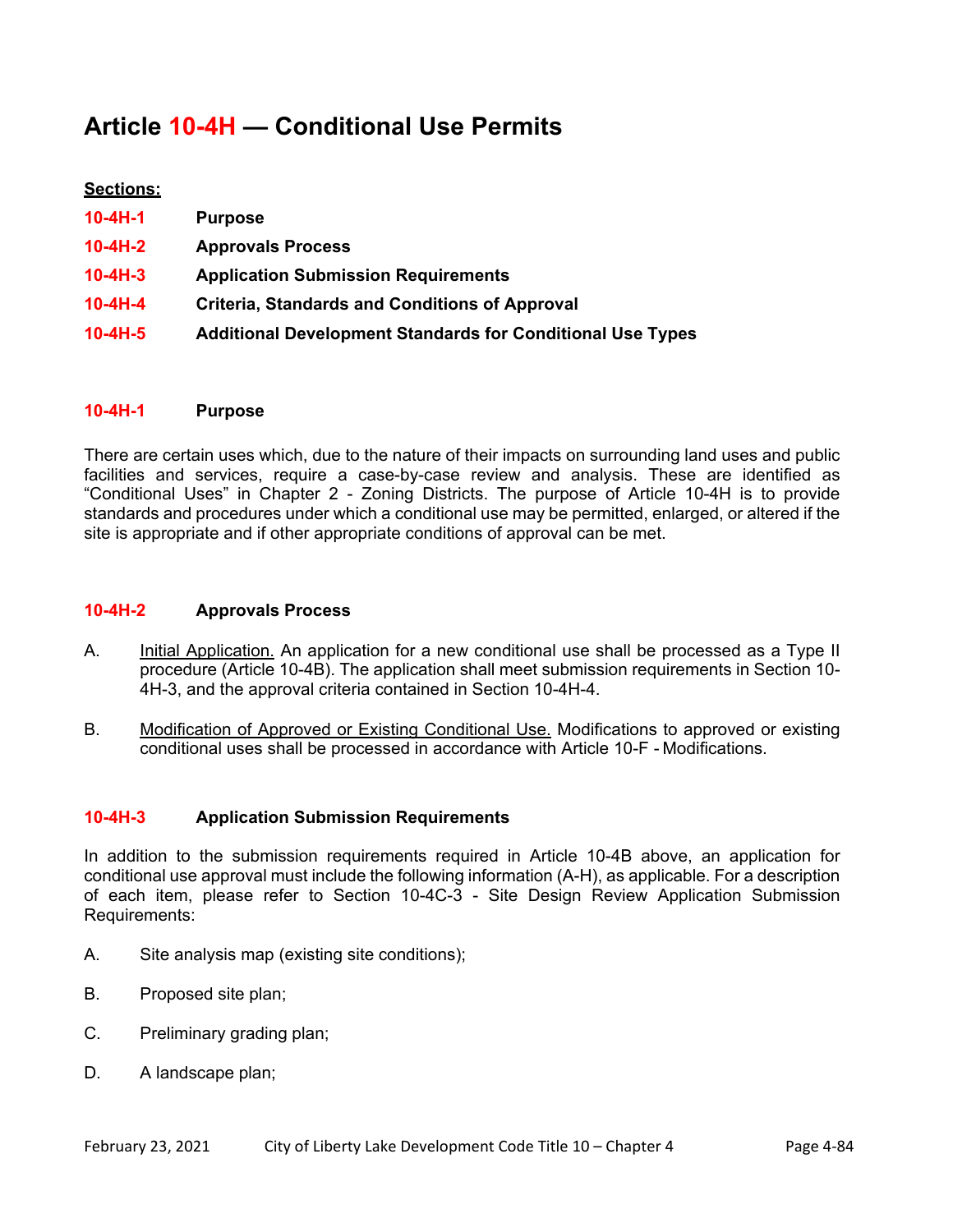- E. Architectural drawings of all structures;
- F. Drawings of all proposed signs;
- G. A copy of all existing and proposed restrictions or covenants.
- H. Narrative report documenting compliance with all applicable approval criteria in Section 10- 4H-4.

## **10-4H-4 Criteria, Standards and Conditions of Approval**

The Hearing Examiner shall approve, approve with conditions, or deny an application for a conditional use or to enlarge or alter a conditional use based on findings of fact with respect to each of the following standards and criteria:

- A. Use Criteria.
	- 1. The site size, dimensions, location, topography and access are adequate for the needs of the proposed use, considering the proposed building mass, parking, traffic, noise, vibration, exhaust/emissions, light, glare, erosion, odor, dust, visibility, safety, and aesthetic considerations;
	- 2. The negative impacts of the proposed use on adjacent properties and on the public can be mitigated through application of other Code standards, or other reasonable conditions of approval; and
	- 3. All required public facilities have adequate capacity to serve the proposal.
- B. Site Design Standards. The criteria for Site Design Review approval (Section 10-4C-4 above) shall be met.
- C. Conditions of Approval. The Hearing Examiner may impose conditions that are found necessary to ensure that the use is compatible with other uses in the vicinity, and that the negative impact of the proposed use on the surrounding uses and public facilities is minimized. These conditions include, but are not limited to, the following:
	- 1. Limiting the hours, days, place, and/or manner of operation;
	- 2. Requiring site or architectural design features which minimize environmental impacts such as noise, vibration, exhaust/emissions, light, glare, erosion, odor, and/or dust;
	- 3. Requiring larger setback areas, lot area, and/or lot depth or width;
	- 4. Limiting the building height, size or lot coverage, and/or location on the site;
	- 5. Designating the size, number, location, and/or design of vehicle access points or parking areas;
	- 6. Requiring street right-of-way to be dedicated and street(s), sidewalks, curbs, planting strips, pathways, or trails to be improved;
	- 7. Requiring landscaping, screening, drainage, water quality facilities, and/or improvement of parking and loading areas;
	- 8. Limiting the number, size, location, height, and/or lighting of signs;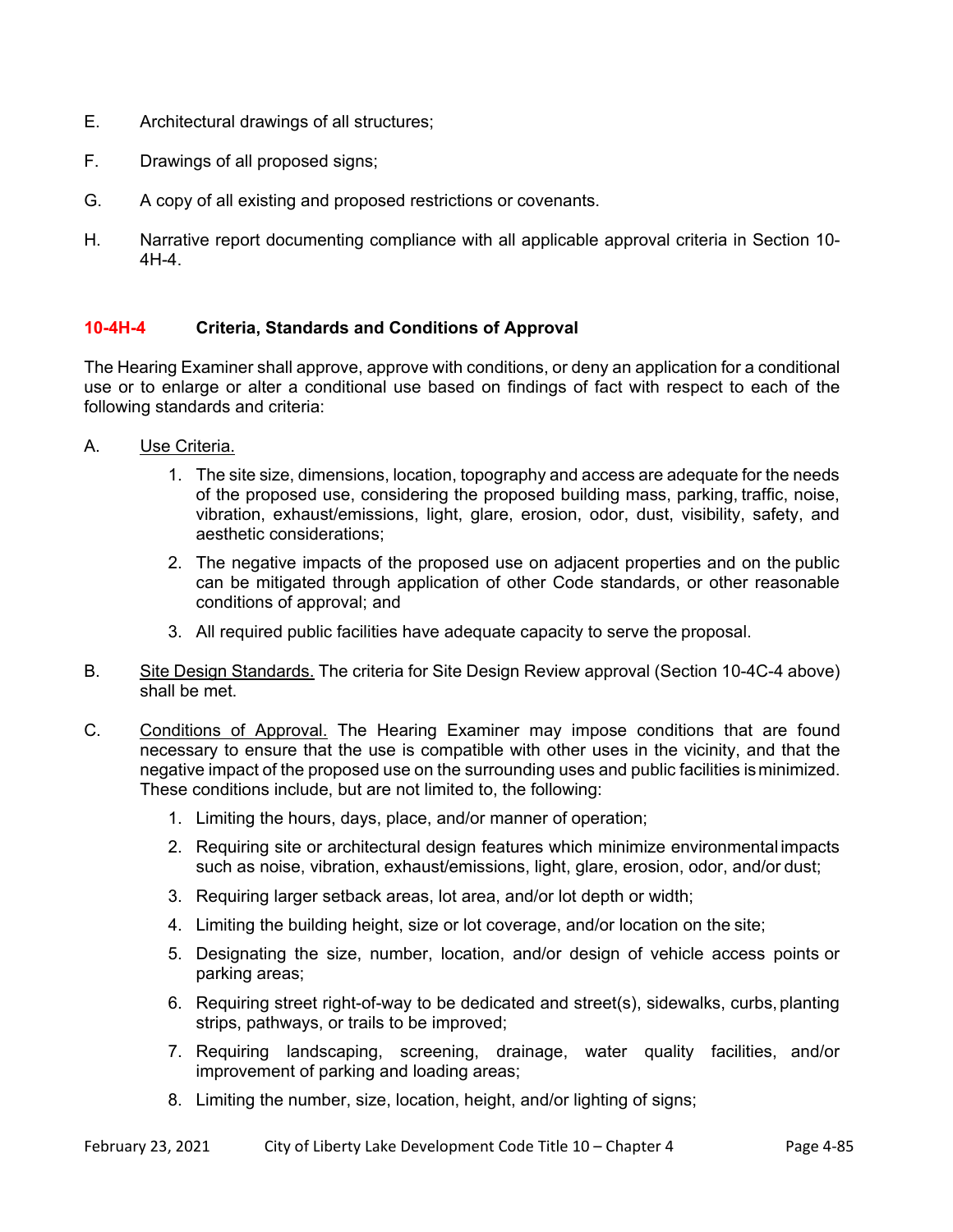- 9. Limiting or setting standards for the location, design, and/or intensity of outdoor lighting;
- 10. Requiring berms, screening, or landscaping and the establishment of standards for their installation and maintenance;
- 11. Requiring and designating the size, height, location, and/or materials for fences;
- 12. Requiring the protection and preservation of existing trees, soils, vegetation, watercourses, habitat areas, drainage areas, historic resources, cultural resources, and/or critical areas;
- 13. Requiring the dedication of sufficient land to the public, and/or construction of a pedestrian/ bicycle pathways in accordance with the adopted plans. Dedication of land and construction shall conform to the provisions of Article 10-3B.

#### **10-4H-5 Additional Development Standards for Conditional Use Types**

- A. Concurrent Variance Application(s). A conditional use permit shall not grant variances to regulations otherwise prescribed by the Development Code. Variance application(s) may be filed in conjunction with the conditional use application and both applications may be reviewed at the same hearing.
- B Additional development standards. Development standards for specific uses are contained in Chapter 2 - Zoning Districts.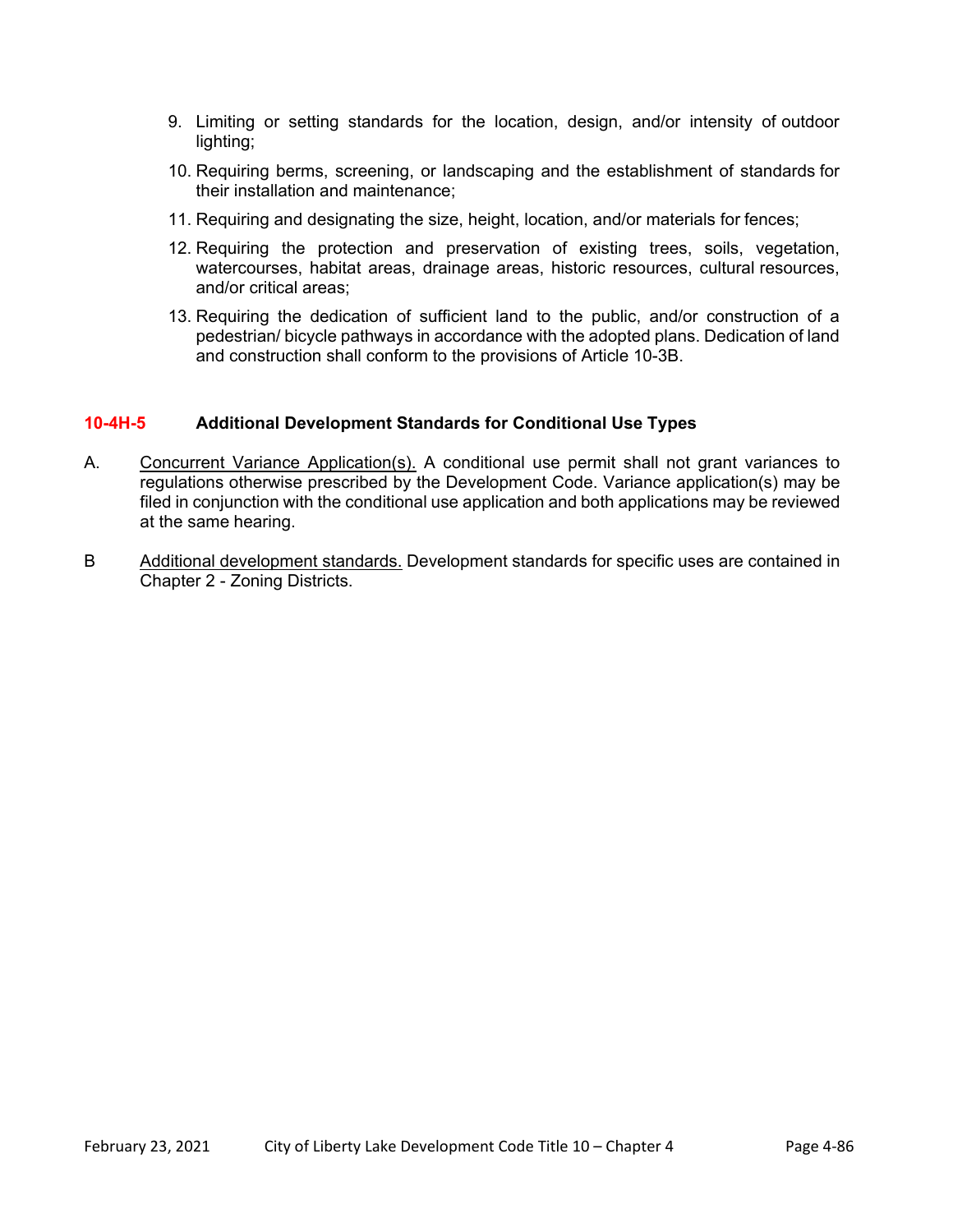# **Article 10-4I — Miscellaneous Permits**

# **Sections:**

| $10 - 41 - 1$ | <b>Temporary Use Permits</b>             |
|---------------|------------------------------------------|
| $10 - 41 - 2$ | <b>Home Occupation Permits</b>           |
| $10 - 41 - 3$ | <b>Special Use Permits</b>               |
| $10 - 41 - 4$ | <b>Small Wireless Facilities Permits</b> |

# **10-4I-1 Temporary Use Permits**

Temporary uses are characterized by the non-permanent nature of the facilities/site improvements, and/or the short term or seasonal nature of the use. Temporary uses include, but are not limited to: construction trailers, leasing offices, temporary carnivals and fairs, parking lot sales, retail warehouse sales, mobile sales / concessions, and seasonal sales such as Christmas tree sales and vegetable stands. The uses listed below have specific requirements for Temporary Use Permit approval. The uses below and other uses listed in the Zoning Matrix may require a Temporary Use Permit with additional regulations or requirements identified in the Limited or Conditional Use:

- A. Seasonal and Special Events. These types of uses generally occur only once in a calendar year and for no longer a period than 90 days, unless approved for an extended period of time by the Zoning Administrator. Using the Exempt project procedure under Article 10-4B, the Zoning Administrator / Designee shall approve, approve with conditions, or deny a temporary use permit for a seasonal or special event based on findings that all of the following criteria are satisfied:
	- 1. The use is permitted in the underlying zoning district and does not violate any conditions of approval for the property (e.g., prior development permit approval);
	- 2. The use does not violate zoning ordinances or conditional use permits applicable to the site;
	- 3. The applicant provides proof that the property-owner gave permission to use his/her property in the proposed manner;
	- 4. No parking will be utilized by customers and employees of the temporary use which is needed by the property owner to meet their minimum parking requirement under Article 10-3D - Vehicle and Bicycle Parking;
	- 5. The use provides adequate vision clearance, as required in Section 10-3B-2, subsection N, and shall not obstruct pedestrian access on public streets;
	- 6. Ingress and egress are safe and adequate when combined with the other uses of the property; as required by Article 10-3B - Access and Circulation;
	- 7. The use does not create adverse, off-site impacts such as vehicle traffic, noise, odors, vibrations, glare, or lights that affect an adjoining use in a manner which other uses allowed outright in the zone do not affect the adjoining use; and
	- 8. The use is adequately served by public sewer and water, if applicable. (The applicant shall be responsible for obtaining any related permits.)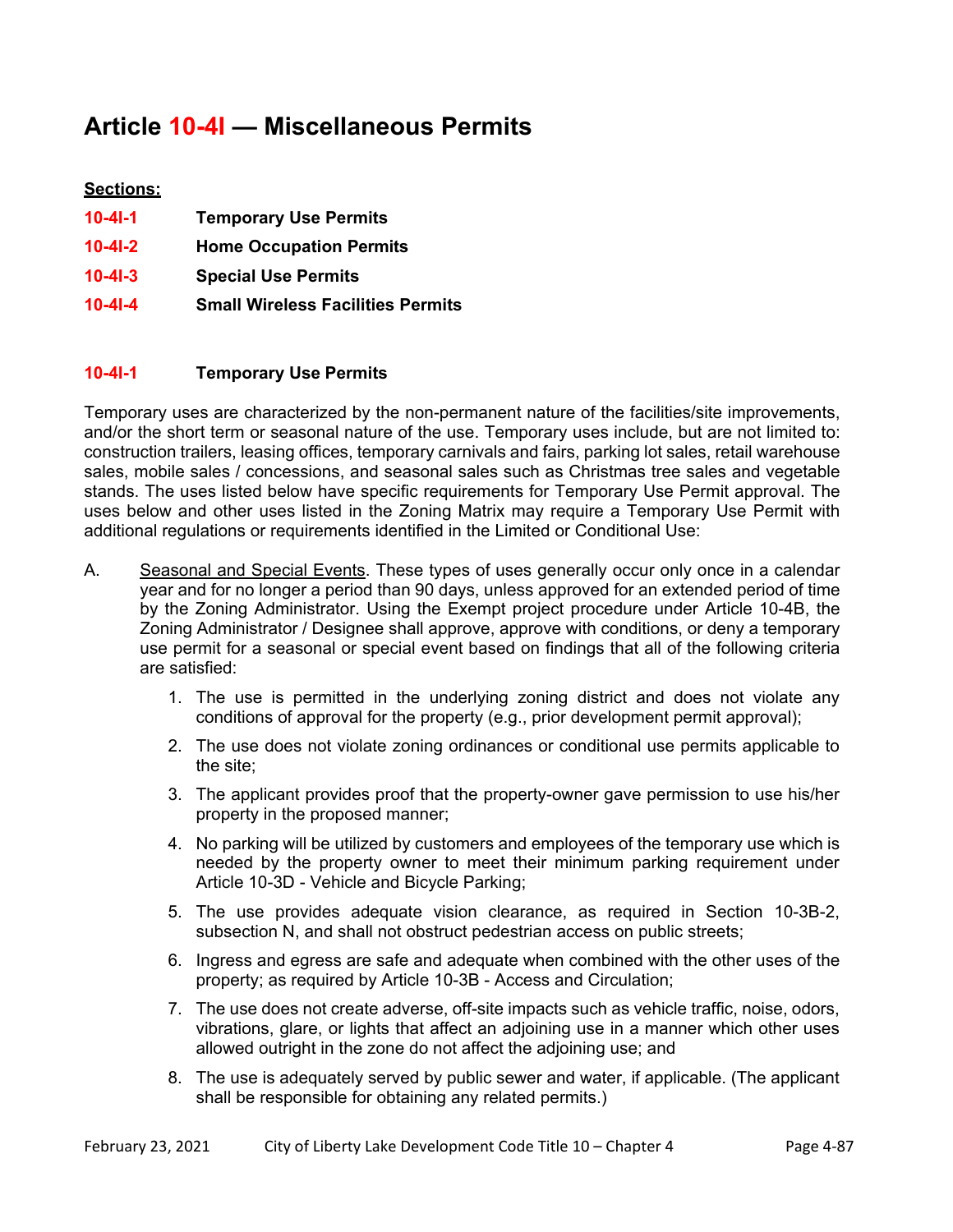- B. Temporary Sales Office or Model Home. Using the Exempt project procedure under Article 10-4B, the Zoning Administrator / Designee may approve, approve with conditions, or deny an application for the use of any real property within the City as a temporary sales office, offices for the purpose of facilitating the sale of real property, or model home in any subdivision or tract of land within the City, based on the following criteria:
	- 1. Temporary sales office:
		- a. The use will be for no other purpose other than those described above; and
		- b. The temporary sales office shall be located within the boundaries of the subdivision or tract of land in which the real property is to be sold; and
		- c. The property to be used for a temporary sales office shall not be permanently improved for that purpose and shall be removed or the sales office use shall be discontinued upon sell-out of the subdivision or tract of land, unless the temporary sales office is located within a model house where the use shall comply with the requirements in subsection "2-c" below; and
		- d. The temporary sales office may be located in the model house defined below.
	- 2. Model house:
		- a. The model house shall be located within the boundaries of the subdivision or tract of land where the real property to be sold is situated; and
		- b. The model house shall be designed as a permanent structure that meets all relevant requirements of this Code; and
		- c. The model house use shall be discontinued and the structure shall be converted to a saleable house, if necessary, after a period of three (3) years, unless the phase in which the model house is located is less than 80% soldout in which case, the Zoning Administrator may grant up to two, one (1) year extensions for the model house use. If the model house contains a temporary sales office, the time limits specified above for the model house shall apply.
- C. Temporary Building. Using the Exempt project procedure, as governed by Article 10-4B, the Zoning Administrator / Designee may approve, approve with conditions or deny an application for a temporary trailer or prefabricated building for use on any real commercial or industrial property within the City as a temporary commercial or industrial office or space associated with the primary use on the property, based on the following criteria:
	- 1. The temporary trailer or prefabricated building will be for no other purpose other than those described above;
	- 2. The temporary trailer or building shall be located within the boundaries of the parcel of land on which it is located;
	- 3. The primary use on the property on which the temporary trailer or pre-fabricated building is to be located is already developed;
	- 4. Ingress and egress are safe and adequate when combined with the other uses of the property, as required by Article 10-3B - Access and Circulation;
	- 5. There is adequate parking for the customers or users of the temporary use, as required by Article 10-3D - Vehicle and Bicycle Parking;
	- 6. The use will not result in vehicular traffic congestion on streets;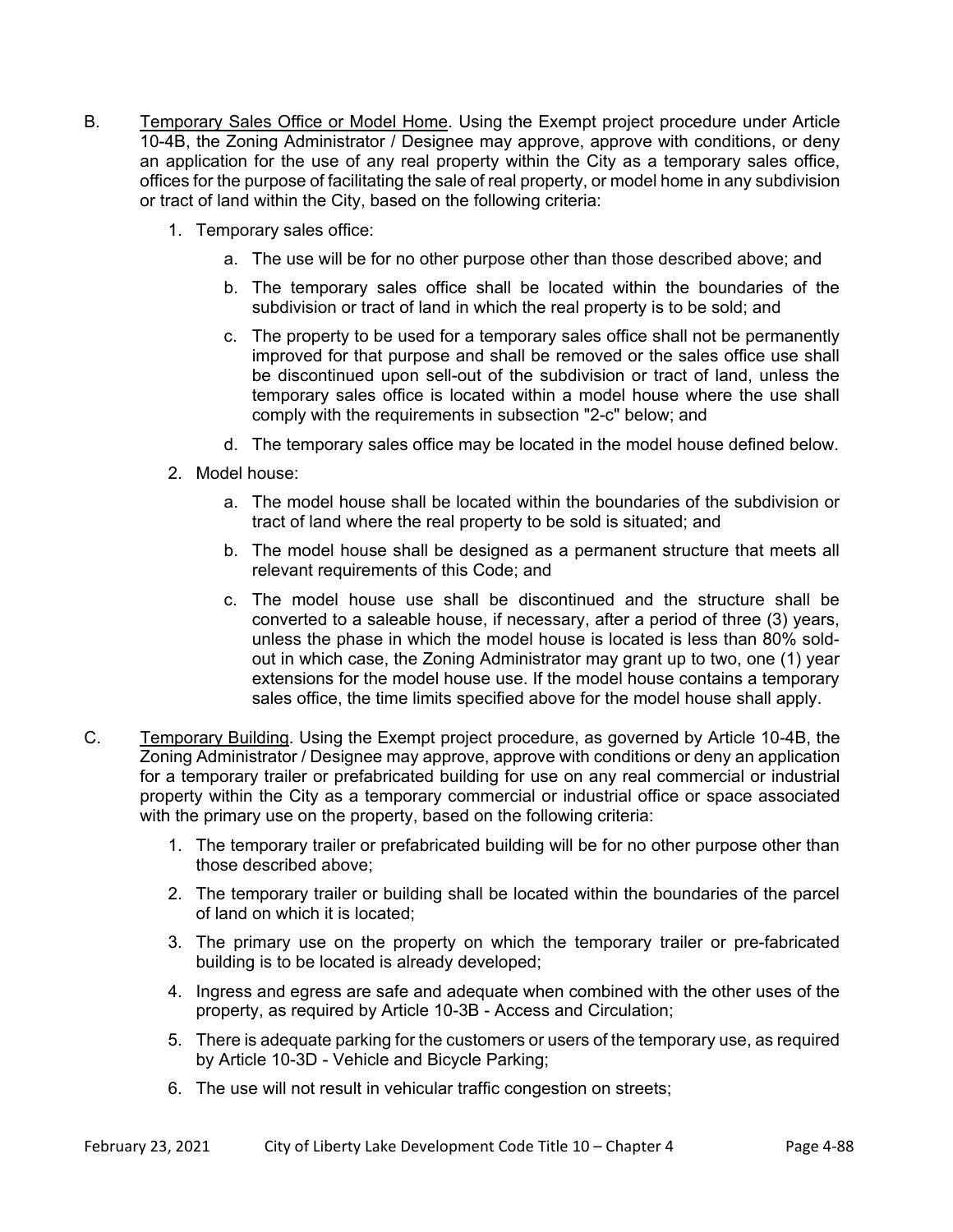- 7. The use will pose no hazard to pedestrians in the area of the use;
- 8. The use does not create adverse off-site impacts including vehicle traffic, noise, odors, vibrations, glare, or lights that affect an adjoining use in a manner which other uses allowed outright in the zone do not affect the adjoining use; and
- 9. The building complies with applicable building codes;
- 10. The use can be adequately served by public sewer and water, if applicable. (The applicant shall be responsible for obtaining any related permits); and
- 11. The length of time that the temporary building will be used does not exceed one (1) year, unless approved for an extended period of time by the Zoning Administrator. When a temporary building exceeds this time frame, the applicant shall be required to remove the building, or renew the temporary use permit.
- D. Mobiles Sales / Concessions. Using the Exempt project procedure under Article 10-4B, the Zoning Administrator / Designee shall approve, approve with conditions, or deny a temporary use permit for a mobile food service establishment or mobile sales booth, based on the following criteria:
	- 1. Mobile food service establishment:
		- a. A truck, trailer, or cart located in a non-permanent fixed location utilized primarily for the sale of food;
		- b. Only permitted on public property or within the public right-of-way when associated with a community event as defined in this Code and determined by the City, or when associated with sports league play; the City has the right to limit the number of mobile food service establishments and types of products;
		- c. May be permitted on private property or adjacent parking in the public right-ofway, when associated with a temporary carnival or fair, parking lot or sidewalk sale, non-profit fundraiser, or a community event as defined in this Code and determined by the City;
		- d. May be permitted on private property or adjacent parking in the public right-ofway when explicitly allowed within the zoning district of the proposed location, and subject to the standards of that zoning district.
		- e. Mobile food service establishments associated with a special event cannot be utilized on public or private property for more than twenty one (21) consecutive days or the duration allowed within any one year for Seasonal and Special Events above, unless approved for an extended period of time by the Zoning Administrator / Designee;
		- f. Temporary use permits for mobile food service establishments that are explicitly allowed within the zoning district shall remain in effect for a period of one year. When the permit expires, the applicant shall be required to renew the temporary use permit, or remove the mobile food service establishment.
		- g. A site plan must be submitted and the mobile food service establishment will only be permitted in a location approved by the City that allows for safe pedestrian, vehicular, and emergency access;
		- h. The mobile food service establishment shall contain at least one functional fire extinguisher;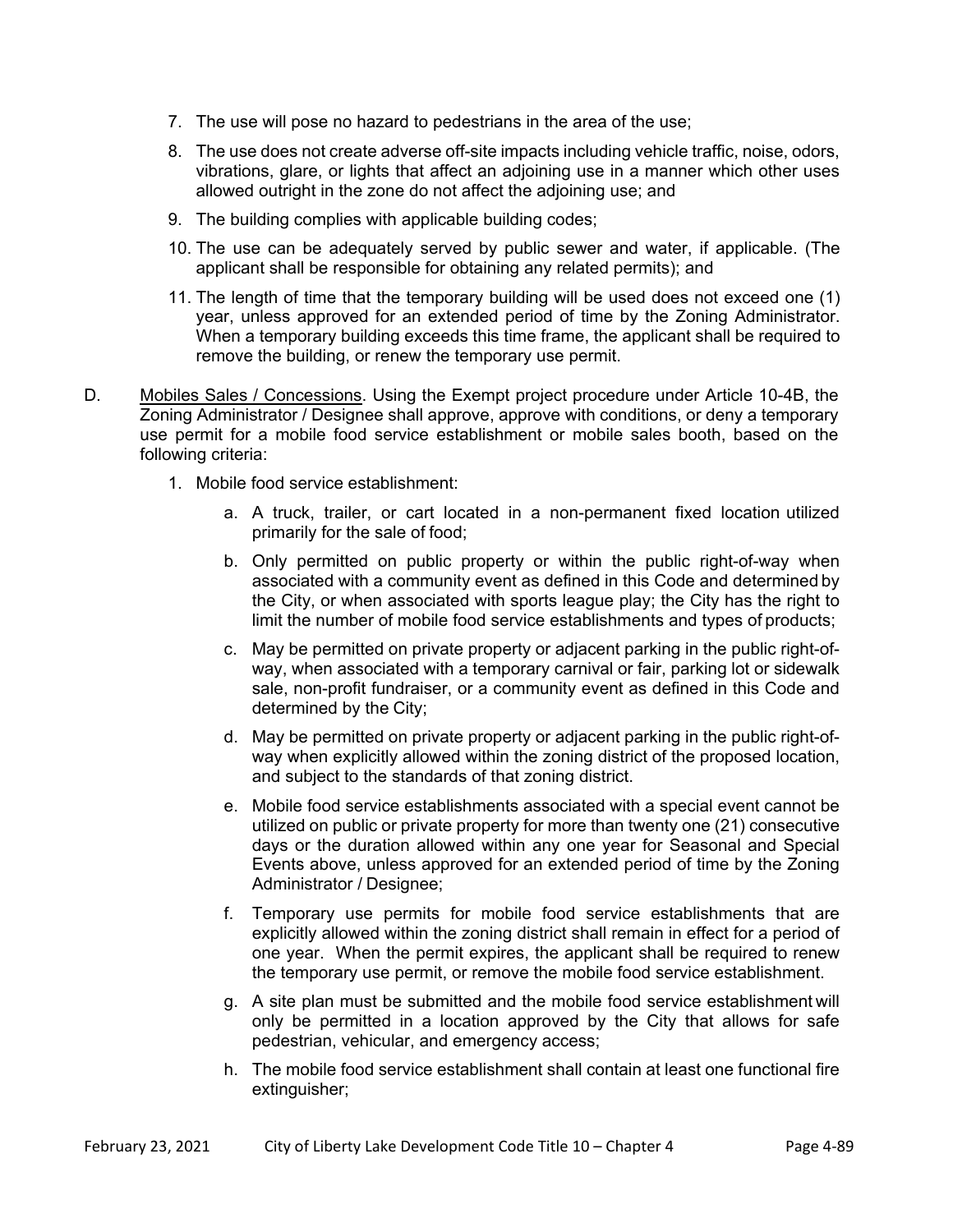- i. The mobile food service establishment must have a trash and garbage disposal container capable of holding all trash and garbage generated by the operation of the concession. The container shall be emptied periodically as necessary in order to ensure, at all times, public access and use of the container;
- j. The applicant must provide proof that the property-owner gave permission to use his/her property in the proposed manner; or, if located in adjacent parking in public right-of-way, proof of permission from the adjacent property or business owner;
- k. Proper Health Department and City regulations, permits, and approvals must be obtained and complied with; and,
- l. Hours of operation for the mobile concession shall be limited to the hours of operation of the principal use associated with the subject property, except when associated with a community event, in which case the hours of operation for the mobile concession shall be limited to the hours of operation of that community event.



- 2. Mobile sales booth:
	- a. A booth (including trailer, canopy, or display area) utilized for the sale or display of goods or services located in a non-permanent fixed location;
	- b. Only permitted on public property or within the public right-of-way when associated with a community event as defined in this Code and determined by the City;
		- i. The City has the right to limit the number of vendors and types of products and services.
		- ii. The following products and services shall be prohibited, and on-site enforcement of the prohibition shall be conducted by the Liberty Lake Police Department:
			- aa. Adult oriented merchandise or services
			- bb. Drug paraphernalia
			- cc. Hazardous materials
			- dd. Illegal merchandise or services
			- ee. Tobacco
			- ff. Weapons
			- gg. Similar products and services as listed above, as determined by the Zoning Administrator / designee;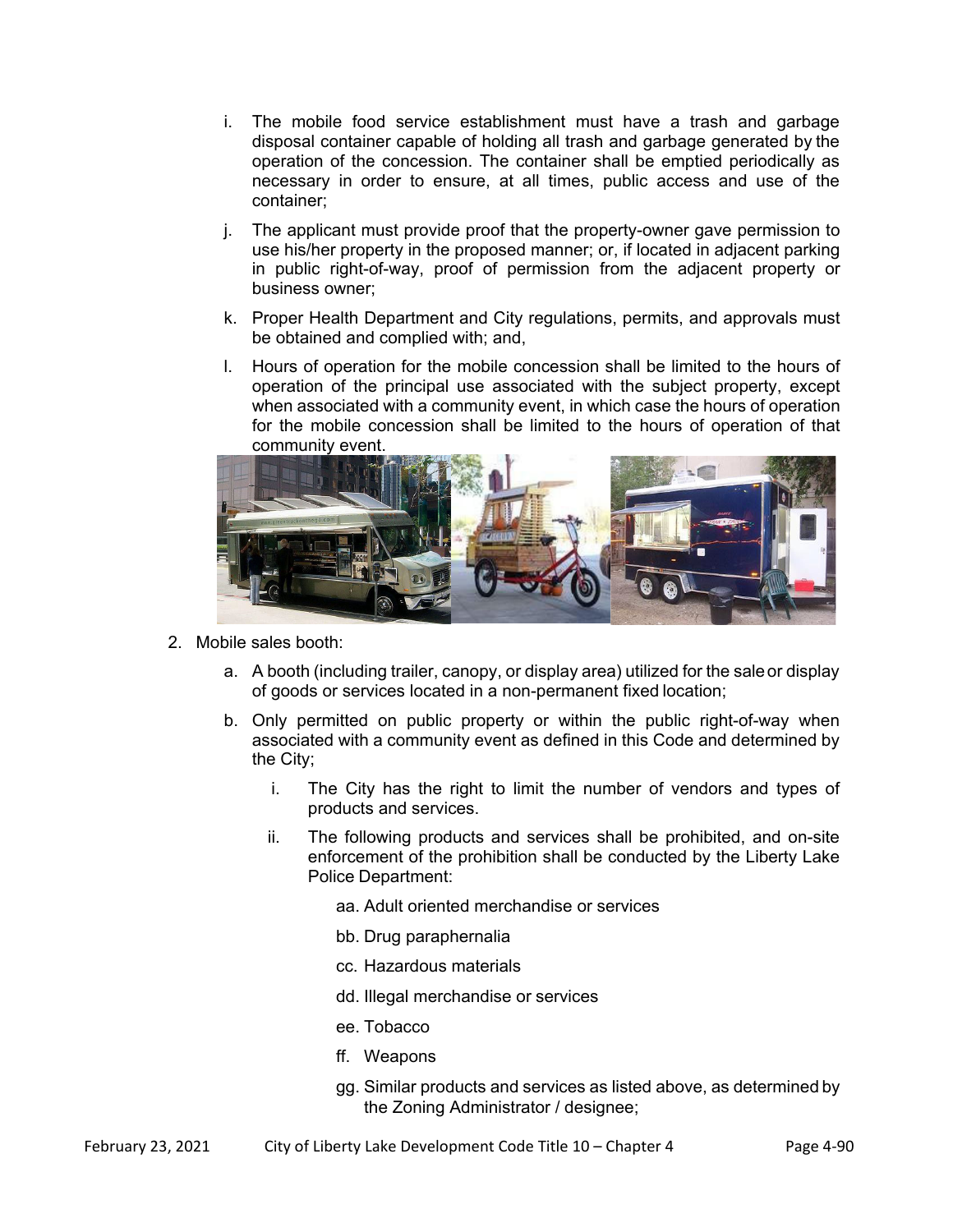- c. Only permitted on private property when associated with a temporary carnival or fair, parking lot or sidewalk sale, non-profit fundraiser, or a community event as defined in this Code and determined by the City;
- d. Mobile sales booths cannot be utilized on public or private property for more than twenty one (21) consecutive days or the duration allowed within any one year for Seasonal and Special Events above, unless approved for an extended period of time by the Zoning Administrator / Designee;
- e. A site plan must be submitted and the mobile sales booth will only be permitted in a location approved by the City that allows for safe pedestrian, vehicular, and emergency access;
- f. The applicant must provide proof that the property-owner gave permission to use his/her property in the proposed manner; and
- g. City regulations, permits, and approvals must be obtained and complied with.
- 3. The requirement for individual permits for mobile sales/concessions vendors within a larger special event may be waived, provided the mobile sales/concessions have been addressed in the Seasonal and Special Event permit application and site plan associated with that event, as required in paragraph A of this section.



# **10-4I-2 Home Occupation Permits**

The purpose of this section is to facilitate small commercial ventures operated within a residence, which are appropriate in scale and impact to be operated within a residence and which could not necessarily be sustained if it were necessary for the business owner to lease commercial quarters. Home occupations are encouraged for their contribution in reducing the number of vehicle trips often generated by conventional businesses. Home occupations are permitted in residential units (dwellings) that are owned by the person operating the home occupation or which is the primary residence of the operator of the home occupation, subject to the following standards:

## A. Appearance and Use of Residence:

- 1. The home occupation shall be restricted to lawfully-built enclosed structures and be conducted in such a manner as not to give an outward appearance of a business;
- 2. The home occupation shall not result in any structural alterations or additions to a structure that will change its primary use or building code occupancy classification;
- 3. The home occupation shall not violate any conditions of development approval (i.e., prior development permit approval);
- 4. No products and or equipment produced or used by the home occupation may be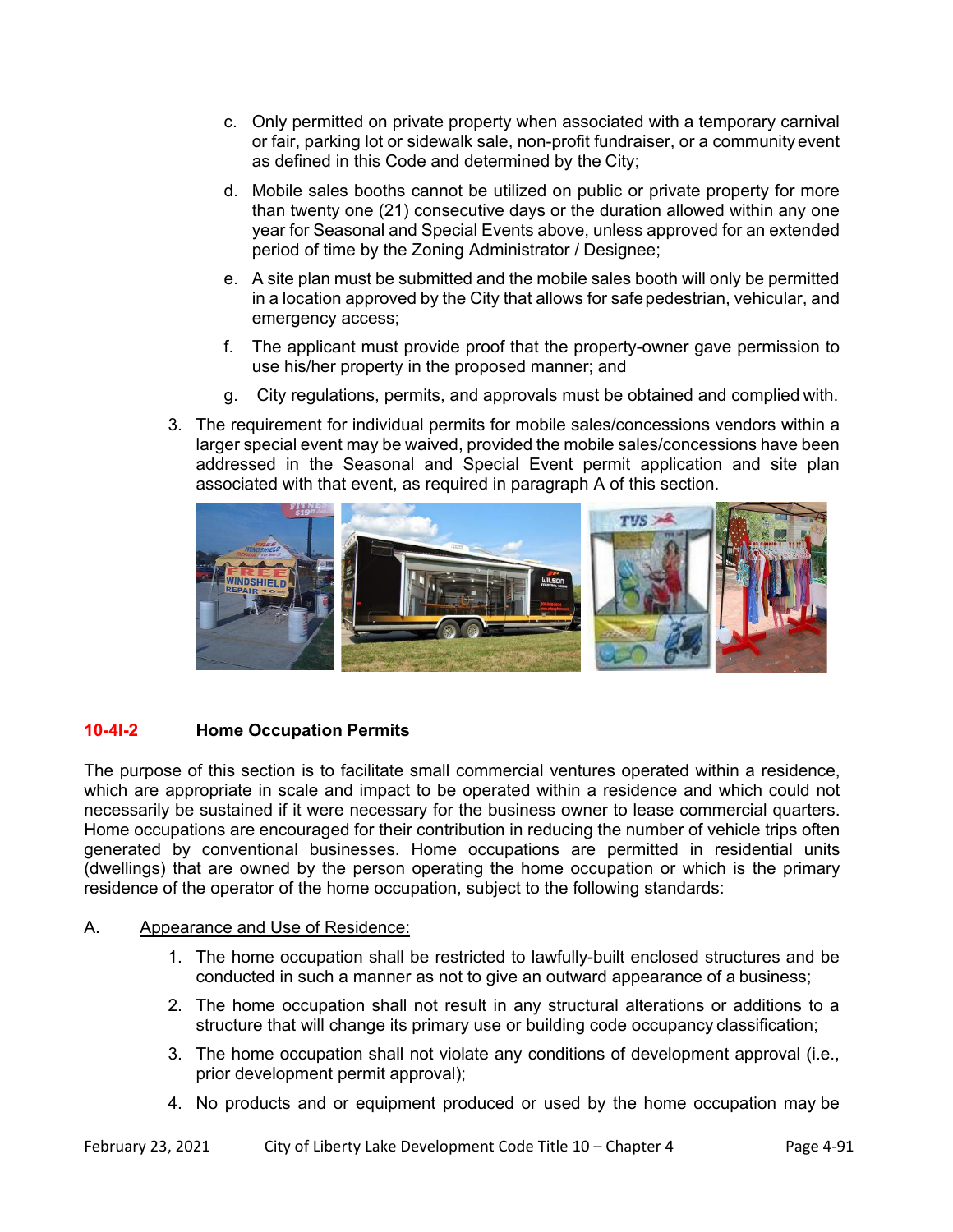displayed to be visible from outside any structure;

- 5. The home occupation, including storage space, shall not occupy more than forty-nine (49) percent of the residential unit, however a home occupation may be located in an approved detached accessory building under the standards of this section; and,
- 6. All material or mechanical equipment shall be used in a manner as to be in compliance with WAC 173-60 regarding noise.

#### B. Storage:

- 1. Outside storage, visible from the public right-of-way or adjacent properties, is prohibited;
- 2. On-site storage of hazardous materials (including toxic, explosive, noxious, combustible or flammable) beyond those normally incidental to residential use is prohibited; and
- 3. Storage of inventory or products and all other equipment, fixtures, and activities associated with the home occupation shall be allowed in any structure.

## C. Employees:

- 1. Other than family members residing within the dwelling located on the home occupation site, there shall be no more than one employee at the home occupation site at any given time. As used in this section, the term "home occupation site" means the lot on which the home occupation is conducted;
- 2. Additional individuals may be employed by or associated with the home occupation, so long as they do not report to work or pick up/deliver at the home; and
- 3. The home occupation site shall not be used as a headquarters for the assembly of employees for instruction or other purposes, including dispatch to other locations.
- D. Advertising and Signs: Only one (1) unlighted wall or window sign shall be allowed and in no case shall the sign exceed 3 square feet.

#### E. Vehicles, Parking and Traffic:

- 1. One commercially-licensed vehicle associated with the home occupation is allowed at the home occupation site. It shall be of a size that would not overhang into the public right-of-way when parked in the driveway or other location on the home occupation site;
- 2. There shall be no more than three commercial vehicle deliveries to or from the home occupation site daily. There shall be no commercial vehicle deliveries during the hours of 10 p.m. to 7 a.m; and
- 3. There shall be no more than one client's or customer's vehicle at any one time and no more than eight per day at the home occupation site.
- F. Business Hours. There shall be no restriction on business hours, except that clients or customers are permitted at the home occupation from 7 a.m. to 10 p.m. only, subject to Sections A and E, above.
- G. Prohibited Home Occupation Uses: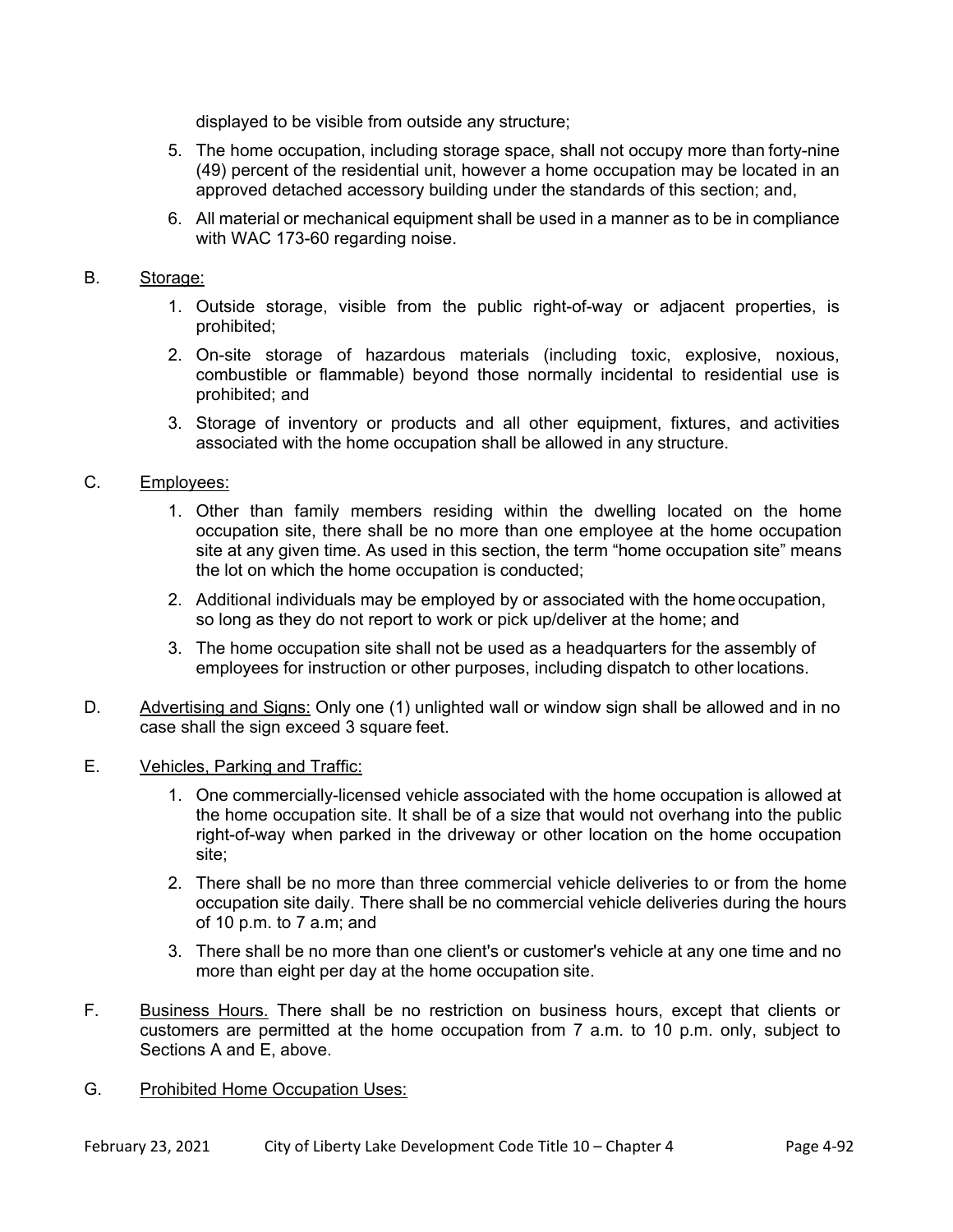- 1. Any activity that produces radio or TV interference, noise, glare, vibration, smoke, or odor beyond allowable levels as determined by local, state, or federal standards, or that can be detected beyond the property line is prohibited.
- 2. Any activity involving on-site retail sales is prohibited, except that the sale of items that are incidental to a permitted home occupation is allowed. For example, the sale of lesson books or sheet music from music teachers, art or craft supplies from arts or crafts instructors, computer software from computer consultants, and similar incidental items for sale by home business are allowed subject to A-F, above.
- 3. Any uses described in this section or uses with similar objectionable impacts because of motor vehicle traffic, noise, glare, odor, dust, smoke, or vibration, such as the following examples:
	- a. Ambulance service;
	- b. Animal hospital, veterinary services, kennels or animal boarding;
	- c. Auto and other vehicle repair, including auto painting; or
	- d. Repair, reconditioning or storage of motorized vehicles, boats, recreational vehicles, airplanes or large equipment on-site.
- 4. Any business related to adult retail use establishments, adult bookstores, and adult entertainment establishments are prohibited.
- H. Home Occupation Permit Approvals: Applicants shall complete and submit an application supplied by the City. The application shall be reviewed and processed by the Zoning Administrator for compliance with this section and the permit shall be either approved or denied based on the requirements of this section. If the permit is approved, the Zoning Administrator shall notify the applicant and the applicant shall pay the fee for Home Occupation Permits, as established in the adopted City Fee Schedule and receive a copy of the approved permit.
- I. **Enforcement:** The Zoning Administrator or his or her designee may visit and inspect the site of home occupations in accordance with this section to insure compliance with all applicable regulations. If a complaint or investigation request is received or if the Zoning Administrator believes a violation of the home occupation permit is occurring, such inspections will be conducted during normal business hours, and with reasonable notice. Code violations shall be processed in accordance with Article 10-1D - Enforcement.
- J. Exemptions. The following activities are exempt from the home occupation permit requirements, but shall otherwise comply with the substantive requirements of this section; provided, however, a home occupation permit may be required if a complaint is received about the activity or if activities related to the occupation otherwise qualify for a home occupation:
	- 1. Authors, composers and writers.
	- 2. After hours paperwork and similar activities performed by residents on evenings and weekends, who have a primary office elsewhere.
	- 3. Tutoring, teaching, music lessons, or fine arts instruction for one student or pupil or conducted not more than one time per week,
	- 4. Services or activities that are not performed at the residence, such as newspaper delivery, babysitting, lawn care and gardening, parties for the sale of items such as Tupperware, Mary Kay, etc., and similar services.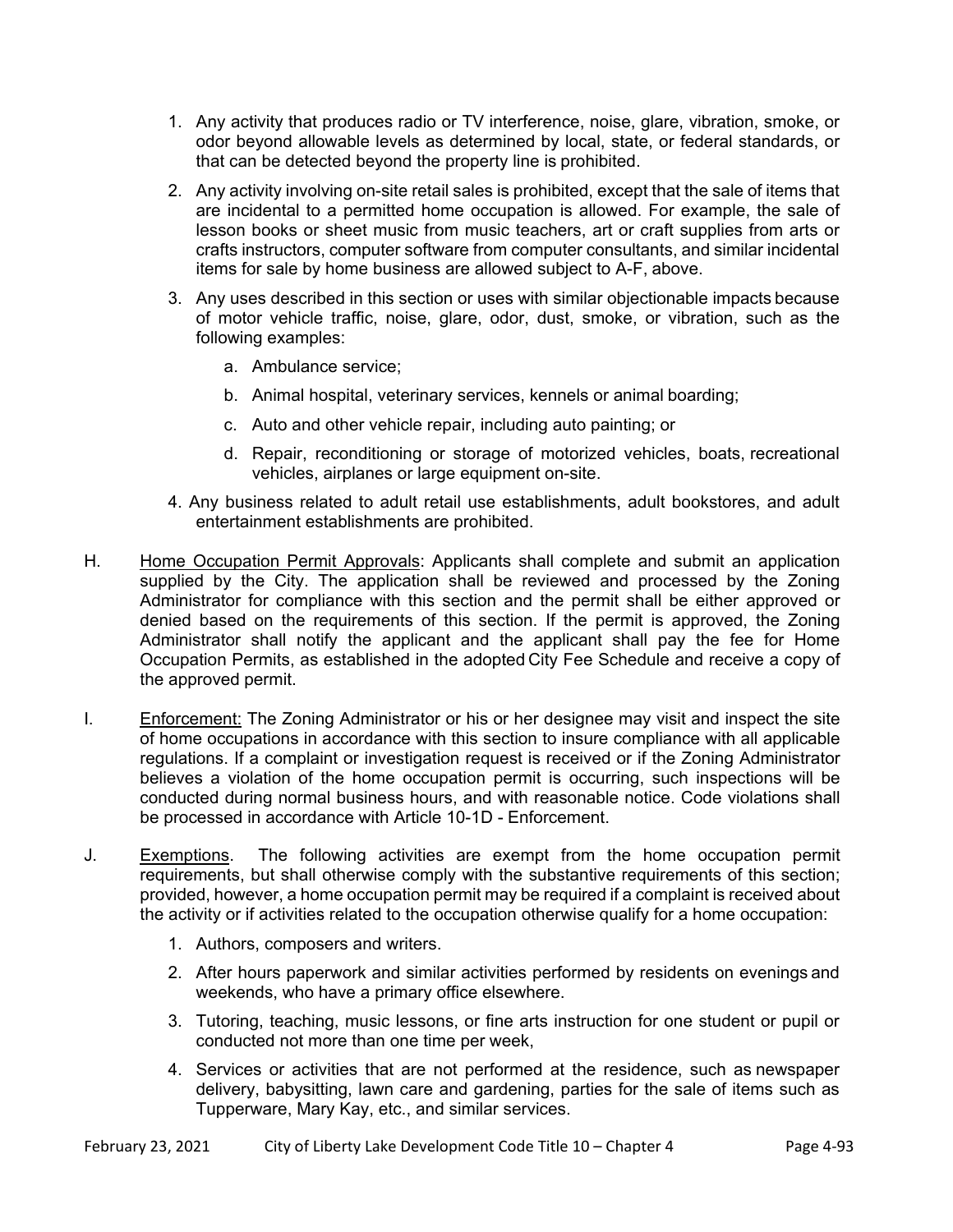5. Activities similar to 1 - 4 above, as determined by the Zoning Administrator / designee.

#### **10-4I-3 Special Use Permits**

- A. Purpose. The purpose of a special use permit is to allow a permit granted by the Hearing Examiner to locate a regional land use, not specifically allowed by the zoning code applicable to the location, but that provides a benefit to the community and is compatible with other uses in the zoning district in which it is proposed. The special use permit is granted subject to conditions placed on the proposed use to ensure compatibility with adjacent land uses.
- B. Application Submittal and Contents.
	- 1. The application for a special use permit shall be submitted to the City on forms provided by the City, along with the appropriate fees established in the City Fee Schedule.
	- 2. The Zoning Administrator may waive specific submittal requirements determined to be unnecessary for review of an application.
- C. Permit Review Process. Applications for special uses shall be processed according to the procedures for Type II project permits, established in Article 10-4B.
- D. Approval Criteria. A special use permit shall be granted by the City, only if the applicant demonstrates that:
	- 1. The use will provide a public benefit or satisfy a public need of the neighborhood, zoning district, or City;
	- 2. The characteristics of the special use will be compatible with the types of uses permitted in surrounding areas;
	- 3. The special use will not materially endanger the health, safety, and / or welfare of the community;
	- 4. The proposed location shall not result in either a detrimental over-concentration of a particular use within the City or within the immediate area of the proposed use, unless the proposed use is deemed a public necessity;
	- 5. The special use is such that pedestrian and vehicular traffic associated with the use will not be hazardous or conflict with existing or projected traffic in the neighborhood;
	- 6. The special use will be supported by adequate public facilities or services and will not adversely affect public services to the surrounding area or adverse impacts can be mitigated;
	- 7. Neither the location, size and height of buildings, structures, walls, and fences, nor any screening vegetation for the special use shall hinder or discourage the appropriate development or use of neighboring properties;
	- 8. The special use is not in conflict with the policies of the Comprehensive Plan or the basic purposes of this Code; and
	- 9. The special use is not in conflict with the standards of the critical areas overlay.
- E. Additional Conditions. In granting any special use permit, the Hearing Examiner may prescribe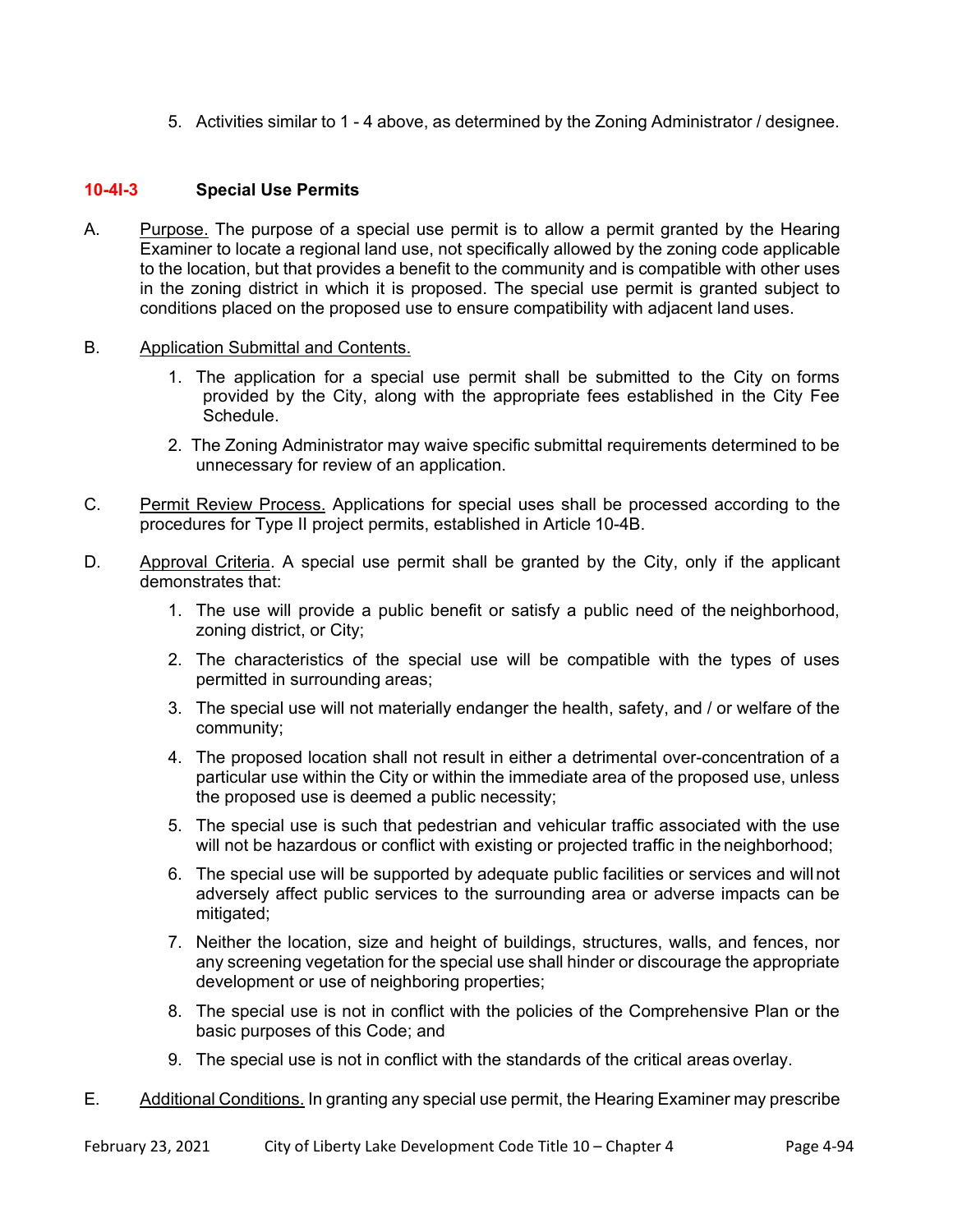appropriate conditions and safeguards that will ensure that the purpose and intent of this Code will not be violated.

- F. Use of Property Before Final Decision. No business license or building permit shall be issued for any use involved in an application for approval for a special use permit until the special use permit is approved.
- G. Special Use Permits Effective Period.
	- 1. A decision granting a special use permit shall become effective upon the date of such decision.
	- 2. A special use permit automatically expires and is void if the applicant fails to file for a building permit or other necessary development permit within three years of the effective date of the special use permit unless:
		- a. The applicant has received an extension of time for the special use permit subject to subsection H below; or
		- b. The special use permit approval provides for a greater time period.
- H. Extension of Time. The Zoning Administrator may extend a special use permit, not to exceed one year, if:
	- 1. Unforeseen circumstances or conditions necessitate the extension of the permit; and
	- 2. Termination of the permit would result in unreasonable hardship to the applicant, and the applicant is not responsible for the delay; and
	- 3. An extension of the permit will not cause substantial detriment to existing uses in the immediate vicinity of the subject property.
- I. Modification of Special Use Permit. The City may initiate a modification to an approved special use permit. A modification will be processed in the same manner as a new special use permit. Through the modification procedure, the Hearing Examiner may delete, modify, or impose additional conditions upon finding that the use for which the approval was granted has been intensified, changed, or modified by the property owner or by person(s) who control the property without approval so as to significantly impact surrounding land uses.
- J. Special Use Permit to Run With the Land. A special use permit granted pursuant to the provisions of this Section shall continue to be valid upon a change of ownership of the site, business, service, use, or structure which was the subject of the permit application. No other use is allowed without approval of an additional special use permit.
- K. Assurance Device. In appropriate circumstances, the City may require a reasonable performance of maintenance assurance device, in a form acceptable to the City attorney, to assure compliance with the provisions of this Code and the special use permit as approved.
- L. Permit Suspension or Revocation. The City may suspend or revoke an approved special use permit only upon finding that:
	- 1. The use for which the approval was granted has been abandoned for a period of at least one year; or
	- 2. Approval of the permit was obtained by misrepresentation of material fact; or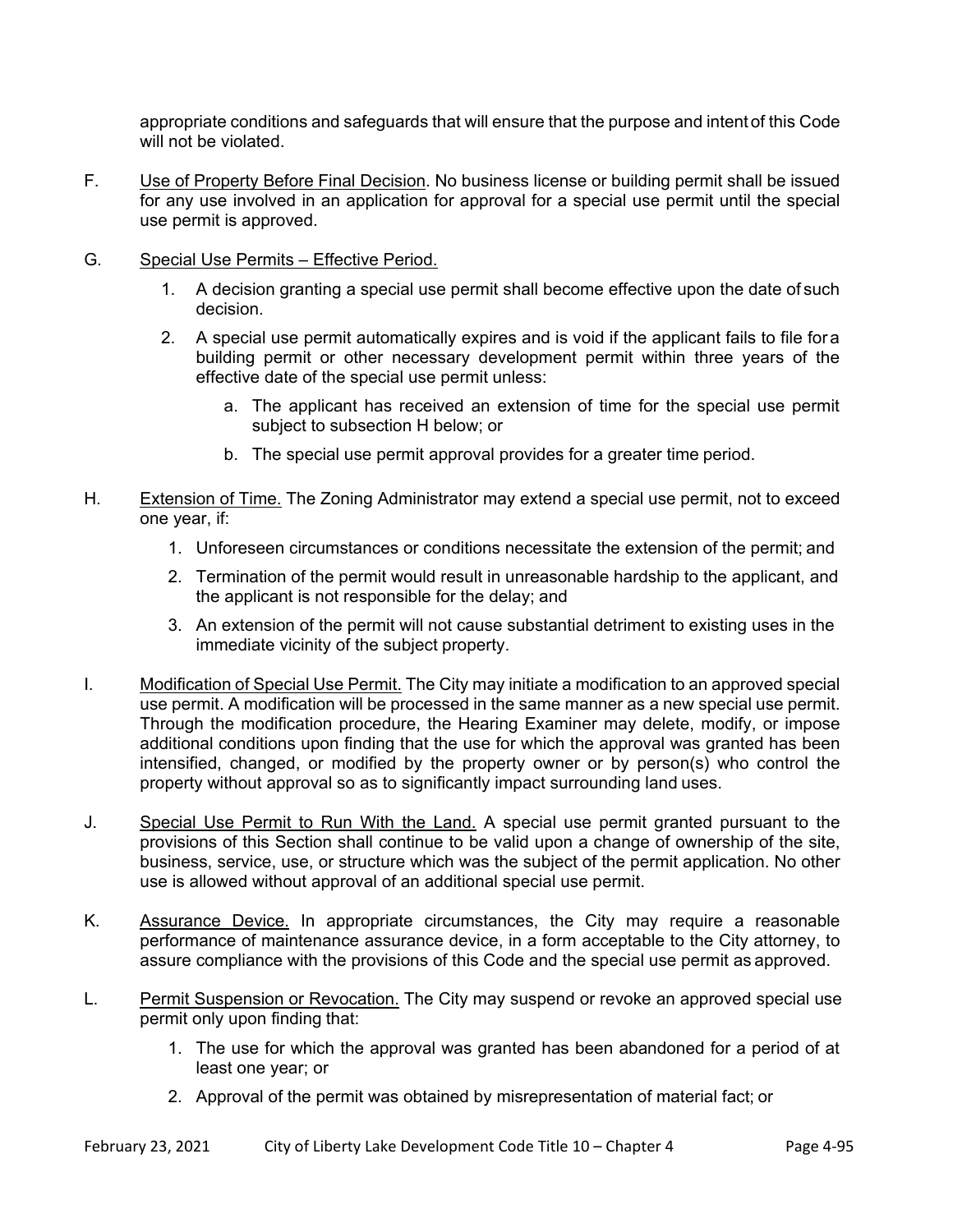3. The permit is being exercised contrary to the terms of approval.

## **10-4I-4 Small Wireless Facility Permits**

- A. Applicability
	- 1. All small wireless communication facilities, as defined in §10-1C-B, that are located on public or private property shall be subject to the permitting requirements of this section.
	- 2. The following uses are specifically excluded from the requirements of this section:
		- a. Macro cell wireless communication antenna arrays and towers, which are regulated as conditional uses in certain zoning districts.
		- b. Radio and television antennas, cable television and satellite dish structures, and other similar telecommunication devices mounted on a building or other structure that do not meet the definition of a small wireless facility.
- B. Eligibility. Permit applications for small wireless communication facilities located in public right-of-way or on City-owned property shall only be accepted by the City from applicants/owners holding a valid Franchise Agreement with the City of Liberty Lake (as provided for in Liberty Lake Municipal Code §8-8) which expressly addresses small wireless facilities. Owners/ applicants holding a valid franchise agreement with the City of Liberty Lake that does not expressly address small wireless facilities within the right-of-way shall be required to secure an amended Franchise Agreement prior to submittal of permit applications for the deployment of small wireless facilities located within the right-of-way or on City property.
- C. Application Requirements. Applicants shall apply for a small wireless permit using the small wireless permit application form prepared by the City, and submit the fee as stipulated in the required Franchise Agreement between the City of Liberty Lake and the applicant/owner, or in the case of small wireless facilities not located in public right-of-way or on City property, the fee as established in the City of Liberty Lake fee schedule. The submittal shall also meet the following requirements:
	- 1. The applicant shall provide a map identifying the geographic boundaries for the proposed small wireless deployment, indicating locations of all existing and proposed above ground equipment, below ground equipment, any trenching to connect to existing infrastructure and, to include the outline of the service area of the equipment proposed to be deployed.
	- 2. The application shall provide specific locational information as specified within the small wireless permit application, and specify the proposed configuration, such as whether and where small wireless facilities are to be located on existing utility poles, including City-owned light poles, or will utilize replacement utility poles, new poles, towers, existing buildings and/or other structures. Conduit and/or ground-mounted equipment necessary and intended for use in the deployment shall also be specified. The additional facilities, structural analysis, and engineering calculations related to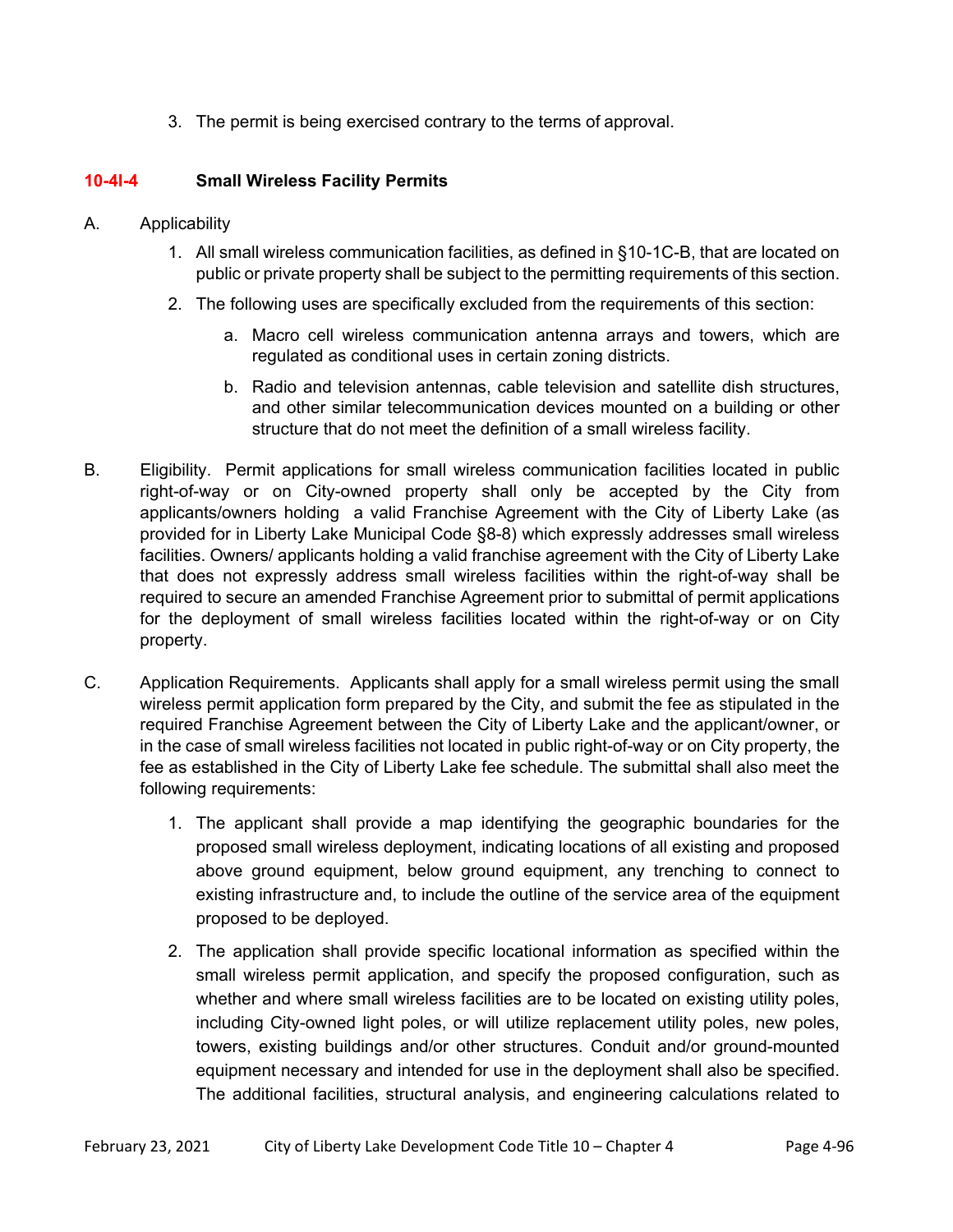seismic, wind, and ice loading, as may be required, as well as dimensioned details of antenna and mounting hardware shall be provided by the applicant.

- 3. Visual renderings, including photo simulations, of the small wireless facilities shall also be required.
- 4. In the event that the siting location of any small wireless facility proposed is not the preferred siting location for the zone in which it is located (as detailed in City Development Code §10-2, Zoning District Regulations), a siting justification report shall be required to justify the need for the proposed facility location and design, consistent with the siting hierarchy established for that zone, and standards as established in City Development Code §10-3F-4.
- 5 The applicant may specify multiple sites in one small wireless permit application for processing, if all proposed small wireless facilities in a batch are subject to the same process type, utilize the same concealment technique, and are located on the same type of facility (such as the same light standard), and within either the public right-ofway or upon private property.
- 6. The applicant shall provide written authorization of the owner of any pole or structure for the installation of its small wireless facilities on such pole or structure. For Cityowned poles or structures, the applicant shall submit proof of a valid lease agreement from the City.
- 7. If the applicant proposes small wireless facilities located on or over the public right-ofway, the applicant shall submit a copy of a completed right-of-way application, including a traffic control plan for installation of any small wireless facilities located on or over the public right-of-way.
- 8. If the applicant proposes an element which is not exempt from SEPA review, as detailed in City Development Code §10-6A-3, the applicant shall submit a completed SEPA checklist.
- 9. The applicant shall submit a sworn affidavit signed by a radio frequency (RF) engineer with knowledge of the proposed project affirming that the small wireless deployment, as proposed, will be compliant with all FCC and other governmental regulations in connection with human exposure to radio frequency emissions for every frequency at which the small wireless facility will operate. If additional transmission facilities necessary to the small wireless facility, such as microwave backhaul, are to be provided by a third party, then the small wireless permit shall be conditioned on an RF certification showing the cumulative impact of the RF emissions of the entire installation. The applicant may provide one emissions report for the entire small wireless deployment included in the application, if the applicant is using the same small wireless facility configuration for all installations within that batch, or may submit one emissions report for each facility installation identified in the batch.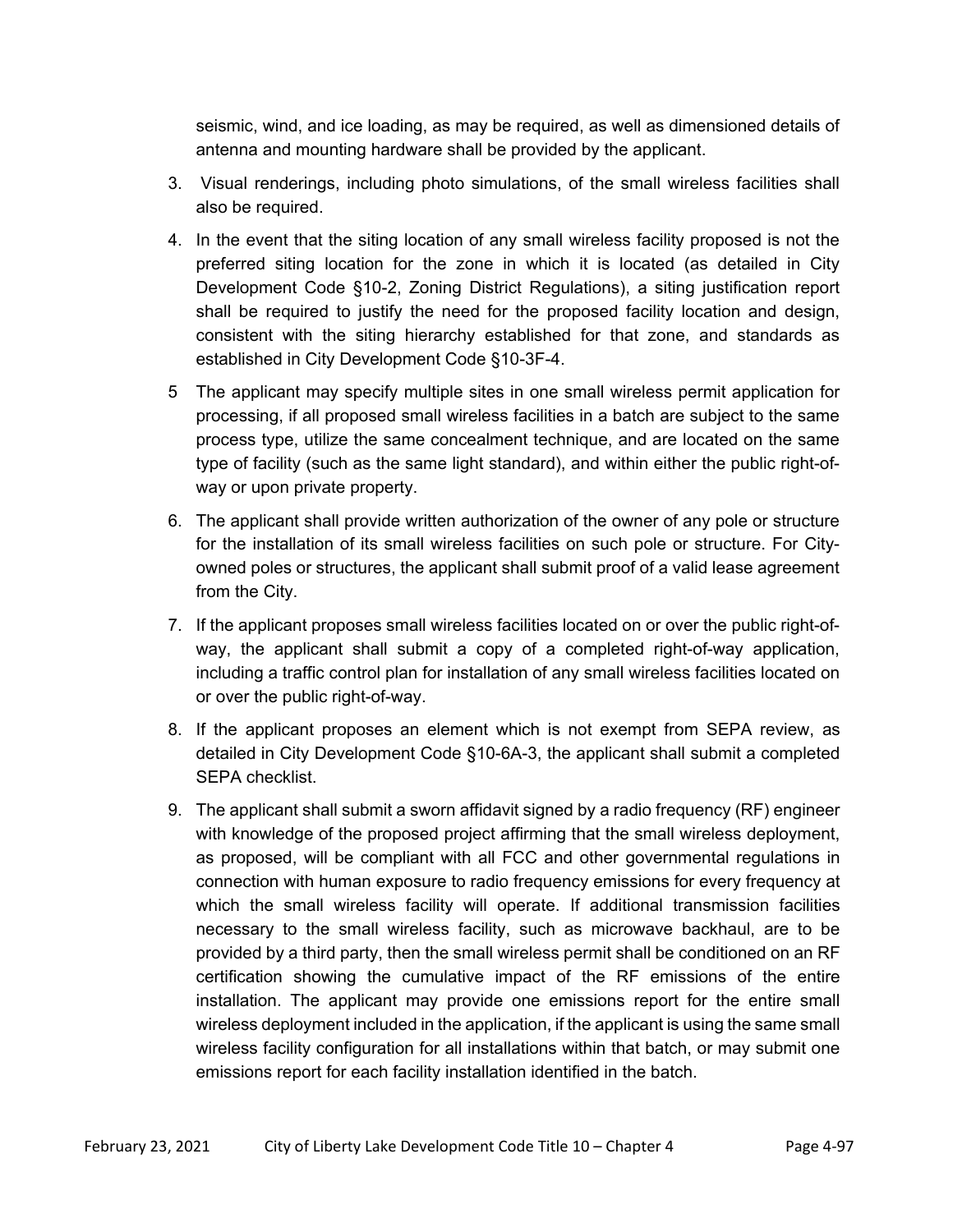- 10. The applicant shall provide proof of FCC and other regulatory approvals required to provide the service(s) or utilize the technologies sought to be installed.
- D. Complete Application*.* A complete application shall consist of the completed application form with all required information (as detailed in paragraph C of this section), a SEPA environmental checklist if the proposal is not categorically exempt from SEPA review, and the application fee.
- E. Permit Review Process.
	- 1. The department will process applications on a first-come, first-served basis.
	- 2. Pre-application Conference*.* Prior to submitting an application for a small wireless permit, applicants are encouraged (but not required) to schedule and attend a preapplication conference with department staff to receive informal feedback on the proposed facility and application materials. The pre-application conference is intended to identify potential concerns and streamline the formal application review process after submittal.
	- 3. Completeness Review Time Frame. The department shall notify the applicant within 10 business days of receiving the application whether the application is complete.
		- a. If the application is complete, the department shall process the application.
		- b. If the application is incomplete, the department shall provide the applicant with a written statement listing the additional information that is needed to make the application complete, and the basis for requiring the submission of such information.
		- c. The department may issue additional notices that an application is incomplete if any supplemental submittal does not contain all of the information requested by the department in the original notice of incompleteness. The department shall issue any such additional notices within 10 business days of receipt of the supplemental submittal.
		- d. If the applicant does not supply a complete response within 120 days of the department's initial request, the department may grant an extension or deem the application expired. If so, a new complete application may be resubmitted, with new fee(s).
- F. Action on Permit Time Frame. The department's decision to grant, condition or deny the application shall be based on its determination of whether the proposed facility meets the requirements of §10-2, Zoning District Regulations; §10-3F-4, Design Standards for Small Wireless Communication Facilities; and the requirements of this Section. Unless another date is specified in writing between the city and the applicant, the department shall issue its final decision within the following time frames:
	- 1. The department shall issue decision on the permit application within the following review periods:
		- a. For collocation applications, the department shall issue its final decision within 60 days of receipt of the original application, subject to tolling, if applicable.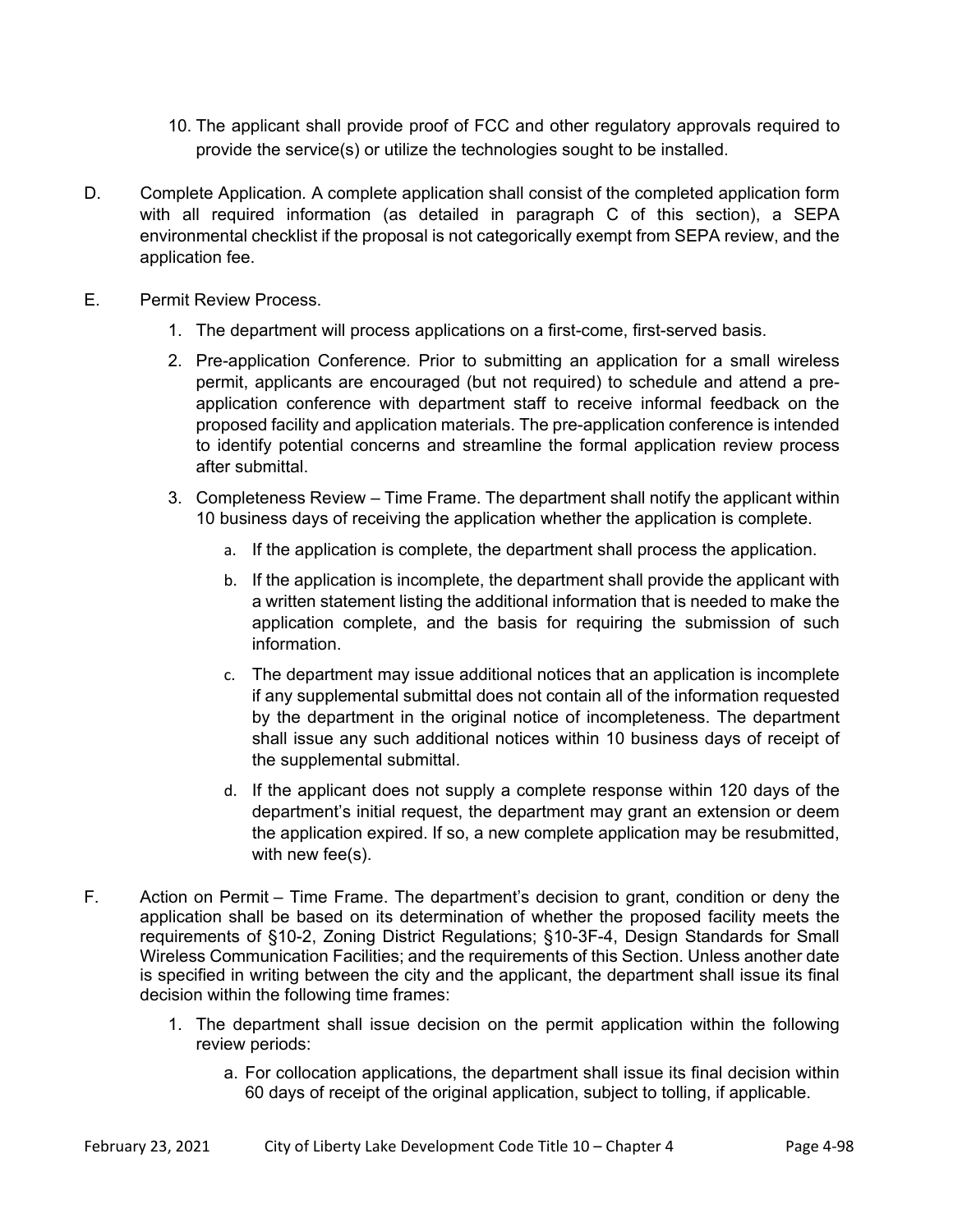- b. For applications other than collocation, the department shall issue its final decision within 90 days of receipt of the original application, subject to tolling, if applicable.
- c. Tolling. The maximum time periods stated in paragraphs a and b of this subsection shall commence on the date of submission of the original application, whether or not complete; provided, that the running of the maximum time period shall be tolled upon timely issuance by the department of a notice that the application is incomplete. The maximum review period shall restart on the date that the applicant has provided the department with all of the information required for a complete application.
- G. Right-of-way permit required. A right-of-way permit shall be required for any work occurring within the right-of-way that requires excavation, trenching, lane blockage, lane closure, flagging or re-routing of traffic during installation, deployment, or ordinary maintenance and repair activities, whether or not a Small wireless Communications Facility Permit is required. The right-of-way permit will require inspections prior to and upon completion of work, to verify that the site has been restored to its original condition and/or the approved restoration conditions as may be required by the right-of-way permit.
- H. SEPA*.* Proposals that are not categorically exempt from SEPA review shall comply with SEPA, prior to and as a condition of permit issuance. When required, SEPA review shall be conducted in accordance with the procedures set forth in City Code §10-6A. SEPA review shall occur concurrently with the permit review process prescribed in this chapter.
- I. Denial. If the permit application is denied, the reasons for the denial shall be stated in writing and supported by substantial evidence.
- J. Suspension or Denial of Application for Lack of Compliance. The department may suspend review of or deny a complete application for a small wireless permit if the department has issued to the applicant a notice of violation related to any existing permitted facilities and the applicant has not corrected the deficiency within the reasonable deadline required in the notice of violation, as provided in City Code §10-1D.
- K. Wireless Only Poles-. Wireless only poles may be permitted on a limited basis, subject to siting criteria detailed in §10-2.
- L. Annual Registration- All owners and providers with active small wireless facility permits within the City of Liberty Lake shall be required to file an annual registration application on a form provided the City, by January 31 of each calendar year.
	- 1. The registration application will identify all active small wireless facilities within the provider's network within the City of Liberty Lake, identify any facilities that are no longer in active use, and will include evidence that the FCC permits for all of the applicant's active small wireless facilities within the City are current and in good standing. The applicant will provide an affidavit attesting that all small wireless facilities within the provider's network in the City of Liberty Lake, individually and collectively, are in good working order and compliant with all FCC and other governmental regulations in connection with human exposure to radio frequency emissions for every frequency at which said facilities are operating. At the time of registration, the owners and providers will also provide update/current performance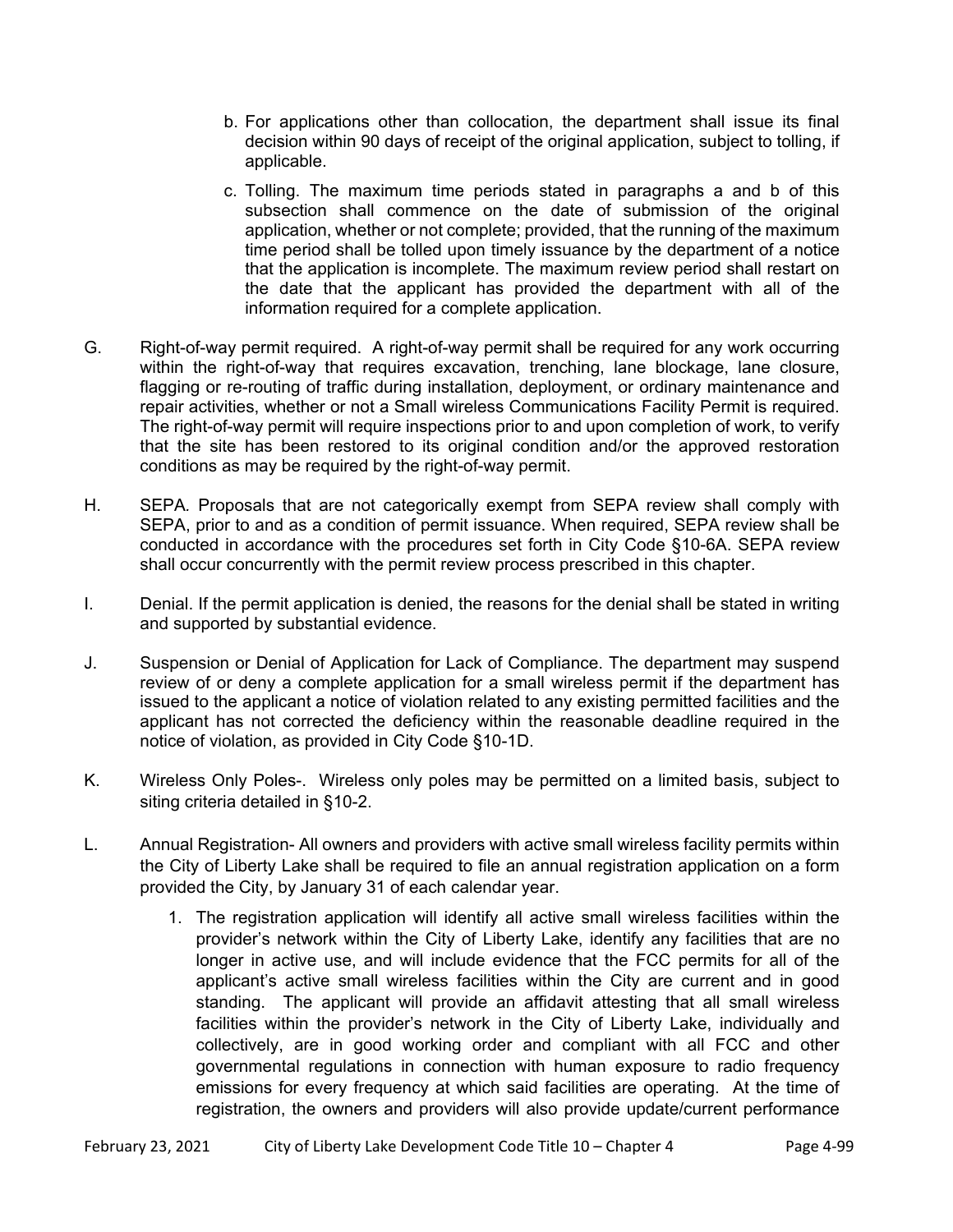bonds and insurance, as required by their Franchise Agreement with the City of Liberty Lake.

- 2. If the Franchise Agreement expressly addressing small wireless facilities within the right-of-way is due to expire within the calendar year, the applicant will be required to submit an application for renewal of the Franchise Agreement, providing all required information, as detailed in Liberty Lake Municipal Code §8-8, and additionally, shall be required to submit an updated certification from a certified radio frequency engineer that all of the applicant's small wireless facilities within the provider's network in the City of Liberty Lake, individually and collectively, are compliant with all FCC and other governmental regulations in connection with human exposure to radio frequency emissions for every frequency at which said facilities are operating.
- M. Maintenance Requirements. The applicant shall maintain a permitted small wireless facility to standards that may be imposed by the City at the time of the granting of a permit. Such maintenance shall include, but not be limited to, maintenance of the paint, structural integrity, etc. Small wireless communication facilities that fall into a state of disrepair, exceed the FCC standards for RF emissions, have not been in active use for a period of six consecutive months, or have permits that have lapsed for a period of more than 90 days, shall be removed, at the expense of the owner. Failure for the owner to act within a reasonable notice period shall cause the City to contract for the removal of said facilities, with proceeds from required performance bond to cover the costs of said removal.
- N. Ordinary Maintenance and Repair. For the purpose of this section, "ordinary maintenance and repair" shall mean inspections, testing and/or repair of small wireless communication facilities that maintain functional capacity, aesthetic and structural integrity of the facility and/or the associated support structure, pole or tower, which does not require damaging or disturbing any portion of the Public ROW. Ordinary maintenance or repair of an existing, permitted small wireless facility does not require notice to, or approval of, the City, excepting a Right-of Way permit, if the work necessitates a lane closure. Work that triggers the requirements of paragraph N of this subsection shall not be considered "ordinary maintenance or repair" for purposes of this section.
- O. Material Changes to Permitted Small Wireless Facilities. A small wireless permit is required prior to making material changes to permitted small wireless facilities. For the purpose of this section, "Material change" shall be defined as:
	- 1. Replacing transmission equipment at a permitted small wireless facility that increases the overall volume or height or general appearance of the small wireless facility; or,
	- 2. Adding new transmission equipment to a permitted small wireless facility.
- P. Replacement and removal of transmission equipment. A permittee may replace or remove transmission equipment used at a permitted small wireless facility without obtaining a small wireless permit, consistent with paragraph M of this subsection, when:
	- 1. Such replacement equipment is the same or smaller in size than the previously permitted equipment that is being replaced; and,
	- 2. The overall height of the facility (measured from the ground to the top of the highest component of the facility) is not increased.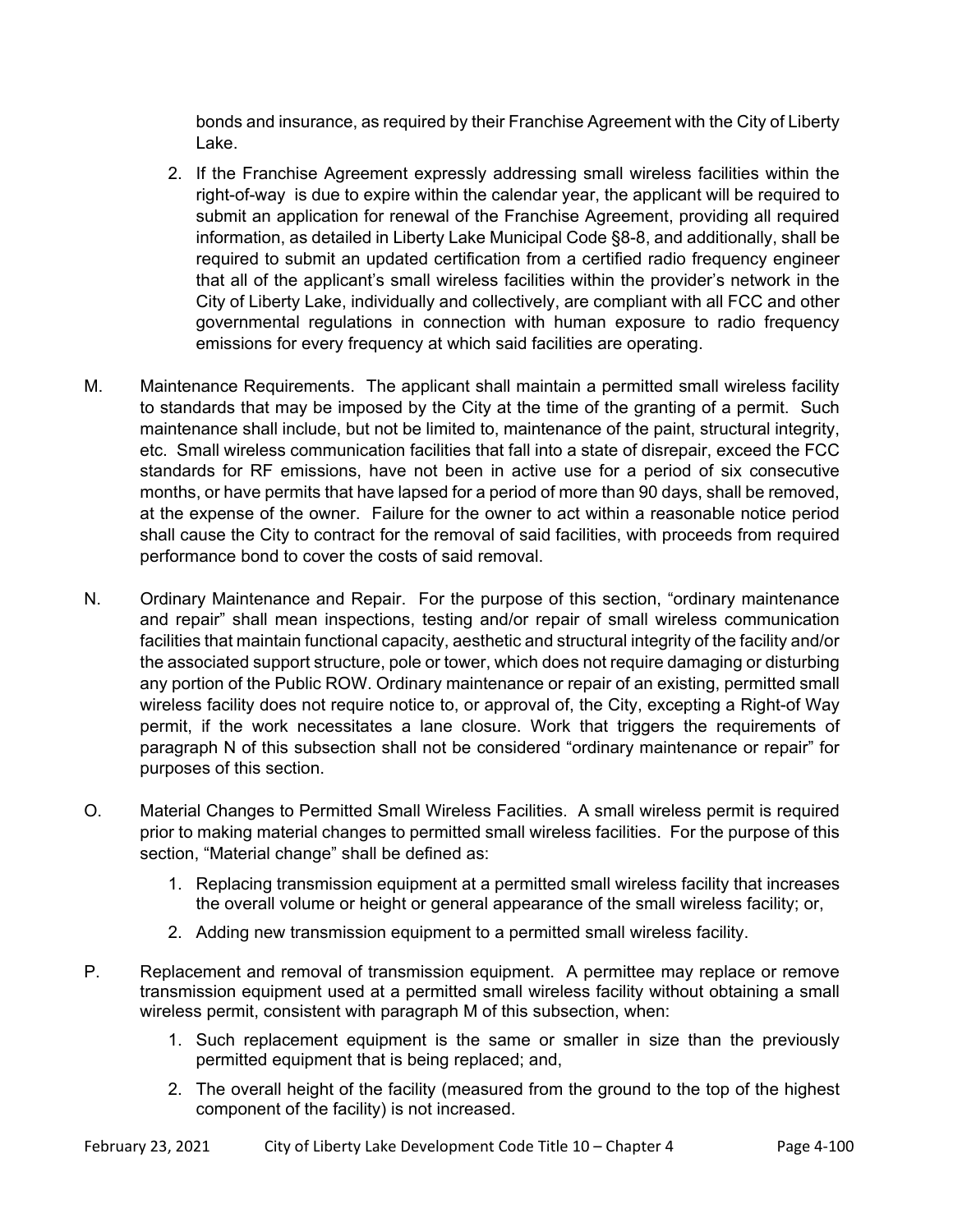# **Article 10-4J — Zoning District Map & Text Amendments**

## **Sections:**

| $10 - 4J - 1$ | <b>Purpose</b>                                 |
|---------------|------------------------------------------------|
| $10 - 4J - 2$ | <b>Legislative Amendments</b>                  |
| $10 - 4J - 3$ | <b>Quasi-Judicial Amendments</b>               |
| $10 - 4J - 4$ | <b>Conditions of Approval</b>                  |
| $10 - 4J - 5$ | <b>Record of Amendments</b>                    |
| $10 - 4J - 6$ | <b>Transportation Planning Rule Compliance</b> |

#### **10-4J-1 Purpose**

The purpose of this chapter is to provide standards and procedures for legislative and quasi- judicial amendments to this Code and the zoning district map. These will be referred to as "map and text amendments." Amendments may be necessary from time to time to reflect changing community conditions, needs and desires, to correct mistakes, or to address changes in the law.

#### **10-4J-2 Legislative Amendments**

Legislative amendments are policy decisions made by City Council, after receiving a recommendation from the Planning Commission. They are reviewed using the Type IV procedure in Article 10-4B and the amendment process must follow the adopted GMA Public Participation Program Handbook, in addition, they shall conform to Section 10-4J-6, as applicable.

#### **10-4J-3 Quasi-Judicial Amendments**

- A. Quasi-Judicial Amendments. Quasi-judicial amendments are those that involve the application of adopted policy to a specific development application or Code revision. Quasijudicial map amendments, also known as property rezones shall follow the Type II project procedure, as governed by Article 10-4B, using standards of approval in Subsection "D" below. The approval authority shall be as follows:
	- 1. The Planning Commission shall review and comment on zoning district map changes prior to the Technical Review meeting for the project, and their comments shall be added to the staff report prepared for the Hearing Examiner. The Hearing Examiner's decision shall be a recommendation to the City Council who shall decide such applications;
	- 2. If the Comprehensive Plan land use map needs to be updated to match a property rezone, the Planning Commission shall make a recommendation to the City Council on an application for a comprehensive plan map amendment, which is a Type IV process, and would be reviewed during the yearly amendment process, unless the amendment is declared an emergency. The City Council shall decide such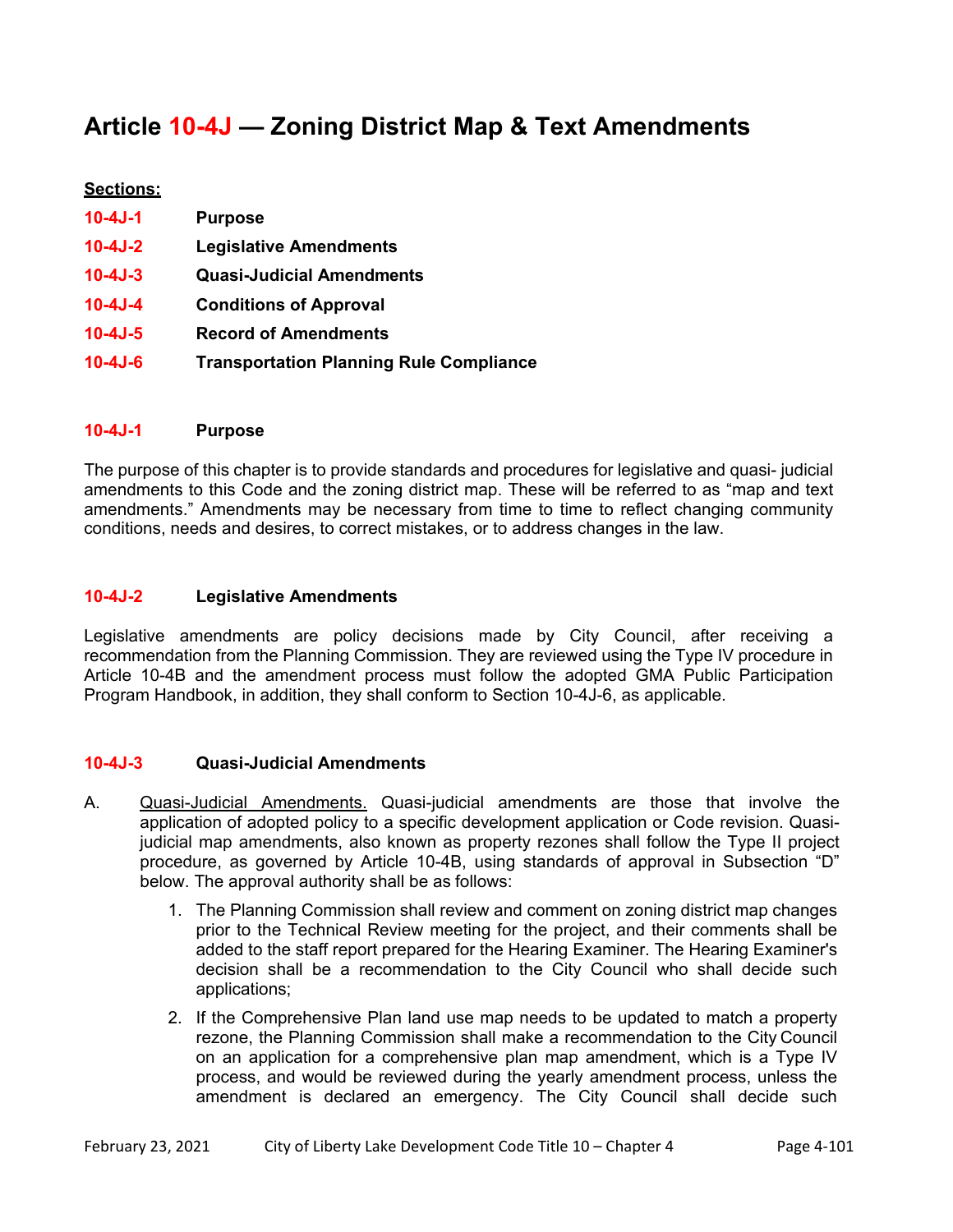applications; and

- 3. Property rezones and Comprehensive Plan land use map amendments should be conducted concurrently during the yearly amendment process to keep consistency between zoning districts and land use categories, and the amendment process must follow the adopted GMA Public Participation Program Handbook.
- B. Criteria for Quasi-Judicial Amendments. A recommendation or a decision to approve, approve with conditions, or to deny an application for a quasi-judicial amendment shall be based on all of the following criteria:
	- 1. Demonstration of compliance with all applicable comprehensive plan policies and map designations. Where this criterion cannot be met, a comprehensive plan amendment shall be a prerequisite to approval;
	- 2. Demonstration of compliance with all applicable standards and criteria of this Code, and other applicable implementing ordinances; and
	- 3. Evidence of change in the neighborhood or community or a mistake or inconsistency in the comprehensive plan or zoning district map regarding the property which is the subject of the application, and the provisions of Section 10-4J-6, as applicable.

## **10-4J-4 Conditions of Approval**

A quasi-judicial decision may be for denial, approval, or approval with conditions. A legislative decision may be approved or denied.

#### **10-4J-5 Record of Amendments**

The Zoning Administrator shall maintain a record of amendments to the text of this Code and the zoning districts map in a format convenient for public use.

## **10-4J-6 Transportation Planning Rule Compliance**

- A. When a development application includes a proposed Comprehensive Plan amendment or zoning district change, the proposal shall be reviewed to determine whether it significantly affects a transportation facility. A significant affect would do one or more of the following:
	- 1. Change the functional classification of an existing or planned transportation facility. This would occur, for example, when a proposal causes future traffic to exceed the capacity of "collector" street classification, requiring a change in the classification to an "arterial" street, as identified by the Comprehensive Plan and Transportation Improvement Plan;
	- 2. Change the standards implementing a functional classification system;
	- 3. Allow types or levels of land use that would result in levels of travel or access what are inconsistent with the functional classification of a transportation facility; or
	- 4. Reduce the level of service of the facility below the minimum acceptable level identified in the Comprehensive Plan and Transportation Improvement Plan.